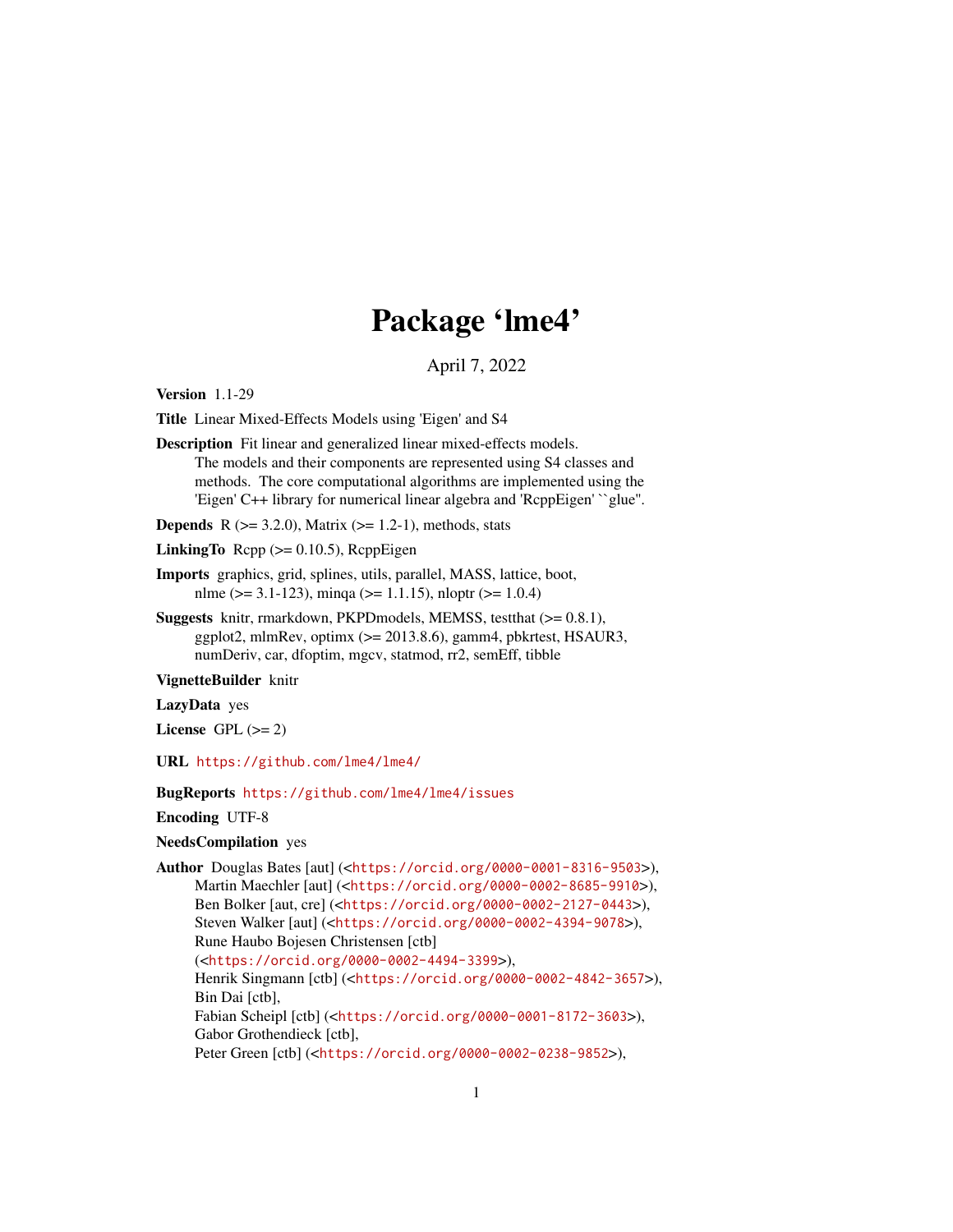John Fox [ctb], Alexander Bauer [ctb], Pavel N. Krivitsky [ctb, cph] (<https://orcid.org/0000-0002-9101-3362>, shared copyright on simulate.formula)

Maintainer Ben Bolker <bbolker+lme4@gmail.com>

Repository CRAN

Date/Publication 2022-04-07 15:02:30 UTC

# R topics documented:

|           |  |  | $\overline{4}$ |
|-----------|--|--|----------------|
|           |  |  | 5              |
|           |  |  | $\overline{7}$ |
|           |  |  | 8              |
|           |  |  | 11             |
|           |  |  | 12             |
| checkConv |  |  | 13             |
|           |  |  | 14             |
|           |  |  | 16             |
|           |  |  | 19             |
|           |  |  | 20             |
|           |  |  | 21             |
|           |  |  | 23             |
|           |  |  | 23             |
|           |  |  | 24             |
|           |  |  | 26             |
|           |  |  | 26             |
|           |  |  | 27             |
|           |  |  | 28             |
|           |  |  | 29             |
|           |  |  | 32             |
|           |  |  | 33             |
|           |  |  | 36             |
|           |  |  | 38             |
|           |  |  | 39             |
|           |  |  | 39             |
|           |  |  | 40             |
|           |  |  | 41             |
|           |  |  | 42             |
|           |  |  | 43             |
|           |  |  | 44             |
|           |  |  | 46             |
|           |  |  | 47             |
|           |  |  | 48             |
|           |  |  | 49             |
|           |  |  | 51             |
| lmer      |  |  | 51             |

 $\sqrt{2}$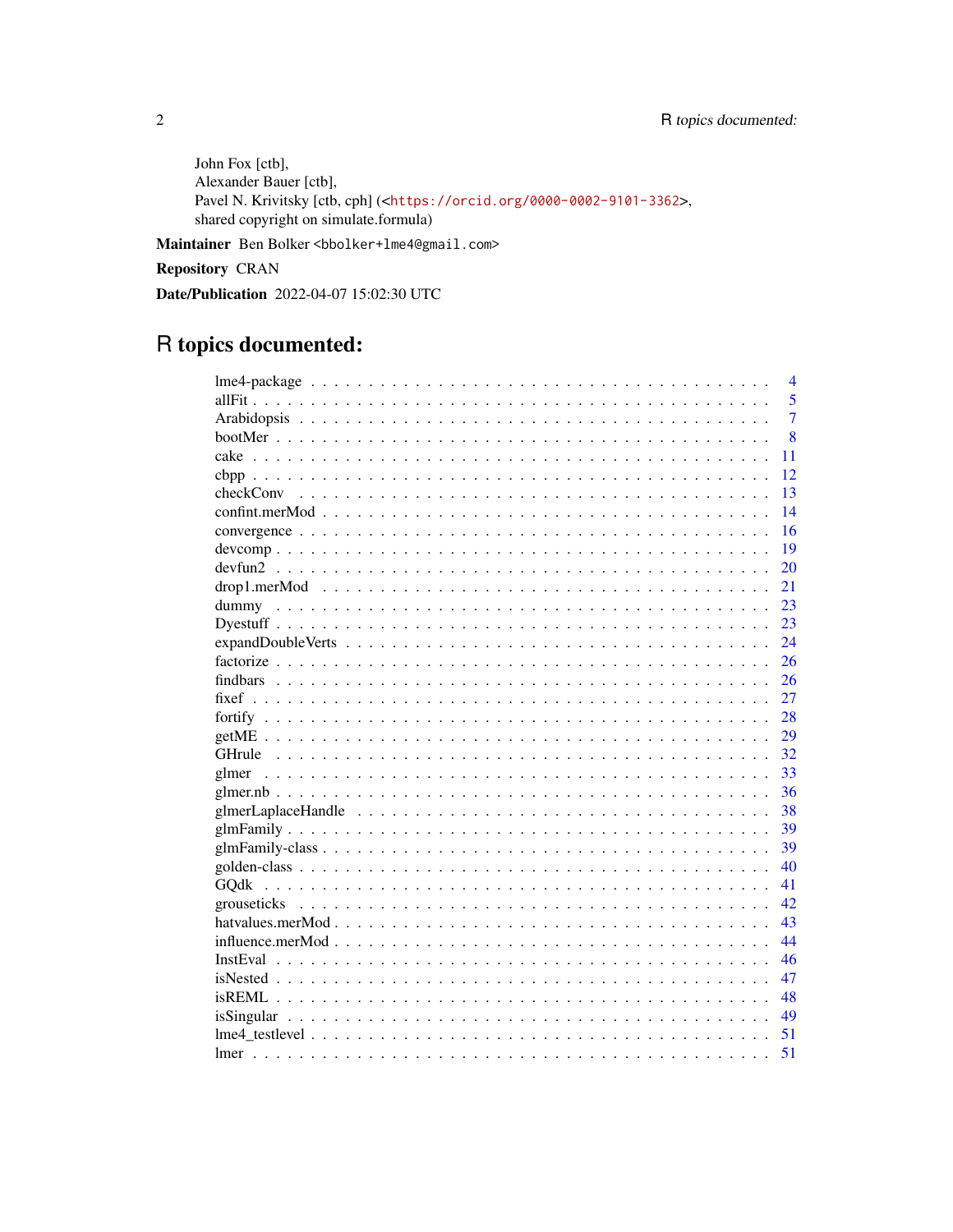| 54                                        |
|-------------------------------------------|
| 60                                        |
| $lmList4-class                    $<br>61 |
| 62<br>lmResp                              |
| 63                                        |
| 64                                        |
| 69                                        |
| 69                                        |
| 70                                        |
| 71                                        |
| 71                                        |
| 73                                        |
| 74                                        |
| 74                                        |
| 78                                        |
| 80                                        |
| 81<br>ngrps                               |
| 82                                        |
| 83                                        |
| 85                                        |
| 87                                        |
| 88                                        |
| 89                                        |
| 90                                        |
| 93<br>plots.thpr                          |
| 94                                        |
| 96                                        |
| 99                                        |
| pvalues                                   |
|                                           |
| refit                                     |
|                                           |
|                                           |
| rePos                                     |
| rePos-class                               |
|                                           |
| sigma                                     |
|                                           |
|                                           |
|                                           |
| subbars                                   |
|                                           |
|                                           |
|                                           |
|                                           |
|                                           |

**Index**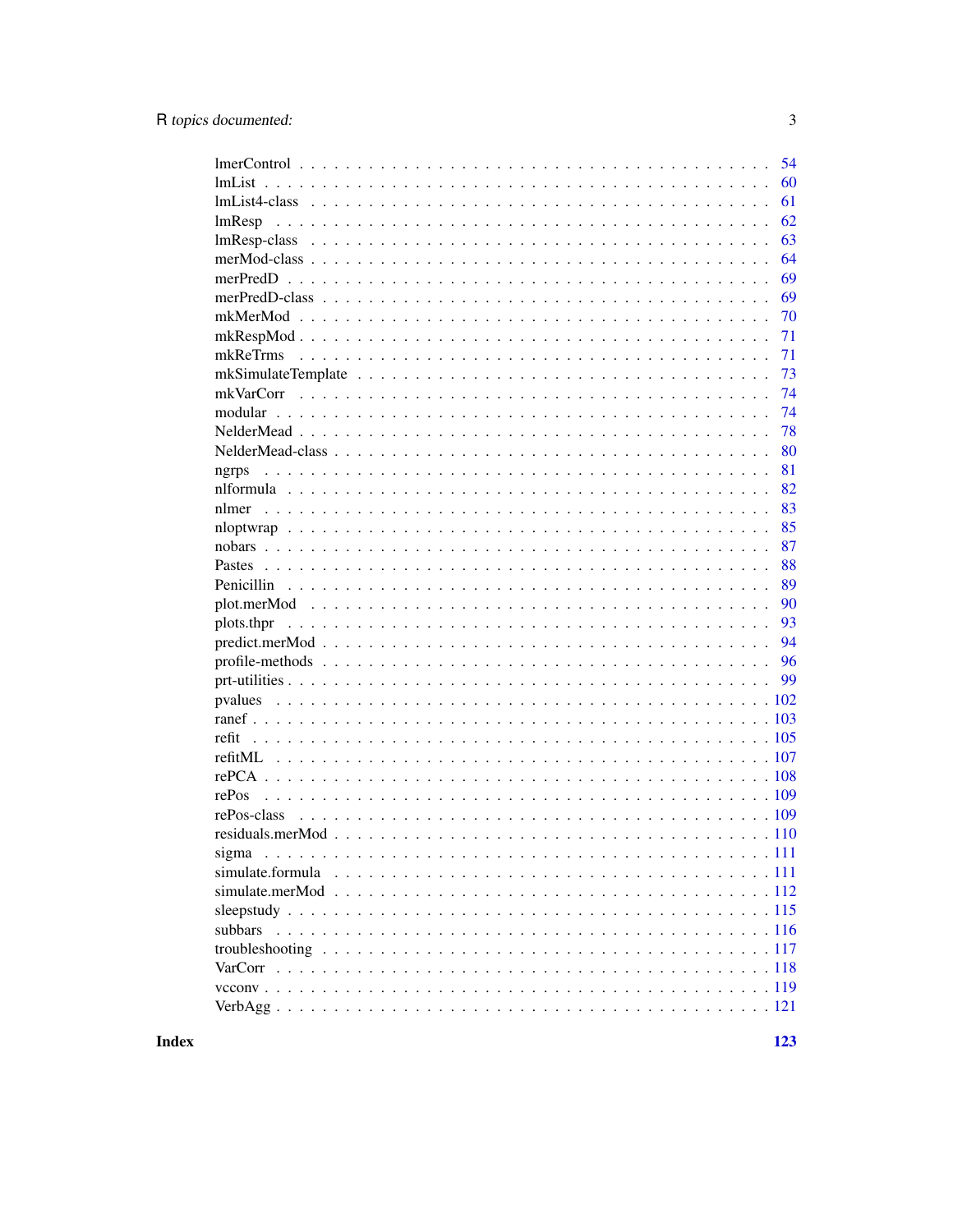<span id="page-3-0"></span>

#### **Description**

lme4 provides functions for fitting and analyzing mixed models: linear ([lmer](#page-50-1)), generalized linear ([glmer](#page-32-1)) and nonlinear ([nlmer](#page-82-1).)

#### Differences between nlme and lme4

**lme4** covers approximately the same ground as the earlier **nlme** package. The most important differences are:

- lme4 uses modern, efficient linear algebra methods as implemented in the Eigen package, and uses reference classes to avoid undue copying of large objects; it is therefore likely to be faster and more memory-efficient than nlme.
- Ime4 includes generalized linear mixed model (GLMM) capabilities, via the [glmer](#page-32-1) function.
- lme4 does *not* currently implement nlme's features for modeling heteroscedasticity and correlation of residuals.
- lme4 does not currently offer the same flexibility as **nlme** for composing complex variancecovariance structures, but it does implement crossed random effects in a way that is both easier for the user and much faster.
- lme4 offers built-in facilities for likelihood profiling and parametric bootstrapping.
- lme4 is designed to be more modular than nlme, making it easier for downstream package developers and end-users to re-use its components for extensions of the basic mixed model framework. It also allows more flexibility for specifying different functions for optimizing over the random-effects variance-covariance parameters.
- **lme4** is not (yet) as well-documented as **nlme**.

#### Differences between current (1.0.+) and previous versions of lme4

- [gn]lmer now produces objects of class [merMod](#page-63-1) rather than class mer as before
- the new version uses a combination of S3 and reference classes (see [ReferenceClasses](#page-0-0), [merPredD-class](#page-68-1), and [lmResp-class](#page-62-1)) as well as S4 classes; partly for this reason it is more interoperable with nlme
- The internal structure of [gn]lmer is now more modular, allowing finer control of the different steps of argument checking; construction of design matrices and data structures; parameter estimation; and construction of the final merMod object (see [modular](#page-73-1))
- profiling and parametric bootstrapping are new in the current version
- the new version of lme4 does *not* provide an mcmcsamp (post-hoc MCMC sampling) method, because this was deemed to be unreliable. Alternatives for computing p-values include parametric bootstrapping ([bootMer](#page-7-1)) or methods implemented in the **pbkrtest** package and leveraged by the **ImerTest** package and the Anova function in the **car** package (see [pvalues](#page-101-1) for more details).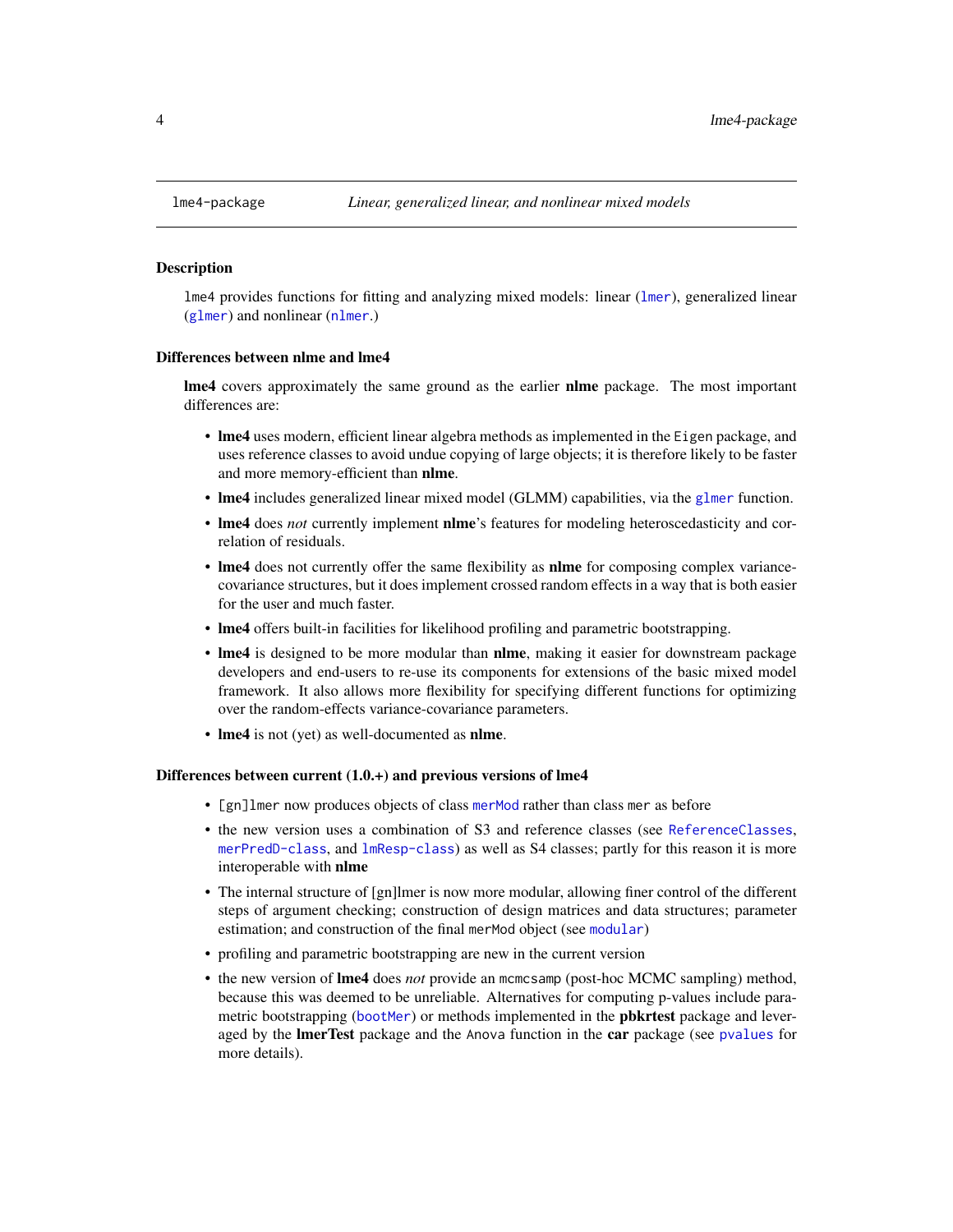#### <span id="page-4-0"></span>allFit 5

## Caveats and trouble-shooting

• Some users who have previously installed versions of the RcppEigen and minqa packages may encounter segmentation faults (!!); the solution is to make sure to re-install these packages before installing lme4. (Because the problem is not with the explicit *version* of the packages, but with running packages that were built with different versions of Rcpp in conjunction with each other, simply making sure you have the latest version, or using update.packages, will not necessarily solve the problem; you must actually re-install the packages. The problem is most likely with minqa.)

<span id="page-4-1"></span>

allFit *Refit a fitted model with all available optimizers*

## Description

Attempt to re-fit a [g]lmer model with a range of optimizers. The default is to use all known optimizers for R that satisfy the requirements (i.e. they do not require functions and allow box constraints: see 'optimizer' in [lmerControl](#page-53-1)). These optimizers fall in four categories; (i) builtin (minqa::bobyqa, lme4::Nelder\_Mead, nlminbwrap), (ii) wrapped via optimx (most of optimx's optimizers that allow box constraints require an explicit gradient function to be specified; the two provided here are the base R functions that can be accessed via optimx), (iii) wrapped via nloptr (see examples for the list of options), (iv) 'dfoptim::nmkb' (via the (unexported) nmkbw wrapper: this appears as 'nmkbw' in meth.tab)

## Usage

```
allFit(object, meth.tab = NULL, data=NULL,
       verbose = TRUE,
       show.neth.tab = FALSE,maxfun = 1e5,
       parallel = c("no", "multicore", "snow"),
       ncpus = getOption("allFit.ncpus", 1L), cl = NULL,catch.errs = TRUE)
```

| object        | a fitted model                                                                                                             |
|---------------|----------------------------------------------------------------------------------------------------------------------------|
| meth.tab      | a matrix (or data.frame) with columns                                                                                      |
|               | <b>method</b> the name of a specific optimization method to pass to the optimizer<br>(leave blank for built-in optimizers) |
|               | <b>optimizer</b> the optimizer function to use                                                                             |
| data          | data to be included with result (for later debugging etc.)                                                                 |
| verbose       | logical: report progress in detail?                                                                                        |
| show.meth.tab | logical: return table of methods?                                                                                          |
| maxfun        | passed as part of optCtrl (see lmeControl)                                                                                 |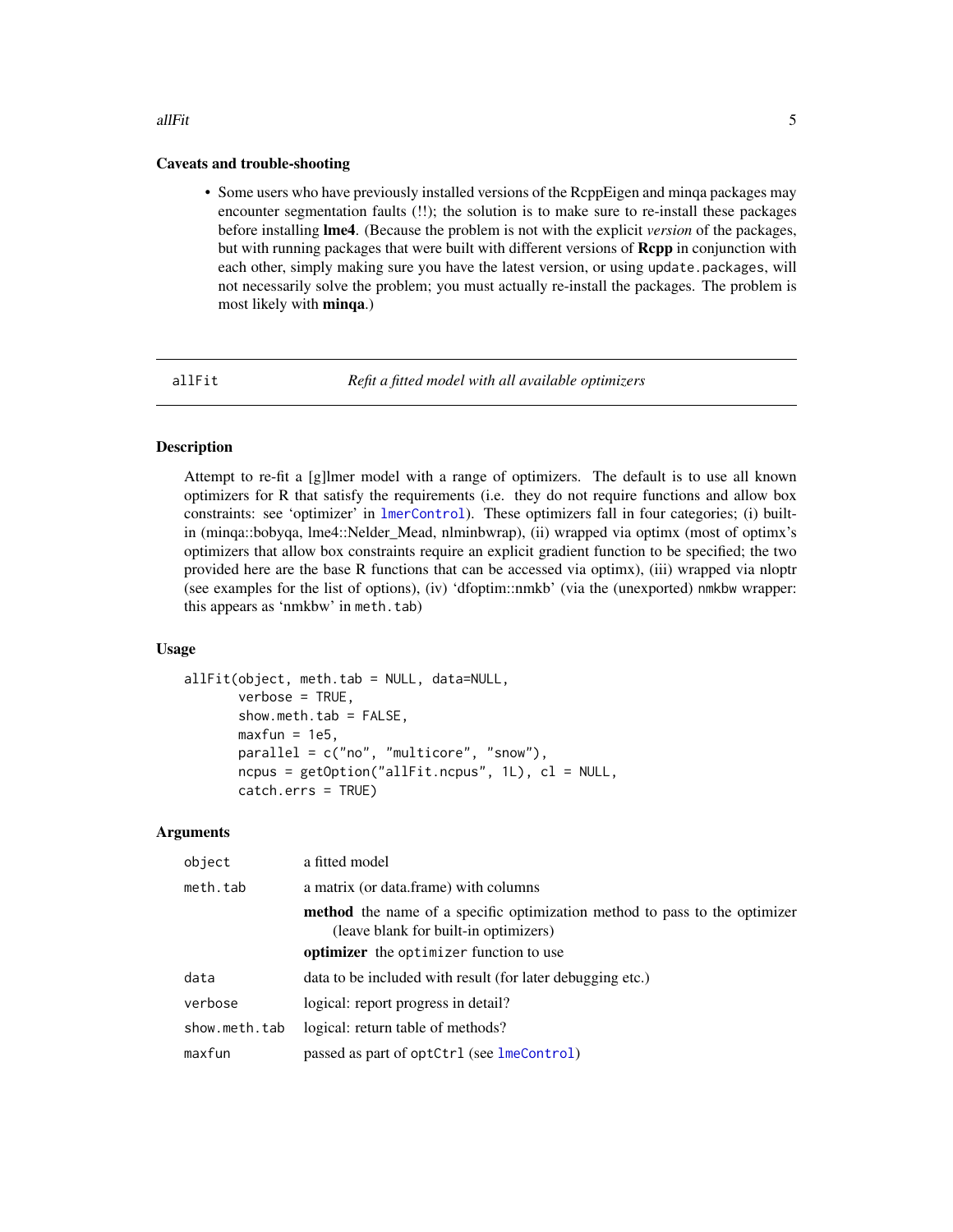| parallel   | The type of parallel operation to be used (if any). If missing, the default is taken<br>from the option "boot.parallel" (and if that is not set, "no").                                                                                 |
|------------|-----------------------------------------------------------------------------------------------------------------------------------------------------------------------------------------------------------------------------------------|
| ncpus      | integer: number of processes to be used in parallel operation: typically one<br>would choose this to be the number of available CPUs. Use options (all Fit. ncpus=X)<br>to set the default value to X for the duration of an R session. |
| c1         | An optional <b>parallel</b> or snow cluster for use if $parallel = "snow".$ If not sup-<br>plied, a cluster on the local machine is created for the duration of the boot call.                                                          |
| catch.errs | (logical) Wrap model fits in tryCatch clause to skip over errors? (catch.errs=FALSE)<br>is probably only useful for debugging)                                                                                                          |

## Details

- Needs packages optimx, and dfoptim to use all optimizers
- If you are using parallel="snow" (e.g. when running in parallel on Windows), you will need to set up a cluster yourself and run clusterEvalQ(cl,library("lme4")) before calling allFit to make sure that the lme4 package is loaded on all of the workers
- Control arguments in control\$optCtrl that are unused by a particular optimizer will be *silently* ignored (in particular, the maxfun specification is only respected by bobyqa, Nelder\_Mead, and nmkbw)
- Because allFit works by calling update, it may be fragile if the original model call contains references to variables, especially if they were originally defined in other environments or no longer exist when allFit is called.

# Value

an object of type allFit, which is a list of fitted merMod objects (unless show.meth.tab is specified, in which case a data frame of methods is returned). The summary method for this class extracts tables with a variety of useful information about the different fits (see examples).

#### See Also

slice, slice 2D from the **[bbmle](https://CRAN.R-project.org/package=bbmle)** package

```
if (interactive()) {
library(lme4)
 gm1 \leq glmer(cbind(incidence, size - incidence) \approx period + (1 | herd),data = cbpp, family = binomial## show available methods
 allFit(show.meth.tab=TRUE)
 gm_all <- allFit(gm1)
 ss <- summary(gm_all)
 ss$which.OK ## logical vector: which optimizers worked?
 ## the other components only contain values for the optimizers that worked
 ss$llik ## vector of log-likelihoods
 ss$fixef ## table of fixed effects
 ss$sdcor ## table of random effect SDs and correlations
 ss$theta ## table of random effects parameters, Cholesky scale
```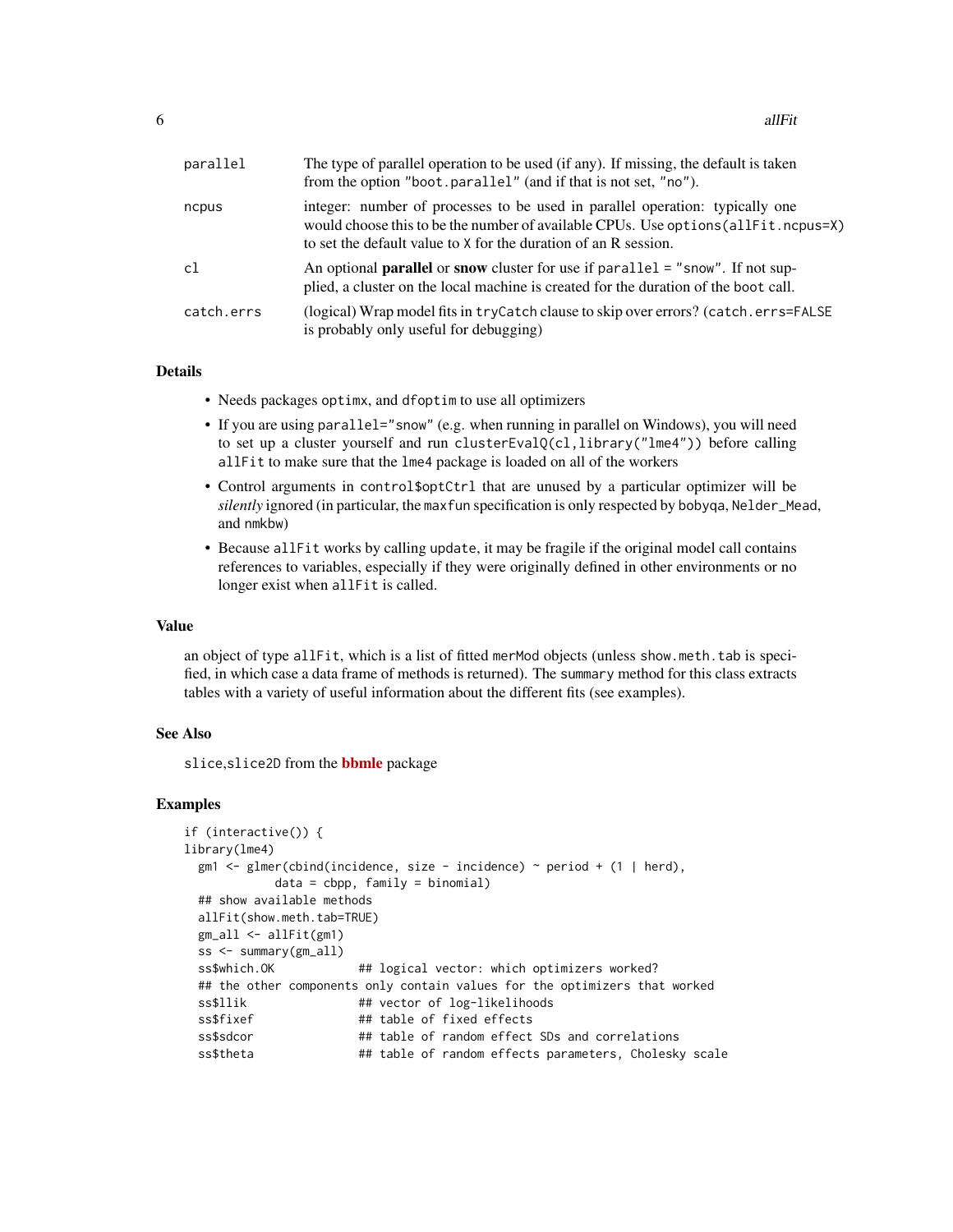## <span id="page-6-0"></span>Arabidopsis 7

```
}
## Not run:
 ## Parallel examples for Windows
 nc <- detectCores()-1
 optCls <- makeCluster(nc, type = "SOCK")
 clusterEvalQ(optCls,library("lme4"))
 ### not necessary here because using a built-in
 ## data set, but in general you should clusterExport() your data
 clusterExport(optCls, "cbpp")
 system.time(af1 <- allFit(m0, parallel = 'snow',
                          ncpus = nc, cl=optCls))
 stopCluster(optCls)
```
## End(Not run)

Arabidopsis *Arabidopsis clipping/fertilization data*

## Description

Data on genetic variation in responses to fertilization and simulated herbivory in *Arabidopsis*

#### Usage

```
data("Arabidopsis")
```
## Format

A data frame with 625 observations on the following 8 variables.

reg region: a factor with 3 levels NL (Netherlands), SP (Spain), SW (Sweden) popu population: a factor with the form n.R representing a population in region R gen genotype: a factor with 24 (numeric-valued) levels rack a nuisance factor with 2 levels, one for each of two greenhouse racks nutrient fertilization treatment/nutrient level (1, minimal nutrients or 8, added nutrients) amd simulated herbivory or "clipping" (apical meristem damage): unclipped (baseline) or clipped status a nuisance factor for germination method (Normal, Petri.Plate, or Transplant) total.fruits total fruit set per plant (integer)

## Source

From Josh Banta

## References

Joshua A. Banta, Martin H. H Stevens, and Massimo Pigliucci (2010) A comprehensive test of the 'limiting resources' framework applied to plant tolerance to apical meristem damage. *Oikos* 119(2), 359–369; doi: [10.1111/j.16000706.2009.17726.x](https://doi.org/10.1111/j.1600-0706.2009.17726.x)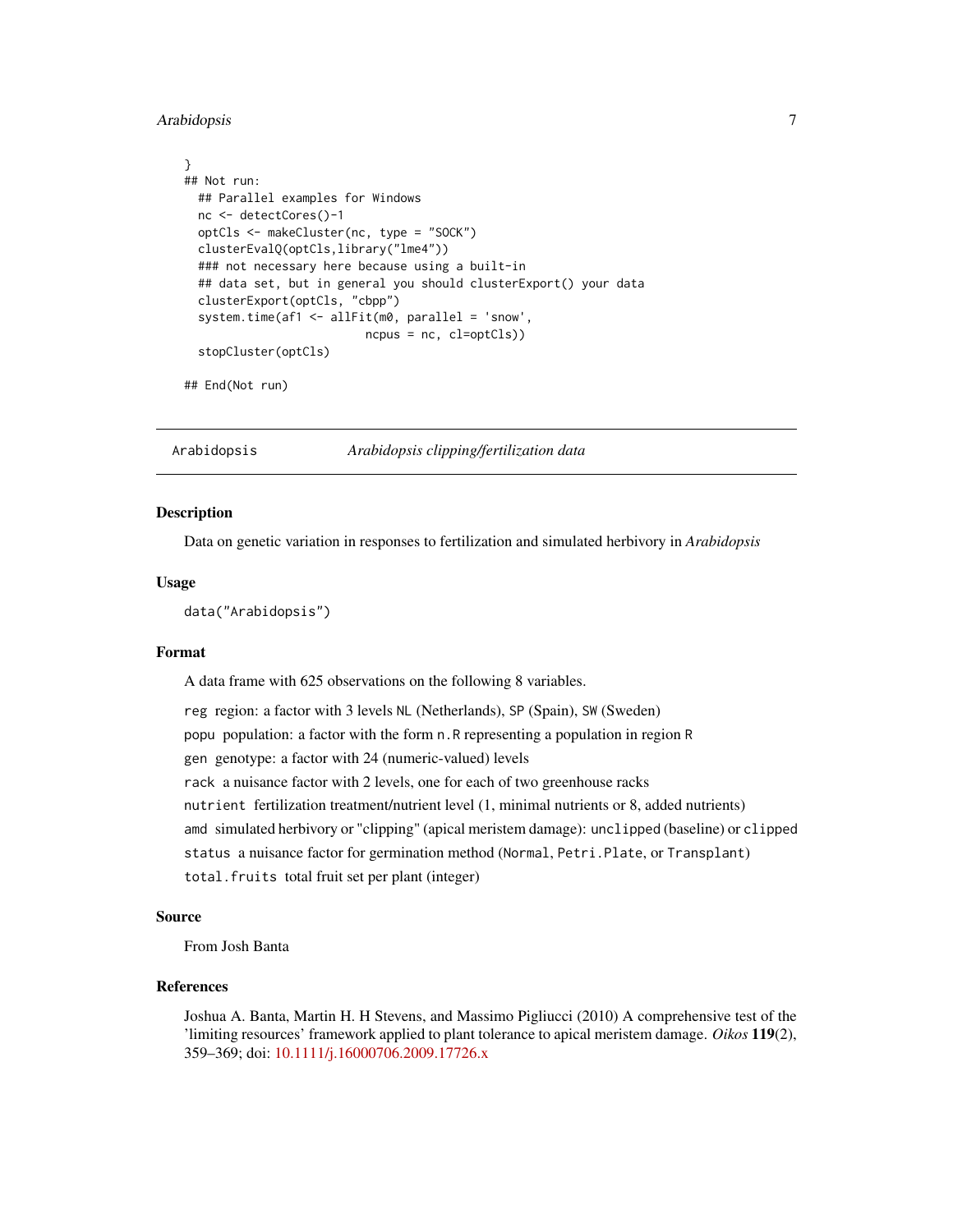# Examples

```
data(Arabidopsis)
summary(Arabidopsis[,"total.fruits"])
table(gsub("[0-9].","",levels(Arabidopsis[,"popu"])))
library(lattice)
stripplot(log(total.fruits+1) ~ amd|nutrient, data = Arabidopsis,
          groups = gen,
          strip=strip.custom(strip.names=c(TRUE,TRUE)),
          type=c('p','a'), ## points and panel-average value --
          ## see ?panel.xyplot
         scales=list(x=list(rot=90)),
         main="Panel: nutrient, Color: genotype")
```
<span id="page-7-1"></span>bootMer *Model-based (Semi-)Parametric Bootstrap for Mixed Models*

# Description

Perform model-based (Semi-)parametric bootstrap for mixed models.

#### Usage

```
bootMer(x, FUN, nsim = 1, seed = NULL, use.u = FALSE, re.form=NA,
type = c("parametric", "semiparametric"),
verbose = FALSE, .progress = "none", PBargs = list(),
parallel = c("no", "multicore", "snow"),
ncpus = getOption("boot.ncpus", 1L), cl = NULL)
```

| X          | a fitted merMod object: see lmer, glmer, etc.                                                                                                                                                                                                        |
|------------|------------------------------------------------------------------------------------------------------------------------------------------------------------------------------------------------------------------------------------------------------|
| <b>FUN</b> | a function taking a fitted mer Mod object as input and returning the <i>statistic</i> of<br>interest, which must be a (possibly named) numeric vector.                                                                                               |
| nsim       | number of simulations, positive integer; the bootstrap $B$ (or $R$ ).                                                                                                                                                                                |
| seed       | optional argument to set. seed.                                                                                                                                                                                                                      |
| use.u      | logical, indicating whether the spherical random effects should be simulated /<br>bootstrapped as well. If TRUE, they are not changed, and all inference is condi-<br>tional on these values. If FALSE, new normal deviates are drawn (see Details). |
| re.form    | formula, NA (equivalent to use. u=FALSE), or NULL (equivalent to use. u=TRUE):<br>alternative to use u for specifying which random effects to incorporate. See<br>simulate.merMod for details.                                                       |
| type       | character string specifying the type of bootstrap, "parametric" or "semiparametric";<br>partial matching is allowed.                                                                                                                                 |
| verbose    | logical indicating if progress should print output                                                                                                                                                                                                   |

<span id="page-7-0"></span>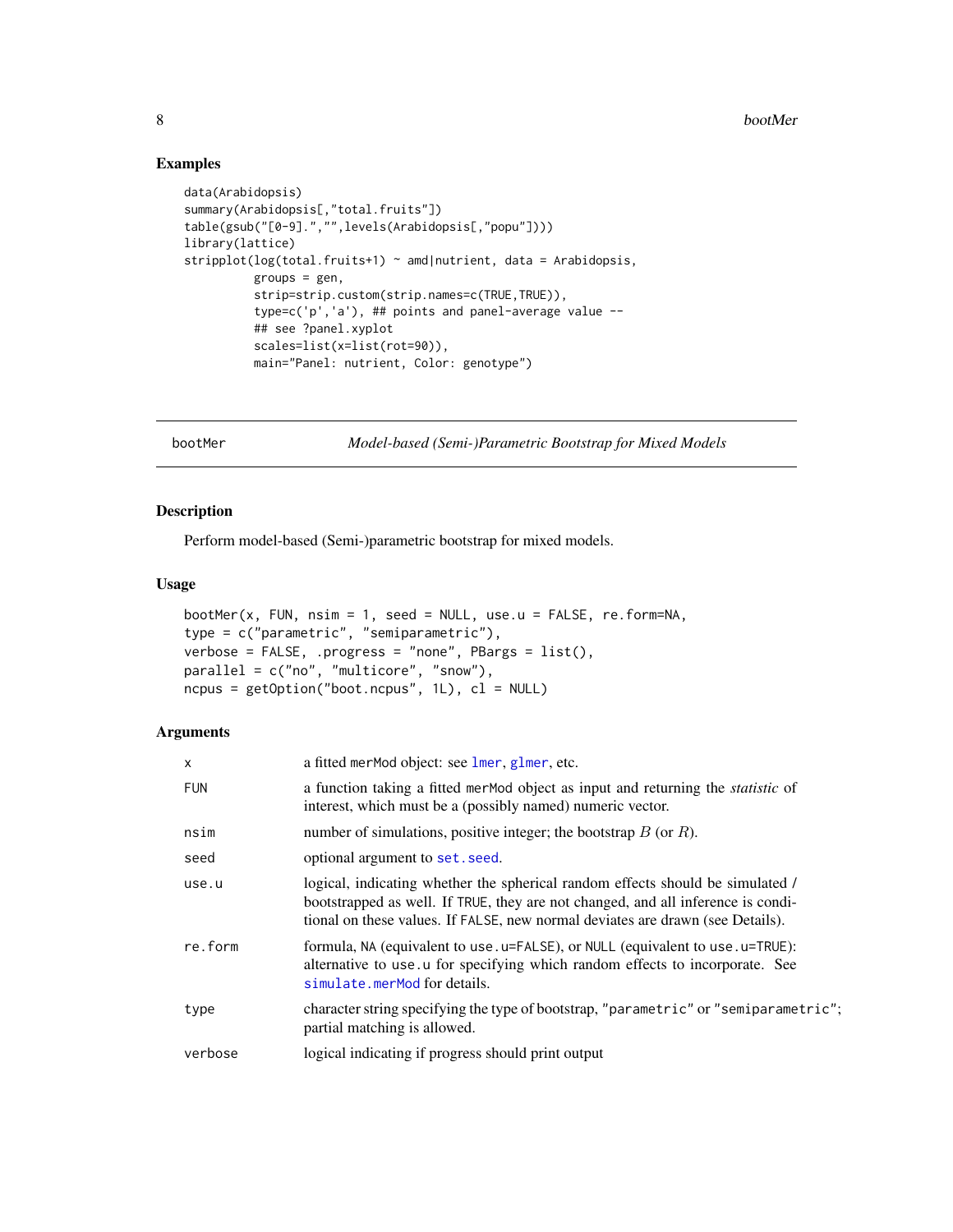#### bootMer 9

| .progress | character string - type of progress bar to display. Default is "none"; the function<br>will look for a relevant *ProgressBar function, so "txt" will work in general;<br>"tk" is available if the <b>teltk</b> package is loaded; or "win" on Windows systems.<br>Progress bars are disabled (with a message) for parallel operation. |
|-----------|---------------------------------------------------------------------------------------------------------------------------------------------------------------------------------------------------------------------------------------------------------------------------------------------------------------------------------------|
| PBargs    | a list of additional arguments to the progress bar function (the package authors)<br>like list(style=3)).                                                                                                                                                                                                                             |
| parallel  | The type of parallel operation to be used (if any). If missing, the default is taken<br>from the option "boot.parallel" (and if that is not set, "no").                                                                                                                                                                               |
| ncpus     | integer: number of processes to be used in parallel operation: typically one<br>would choose this to be the number of available CPUs.                                                                                                                                                                                                 |
| c1        | An optional <b>parallel</b> or snow cluster for use if parallel = "snow". If not sup-<br>plied, a cluster on the local machine is created for the duration of the boot call.                                                                                                                                                          |

# Details

The semi-parametric variant is only partially implemented, and we only provide a method for [lmer](#page-50-1) and [glmer](#page-32-1) results.

The working name for bootMer() was "simulestimate()", as it is an extension of simulate (see [simulate.merMod\)](#page-111-1), but we want to emphasize its potential for valid inference.

- If use.u is FALSE and type is "parametric", each simulation generates new values of both the "*spherical*" random effects u and the i.i.d. errors  $\epsilon$ , using [rnorm\(](#page-0-0)) with parameters corresponding to the fitted model x.
- If use.u is TRUE and type=="parametric", only the i.i.d. errors (or, for GLMMs, response values drawn from the appropriate distributions) are resampled, with the values of  $u$  staying fixed at their estimated values.
- If use.u is TRUE and type=="semiparametric", the i.i.d. errors are sampled from the distribution of (response) residuals. (For GLMMs, the resulting sample will no longer have the same properties as the original sample, and the method may not make sense; a warning is generated.) The semiparametric bootstrap is currently an experimental feature, and therefore may not be stable.
- The case where use.u is FALSE and type=="semiparametric" is not implemented; Morris (2002) suggests that resampling from the estimated values of  $u$  is not good practice.

#### Value

an object of S3 [class](#page-0-0) "[boot](https://CRAN.R-project.org/package=boot)", compatible with **boot** package's [boot\(](#page-0-0)) result.

# Note

If you are using parallel="snow", you will need to run clusterEval $O(cl, library('lme4''))$ before calling bootMer to make sure that the lme4 package is loaded on all of the workers; you may additionally need to use [clusterExport](#page-0-0) if you are using a summary function that calls any objects from the environment.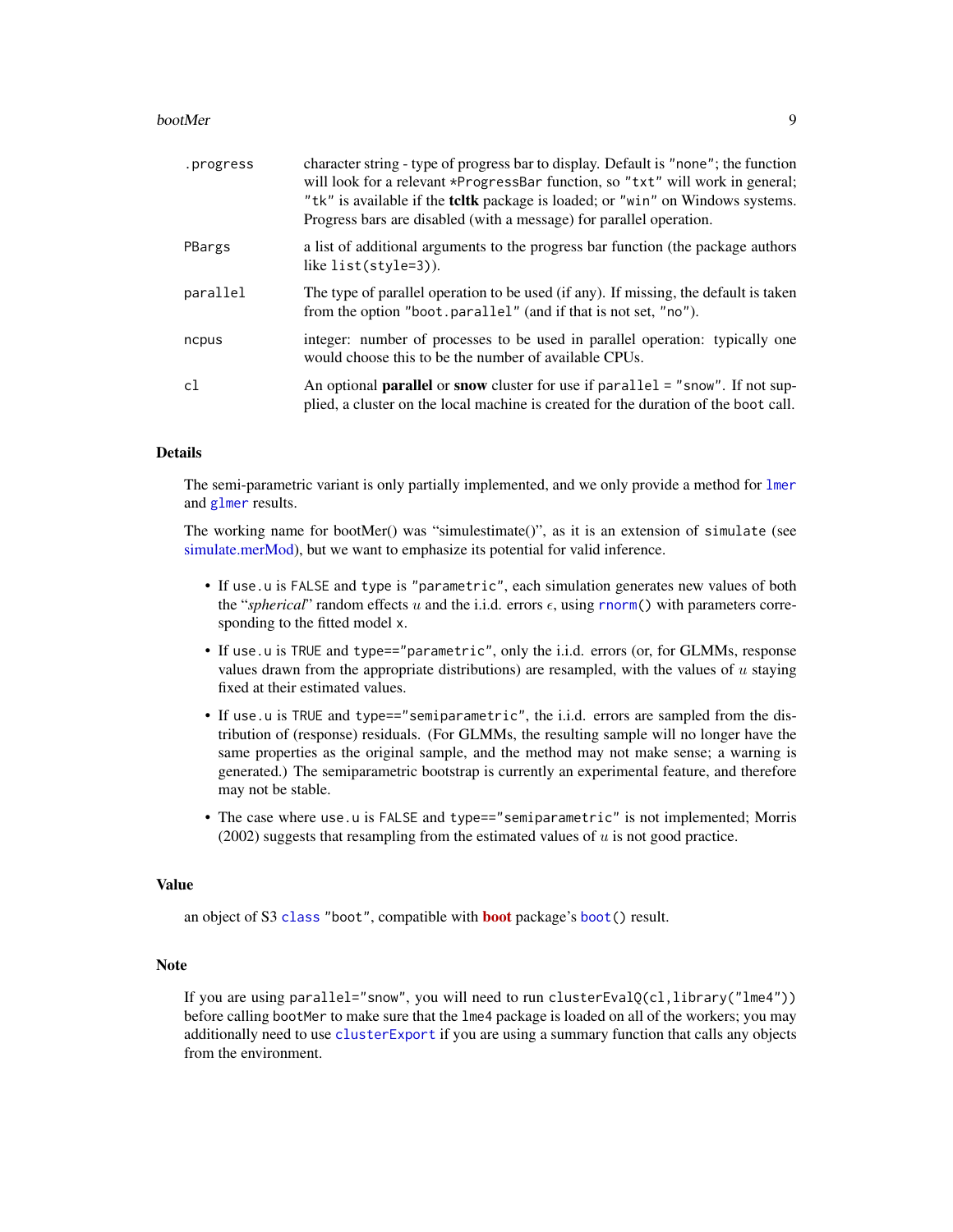#### References

Davison, A.C. and Hinkley, D.V. (1997) *Bootstrap Methods and Their Application*. Cambridge University Press.

Morris, J. S. (2002). The BLUPs Are Not 'best' When It Comes to Bootstrapping. *Statistics & Probability Letters* 56(4): 425–430. doi:10.1016/S0167-7152(02)00041-X.

## See Also

- [confint.merMod](#page-13-1), for a more specific approach to bootstrap confidence intervals on parameters.
- [refit\(](#page-104-1)), or [PBmodcomp\(](#page-0-0)) from the **[pbkrtest](https://CRAN.R-project.org/package=pbkrtest)** package, for parametric bootstrap comparison of models.
- [boot\(](#page-0-0)), and then [boot.ci](#page-0-0), from the boot package.
- [profile-methods](#page-95-1), for likelihood-based inference, including confidence intervals.
- [pvalues](#page-101-1), for more general approaches to inference and p-value computation in mixed models.

```
if (interactive()) {
fm01ML <- lmer(Yield ~ 1|Batch, Dyestuff, REML = FALSE)
## see ?"profile-methods"
mySumm <- function(.) { s <- sigma(.)
   c(beta =getME(., "beta"), sigma = s, sig01 = unname(s * getME(., "theta")) )(t0 <- mySumm(fm01ML)) # just three parameters
## alternatively:
mySumm2 \leq -function(.) {
    c(beta=fixef(.),sigma=sigma(.), sig01=sqrt(unlist(VarCorr(.))))
}
set.seed(101)
## 3.8s (on a 5600 MIPS 64bit fast(year 2009) desktop "AMD Phenom(tm) II X4 925"):
system.time( boo01 <- bootMer(fm01ML, mySumm, nsim = 100) )
## to "look" at it
if (requireNamespace("boot")) {
   boo01
    ## note large estimated bias for sig01
    ## (~30% low, decreases _slightly_ for nsim = 1000)
    ## extract the bootstrapped values as a data frame ...
    head(as.data.frame(boo01))
    ## ------ Bootstrap-based confidence intervals ------------
    ## warnings about "Some ... intervals may be unstable" go away
    ## for larger bootstrap samples, e.g. nsim=500
    ## intercept
    (bCI.1 <- boot::boot.ci(boo01, index=1, type=c("norm", "basic", "perc")))# beta
```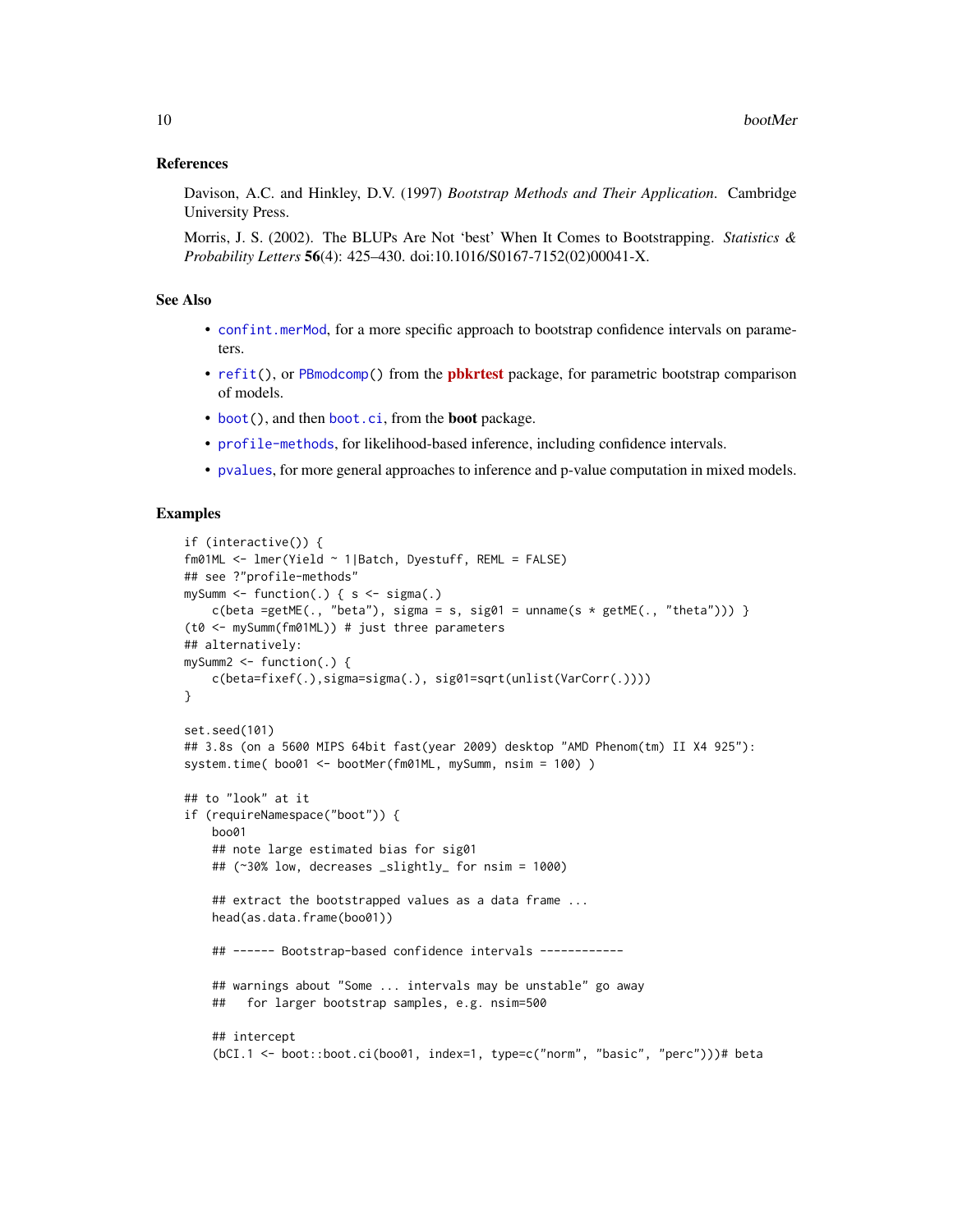```
## Residual standard deviation - original scale:
(bCI.2 <- boot::boot.ci(boo01, index=2, type=c("norm", "basic", "perc")))
## Residual SD - transform to log scale:
(bCI.2L <- boot::boot.ci(boo01, index=2, type=c("norm", "basic", "perc"),
                  h = log, hdot = function(.) 1/., hinv = exp()## Among-batch variance:
(bCI.3 <- boot::boot.ci(boo01, index=3, type=c("norm", "basic", "perc"))) # sig01
confint(boo01)
confint(boo01,type="norm")
confint(boo01,type="basic")
## Graphical examination:
plot(boo01,index=3)
## Check stored values from a longer (1000-replicate) run:
(load(system.file("testdata","boo01L.RData", package="lme4")))# "boo01L"
plot(boo01L, index=3)
mean(boo01L$t[,"sig01"]==0) ## note point mass at zero!
```
} }

cake *Breakage Angle of Chocolate Cakes*

#### Description

Data on the breakage angle of chocolate cakes made with three different recipes and baked at six different temperatures. This is a split-plot design with the recipes being whole-units and the different temperatures being applied to sub-units (within replicates). The experimental notes suggest that the replicate numbering represents temporal ordering.

## Format

A data frame with 270 observations on the following 5 variables.

replicate a factor with levels 1 to 15

recipe a factor with levels A, B and C

temperature an ordered factor with levels 175 < 185 < 195 < 205 < 215 < 225

angle a numeric vector giving the angle at which the cake broke.

temp numeric value of the baking temperature (degrees F).

## Details

The replicate factor is nested within the recipe factor, and temperature is nested within replicate.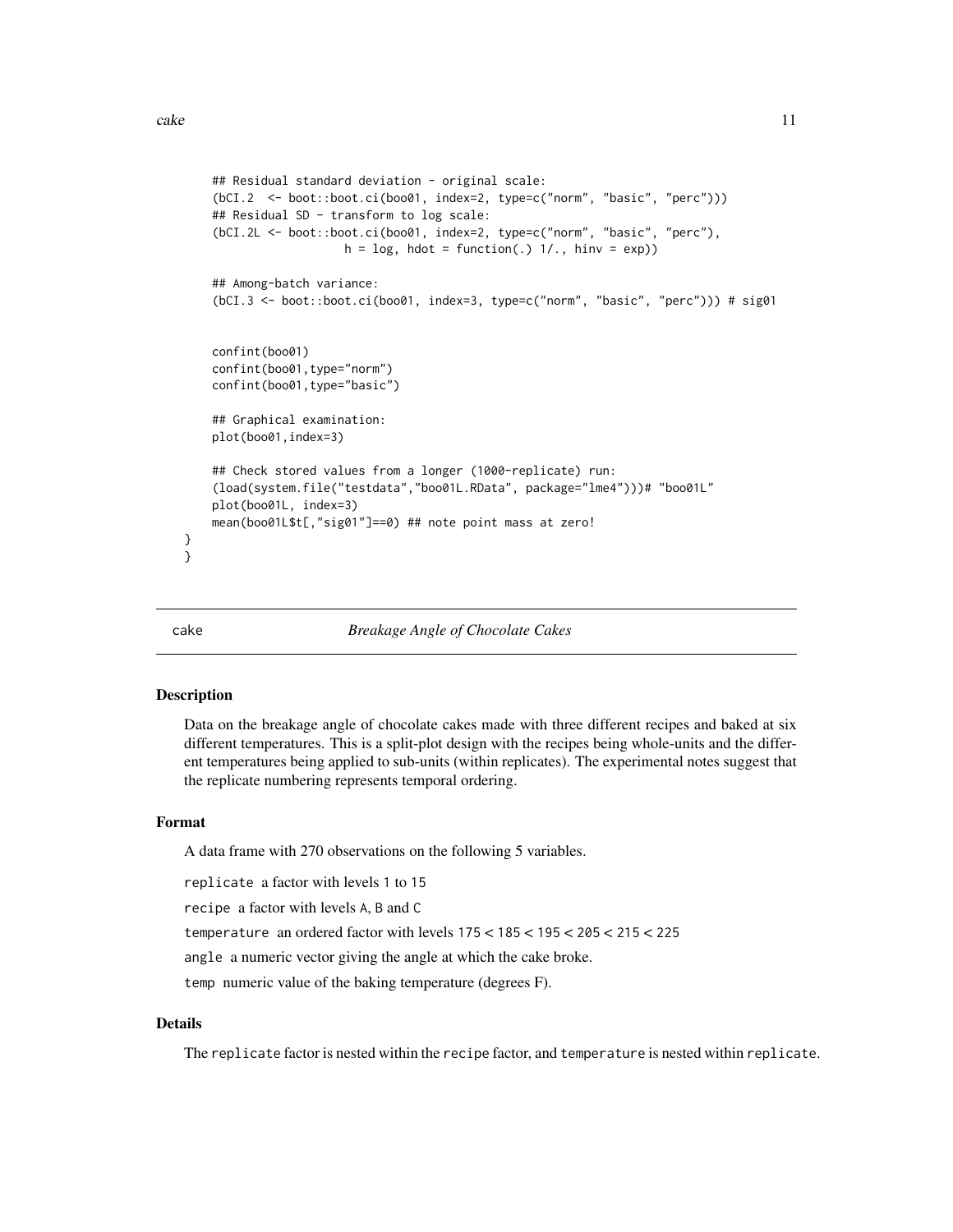#### <span id="page-11-0"></span>Source

Original data were presented in Cook (1938), and reported in Cochran and Cox (1957, p. 300). Also cited in Lee, Nelder and Pawitan (2006).

#### **References**

Cook, F. E. (1938) *Chocolate cake, I. Optimum baking temperature*. Master's Thesis, Iowa State College.

Cochran, W. G., and Cox, G. M. (1957) *Experimental designs*, 2nd Ed. New York, John Wiley \& Sons.

Lee, Y., Nelder, J. A., and Pawitan, Y. (2006) *Generalized linear models with random effects. Unified analysis via H-likelihood*. Boca Raton, Chapman and Hall/CRC.

#### Examples

```
str(cake)
## 'temp' is continuous, 'temperature' an ordered factor with 6 levels
(fm1 <- lmer(angle ~ recipe * temperature + (1|recipe:replicate), cake, REML= FALSE))
(fm2 <- lmer(angle ~ recipe + temperature + (1|recipe:replicate), cake, REML= FALSE))
(fm3 <- lmer(angle ~ recipe + temp + (1|recipe:replicate), cake, REML= FALSE))
## and now "choose" :
anova(fm3, fm2, fm1)
```
cbpp *Contagious bovine pleuropneumonia*

#### Description

Contagious bovine pleuropneumonia (CBPP) is a major disease of cattle in Africa, caused by a mycoplasma. This dataset describes the serological incidence of CBPP in zebu cattle during a follow-up survey implemented in 15 commercial herds located in the Boji district of Ethiopia. The goal of the survey was to study the within-herd spread of CBPP in newly infected herds. Blood samples were quarterly collected from all animals of these herds to determine their CBPP status. These data were used to compute the serological incidence of CBPP (new cases occurring during a given time period). Some data are missing (lost to follow-up).

#### Format

A data frame with 56 observations on the following 4 variables.

herd A factor identifying the herd (1 to 15).

incidence The number of new serological cases for a given herd and time period.

size A numeric vector describing herd size at the beginning of a given time period.

period A factor with levels 1 to 4.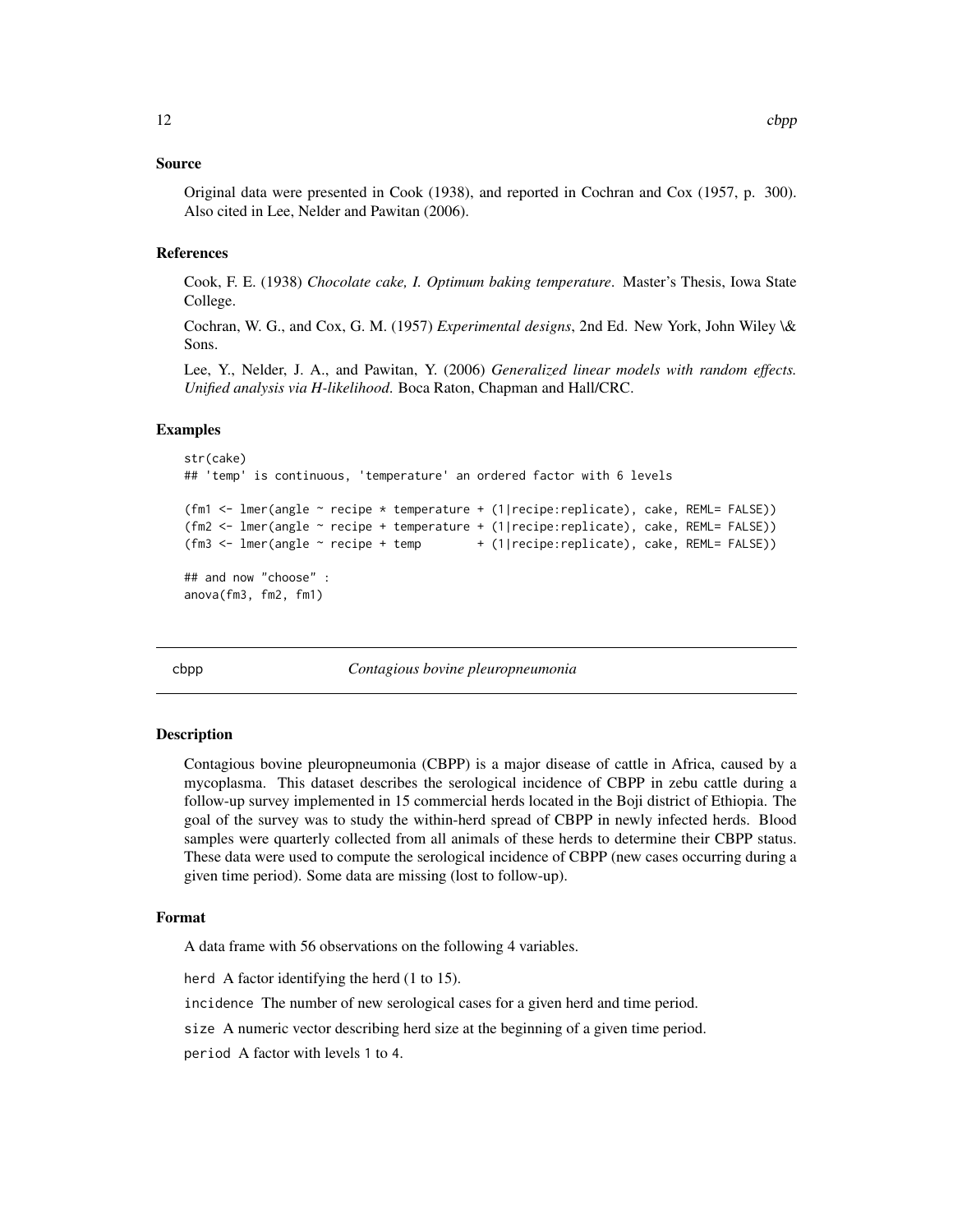#### <span id="page-12-0"></span>checkConv 13

## Details

Serological status was determined using a competitive enzyme-linked immuno-sorbent assay (cELISA).

#### Source

Lesnoff, M., Laval, G., Bonnet, P., Abdicho, S., Workalemahu, A., Kifle, D., Peyraud, A., Lancelot, R., Thiaucourt, F. (2004) Within-herd spread of contagious bovine pleuropneumonia in Ethiopian highlands. *Preventive Veterinary Medicine* 64, 27–40.

#### Examples

```
## response as a matrix
(m1 <- glmer(cbind(incidence, size - incidence) \sim period + (1 | herd),
             family = binomial, data = cbp)## response as a vector of probabilities and usage of argument "weights"
m1p \le glmer(incidence / size \sim period + (1 | herd), weights = size,
             family = binomial, data = cbpp)
## Confirm that these are equivalent:
stopifnot(all.equal(fixef(m1), fixef(m1p), tolerance = 1e-5),
          all.equal(ranef(m1), ranef(m1p), tolerance = 1e-5))
```

```
## GLMM with individual-level variability (accounting for overdispersion)
cbpp$obs <- 1:nrow(cbpp)
(m2 \le glmer(cbind(incidence, size - incidence) \sim period + (1 | herd) + (1|obs),
              family = binomial, data = cbpp)
```
checkConv *Extended Convergence Checking*

#### **Description**

Primarily internal code for checking optimization convergence, see [convergence](#page-15-1) for a more detailed discussion.

#### Usage

```
checkConv(derivs, coefs, ctrl, lbound, debug = FALSE)
```

| derivs | typically the "derivs" attribute of optimizeLmer(); with "gradients" and possi-<br>bly "Hessian" component                                                                                 |
|--------|--------------------------------------------------------------------------------------------------------------------------------------------------------------------------------------------|
| coefs  | current coefficient estimates                                                                                                                                                              |
| ctrl   | list of lists, each with action character strings specifying what should hap-<br>pen when a check triggers, and tol numerical tolerances, as is the result of<br>lmerControl()\$checkConv. |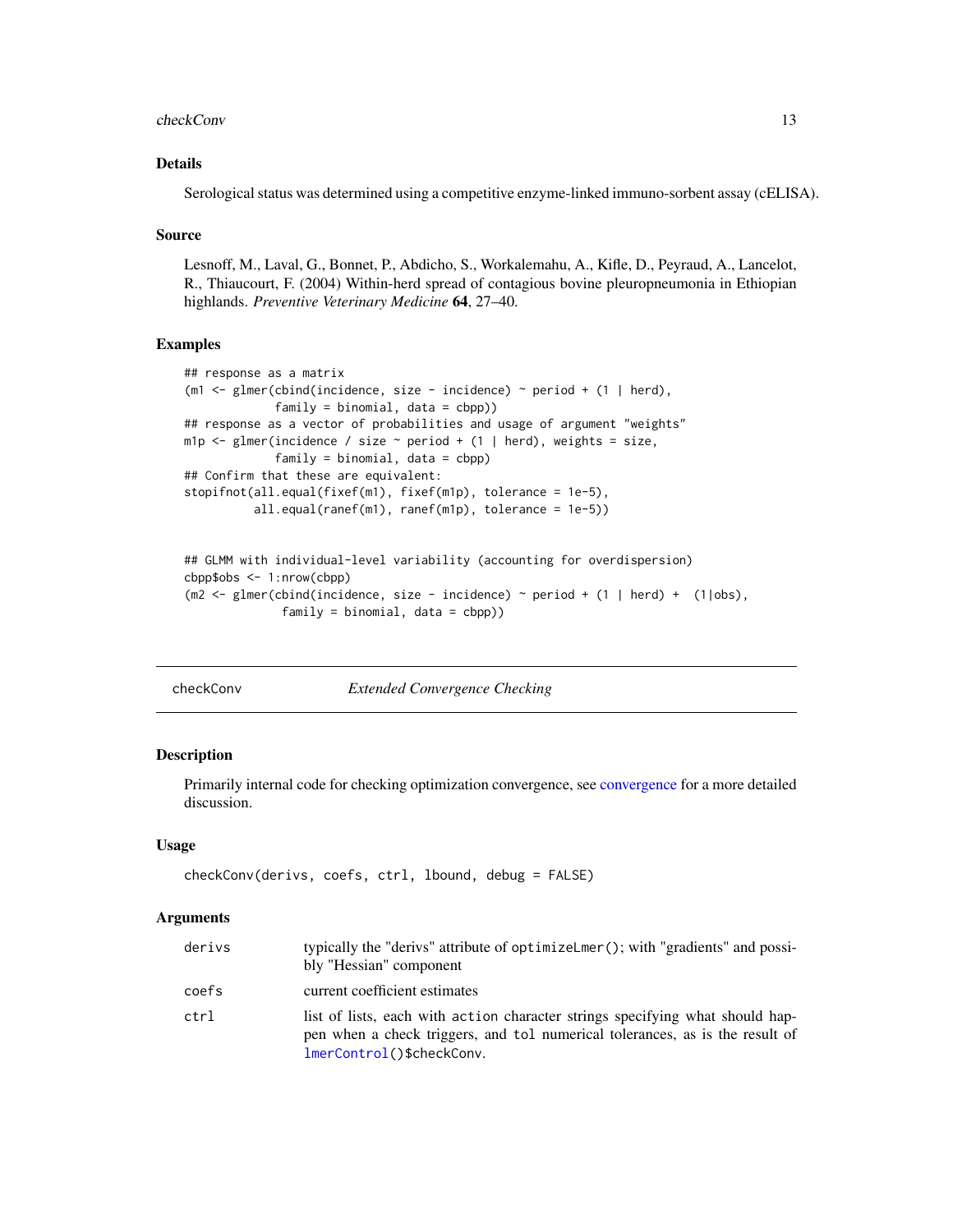<span id="page-13-0"></span>

| lbound | vector of lower bounds for random-effects parameters only (length is taken to<br>determine number of RE parameters) |
|--------|---------------------------------------------------------------------------------------------------------------------|
| debug  | enable debugging output, useful if some checks are on "ignore", but would "trig-<br>ger"                            |

# Value

A result list containing code The return code for the check messages A character vector of warnings and messages generated by the check

## See Also

[convergence](#page-15-1)

<span id="page-13-1"></span>

| confint.merMod |  | Compute Confidence Intervals for Parameters of a [ng]lmer Fit |  |
|----------------|--|---------------------------------------------------------------|--|
|----------------|--|---------------------------------------------------------------|--|

## Description

Compute confidence intervals on the parameters of a \*lmer() model fit (of class["merMod"](#page-63-1)).

# Usage

```
## S3 method for class 'merMod'
confint(object, parm, level = 0.95,method = c("profile", "Wald", "boot"), zeta,
nsim = 500,
        boot.type = c("perc", "basic", "norm"),FUN = NULL, quiet = FALSE,
oldNames = TRUE, ...)
## S3 method for class 'thpr'
confint(object, parm, level = 0.95,zeta, non.mono.tol=1e-2,
...)
```

| object | a fitted [ng] lmer model or profile                                                                                                                                                                                                                                                                                                                   |
|--------|-------------------------------------------------------------------------------------------------------------------------------------------------------------------------------------------------------------------------------------------------------------------------------------------------------------------------------------------------------|
| parm   | parameters for which intervals are sought. Specified by an integer vector of<br>positions, character vector of parameter names, or (unless doing parametric<br>bootstrapping with a user-specified bootstrap function) "theta_" or "beta_"<br>to specify variance-covariance or fixed effects parameters only: see the which<br>parameter of profile. |
| level  | confidence level $< 1$ , typically above 0.90.                                                                                                                                                                                                                                                                                                        |
|        |                                                                                                                                                                                                                                                                                                                                                       |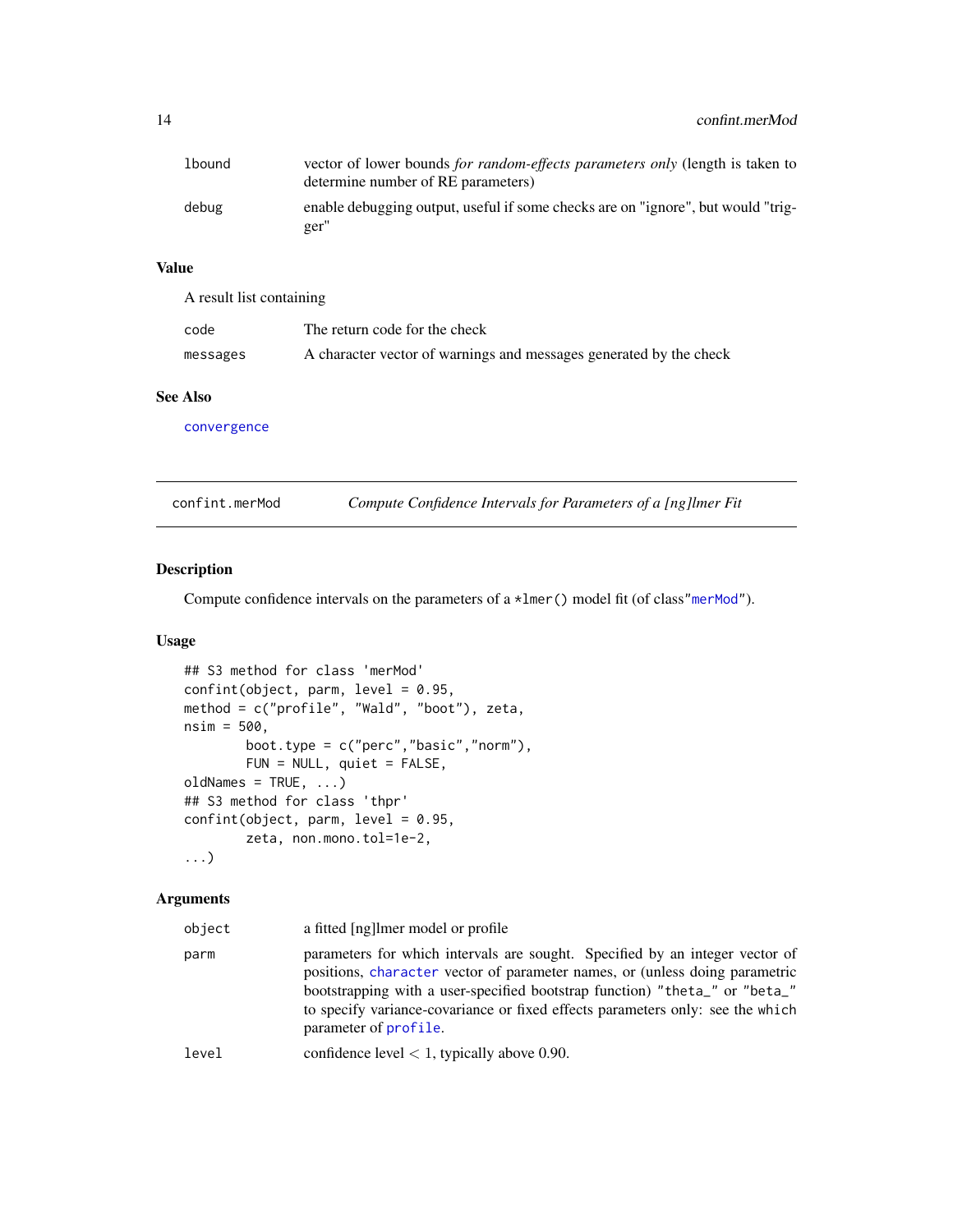| method       | a character string determining the method for computing the confidence inter-<br>vals.                                                                                                                                        |
|--------------|-------------------------------------------------------------------------------------------------------------------------------------------------------------------------------------------------------------------------------|
| zeta         | (for method = "profile" only:) likelihood cutoff (if not specified, as by default,<br>computed from level).                                                                                                                   |
| nsim         | number of simulations for parametric bootstrap intervals.                                                                                                                                                                     |
| <b>FUN</b>   | bootstrap function; if NULL, an internal function that returns the fixed-effect pa-<br>rameters as well as the random-effect parameters on the standard deviation/correlation<br>scale will be used. See bootMer for details. |
| boot.type    | bootstrap confidence interval type, as described in boot.ci. (Methods 'stud'<br>and 'bca' are unavailable because they require additional components to be cal-<br>culated.)                                                  |
| quiet        | (logical) suppress messages about computationally intensive profiling?                                                                                                                                                        |
| oldNames     | (logical) use old-style names for variance-covariance parameters, e.g. ".sig01",<br>rather than newer (more informative) names such as "sd_(Intercept) Subject"?<br>(See signames argument to profile).                       |
| non.mono.tol | tolerance for detecting a non-monotonic profile and warning/falling back to lin-<br>ear interpolation                                                                                                                         |
| $\cdots$     | additional parameters to be passed to profile.merMod or bootMer, respec-<br>tively.                                                                                                                                           |

#### Details

Depending on the method specified, confint() computes confidence intervals by

- "profile": computing a likelihood profile and finding the appropriate cutoffs based on the likelihood ratio test;
- "Wald": approximating the confidence intervals (of fixed-effect parameters only; all variancecovariance parameters CIs will be returned as NA) based on the estimated local curvature of the likelihood surface;
- "boot": performing parametric bootstrapping with confidence intervals computed from the bootstrap distribution according to boot.type (see [bootMer](#page-7-1), [boot.ci](#page-0-0)).

#### Value

a numeric table ([matrix](#page-0-0) with column and row names) of confidence intervals; the confidence intervals are computed on the standard deviation scale.

# Note

The default method "profile" amounts to

confint(profile(object, which=parm), signames=oldNames, ...), level, zeta)

where the [profile](#page-0-0) method [profile.merMod](#page-95-2) does almost all the computations. Therefore it is typically advisable to store the [profile\(.\)](#page-95-2) result, say in pp, and then use confinit (pp, level= $*)$  e.g., for different levels.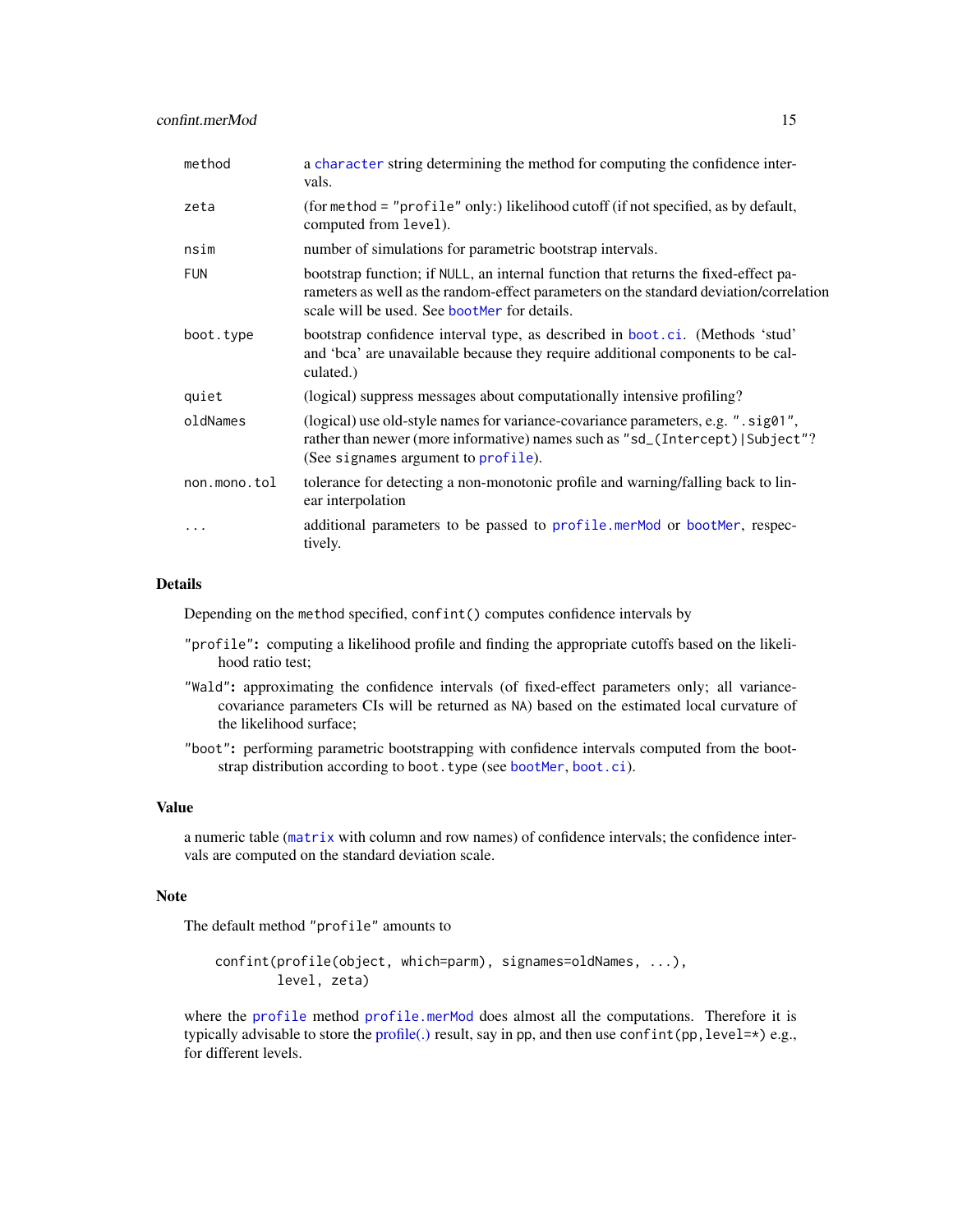## Examples

```
if (interactive() || lme4_testlevel() >= 3) {
fm1 <- lmer(Reaction ~ Days + (Days|Subject), sleepstudy)
fm1W <- confint(fm1, method="Wald")# very fast, but ....
fm1W
(fm2 <- lmer(Reaction ~ Days + (Days || Subject), sleepstudy))
(CI2 \leq -\text{confint}(fm2, \text{maxpts} = 8)) # method = "profile"; 8: to be much faster
if (lme4_testlevel() >= 3) {
## ~20 seconds, MacBook Pro laptop
 system.time(fm1P <- confint(fm1, method="profile", ## default
                             oldNames = FALSE))
## ~ 40 seconds
 system.time(fm1B <- confint(fm1, method="boot",
                              .progress="txt", PBargs=list(style=3)))
} else {
    load(system.file("testdata","confint_ex.rda",package="lme4"))
}
fm1P
fm1B
} ## if interactive && testlevel>=3
```
<span id="page-15-1"></span>

```
convergence Assessing Convergence for Fitted Models
```
#### **Description**

[g]lmer fits may produce convergence warnings; these do **not** necessarily mean the fit is incorrect (see "Theoretical details" below). The following steps are recommended assessing and resolving convergence warnings (also see examples below):

- double-check the model specification and the data
- adjust stopping (convergence) tolerances for the nonlinear optimizer, using the optCtrl argument to [g]lmerControl (see "Convergence controls" below)
- center and scale continuous predictor variables (e.g. with [scale](#page-0-0))
- double-check the Hessian calculation with the more expensive Richardson extrapolation method (see examples)
- restart the fit from the reported optimum, or from a point perturbed slightly away from the reported optimum
- use [allFit](#page-4-1) to try the fit with all available optimizers (e.g. several different implementations of BOBYQA and Nelder-Mead, L-BFGS-B from optim, nlminb, . . . ). While this will of course be slow for large fits, we consider it the gold standard; if all optimizers converge to values that are practically equivalent, then we would consider the convergence warnings to be false positives.

<span id="page-15-0"></span>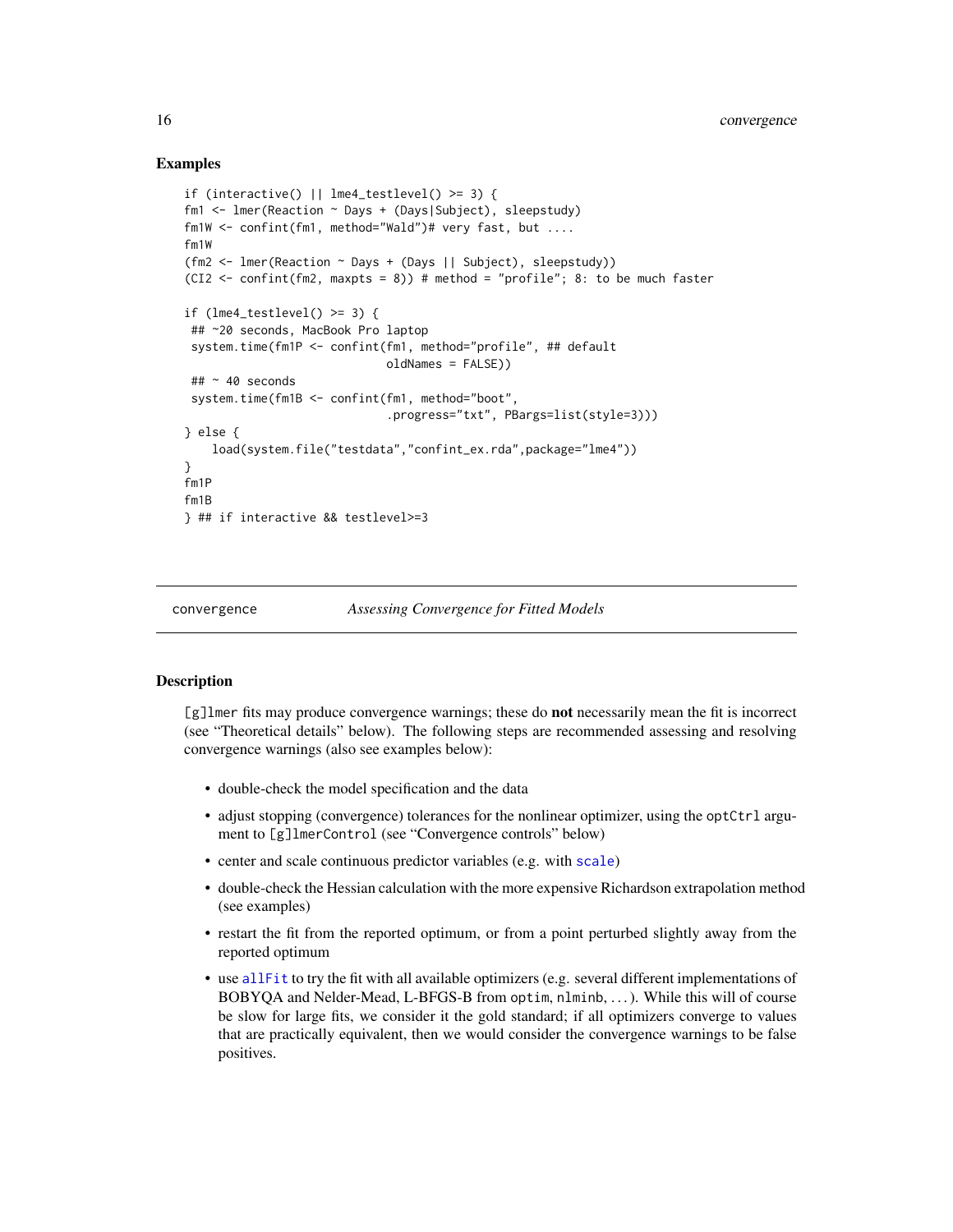#### Details

## Convergence controls:

- the controls for the nloptwrap optimizer (the default for lmer) are ftol\_abs (default 1e-6) stop on small change in deviance ftol rel (default 0) stop on small relative change in deviance xtol abs (default 1e-6) stop on small change of parameter values xtol\_rel (default 0) stop on small relative change of parameter values maxeval (default 1000) maximum number of function evaluations Changing ftol\_abs and xtol\_abs to stricter values (e.g. 1e-8) is a good first step for resolving convergence problems, at the cost of slowing down model fits. • the controls for minqa::bobyqa (default for glmer first-stage optimization) are
- - rhobeg (default 2e-3) initial radius of the trust region
- rhoend (default 2e-7) final radius of the trust region
- maxfun (default 10000) maximum number of function evaluations

rhoend, which describes the scale of parameter uncertainty on convergence, is approximately analogous to xtol\_abs.

- the controls for Nelder\_Mead (default for glmer second-stage optimization) are
	- FtolAbs (default 1e-5) stop on small change in deviance
	- FtolRel (default 1e-15) stop on small relative change in deviance
	- XtolRel (default 1e-7) stop on small change of parameter values
	- maxfun (default 10000) maximum number of function evaluations

Theoretical issues: lme4 uses general-purpose nonlinear optimizers (e.g. Nelder-Mead or Powell's BOBYQA method) to estimate the variance-covariance matrices of the random effects. Assessing the convergence of such algorithms reliably is difficult. For example, evaluating the [Karush-Kuhn-Tucker conditions](https://en.wikipedia.org/wiki/Karush%E2%80%93Kuhn%E2%80%93Tucker_conditions) (convergence criteria which reduce in simple cases to showing that the gradient is zero and the Hessian is positive definite) is challenging because of the difficulty of evaluating the gradient and Hessian.

We (the lme4 authors and maintainers) are still in the process of finding the best strategies for testing convergence. Some of the relevant issues are

- the gradient and Hessian are the basic ingredients of KKT-style testing, but (at least for now) lme4 estimates them by finite-difference approximations which are sometimes unreliable.
- The Hessian computation in particular represents a difficult tradeoff between computational expense and accuracy. At present the Hessian computations used for convergence checking (and for estimating standard errors of fixed-effect parameters for GLMMs) follow the [ordinal](https://CRAN.R-project.org/package=ordinal) package in using a naive but computationally cheap centered finite difference computation (with a fixed step size of  $10^{-4}$ ). A more reliable but more expensive approach is to use [Richardson extrapolation,](https://en.wikipedia.org/wiki/Richardson_extrapolation) as implemented in the **[numDeriv](https://CRAN.R-project.org/package=numDeriv)** package.
- it is important to scale the estimated gradient at the estimate appropriately; two reasonable approaches are
	- 1. scale gradients by the inverse Cholesky factor of the Hessian, equivalent to scaling gradients by the estimated Wald standard error of the estimated parameters. lme4 uses this approach; it requires the Hessian to be estimated (although the Hessian is required [for](https://github.com/lme4/lme4/issues/47) [reliable estimation of the fixed-effect standard errors for GLMMs](https://github.com/lme4/lme4/issues/47) in any case).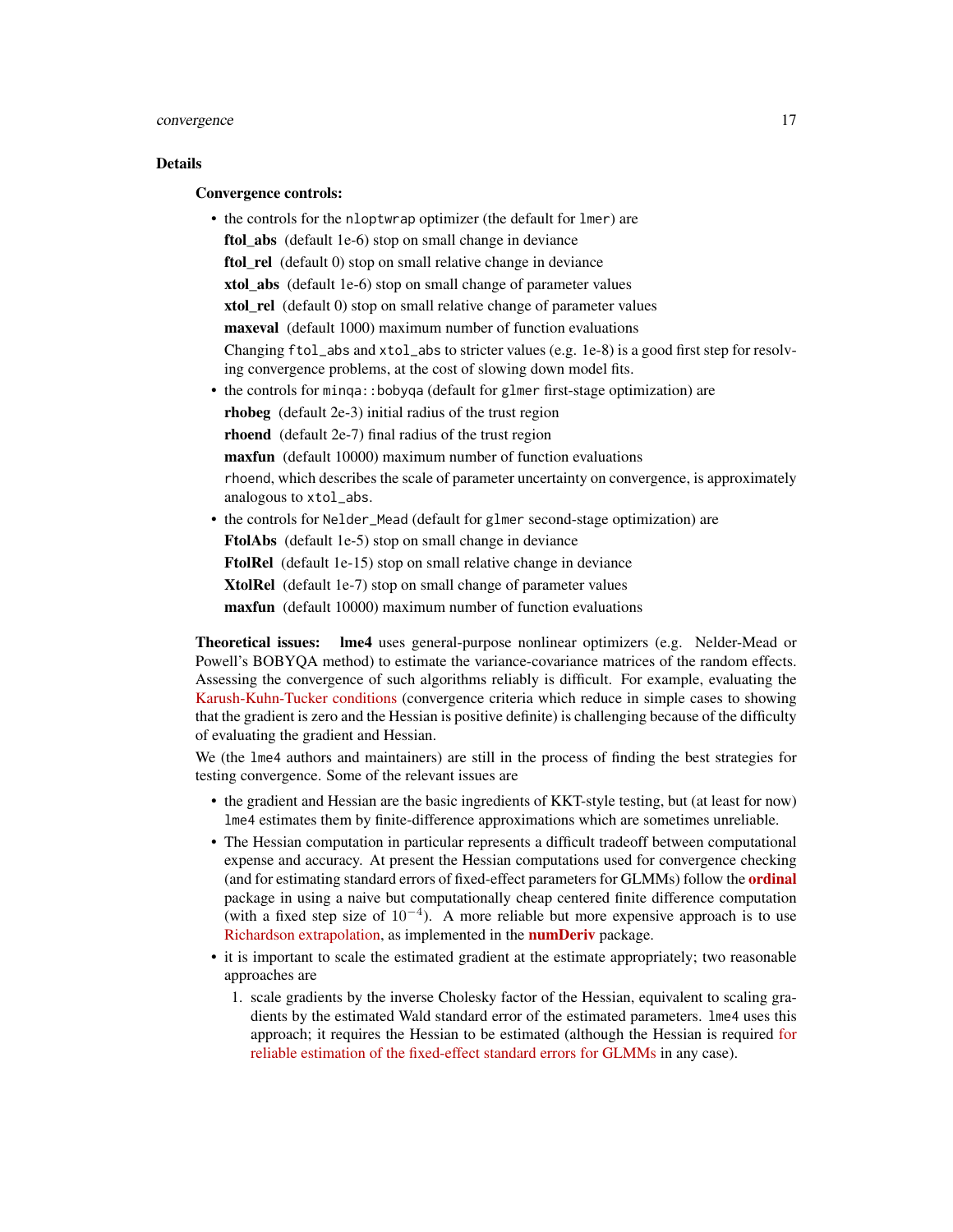- 2. use unscaled gradients on the random-effects parameters, since these are essentially already unitless (for LMMs they are scaled relative to the residual variance; for GLMMs they are scaled relative to the sampling variance of the conditional distribution); for GLMMs, scale fixed-effect gradients by the standard deviations of the corresponding input variable
- Exploratory analyses suggest that (1) the naive estimation of the Hessian may fail for large data sets (number of observations greater than approximately  $10<sup>5</sup>$ ); (2) the magnitude of the scaled gradient increases with sample size, so that warnings will occur even for apparently well-behaved fits with large data sets.

## See Also

[lmerControl](#page-53-1), [isSingular](#page-48-1)

```
if (interactive()) {
fm1 <- lmer(Reaction ~ Days + (Days | Subject), sleepstudy)
## 1. decrease stopping tolerances
strict_tol <- lmerControl(optCtrl=list(xtol_abs=1e-8, ftol_abs=1e-8))
if (all(fm1@optinfo$optimizer=="nloptwrap")) {
    fm1.tol <- update(fm1, control=strict_tol)
}
## 2. center and scale predictors:
ss.CS <- transform(sleepstudy, Days=scale(Days))
fm1.CS <- update(fm1, data=ss.CS)
## 3. recompute gradient and Hessian with Richardson extrapolation
devfun <- update(fm1, devFunOnly=TRUE)
if (isLMM(fm1)) {
    pars <- getME(fm1,"theta")
} else {
    ## GLMM: requires both random and fixed parameters
   pars <- getME(fm1, c("theta","fixef"))
}
if (require("numDeriv")) {
    cat("hess:\n"); print(hess <- hessian(devfun, unlist(pars)))
    cat("grad:\n"); print(grad <- grad(devfun, unlist(pars)))
    cat("scaled gradient:\n")
   print(scgrad <- solve(chol(hess), grad))
}
## compare with internal calculations:
fm1@optinfo$derivs
## 4. restart the fit from the original value (or
## a slightly perturbed value):
fm1.restart <- update(fm1, start=pars)
set.seed(101)
pars_x <- runif(length(pars),pars/1.01,pars*1.01)
fm1.restart2 <- update(fm1, start=pars_x,
```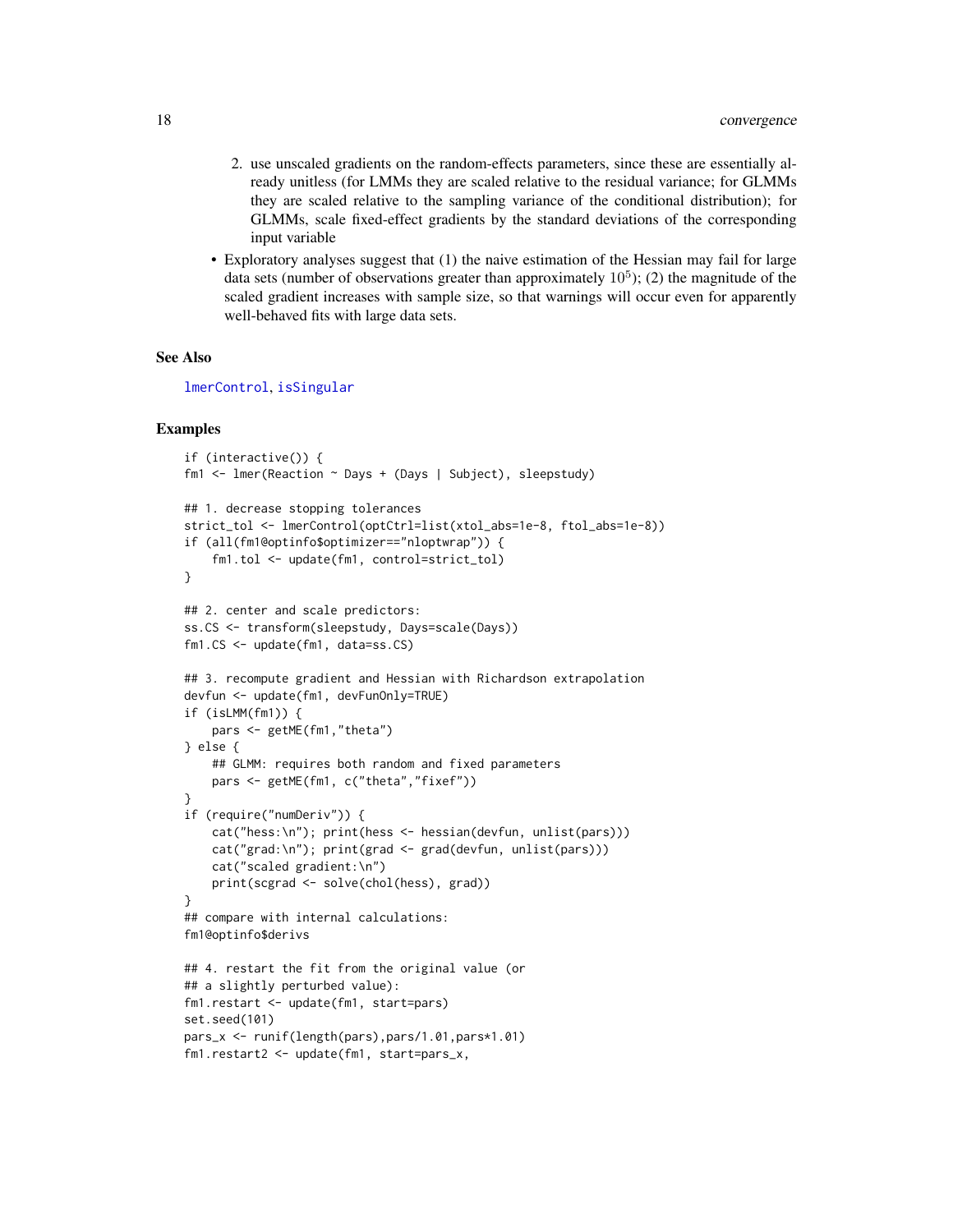#### <span id="page-18-0"></span>devcomp and the set of the set of the set of the set of the set of the set of the set of the set of the set of the set of the set of the set of the set of the set of the set of the set of the set of the set of the set of t

#### control=strict\_tol)

```
## 5. try all available optimizers
 fm1.all <- allFit(fm1)
 ss <- summary(fm1.all)
 ss$ fixef ## fixed effects
 ss$ llik ## log-likelihoods
 ss$ sdcor ## SDs and correlations
 ss$ theta ## Cholesky factors
 ss$ which.OK ## which fits worked
```
}

## devcomp *Extract the deviance component list*

## Description

Return the deviance component list

## Usage

devcomp(x)

## Arguments

x a fitted model of class [merMod](#page-63-1)

# Details

A fitted model of class [merMod](#page-63-1) has a devcomp slot as described in the value section.

## Value

| a list with components |                                                      |  |  |
|------------------------|------------------------------------------------------|--|--|
| dims                   | a named integer vector of various dimensions         |  |  |
| $_{\text{cmp}}$        | a named numeric vector of components of the deviance |  |  |

## Note

This function is deprecated, use [getME\(](#page-28-1).,"devcomp")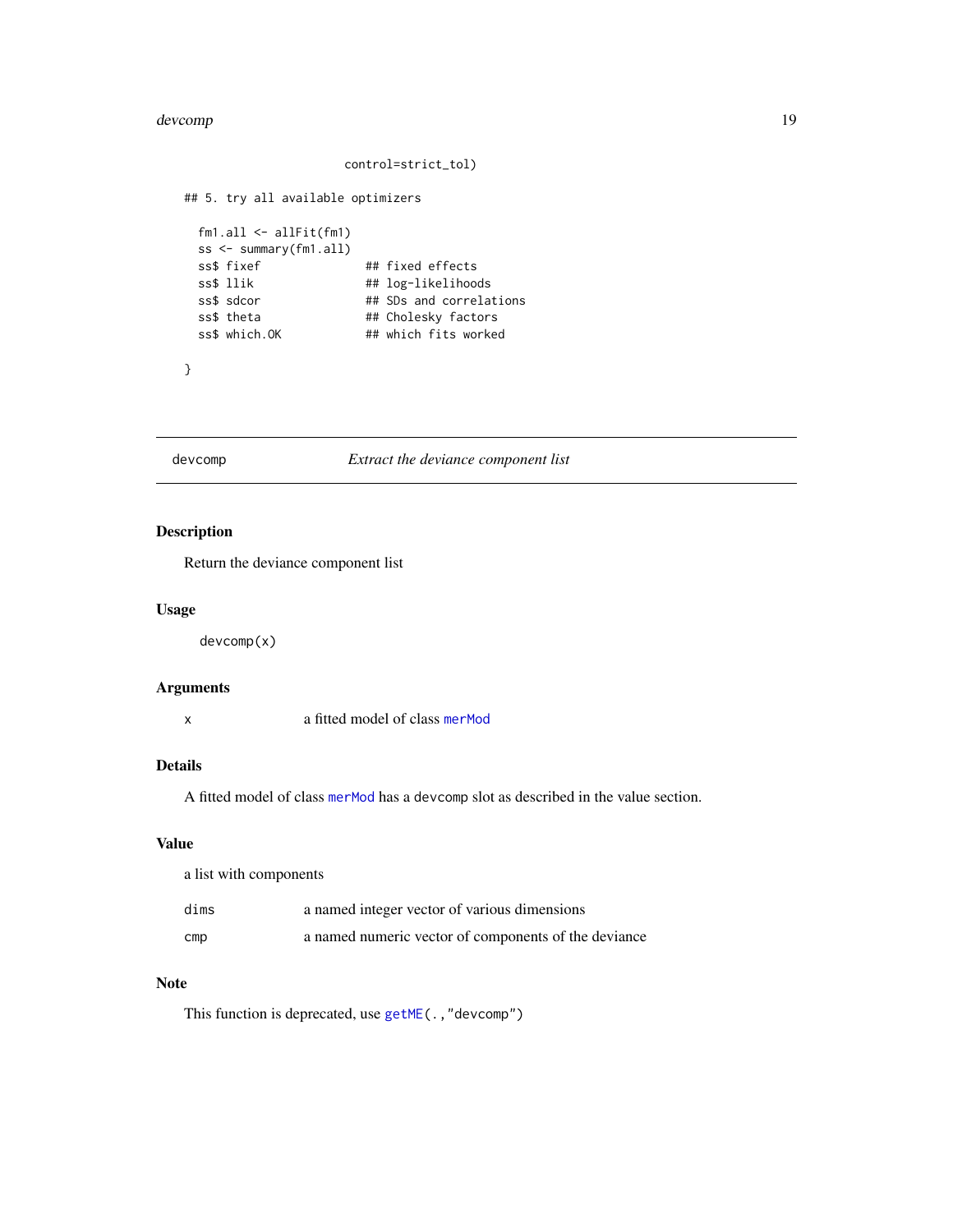<span id="page-19-0"></span>

## Description

The deviance is profiled with respect to the fixed-effects parameters but not with respect to sigma; that is, the function takes parameters for the variance-covariance parameters and for the residual standard deviation. The random-effects variance-covariance parameters are on the standard deviation/correlation scale, not the theta (Cholesky factor) scale.

#### Usage

```
devfun2(fm, useSc = if(isLMM(fm)) TRUE else NA,
        transfuns = list(from.chol = Cv_to_Sv,
                            to.chol = Sv\_to_Cv,
                              to.sd = identity), \ldots)
```
#### Arguments

| fm        | a fitted model inheriting from class "merMod".                                                                                                            |
|-----------|-----------------------------------------------------------------------------------------------------------------------------------------------------------|
| useSc     | (logical) indicating whether a scale parameter has been in the model or should<br>be used.                                                                |
| transfuns | a list of functions for converting parameters to and from the Cholesky-factor<br>scale                                                                    |
| $\cdots$  | arguments passed to the internal profinames function (signames=TRUE to use<br>old-style .sigxx names, FALSE uses (sd_cor xx); also prefix=c("sd", "cor")) |

#### Value

Returns a function that takes a vector of standard deviations and correlations and returns the deviance (or REML criterion). The function has additional attributes

optimum a named vector giving the parameter values at the optimum

basedev the deviance at the optimum, (i.e., *not* the REML criterion).

thopt the optimal variance-covariance parameters on the "theta" (Cholesky factor) scale

stderr standard errors of fixed effect parameters

#### Note

Even if the original model was fitted using REML=TRUE as by default with [lmer\(](#page-50-1)), this returns the deviance, i.e., the objective function for maximum (log) likelihood (ML).

For the REML objective function, use [getME\(](#page-28-1)fm,"devfun") instead.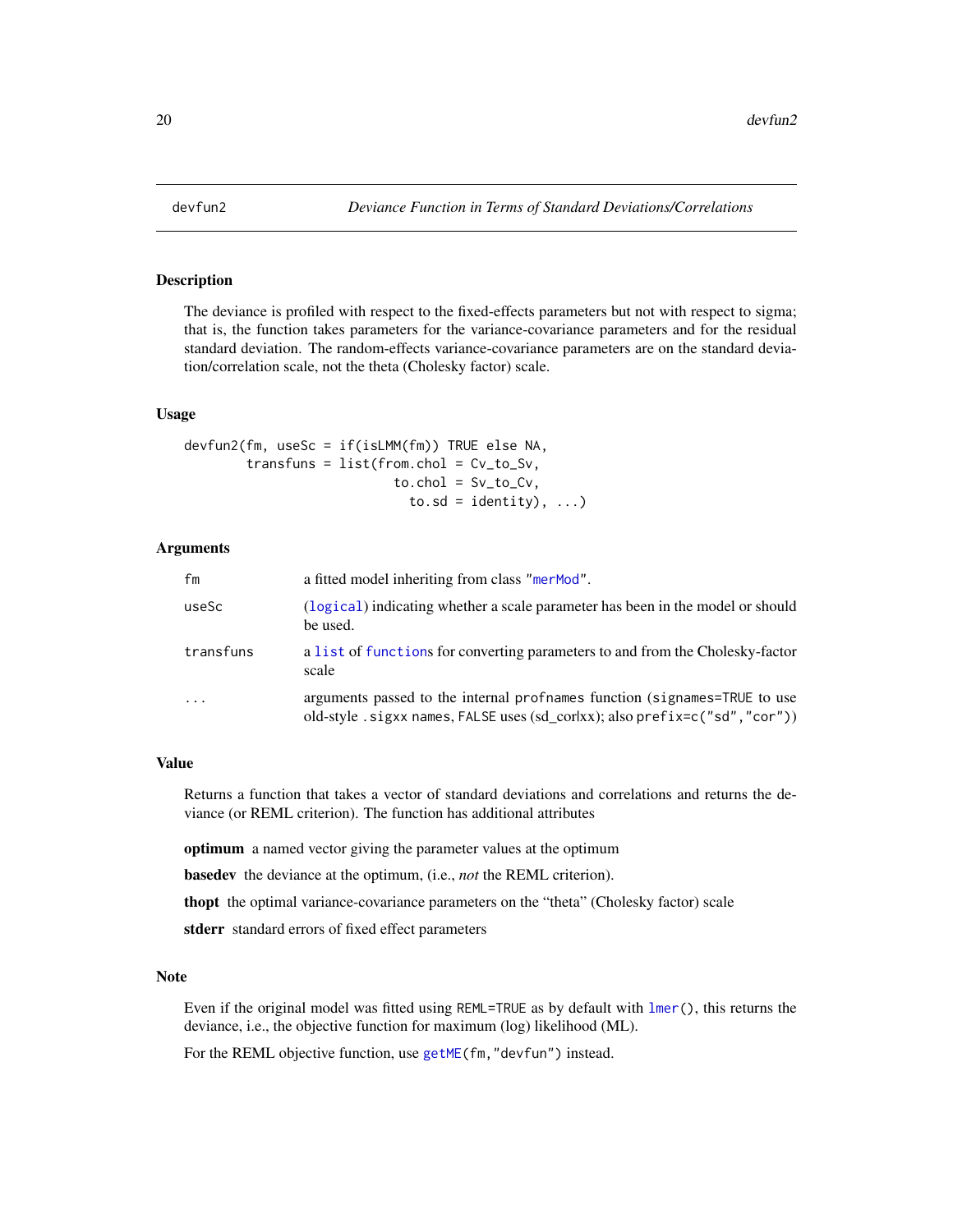# <span id="page-20-0"></span>drop1.merMod 21

#### Examples

```
m1 <- lmer(Reaction~Days+(Days|Subject),sleepstudy)
dd <- devfun2(m1, useSc=TRUE)
pp <- attr(dd,"optimum")
## extract variance-covariance and residual std dev parameters
sigpars <- pp[grepl("^\\.sig",names(pp))]
all.equal(unname(dd(sigpars)),deviance(refitML(m1)))
```
drop1.merMod *Drop all possible single fixed-effect terms from a mixed effect model*

#### Description

Drop allowable single terms from the model: see [drop1](#page-0-0) for details of how the appropriate scope for dropping terms is determined.

#### Usage

```
## S3 method for class 'merMod'
drop1(object, scope, scale = 0,test = c("none", "Chisq", "user"),
     k = 2, trace = FALSE, sumFun, ...)
```
## Arguments

| object   | a fitted merMod object.                                                                                                                                                                                                                                                                                                                                                                                  |
|----------|----------------------------------------------------------------------------------------------------------------------------------------------------------------------------------------------------------------------------------------------------------------------------------------------------------------------------------------------------------------------------------------------------------|
| scope    | a formula giving the terms to be considered for adding or dropping.                                                                                                                                                                                                                                                                                                                                      |
| scale    | Currently ignored (included for S3 method compatibility)                                                                                                                                                                                                                                                                                                                                                 |
| test     | should the results include a test statistic relative to the original model? The $\chi^2$<br>test is a likelihood-ratio test, which is approximate due to finite-size effects.                                                                                                                                                                                                                            |
| k        | the penalty constant in AIC                                                                                                                                                                                                                                                                                                                                                                              |
| trace    | print tracing information?                                                                                                                                                                                                                                                                                                                                                                               |
| sumFun   | a summary function to be used when test=="user". It must allow argu-<br>ments scale and k, but these may be ignored (e.g. swallowed by , see<br>the examples). The first two arguments must be object, the full model fit, and<br>objectDrop, a reduced model. If objectDrop is missing, sumFun(*) should<br>return a vector with the appropriate length and names (the actual contents are<br>ignored). |
| $\ddots$ | other arguments (ignored)                                                                                                                                                                                                                                                                                                                                                                                |

## Details

drop1 relies on being able to find the appropriate information within the environment of the formula of the original model. If the formula is created in an environment that does not contain the data, or other variables passed to the original model (for example, if a separate function is called to define the formula), then drop1 will fail. A workaround (see example below) is to manually specify an appropriate environment for the formula.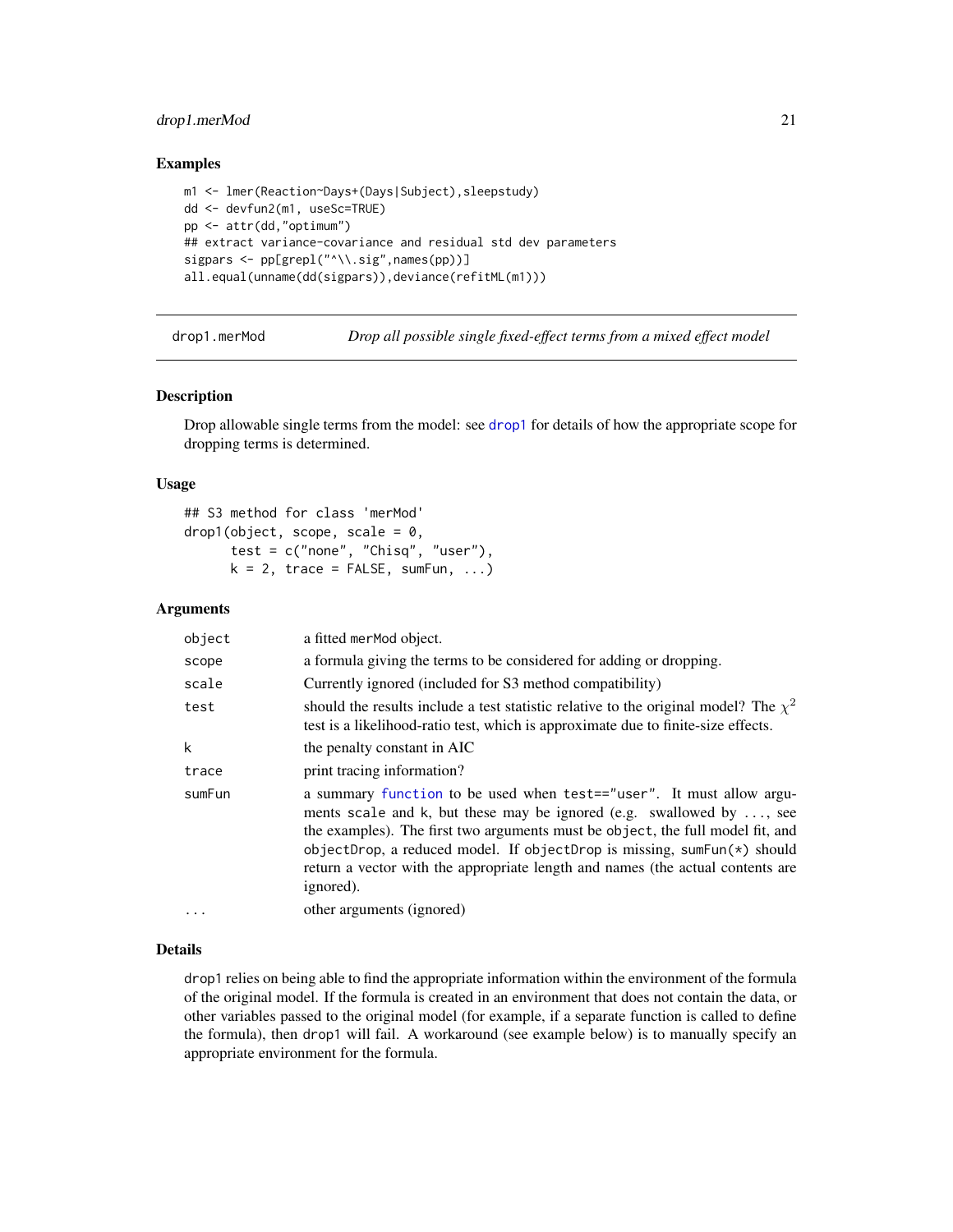#### Value

An object of class anova summarizing the differences in fit between the models.

```
fm1 <- lmer(Reaction ~ Days + (Days|Subject), sleepstudy)
## likelihood ratio tests
drop1(fm1,test="Chisq")
## use Kenward-Roger corrected F test, or parametric bootstrap,
## to test the significance of each dropped predictor
if (require(pbkrtest) && packageVersion("pbkrtest")>="0.3.8") {
   KRSumFun <- function(object, objectDrop, ...) {
      krnames <- c("ndf","ddf","Fstat","p.value","F.scaling")
      r <- if (missing(objectDrop)) {
          setNames(rep(NA,length(krnames)), krnames)
      } else {
         krtest <- KRmodcomp(object,objectDrop)
         unlist(krtest$stats[krnames])
      }
      attr(r,"method") <- c("Kenward-Roger via pbkrtest package")
      r
   }
   drop1(fm1, test="user", sumFun=KRSumFun)
   if(lme4:::testLevel() >= 3) { ## takes about 16 sec
    nsim <- 100
     PBSumFun <- function(object, objectDrop, ...) {
pbnames <- c("stat","p.value")
r <- if (missing(objectDrop)) {
    setNames(rep(NA,length(pbnames)),pbnames)
} else {
   pbtest <- PBmodcomp(object,objectDrop,nsim=nsim)
   unlist(pbtest$test[2,pbnames])
}
attr(r,"method") <- c("Parametric bootstrap via pbkrtest package")
r
     }
     system.time(drop1(fm1, test="user", sumFun=PBSumFun))
   }
}
## workaround for creating a formula in a separate environment
createFormula <- function(resp, fixed, rand) {
    f <- reformulate(c(fixed,rand),response=resp)
    ## use the parent (createModel) environment, not the
    ## environment of this function (which does not contain 'data')
    environment(f) <- parent.frame()
    f
}
createModel <- function(data) {
   mf.final <- createFormula("Reaction", "Days", "(Days|Subject)")
    lmer(mf.final, data=data)
}
```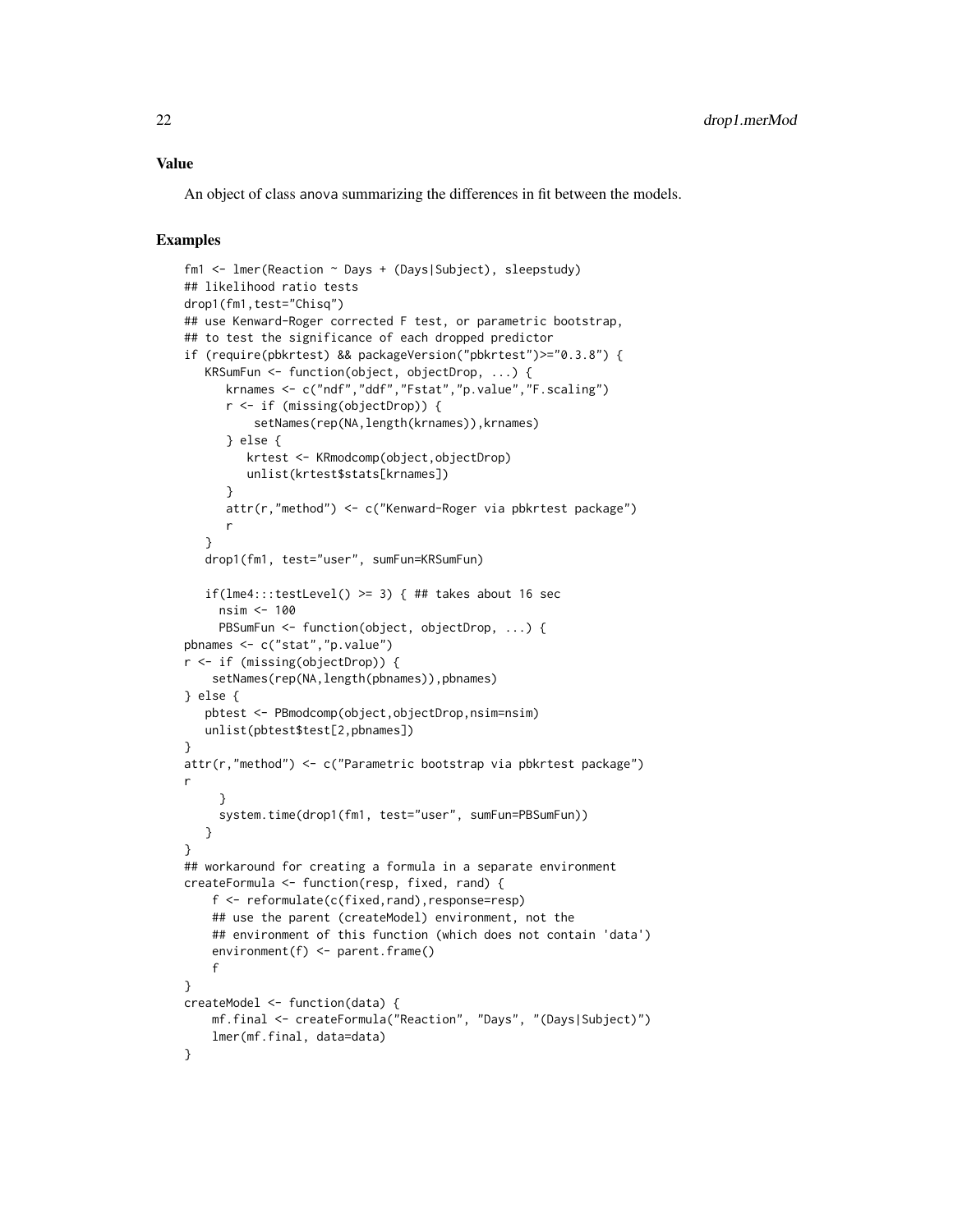#### <span id="page-22-0"></span>dummy 23

drop1(createModel(data=sleepstudy))

<span id="page-22-1"></span>dummy *Dummy variables (experimental)*

#### Description

Largely a wrapper for [model.matrix](#page-0-0) that accepts a factor, f, and returns a dummy matrix with nlevels(f)-1 columns (the first column is dropped by default). Useful whenever one wishes to avoid the behaviour of model.matrix of always returning an nlevels(f)-column matrix, either by the addition of an intercept column, or by keeping one column for all levels.

## Usage

dummy(f, levelsToKeep)

# Arguments

|              | An object coercible to factor.                                                                      |
|--------------|-----------------------------------------------------------------------------------------------------|
| levelsToKeep | An optional character vector giving the subset of levels (f) to be converted to<br>dummy variables. |

#### Value

A [model.matrix](#page-0-0) with dummy variables as columns.

#### Examples

```
data(Orthodont,package="nlme")
lmer(distance ~ age + (age|Subject) +
     (0+dummy(Sex, "Female")|Subject), data = Orthodont)
```
Dyestuff *Yield of dyestuff by batch*

## Description

The Dyestuff data frame provides the yield of dyestuff (Naphthalene Black 12B) from 5 different preparations from each of 6 different batchs of an intermediate product (H-acid). The Dyestuff2 data were generated data in the same structure but with a large residual variance relative to the batch variance.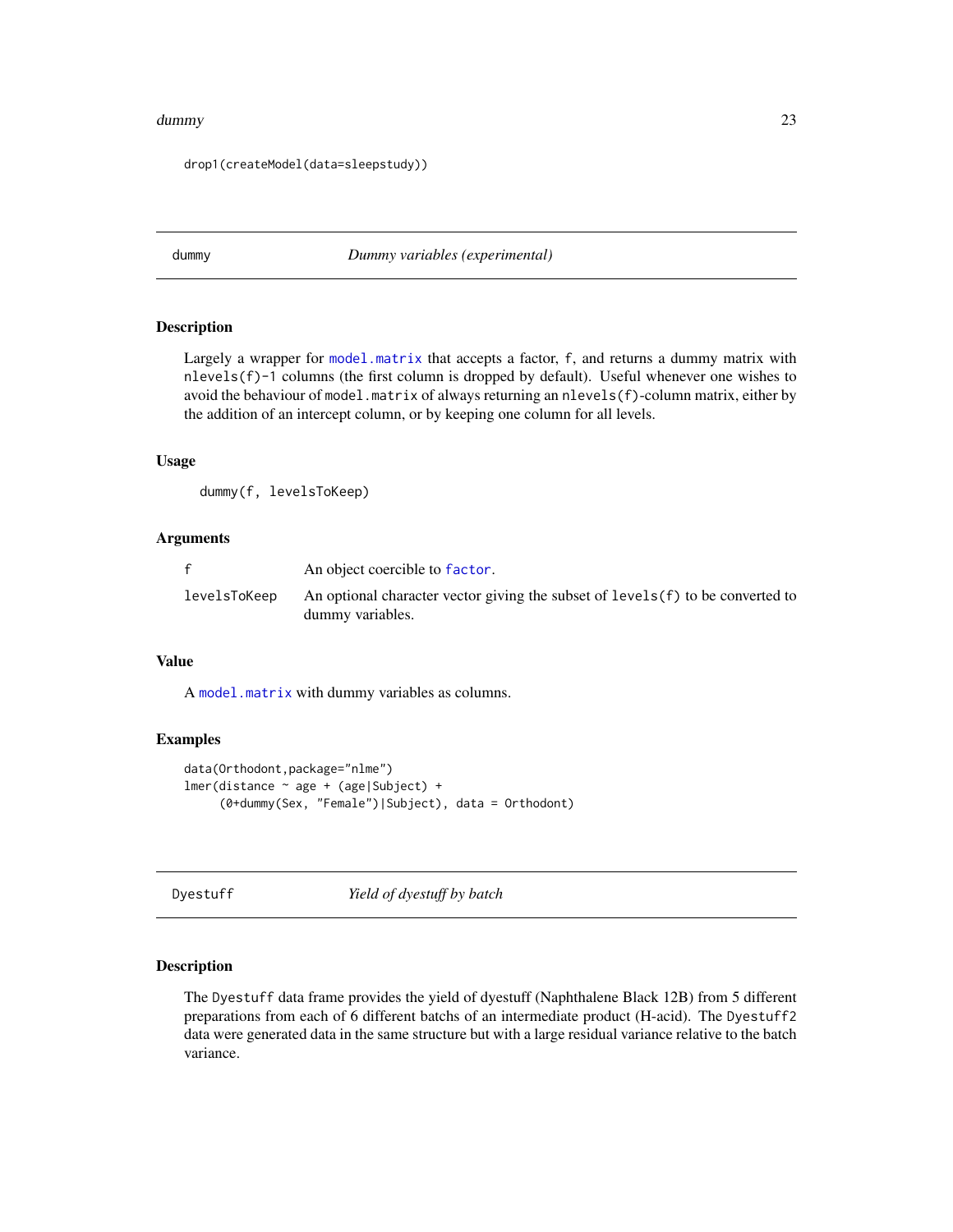#### <span id="page-23-0"></span>Format

Data frames, each with 30 observations on the following 2 variables.

- Batch a factor indicating the batch of the intermediate product from which the preparation was created.
- Yield the yield of dyestuff from the preparation (grams of standard color).

#### Details

The Dyestuff data are described in Davies and Goldsmith (1972) as coming from "an investigation to find out how much the variation from batch to batch in the quality of an intermediate product (H-acid) contributes to the variation in the yield of the dyestuff (Naphthalene Black 12B) made from it. In the experiment six samples of the intermediate, representing different batches of works manufacture, were obtained, and five preparations of the dyestuff were made in the laboratory from each sample. The equivalent yield of each preparation as grams of standard colour was determined by dye-trial."

The Dyestuff2 data are described in Box and Tiao (1973) as illustrating " the case where betweenbatches mean square is less than the within-batches mean square. These data had to be constructed for although examples of this sort undoubtably occur in practice, they seem to be rarely published."

## Source

O.L. Davies and P.L. Goldsmith (eds), *Statistical Methods in Research and Production, 4th ed.*, Oliver and Boyd, (1972), section 6.4

G.E.P. Box and G.C. Tiao, *Bayesian Inference in Statistical Analysis*, Addison-Wesley, (1973), section 5.1.2

#### Examples

```
require(lattice)
str(Dyestuff)
dotplot(reorder(Batch, Yield) ~ Yield, Dyestuff,
       ylab = "Batch", jitter.y = TRUE, aspect = 0.3,
       type = c("p", "a")dotplot(reorder(Batch, Yield) ~ Yield, Dyestuff2,
       ylab = "Batch", jitter.y = TRUE, aspect = 0.3,
       type = c("p", "a")(fm1 <- lmer(Yield ~ 1|Batch, Dyestuff))
(fm2 <- lmer(Yield ~ 1|Batch, Dyestuff2))
```
expandDoubleVerts *Expand terms with* '||' *notation into separate* '|' *terms*

#### **Description**

From the right hand side of a formula for a mixed-effects model, expand terms with the double vertical bar operator into separate, independent random effect terms.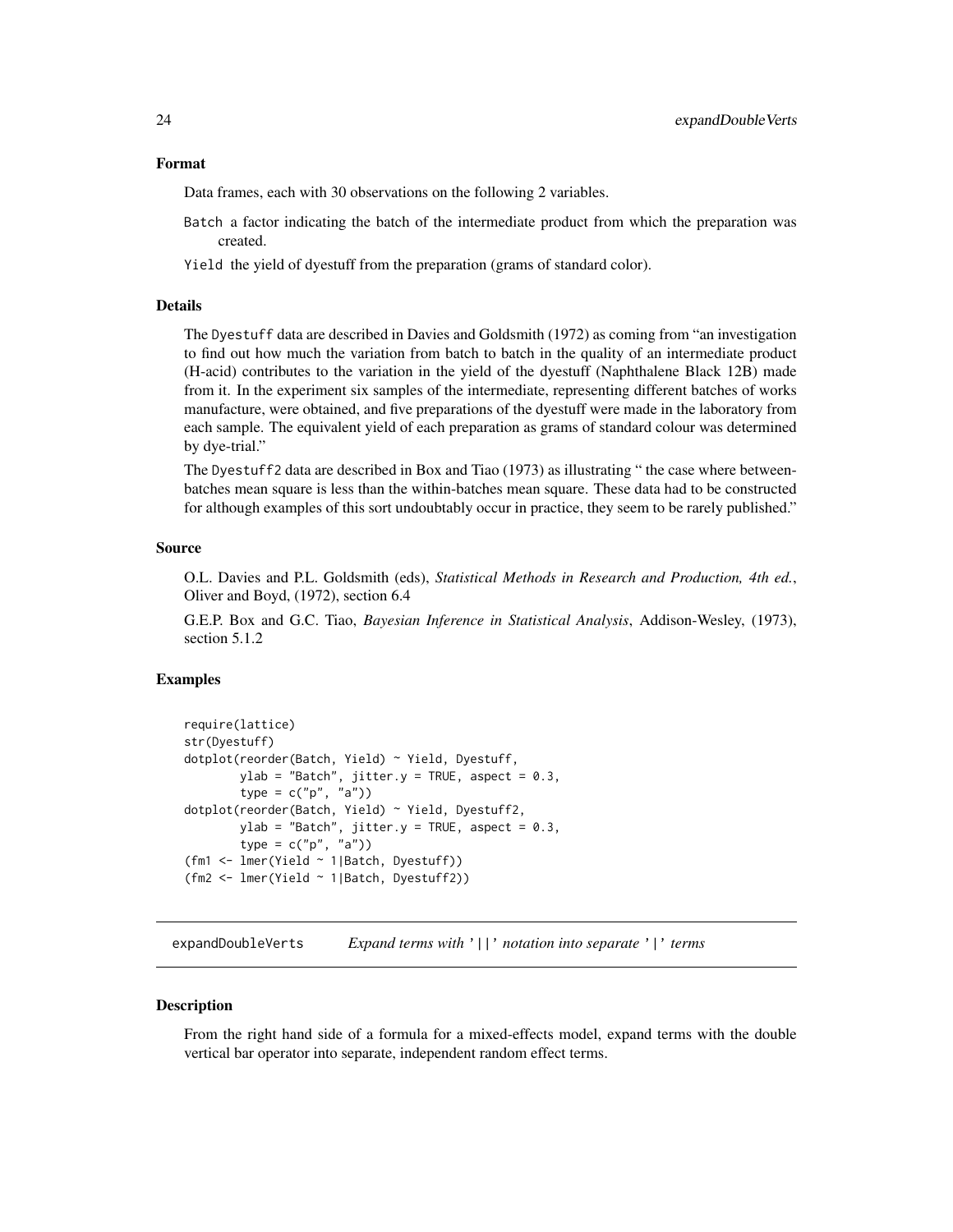# expandDoubleVerts 25

# Usage

expandDoubleVerts(term)

#### Arguments

term a mixed-model formula

#### Value

the modified term

## Note

Because || works at the level of formula parsing, it has no way of knowing whether a variable is a factor. It just takes the terms within a random-effects term and literally splits them into the intercept and separate no-intercept terms, e.g.  $(1+x+y|f)$  would be split into  $(1|f) + (0+x|f) + (0+y|f)$ . However, || will fail to break up factors into separate terms; the [dummy](#page-22-1) function can be useful in this case, although it is not as convenient as ||.

## See Also

[formula](#page-0-0), [model.frame](#page-0-0), [model.matrix](#page-0-0), [dummy](#page-22-1).

Other utilities: [mkRespMod](#page-70-1), [mkReTrms](#page-70-2), [nlformula](#page-81-1), [nobars](#page-86-1), [subbars](#page-115-1)

```
m \le - \sim x + (x || g)expandDoubleVerts(m)
set.seed(101)
dd <- expand.grid(f=factor(letters[1:3]),g=factor(1:200),rep=1:3)
dd$y <- simulate((f + (1|g) + (0+d \text{dummy}(f, "b")|g) + (0+d \text{dummy}(f, "c")|g),newdata=dd,
         newparams=list(beta=rep(0,3),
                          theta=c(1,2,1),sigma=1),
         family=gaussian)[[1]]
m1 <- lmer(y~f+(f|g),data=dd)
VarCorr(m1)
m2 \leq Imer(y \leq f + (1|g) + (0 + d \text{dummy}(f, "b")|g) + (0 + d \text{dummy}(f, "c")|g),data=dd)
VarCorr(m2)
```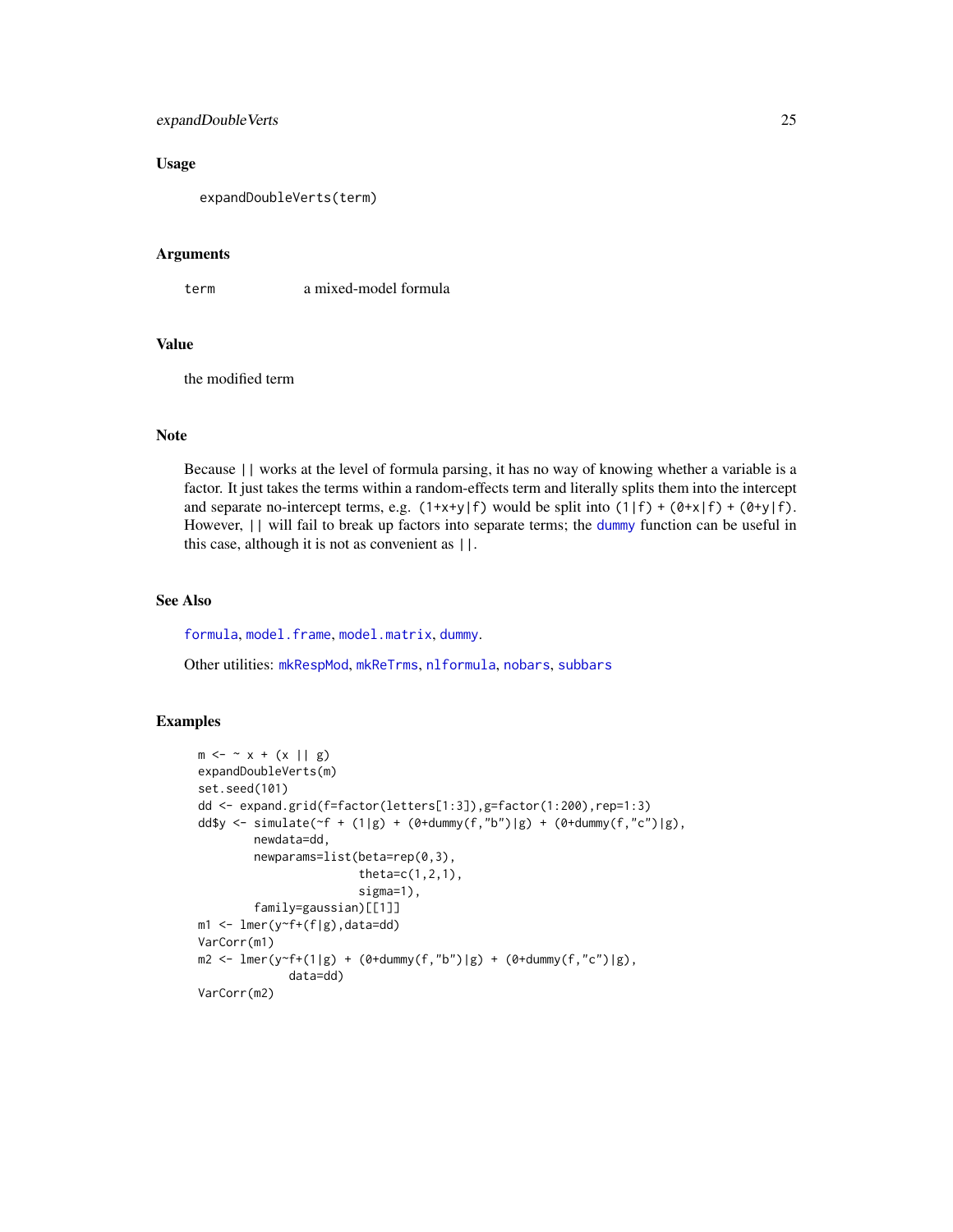<span id="page-25-0"></span>

# Description

If variables within a data frame are not factors, try to convert them. Not intended for end-user use; this is a utility function that needs to be exported, for technical reasons.

# Usage

```
factorize(x,frloc,char.only=FALSE)
```
## Arguments

| $\mathsf{x}$ | a formula                                              |
|--------------|--------------------------------------------------------|
| frloc        | a data frame                                           |
| char.only    | (logical) convert only character variables to factors? |

## Value

a copy of the data frame with factors converted

| Determine random-effects expressions from a formula<br>findbars |  |
|-----------------------------------------------------------------|--|
|-----------------------------------------------------------------|--|

## Description

From the right hand side of a formula for a mixed-effects model, determine the pairs of expressions that are separated by the vertical bar operator. Also expand the slash operator in grouping factor expressions and expand terms with the double vertical bar operator into separate, independent random effect terms.

## Usage

```
findbars(term)
```
# Arguments

term a mixed-model formula

#### Value

pairs of expressions that were separated by vertical bars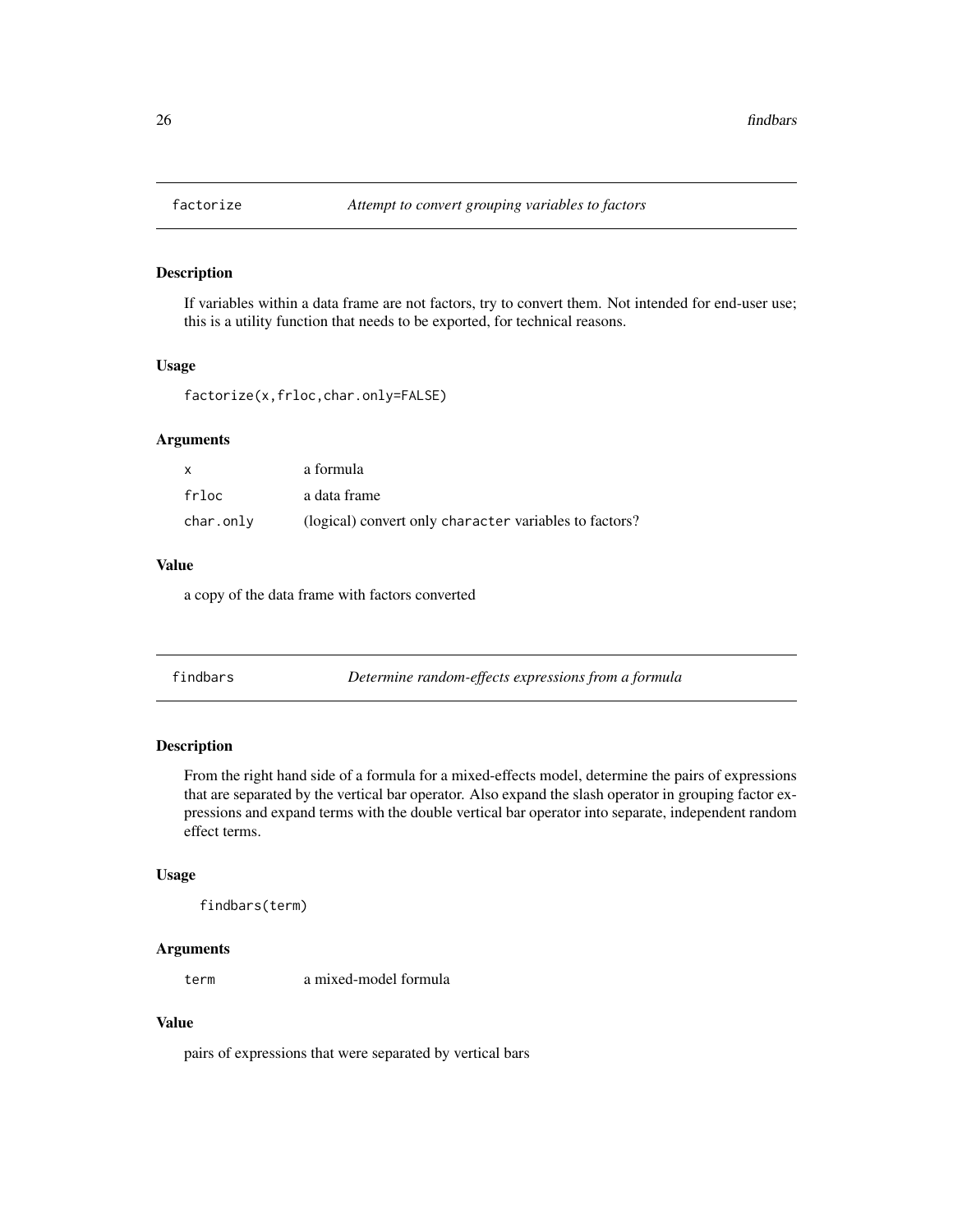<span id="page-26-0"></span>fixef 27

# Note

This function is called recursively on individual terms in the model, which is why the argument is called term and not a name like form, indicating a formula.

## See Also

[formula](#page-0-0), [model.frame](#page-0-0), [model.matrix](#page-0-0).

Other utilities: [mkRespMod](#page-70-1), [mkReTrms](#page-70-2), [nlformula](#page-81-1), [nobars](#page-86-1), [subbars](#page-115-1)

#### Examples

```
findbars(f1 <- Reaction ~ Days + (Days | Subject))
## => list( Days | Subject )
## These two are equivalent:% tests in ../inst/tests/test-doubleVertNotation.R
findbars(y \sim Days + (1 | Subject) + (0 + Days | Subject))
findbars(y ~ Days + (Days || Subject))
## => list of length 2: list ( 1 | Subject , 0 + Days | Subject)
findbars(\sim 1 + (1 | batch / cask))
## => list of length 2: list ( 1 | cask:batch , 1 | batch)
```
## <span id="page-26-1"></span>fixef *Extract fixed-effects estimates*

#### Description

Extract the fixed-effects estimates

## Usage

```
## S3 method for class 'merMod'
fixef(object, add.dropped=FALSE, ...)
```
## Arguments

| object                  | any fitted model object from which fixed effects estimates can be extracted.                                                                   |
|-------------------------|------------------------------------------------------------------------------------------------------------------------------------------------|
| add.dropped             | for models with rank-deficient design matrix, reconstitute the full-length param-<br>eter vector by adding NA values in appropriate locations? |
| $\cdot$ $\cdot$ $\cdot$ | optional additional arguments. Currently none are used in any methods.                                                                         |

## Details

Extract the estimates of the fixed-effects parameters from a fitted model.

## Value

a named, numeric vector of fixed-effects estimates.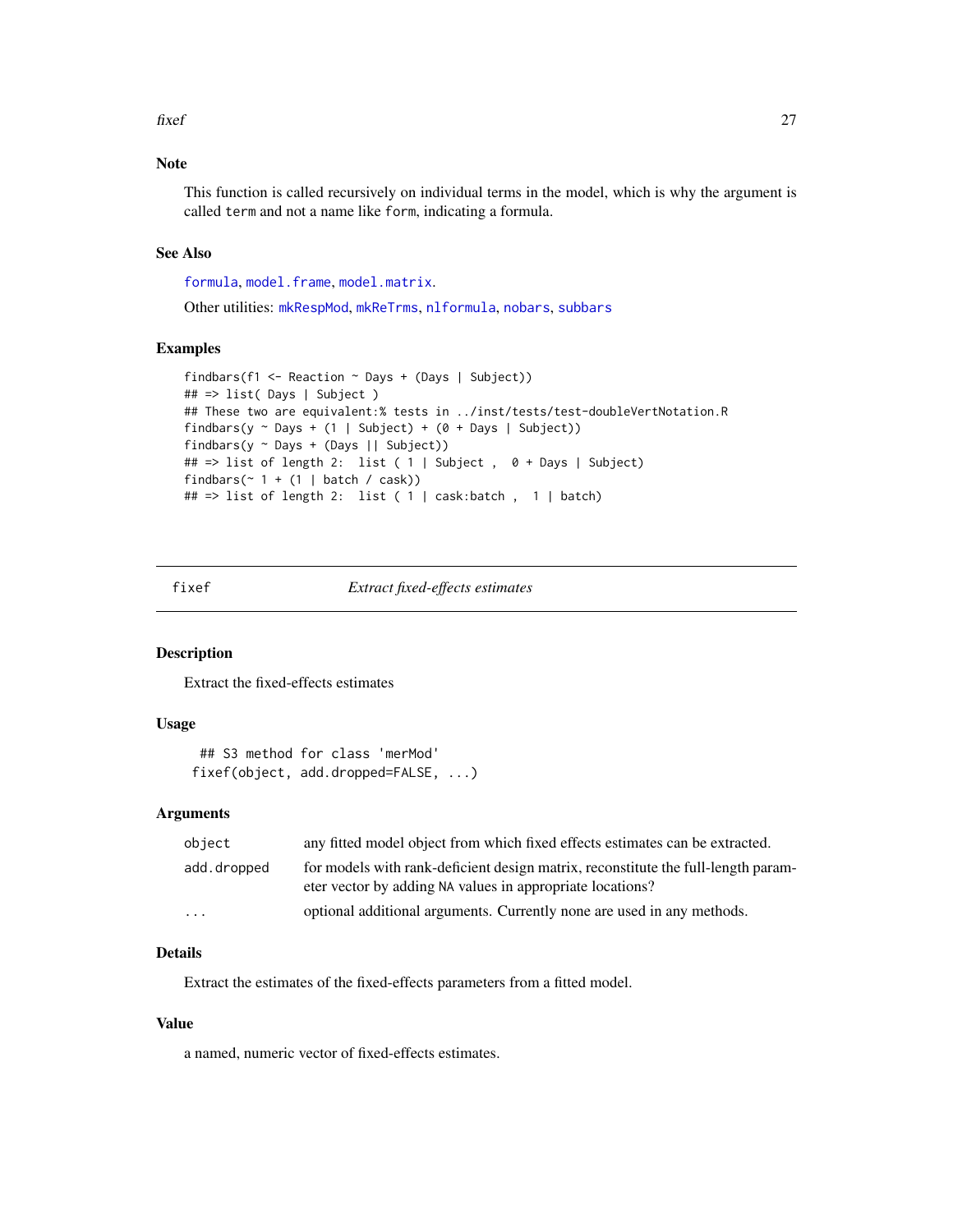## Examples

```
fixef(lmer(Reaction ~ Days + (1|Subject) + (0+Days|Subject), sleepstudy))
fm2 <- lmer(Reaction ~ Days + Days2 + (1|Subject),
            data=transform(sleepstudy,Days2=Days))
fixef(fm2,add.dropped=TRUE)
## first two parameters are the same ...
stopifnot(all.equal(fixef(fm2,add.dropped=TRUE)[1:2],
                    fixef(fm2)))
```
fortify *add information to data based on a fitted model*

#### Description

fortify adds information to data based on a fitted model; getData retrieves data as specified in the data argument

#### Usage

```
fortify.merMod(model, data = getData(model),
    ...)
## S3 method for class 'merMod'
getData(object)
```
#### Arguments

| model                | fitted model                 |
|----------------------|------------------------------|
| object               | fitted model                 |
| data                 | original data set, if needed |
| $\ddot{\phantom{1}}$ | additional arguments         |

## **Details**

- fortify is defined in the [ggplot2](https://CRAN.R-project.org/package=ggplot2) package, q.v. for more details. fortify is *not* defined here, and fortify.merMod is defined as a function rather than an S3 method, to avoid (1) inducing a dependency on **ggplot2** or (2) masking methods from **ggplot2**. This feature is both experimental and semi-deprecated, as the help page for fortify itself says: "Rather than using this function, I now recommend using the broom package, which implements a much wider range of methods. fortify may be deprecated in the future." The broom.mixed package is recommended for mixed models in general.
- getData is a bare-bones implementation; it relies on a data argument having been specified and the data being available in the environment of the formula. Unlike the functions in the nlme package, it does not do anything special with na.action or subset.

```
fm1 <- lmer(Reaction~Days+(1|Subject),sleepstudy)
names(fortify.merMod(fm1))
```
<span id="page-27-0"></span>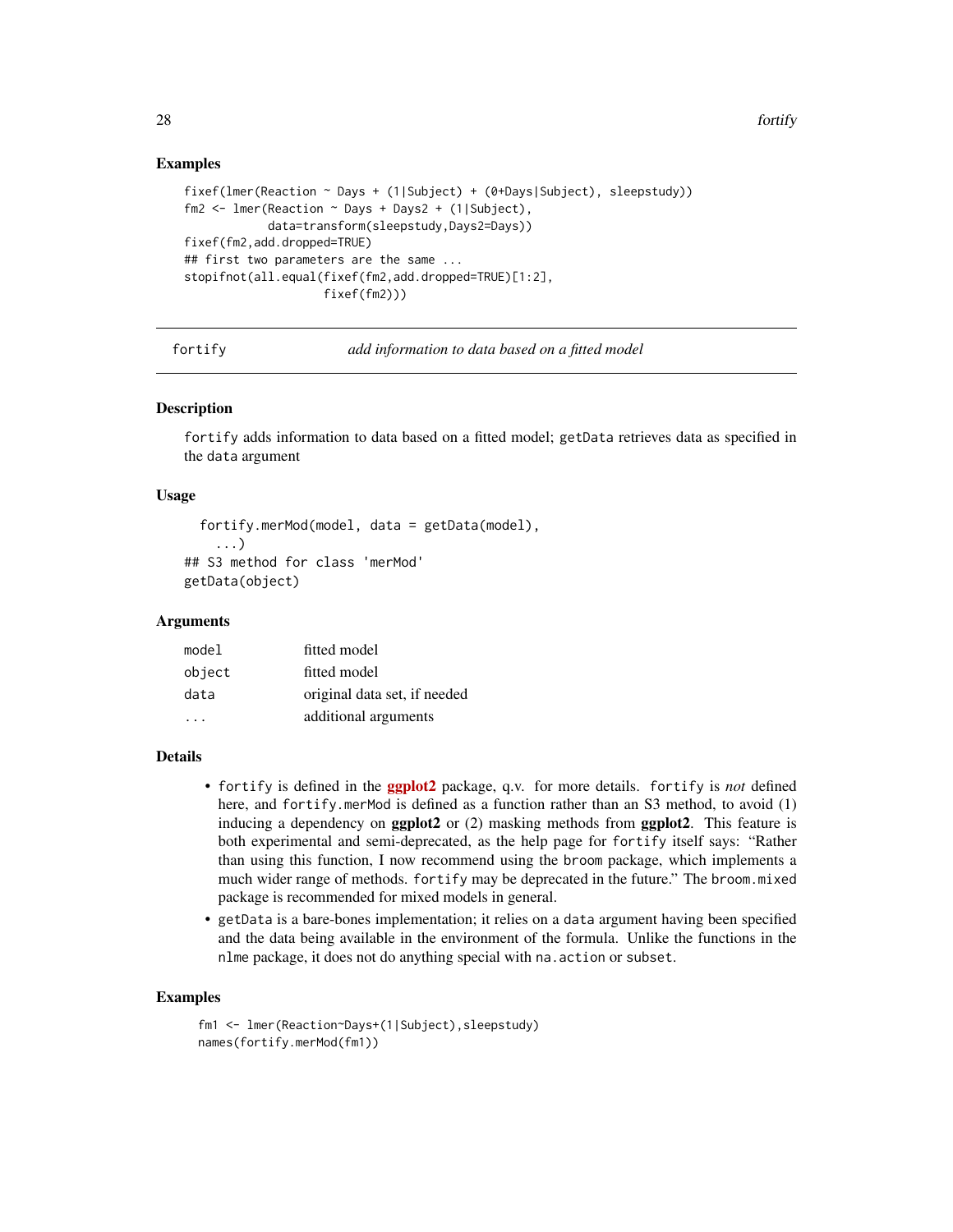<span id="page-28-1"></span><span id="page-28-0"></span>

# Description

Extract (or "get") "components" – in a generalized sense – from a fitted mixed-effects model, i.e., (in this version of the package) from an object of class ["merMod"](#page-63-1).

## Usage

```
getME(object, name, ...)
## S3 method for class 'merMod'
getME(object,
      name = c("X", "Z", "Zt", "Ztlist", "mmList", "y", "mu", "u", "b",
               "Gp", "Tp", "L", "Lambda", "Lambdat", "Lind", "Tlist",
               "A", "RX", "RZX", "sigma", "flist",
               "fixef", "beta", "theta", "ST", "REML", "is_REML",
               "n_rtrms", "n_rfacs", "N", "n", "p", "q",
               "p_i", "l_i", "q_i", "k", "m_i", "m",
             "cnms", "devcomp", "offset", "lower", "devfun", "glmer.nb.theta"),
      ...)
```

| object | a fitted mixed-effects model of class "merMod", i.e., typically the result of lmer(),<br>$glmer()$ or $nlmer()$ .                                                                                  |
|--------|----------------------------------------------------------------------------------------------------------------------------------------------------------------------------------------------------|
| name   | a character vector specifying the name(s) of the "component". If length (name)<br>$>$ 1 or if name = "ALL", a named list of components will be returned. Possible<br>values are:                   |
|        | "X": fixed-effects model matrix                                                                                                                                                                    |
|        | "Z": random-effects model matrix                                                                                                                                                                   |
|        | "Zt": transpose of random-effects model matrix. Note that the structure of<br>Zt has changed since lme4.0; to get a backward-compatible structure, use<br>do.call(Matrix::rBind,getME(.,"Ztlist")) |
|        | "Ztlist": list of components of the transpose of the random-effects model ma-<br>trix, separated by individual variance component                                                                  |
|        | "mmList": list of raw model matrices associated with random effects terms                                                                                                                          |
|        | "y": response vector                                                                                                                                                                               |
|        | "mu": conditional mean of the response                                                                                                                                                             |
|        | "u": conditional mode of the "spherical" random effects variable                                                                                                                                   |
|        | "b": conditional mode of the random effects variable                                                                                                                                               |
|        |                                                                                                                                                                                                    |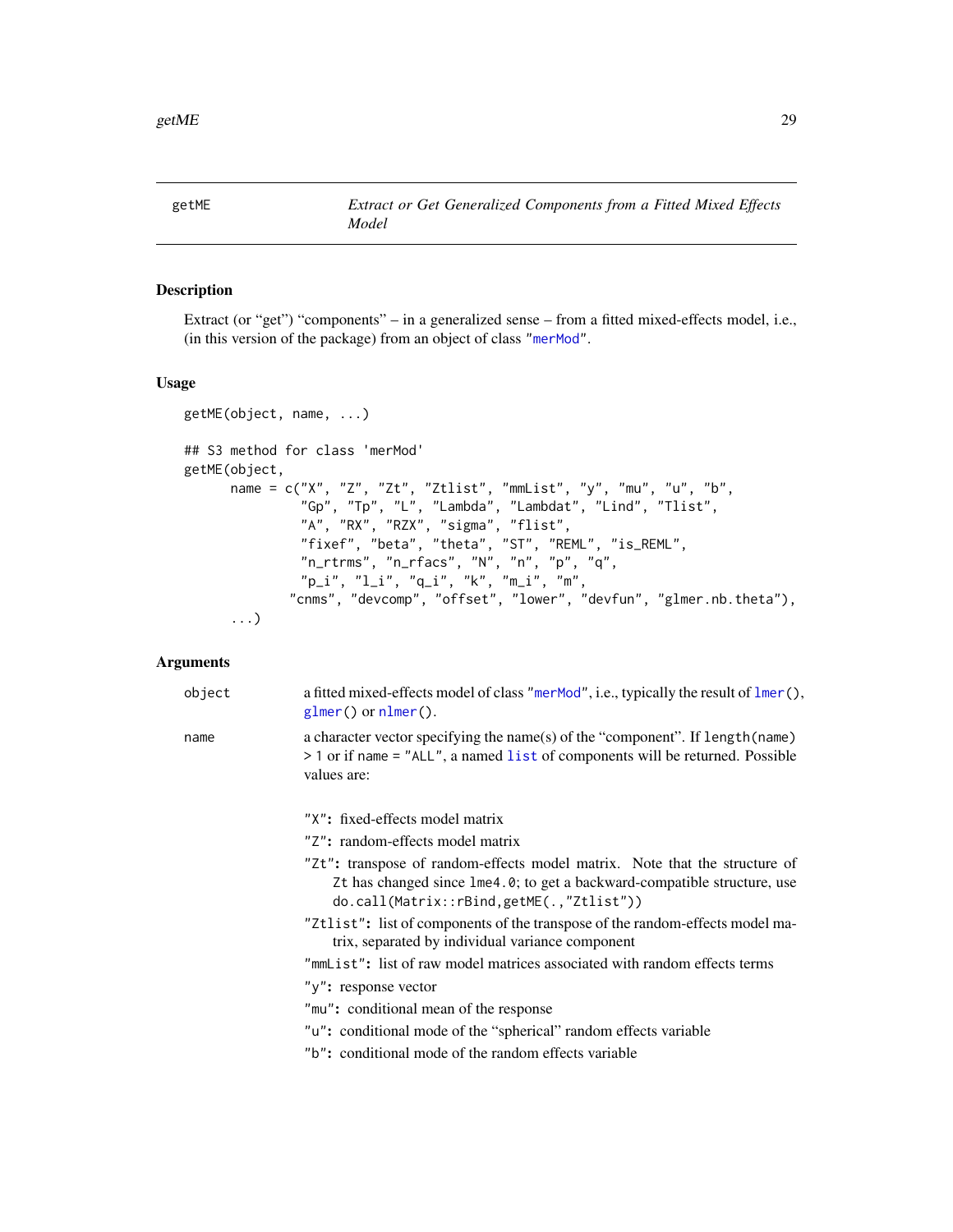- "Gp": groups pointer vector. A pointer to the beginning of each group of random effects corresponding to the random-effects terms, beginning with 0 and including a final element giving the total number of random effects
- "Tp": theta pointer vector. A pointer to the beginning of the theta sub-vectors corresponding to the random-effects terms, beginning with 0 and including a final element giving the number of thetas.
- "L": sparse Cholesky factor of the penalized random-effects model.
- "Lambda": relative covariance factor  $\Lambda$  of the random effects.
- "Lambdat": transpose  $\Lambda'$  of  $\Lambda$  above.
- "Lind": index vector for inserting elements of  $\theta$  into the nonzeros of  $\Lambda$ .
- "Tlist": vector of template matrices from which the blocks of  $\Lambda$  are generated.
- "A": Scaled sparse model matrix (class ["dgCMatrix"](#page-0-0)) for the unit, orthogonal random effects,  $U$ , equal to getME(., "Zt") %\*% getME(., "Lambdat")
- "RX": Cholesky factor for the fixed-effects parameters
- "RZX": cross-term in the full Cholesky factor
- "sigma": residual standard error; note that sigma(object) is preferred.
- "flist": a list of the grouping variables (factors) involved in the random effect terms
- "fixef": fixed-effects parameter estimates
- "beta": fixed-effects parameter estimates (identical to the result of [fixef](#page-26-1), but without names)
- "theta": random-effects parameter estimates: these are parameterized as the relative Cholesky factors of each random effect term
- "ST": A list of S and T factors in the TSST' Cholesky factorization of the relative variance matrices of the random effects associated with each randomeffects term. The unit lower triangular matrix,  $T$ , and the diagonal matrix, S, for each term are stored as a single matrix with diagonal elements from S and off-diagonal elements from T.
- "n\_rtrms": number of random-effects terms
- "n\_rfacs": number of distinct random-effects grouping factors
- "N": number of rows of X
- "n": length of the response vector, y
- "p": number of columns of the fixed effects model matrix, X
- "q": number of columns of the random effects model matrix, Z
- "p\_i": numbers of columns of the raw model matrices, mmList
- "l\_i": numbers of levels of the grouping factors
- "q\_i": numbers of columns of the term-wise model matrices, ZtList
- "k": number of random effects terms
- "m\_i": numbers of covariance parameters in each term
- "m": total number of covariance parameters, i.e., the same as dims@nth below. "cnms": the "component names", a [list](#page-0-0).
- "REML": 0 indicates the model was fitted by maximum likelihood, any other positive integer indicates fitting by restricted maximum likelihood
- "is\_REML": same as the result of [isREML\(](#page-47-1).)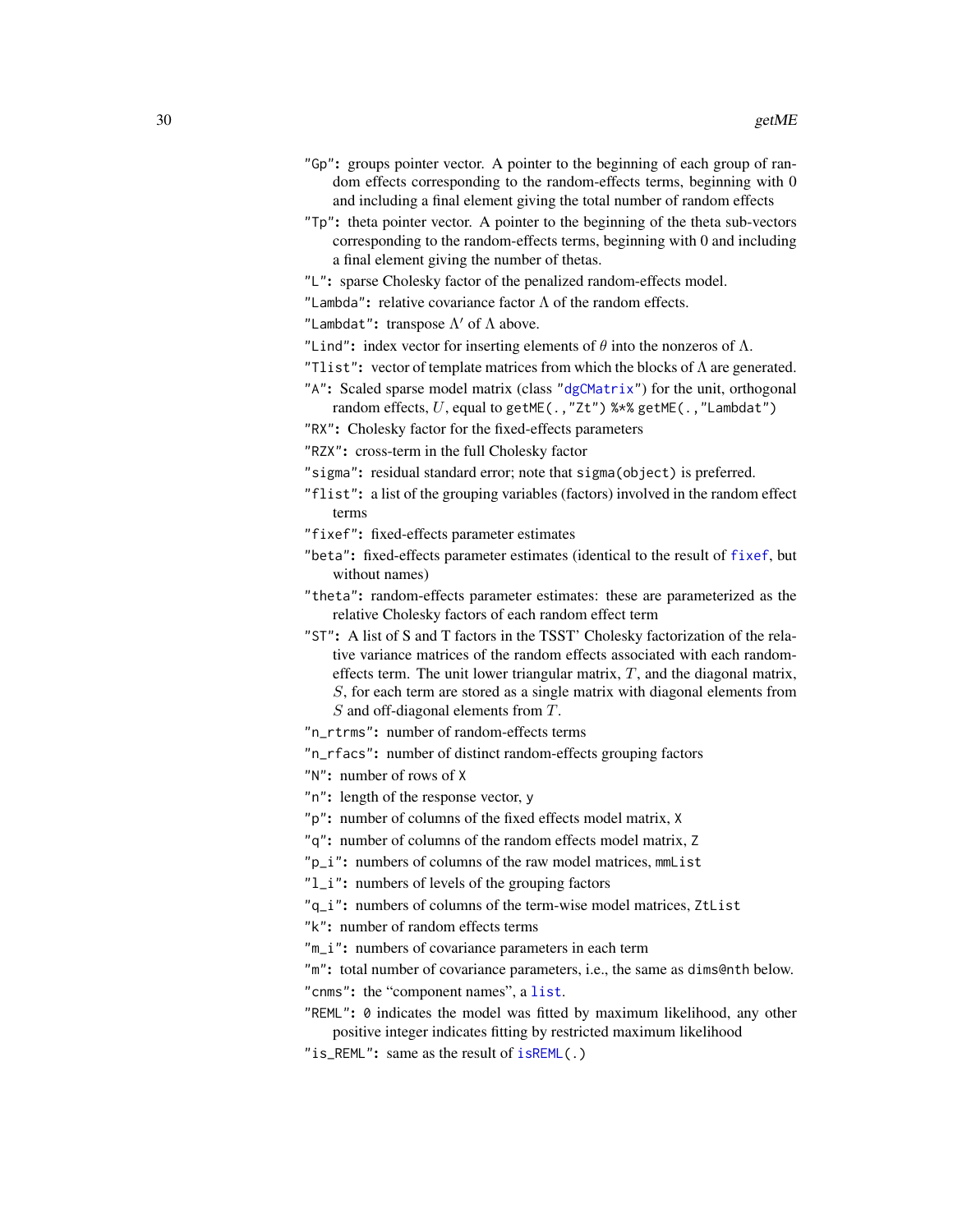| "devcomp": a list consisting of a named numeric vector, cmp, and a named in-<br>teger vector, dims, describing the fitted model. The elements of cmp are: |  |
|-----------------------------------------------------------------------------------------------------------------------------------------------------------|--|
| <b>IdL2</b> twice the log determinant of L                                                                                                                |  |
| <b>IdRX2</b> twice the log determinant of RX                                                                                                              |  |
| wrss weighted residual sum of squares                                                                                                                     |  |
| <b>ussq</b> squared length of u                                                                                                                           |  |
| <b>pwrss</b> penalized weighted residual sum of squares, "wrss + ussq"                                                                                    |  |
| <b>drsum</b> sum of residual deviance (GLMMs only)                                                                                                        |  |
| <b>REML</b> REML criterion at optimum (LMMs fit by REML only)                                                                                             |  |
| dev deviance criterion at optimum (models fit by ML only)                                                                                                 |  |
| sigmaML ML estimate of residual standard deviation                                                                                                        |  |
| <b>sigmaREML</b> REML estimate of residual standard deviation                                                                                             |  |
| <b>tolPwrss</b> tolerance for declaring convergence in the penalized iteratively<br>weighted residual sum-of-squares (GLMMs only)                         |  |
| The elements of dims are:                                                                                                                                 |  |
| N number of rows of X                                                                                                                                     |  |
|                                                                                                                                                           |  |

 $\mathbf n$  length of  $\mathbf y$ 

p number of columns of X

nmp n-p

nth length of theta

q number of columns of Z

nAGQ see [glmer](#page-32-1)

compDev see [glmerControl](#page-53-2)

useSc TRUE if model has a scale parameter

reTrms number of random effects terms

REML 0 indicates the model was fitted by maximum likelihood, any other positive integer indicates fitting by restricted maximum likelihood

GLMM TRUE if a GLMM

NLMM TRUE if an NLMM

"offset": model offset

"lower": lower bounds on random-effects model parameters (i.e, "theta" parameters). In order to constrain random effects covariance matrices to be semi-positive-definite, this vector is equal to 0 for elements of the theta vector corresponding to diagonal elements of the Cholesky factor, -Inf otherwise. (getME(.,"lower")==0 can be used as a test to identify diagonal elements, as in isSingular.)

"devfun": deviance function (so far only available for LMMs)

"[glmer.nb](#page-35-1).theta": negative binomial  $\theta$  parameter, only for glmer.nb.

"ALL": get all of the above as a [list](#page-0-0).

... currently unused in **lme4**, potentially further arguments in methods.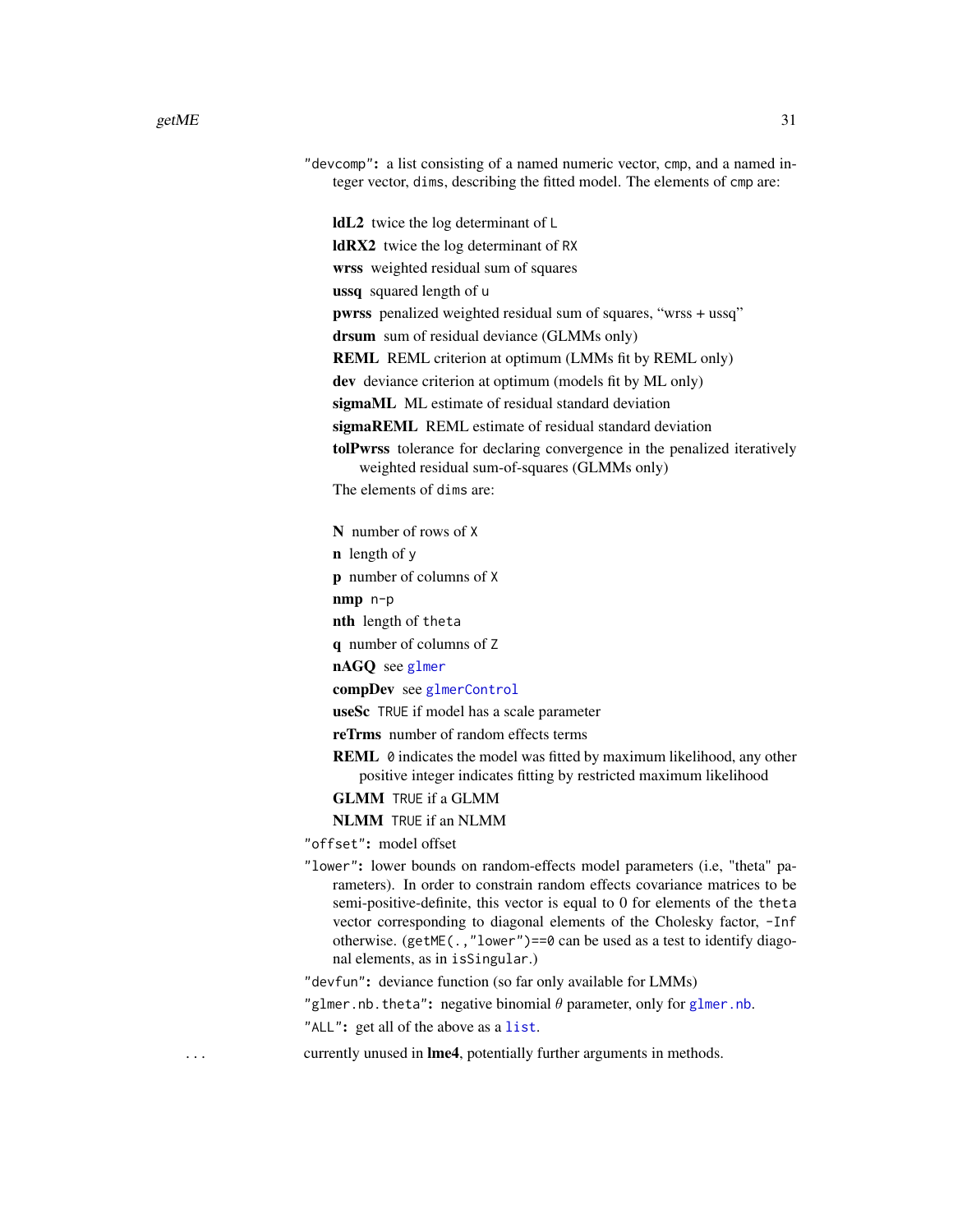## <span id="page-31-0"></span>Details

The goal is to provide "everything a user may want" from a fitted "merMod" object *as far* as it is not available by methods, such as [fixef](#page-26-1), [ranef](#page-102-1), [vcov](#page-0-0), etc.

## Value

Unspecified, as very much depending on the [name](#page-0-0).

#### See Also

[getCall\(](#page-0-0)). More standard methods for "merMod" objects, such as [ranef](#page-102-1), [fixef](#page-26-1), [vcov](#page-0-0), etc.: see methods(class="merMod")

#### Examples

```
## shows many methods you should consider *before* using getME():
methods(class = "merMod")
(fm1 <- lmer(Reaction ~ Days + (Days|Subject), sleepstudy))
Z \leq - getME(fm1, "Z")
stopifnot(is(Z, "CsparseMatrix"),
          c(180, 36) == dim(Z),
  all.equal(fixef(fm1), b1 <- getME(fm1, "beta"),
    check.attributes=FALSE, tolerance = 0))
## A way to get *all* getME()s :
## internal consistency check ensuring that all work:
parts <- getME(fm1, "ALL")
str(parts, max=2)
stopifnot(identical(Z, parts $ Z),
          identical(b1, parts $ beta))
```
GHrule *Univariate Gauss-Hermite quadrature rule*

#### Description

Create a univariate Gauss-Hermite quadrature rule.

#### Usage

GHrule(ord, asMatrix = TRUE)

| ord      | scalar integer between 1 and 25 - the order, or number of nodes and weights, in   |
|----------|-----------------------------------------------------------------------------------|
|          | the rule. When the function being multiplied by the standard normal density is    |
|          | a polynomial of order $2k-1$ the rule of order k integrates the product exactly.  |
| asMatrix | logical scalar - should the result be returned as a matrix. If FALSE a data frame |
|          | is returned. Defaults to TRUE.                                                    |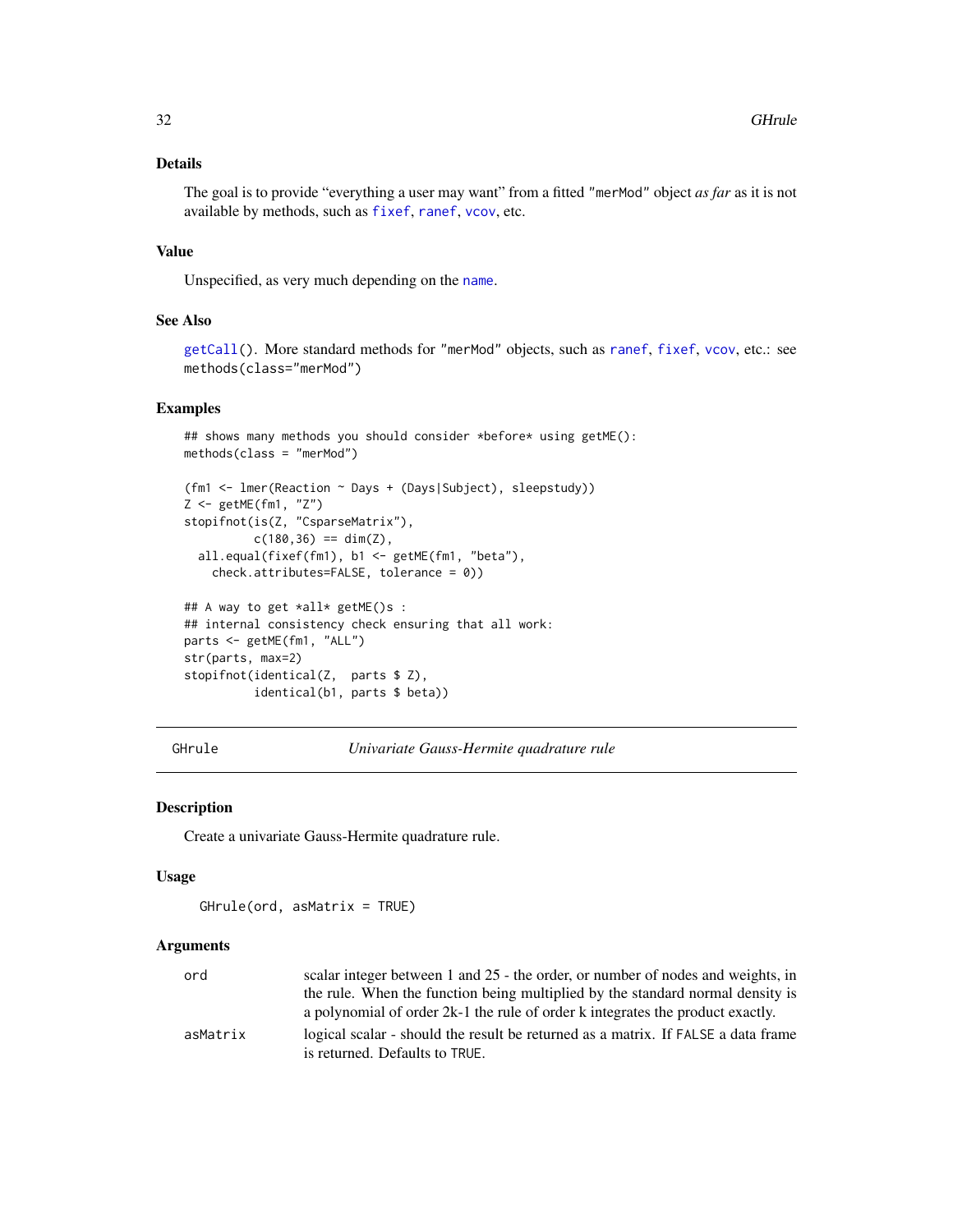#### <span id="page-32-0"></span>glmer 33

## Details

This version of Gauss-Hermite quadrature provides the node positions and weights for a scalar integral of a function multiplied by the standard normal density.

Originally based on package SparseGrid's hidden GQN().

## Value

a matrix (or data frame, is asMatrix is false) with ord rows and three columns which are z the node positions, w the weights and ldnorm, the logarithm of the normal density evaluated at the nodes.

## See Also

a different interface is available via [GQdk\(](#page-40-1)).

#### Examples

```
(r5 <- GHrule(5, asMatrix=FALSE))
## second, fourth, sixth, eighth and tenth central moments of the
## standard Gaussian density
with(r5, sapply(seq(2, 10, 2), function(p) sum(w * z^p)))
```
<span id="page-32-1"></span>

glmer *Fitting Generalized Linear Mixed-Effects Models*

## Description

Fit a generalized linear mixed-effects model (GLMM). Both fixed effects and random effects are specified via the model formula.

#### Usage

```
glmer(formula, data = NULL, family = gaussian
    , control = glmerControl()
    , start = NULL
    , verbose = OL, nAGQ = 1L
    , subset, weights, na.action, offset, contrasts = NULL
    , mustart, etastart
    , devFunOnly = FALSE)
```

```
formula a two-sided linear formula object describing both the fixed-effects and random-
                  effects part of the model, with the response on the left of a \sim operator and the
                  terms, separated by + operators, on the right. Random-effects terms are distin-
                  guished by vertical bars ("|") separating expressions for design matrices from
                  grouping factors.
```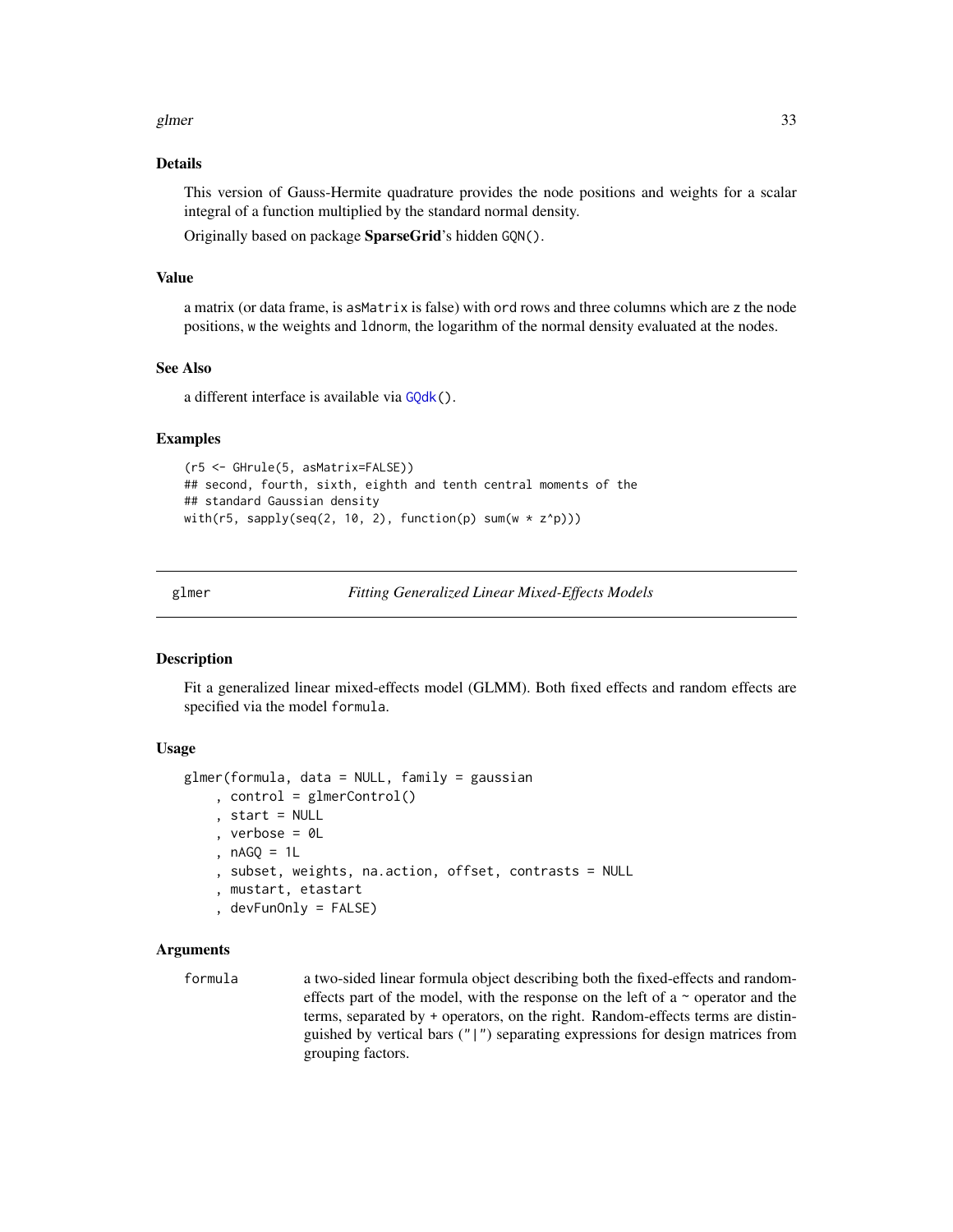| data      | an optional data frame containing the variables named in formula. By default<br>the variables are taken from the environment from which lmer is called. While<br>data is optional, the package authors <i>strongly</i> recommend its use, especially<br>when later applying methods such as update and drop1 to the fitted model<br>(such methods are not guaranteed to work properly if data is omitted). If data<br>is omitted, variables will be taken from the environment of formula (if specified<br>as a formula) or from the parent frame (if specified as a character vector).                                                                                                            |
|-----------|----------------------------------------------------------------------------------------------------------------------------------------------------------------------------------------------------------------------------------------------------------------------------------------------------------------------------------------------------------------------------------------------------------------------------------------------------------------------------------------------------------------------------------------------------------------------------------------------------------------------------------------------------------------------------------------------------|
| family    | a GLM family, see glm and family.                                                                                                                                                                                                                                                                                                                                                                                                                                                                                                                                                                                                                                                                  |
| control   | a list (of correct class, resulting from lmerControl() or glmerControl() re-<br>spectively) containing control parameters, including the nonlinear optimizer to<br>be used and parameters to be passed through to the nonlinear optimizer, see the<br>*ImerControl documentation for details.                                                                                                                                                                                                                                                                                                                                                                                                      |
| start     | a named list of starting values for the parameters in the model, or a numeric<br>vector. A numeric start argument will be used as the starting value of theta.<br>If start is a list, the theta element (a numeric vector) is used as the starting<br>value for the first optimization step (default=1 for diagonal elements and 0 for<br>off-diagonal elements of the lower Cholesky factor); the fitted value of theta<br>from the first step, plus start[["fixef"]], are used as starting values for the<br>second optimization step. If start has both fixef and theta elements, the first<br>optimization step is skipped. For more details or finer control of optimization,<br>see modular. |
| verbose   | integer scalar. If $> 0$ verbose output is generated during the optimization of the<br>parameter estimates. If $> 1$ verbose output is generated during the individual<br>penalized iteratively reweighted least squares (PIRLS) steps.                                                                                                                                                                                                                                                                                                                                                                                                                                                            |
| nAGQ      | integer scalar - the number of points per axis for evaluating the adaptive Gauss-<br>Hermite approximation to the log-likelihood. Defaults to 1, corresponding to<br>the Laplace approximation. Values greater than 1 produce greater accuracy in<br>the evaluation of the log-likelihood at the expense of speed. A value of zero uses<br>a faster but less exact form of parameter estimation for GLMMs by optimizing<br>the random effects and the fixed-effects coefficients in the penalized iteratively<br>reweighted least squares step. (See Details.)                                                                                                                                     |
| subset    | an optional expression indicating the subset of the rows of data that should be<br>used in the fit. This can be a logical vector, or a numeric vector indicating which<br>observation numbers are to be included, or a character vector of the row names<br>to be included. All observations are included by default.                                                                                                                                                                                                                                                                                                                                                                              |
| weights   | an optional vector of 'prior weights' to be used in the fitting process. Should be<br>NULL or a numeric vector.                                                                                                                                                                                                                                                                                                                                                                                                                                                                                                                                                                                    |
| na.action | a function that indicates what should happen when the data contain NAs. The de-<br>fault action (na.omit, inherited from the 'factory fresh' value of getOption("na.action"))<br>strips any observations with any missing values in any variables.                                                                                                                                                                                                                                                                                                                                                                                                                                                 |
| offset    | this can be used to specify an <i>a priori</i> known component to be included in the<br>linear predictor during fitting. This should be NULL or a numeric vector of length<br>equal to the number of cases. One or more offset terms can be included in the<br>formula instead or as well, and if more than one is specified their sum is used.<br>See model.offset.                                                                                                                                                                                                                                                                                                                               |
| contrasts | an optional list. See the contrasts. arg of model. matrix. default.                                                                                                                                                                                                                                                                                                                                                                                                                                                                                                                                                                                                                                |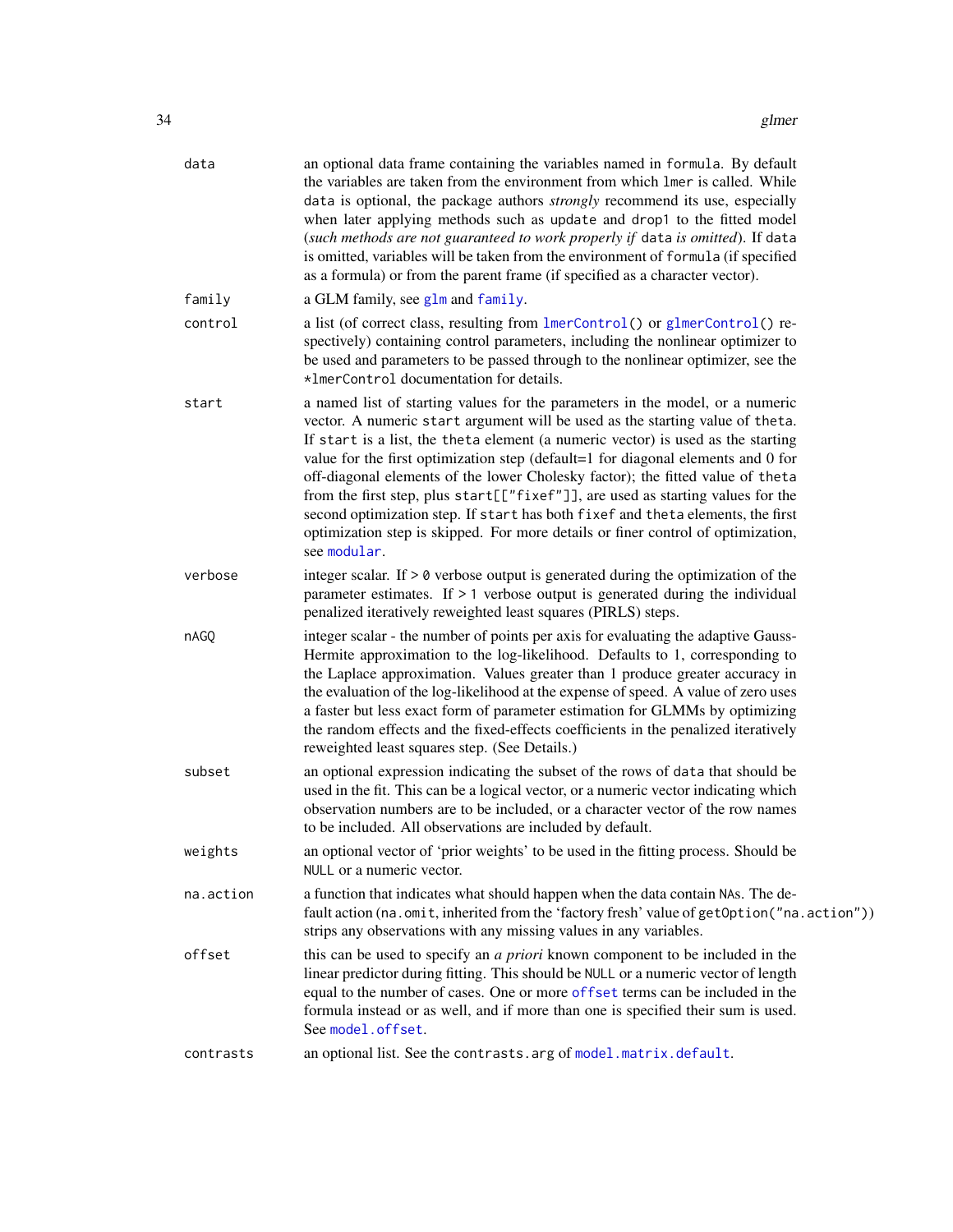#### glmer 35

| mustart    | optional starting values on the scale of the conditional mean, as in glm; see there<br>for details.                                                                                                                                                                                  |
|------------|--------------------------------------------------------------------------------------------------------------------------------------------------------------------------------------------------------------------------------------------------------------------------------------|
| etastart   | optional starting values on the scale of the unbounded predictor as in $g1m$ ; see<br>there for details.                                                                                                                                                                             |
| devFunOnly | logical - return only the deviance evaluation function. Note that because the<br>deviance function operates on variables stored in its environment, it may not<br>return exactly the same values on subsequent calls (but the results should always<br>be within machine tolerance). |

#### Details

Fit a generalized linear mixed model, which incorporates both fixed-effects parameters and random effects in a linear predictor, via maximum likelihood. The linear predictor is related to the conditional mean of the response through the inverse link function defined in the GLM family.

The expression for the likelihood of a mixed-effects model is an integral over the random effects space. For a linear mixed-effects model (LMM), as fit by [lmer](#page-50-1), this integral can be evaluated exactly. For a GLMM the integral must be approximated. The most reliable approximation for GLMMs is adaptive Gauss-Hermite quadrature, at present implemented only for models with a single scalar random effect. The nAGQ argument controls the number of nodes in the quadrature formula. A model with a single, scalar random-effects term could reasonably use up to 25 quadrature points per scalar integral.

## Value

An object of class [merMod](#page-63-1) (more specifically, an object of *subclass* glmerMod) for which many methods are available (e.g. methods(class="merMod"))

## **Note**

In earlier version of the **lme4** package, a method argument was used. Its functionality has been replaced by the nAGQ argument.

#### See Also

[lmer](#page-50-1) (for details on formulas and parameterization); [glm](#page-0-0) for Generalized Linear Models (*without* random effects). [nlmer](#page-82-1) for nonlinear mixed-effects models.

[glmer.nb](#page-35-1) to fit negative binomial GLMMs.

```
## generalized linear mixed model
library(lattice)
xyplot(incidence/size ~ period|herd, cbpp, type=c('g','p','l'),
      layout=c(3,5), index.cond = function(x,y)max(y))
(gm1 <- glmer(cbind(incidence, size - incidence) ~ period + (1 | herd),
              data = cbpp, family = binomial))
## using nAGQ=0 only gets close to the optimum
(gm1a <- glmer(cbind(incidence, size - incidence) \sim period + (1 | herd),
               cbpp, binomial, nAGQ = 0)
```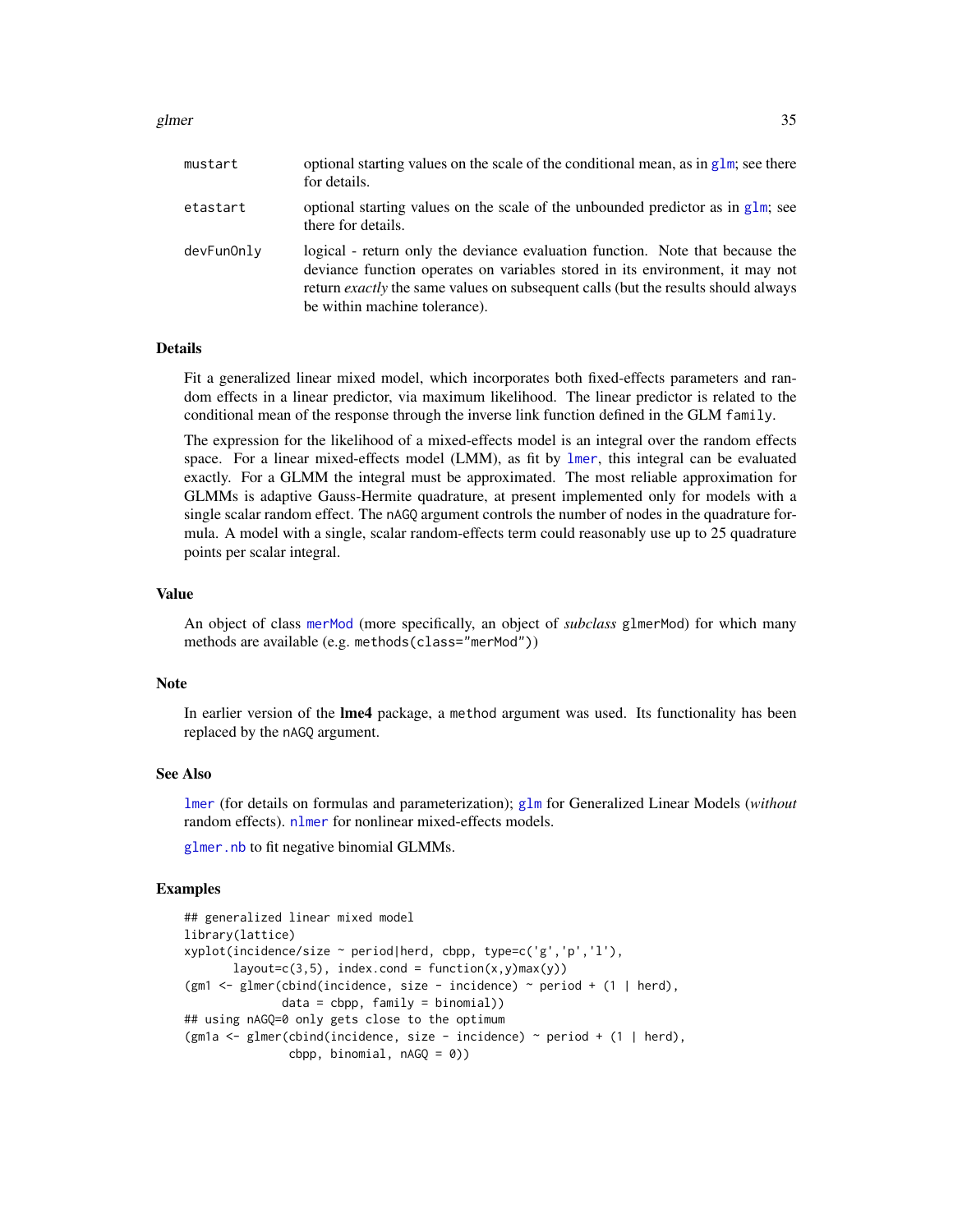```
## using nAGQ = 9 provides a better evaluation of the deviance
## Currently the internal calculations use the sum of deviance residuals,
## which is not directly comparable with the nAGQ=0 or nAGQ=1 result.
## 'verbose = 1' monitors iteratin a bit; (verbose = 2 does more):
(gm1a <- glmer(cbind(incidence, size - incidence) ~ period + (1 | herd),
               cbpp, binomial, verbose = 1, nAGQ = 9))
## GLMM with individual-level variability (accounting for overdispersion)
## For this data set the model is the same as one allowing for a period:herd
## interaction, which the plot indicates could be needed.
cbpp$obs <- 1:nrow(cbpp)
(gm2 <- glmer(cbind(incidence, size - incidence) ~ period +
    (1 | herd) + (1 | obs),family = binomial, data = cbpp)anova(gm1,gm2)
## glmer and glm log-likelihoods are consistent
gm1Devfun <- update(gm1,devFunOnly=TRUE)
gm0 <- glm(cbind(incidence, size - incidence) ~ period,
           family = binomial, data = cbp## evaluate GLMM deviance at RE variance=theta=0, beta=(GLM coeffs)
gm1Dev0 <- gm1Devfun(c(0,coef(gm0)))
## compare
stopifnot(all.equal(gm1Dev0,c(-2*logLik(gm0))))
## the toenail oncholysis data from Backer et al 1998
## these data are notoriously difficult to fit
## Not run:
if (require("HSAUR3")) {
   gm2 <- glmer(outcome~treatment*visit+(1|patientID),
                 data=toenail,
                 family=binomial,nAGQ=20)
}
## End(Not run)
```
<span id="page-35-1"></span>

glmer.nb *Fitting Negative Binomial GLMMs*

#### Description

Fits a generalized linear mixed-effects model (GLMM) for the negative binomial family, building on [glmer](#page-32-1), and initializing via [theta.ml](#page-0-0) from MASS.

#### Usage

```
glmer.nb(..., interval = log(th) + c(-3, 3),
         tol = 5e-5, verbose = FALSE, nb.control = NULL,
         initCtrl = list(limit = 20,eps = 2*tol, trace = verbose,theta = NULL))
```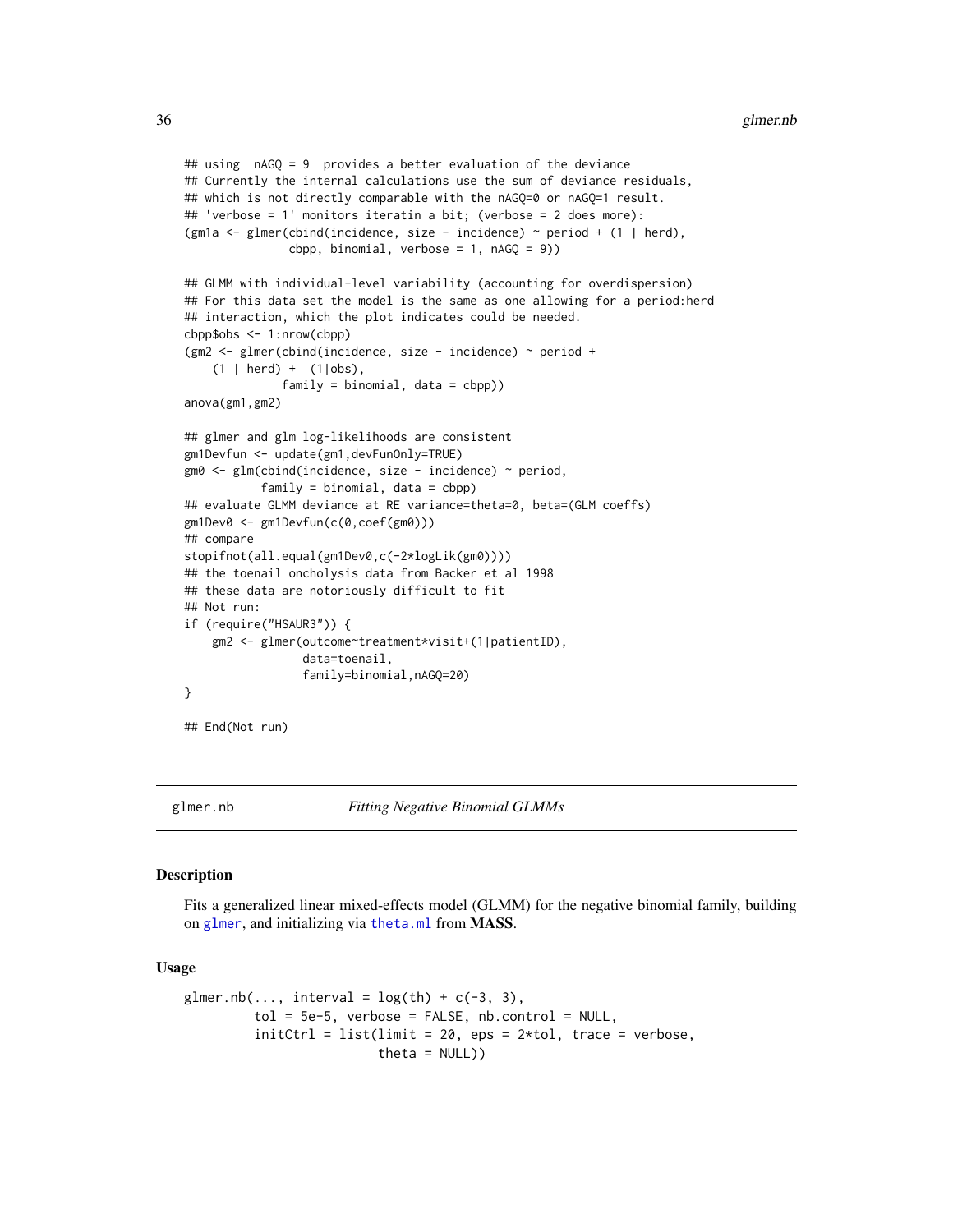### glmer.nb 37

### Arguments

| .          | arguments as for glmer(.) such as formula, data, control, etc, but <i>not</i> family!                                                                                                                                                                                                            |
|------------|--------------------------------------------------------------------------------------------------------------------------------------------------------------------------------------------------------------------------------------------------------------------------------------------------|
| interval   | interval in which to start the optimization. The default is symmetric on log scale<br>around the initially estimated theta.                                                                                                                                                                      |
| tol        | tolerance for the optimization via optimize.                                                                                                                                                                                                                                                     |
| verbose    | logical indicating how much progress information should be printed during<br>the optimization. Use verbose = $2$ (or larger) to enable verbose=TRUE in the<br>$glmer()$ calls.                                                                                                                   |
| nb.control | optional list, like the output of glmerControl(), used in refit( $\star$ , control =<br>control.nb) during the optimization (control, if included in , will be used<br>in the initial-stage glmer(, family=poisson) fit, and passed on to the later<br>optimization stages as well)              |
| initCtrl   | <i>(experimental, do not rely on this:)</i> a list with named components as in the<br>default, passed to the ta.ml (package MASS) for the initial value of the negative<br>binomial parameter theta. May also include a theta component, in which case<br>the initial estimation step is skipped |

### Value

An object of class glmerMod, for which many methods are available (e.g. methods (class="glmerMod")), see [glmer](#page-32-0).

### Note

For historical reasons, the shape parameter of the negative binomial and the random effects parameters in our (G)LMM models are both called theta  $(\theta)$ , but are unrelated here.

The negative binomial  $\theta$  can be extracted from a fit g <-glmer.nb() by [getME\(](#page-28-0)g, "glmer.nb.theta").

Parts of glmer.nb() are still experimental and methods are still missing or suboptimal. In particular, there is no inference available for the dispersion parameter  $\theta$ , yet.

To fit a negative binomial model with *known* overdispersion parameter (e.g. as part of a model comparison exercise, use glmer with the [negative.binomial](#page-35-0) family from the MASS package, e.g. glmer(...,family=MASS::negative.binomial(theta=1.75)).

# See Also

[glmer](#page-32-0); from package [MASS](https://CRAN.R-project.org/package=MASS), [negative.binomial](#page-35-0) (which we re-export currently) and [theta.ml](#page-0-0), the latter for initialization of optimization.

The 'Details' of [pnbinom](#page-0-0) for the definition of the negative binomial distribution.

# Examples

```
set.seed(101)
dd \leq expand.grid(f1 = factor(1:3),
                 f2 = LETTERS[1:2], g=1:9, rep=1:15,KEEP.OUT.ATTRS=FALSE)
summary(mu <- 5*(-4 + with(dd, as.integer(f1) + 4*as.numeric(f2))))
```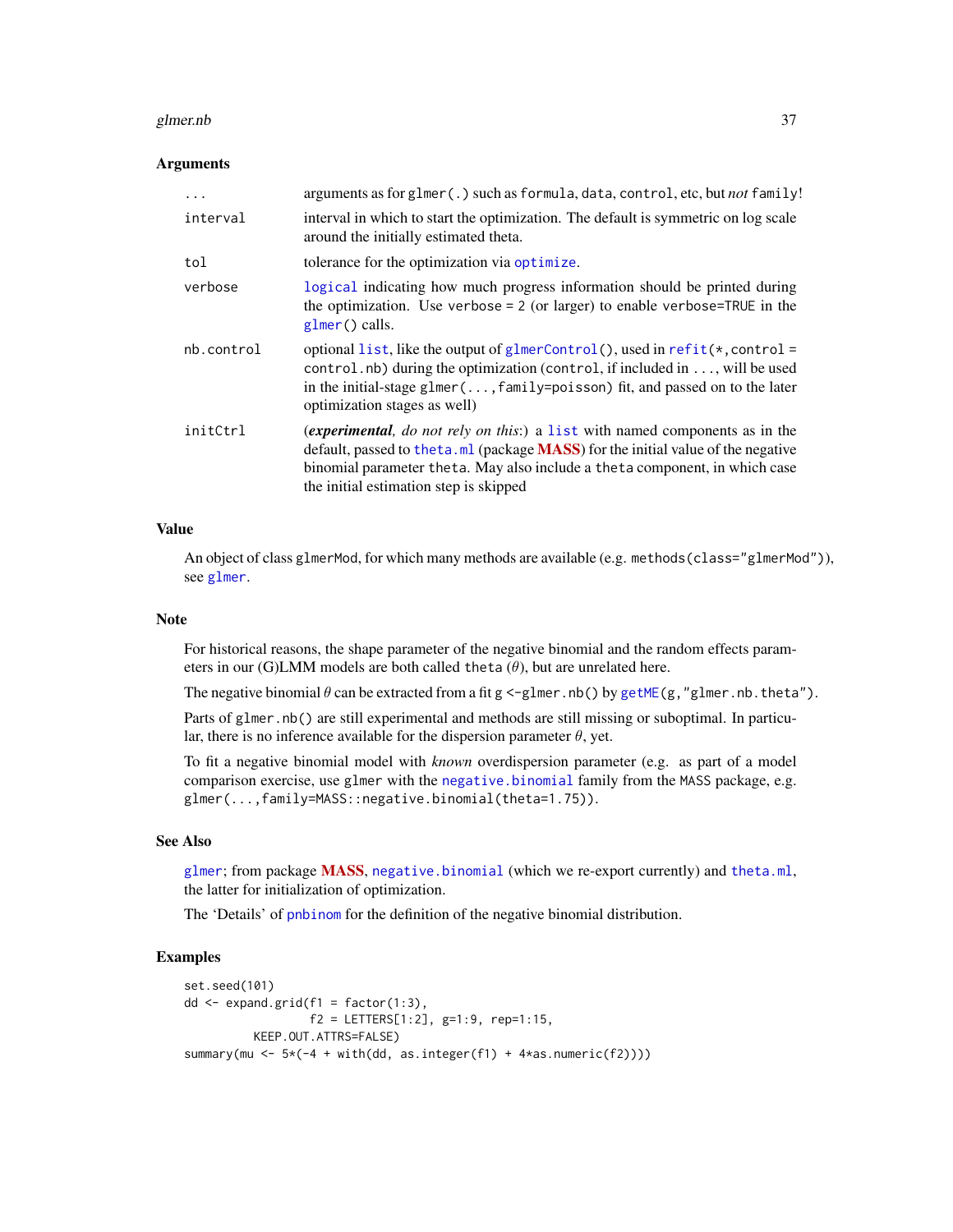```
dd$y <- rnbinom(nrow(dd), mu = mu, size = 0.5)
str(dd)
require("MASS")## and use its glm.nb() - as indeed we have zero random effect:
## Not run:
m.glm <- glm.nb(y ~ f1*f2, data=dd, trace=TRUE)
summary(m.glm)
m.nb <- glmer.nb(y \sim f1*f2 + (1|g), data=dd, verbose=TRUE)
m.nb
## The neg.binomial theta parameter:
getME(m.nb, "glmer.nb.theta")
LL <- logLik(m.nb)
## mixed model has 1 additional parameter (RE variance)
stopifnot(attr(LL,"df")==attr(logLik(m.glm),"df")+1)
plot(m.nb, resid(.) \sim g)# works, as long as data 'dd' is found
## End(Not run)
```
glmerLaplaceHandle *Handle for* glmerLaplace

### Description

Handle for calling the glmerLaplace C++ function. Not intended for routine use.

# Usage

```
glmerLaplaceHandle(pp, resp, nAGQ, tol, maxit, verbose)
```
### Arguments

| pp      | merPredD object                    |
|---------|------------------------------------|
| resp    | <b>lmResp</b> object               |
| nAGO    | see glmer                          |
| tol     | tolerance                          |
| maxit   | maximum number of pwrss iterations |
| verbose | display optimizer progress         |

# Value

Value of the objective function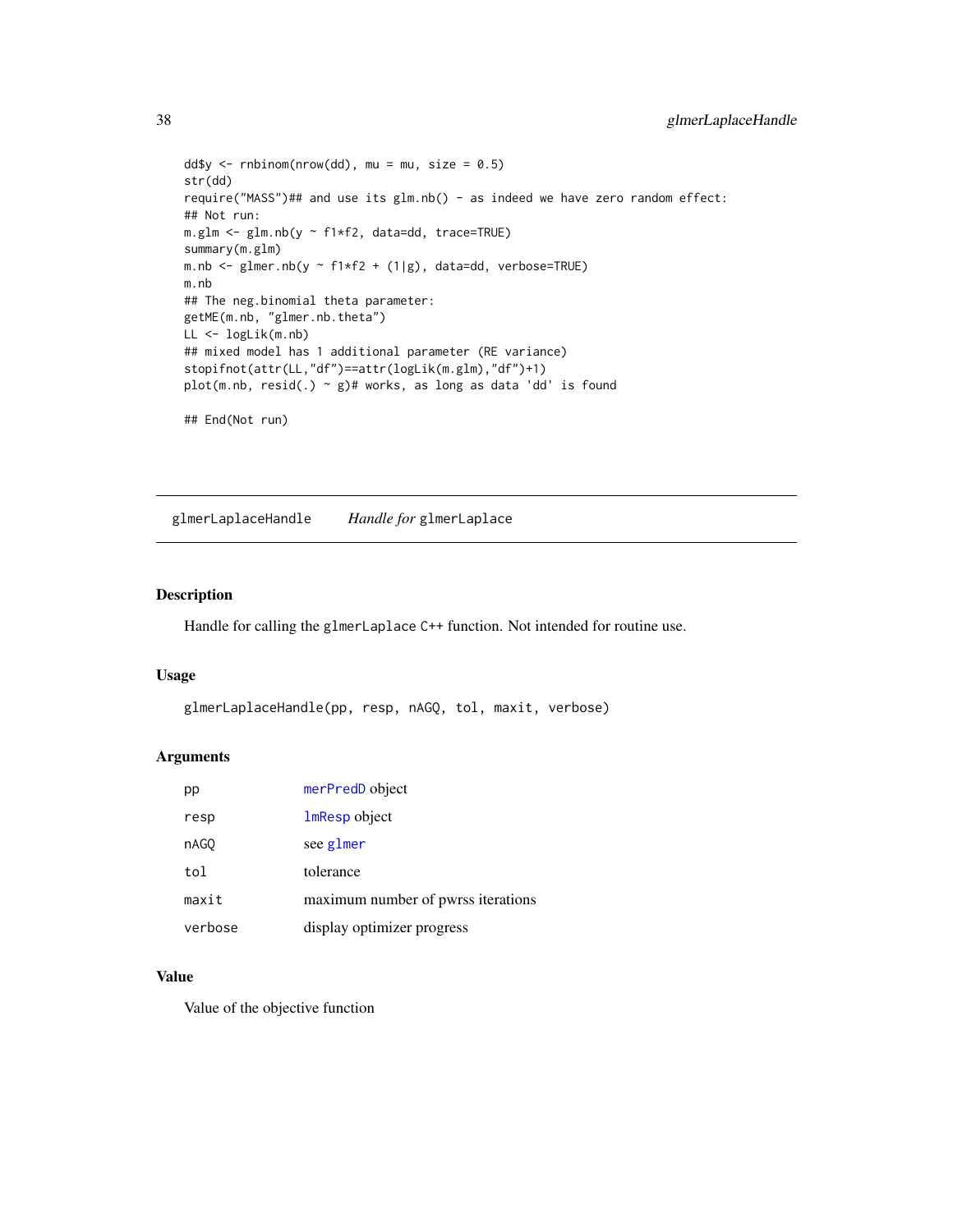<span id="page-38-1"></span>

### Description

The generator object for the [glmFamily](#page-38-0) reference class. Such an object is primarily used through its new method.

### Usage

glmFamily(...)

### Arguments

... Named argument (see Note below)

# Methods

new(family=family) Create a new [glmFamily](#page-38-0) object

# Note

Arguments to the new method must be named arguments.

### See Also

[glmFamily](#page-38-0)

<span id="page-38-0"></span>glmFamily-class *Class* "glmFamily" *- a reference class for* [family](#page-0-0)

# Description

This class is a wrapper class for [family](#page-0-0) objects specifying a distibution family and link function for a generalized linear model ([glm](#page-0-0)). The reference class contains an external pointer to a  $C++$ object representing the class. For common families and link functions the functions in the family are implemented in compiled code so they can be accessed from other compiled code and for a speed boost.

### Extends

All reference classes extend and inherit methods from ["envRefClass"](#page-0-0).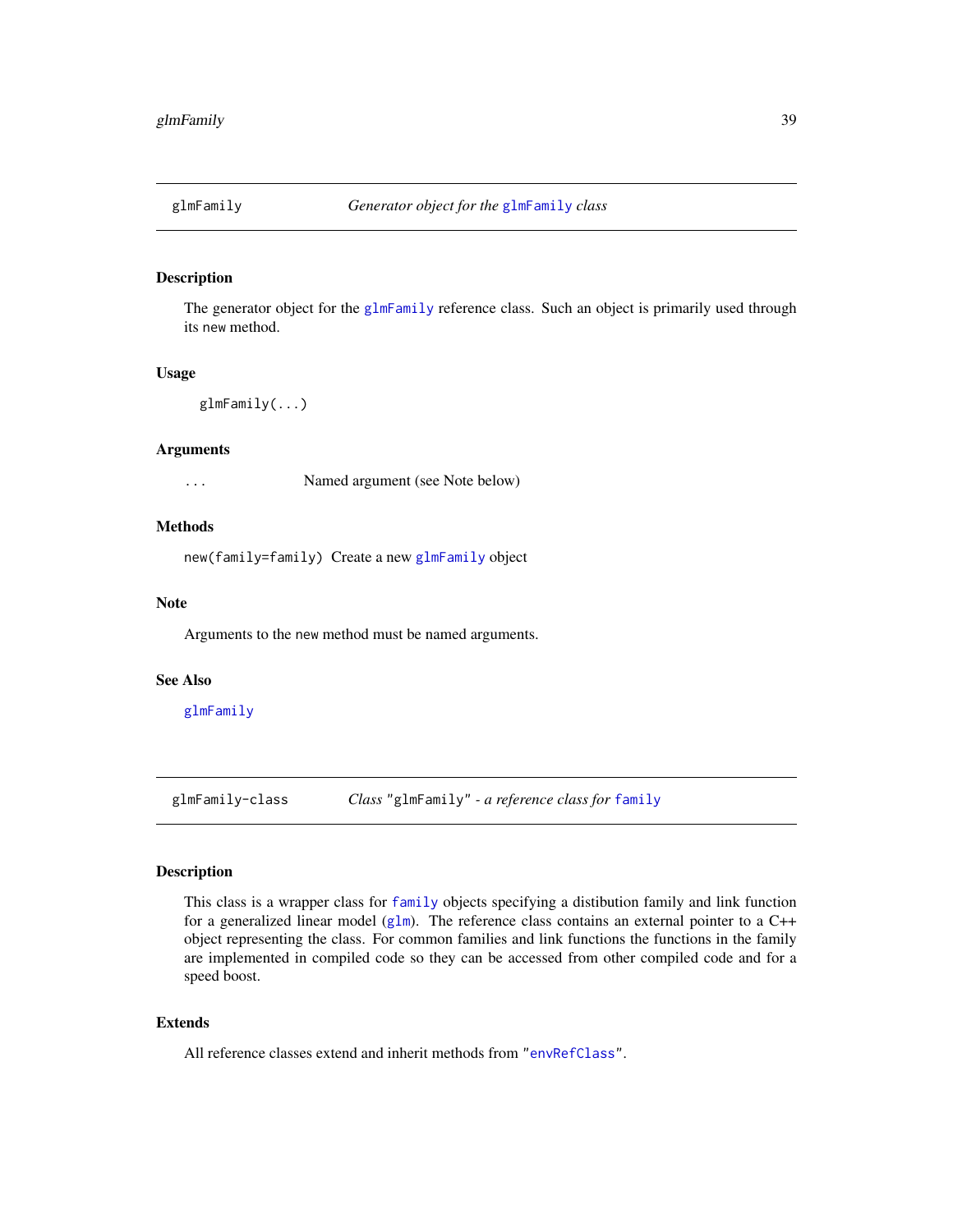Objects from this reference class correspond to objects in a C++ class. Methods are invoked on the C++ class using the external pointer in the Ptr field. When saving such an object the external pointer is converted to a null pointer, which is why there is a redundant field ptr that is an activebinding function returning the external pointer. If the Ptr field is a null pointer, the external pointer is regenerated for the stored family field.

### See Also

[family](#page-0-0), [glmFamily](#page-38-1)

# Examples

str(glmFamily\$new(family=poisson()))

golden-class *Class* "golden" *and Generator for Golden Search Optimizer Class*

# Description

"golden" is a reference class for a golden search scalar optimizer, for a parameter within an interval. golden() is the generator for the "golden" class. The optimizer uses reverse communications.

### Usage

golden(...)

### Arguments

... (partly optional) arguments passed to [new\(](#page-0-0)) must be named arguments. lower and upper are the bounds for the scalar parameter; they must be finite.

# Extends

All reference classes extend and inherit methods from ["envRefClass"](#page-0-0).

# Examples

```
showClass("golden")
```
golden(lower= -100, upper= 1e100)

# Note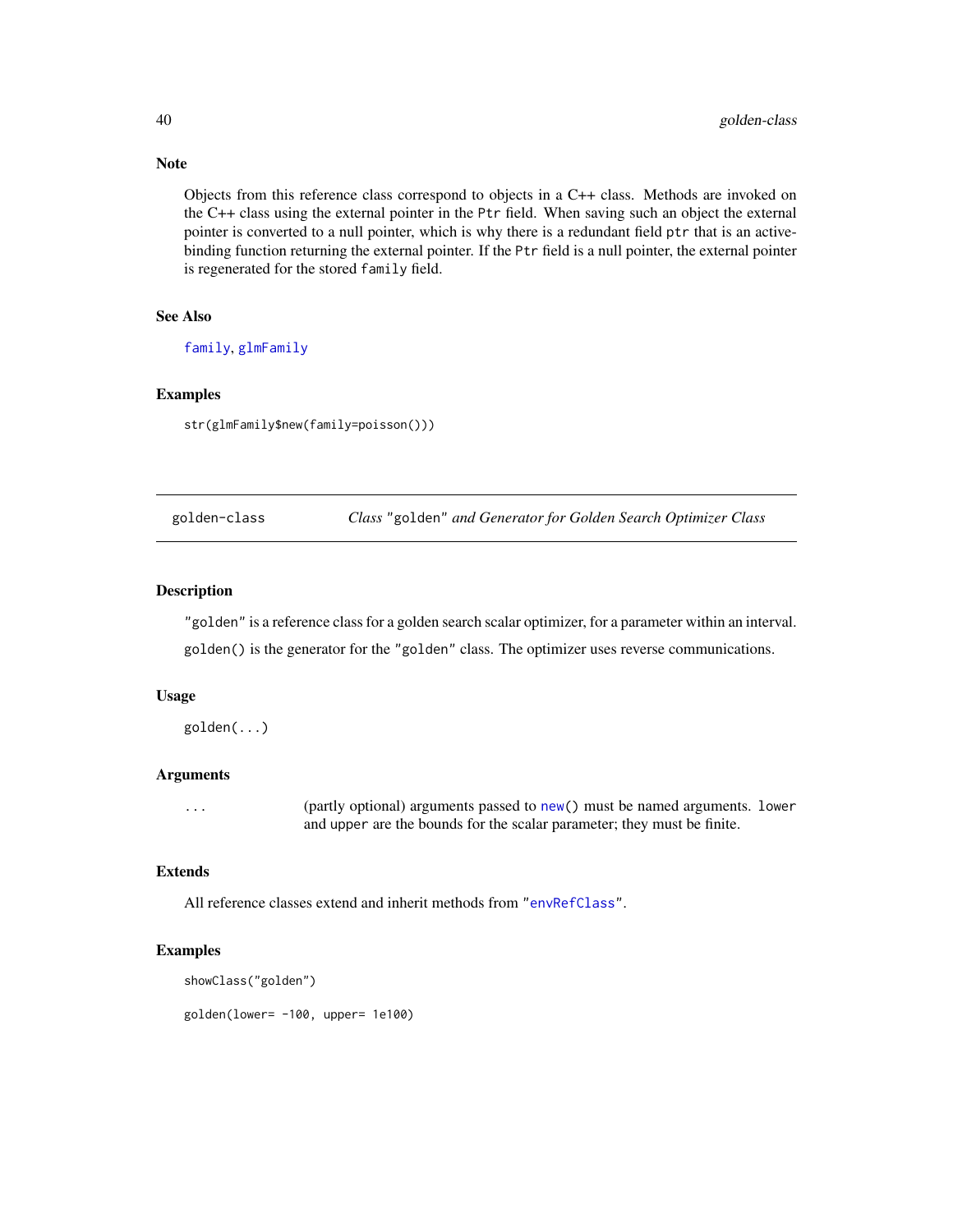#### <span id="page-40-0"></span>Description

Generate the sparse multidimensional Gaussian quadrature grids.

Currently unused. See [GHrule\(](#page-31-0)) for the version currently in use in package lme4.

# Usage

 $GQdk(d = 1L, k = 1L)$ GQN

### Arguments

| d | integer scalar - the dimension of the function to be integrated with respect to the<br>standard d-dimensional Gaussian density.            |
|---|--------------------------------------------------------------------------------------------------------------------------------------------|
| k | integer scalar - the order of the grid. A grid of order k provides an exact result<br>for a polynomial of total order of $2k - 1$ or less. |

# Value

 $GQdk()$  returns a matrix with  $d + 1$  columns. The first column is the weights and the remaining d columns are the node coordinates.

GQN is a [list](#page-0-0) of lists, containing the non-redundant quadrature nodes and weights for integration of a scalar function of a d-dimensional argument with respect to the density function of the ddimensional Gaussian density function.

The outer list is indexed by the dimension, d, in the range of 1 to 20. The inner list is indexed by k, the order of the quadrature.

### Note

GQN contains only the non-redundant nodes. To regenerate the whole array of nodes, all possible permutations of axes and all possible combinations of  $\pm 1$  must be applied to the axes. This entire array of nodes is exactly what [GQdk\(](#page-40-0)) reproduces.

The number of nodes gets very large very quickly with increasing d and k. See the charts at [http:](http://www.sparse-grids.de) [//www.sparse-grids.de](http://www.sparse-grids.de).

# Examples

GQdk(2,5) # 53 x 3

GQN[[3]][[5]] # a 14 x 4 matrix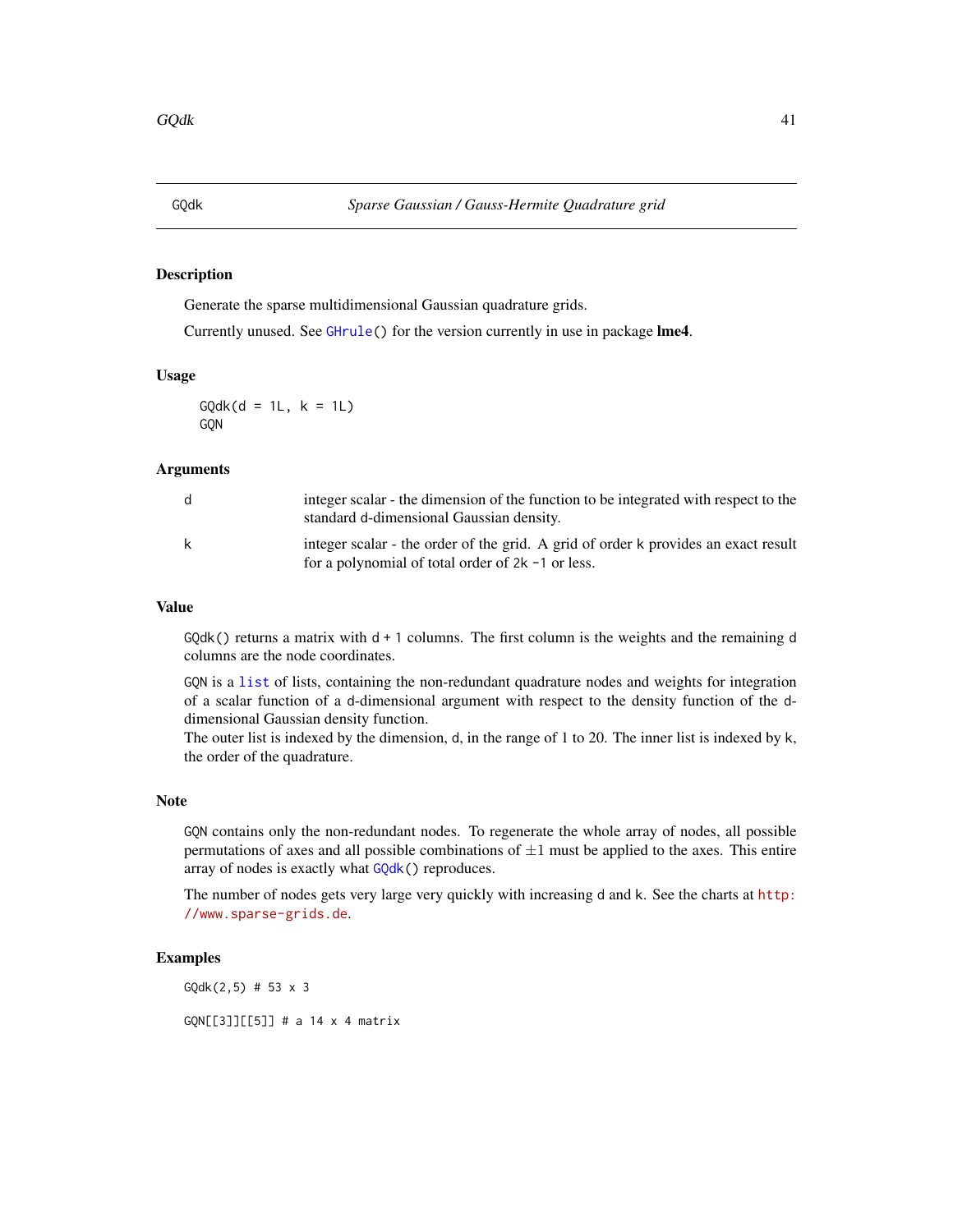# Description

Number of ticks on the heads of red grouse chicks sampled in the field (grouseticks) and an aggregated version (grouseticks\_agg); see original source for more details

### Usage

data(grouseticks)

# Format

INDEX (factor) chick number (observation level) TICKS number of ticks sampled BROOD (factor) brood number HEIGHT height above sea level (meters) YEAR year (-1900) LOCATION (factor) geographic location code cHEIGHT centered height, derived from HEIGHT meanTICKS mean number of ticks by brood varTICKS variance of number of ticks by brood

# Details

grouseticks\_agg is just a brood-level aggregation of the data

# Source

Robert Moss, via David Elston

### References

Elston, D. A., R. Moss, T. Boulinier, C. Arrowsmith, and X. Lambin. 2001. "Analysis of Aggregation, a Worked Example: Numbers of Ticks on Red Grouse Chicks." Parasitology 122 (05): 563- 569. doi:10.1017/S0031182001007740. [http://journals.cambridge.org/action/displayAbs](http://journals.cambridge.org/action/displayAbstract?fromPage=online&aid=82701)tract? [fromPage=online&aid=82701](http://journals.cambridge.org/action/displayAbstract?fromPage=online&aid=82701).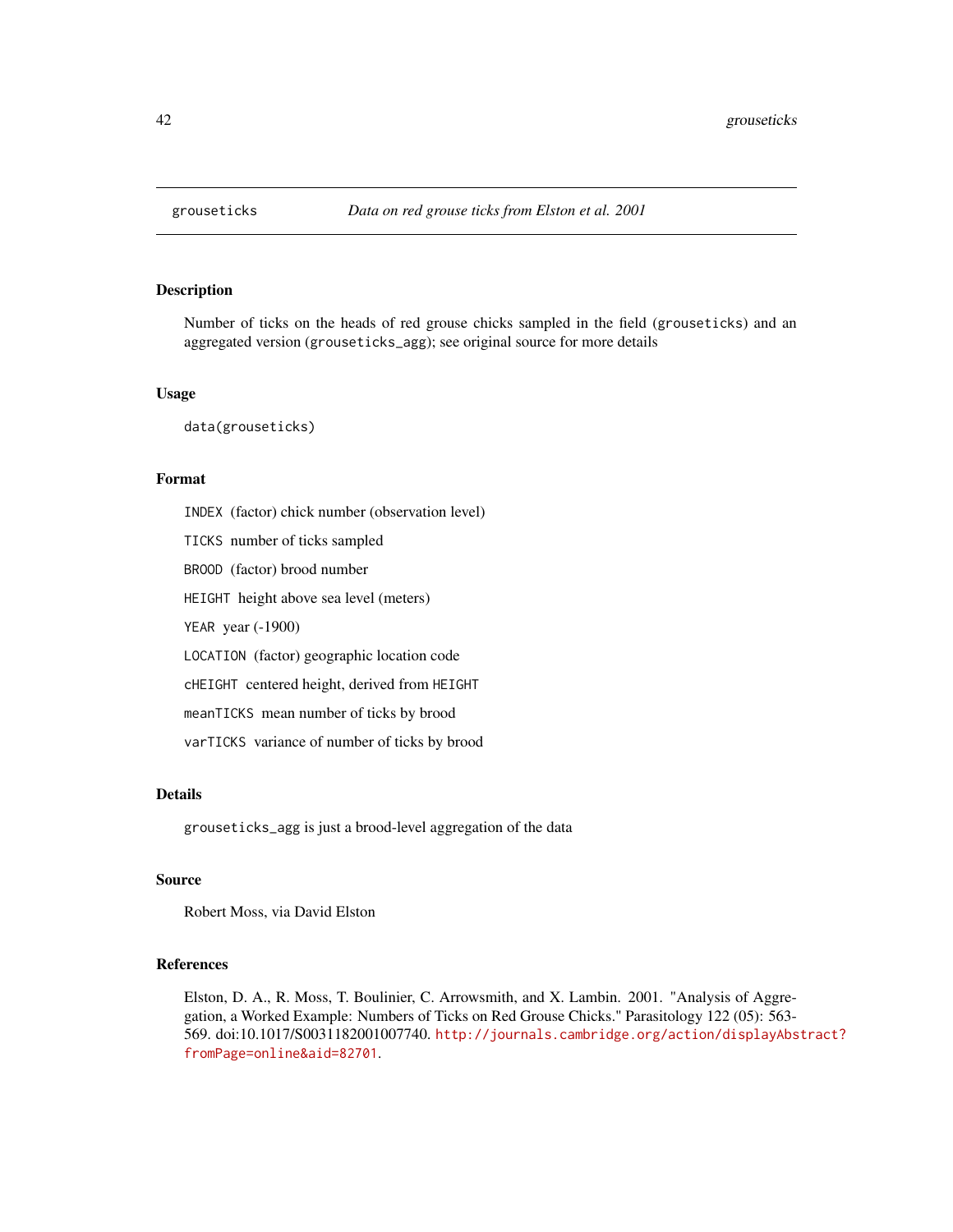# hatvalues.merMod 43

# Examples

```
if (interactive()) {
data(grouseticks)
## Figure 1a from Elston et al
par(las=1,bty="l")
tvec <- c(0,1,2,5,20,40,80)
pvec <-c(4,1,3)with(grouseticks_agg,plot(1+meanTICKS~HEIGHT,
                  pch=pvec[factor(YEAR)],
                  log="y",axes=FALSE,
                  xlab="Altitude (m)",
                  ylab="Brood mean ticks"))
axis(side=1)
axis(side=2,at=tvec+1,label=tvec)
box()
abline(v=405,lty=2)
## Figure 1b
with(grouseticks_agg,plot(varTICKS~meanTICKS,
                  pch=4,
                  xlab="Brood mean ticks",
                  ylab="Within-brood variance"))
curve(1*x,from=0,to=70,add=TRUE)
## Model fitting
form <- TICKS~YEAR+HEIGHT+(1|BROOD)+(1|INDEX)+(1|LOCATION)
(full_mod1 <- glmer(form, family="poisson",data=grouseticks))
}
```
hatvalues.merMod *Diagonal elements of the hat matrix*

### Description

Returns the values on the diagonal of the hat matrix, which is the matrix that transforms the response vector (minus any offset) into the fitted values (minus any offset). Note that this method should only be used for linear mixed models. It is not clear if the hat matrix concept even makes sense for generalized linear mixed models.

# Usage

```
## S3 method for class 'merMod'
hatvalues(model, fullHatMatrix = FALSE, ...)
```
# Arguments

| model                   | An object of class merMod.                         |
|-------------------------|----------------------------------------------------|
| fullHatMatrix           | Return full hat matrix (not just diagonal values)? |
| $\cdot$ $\cdot$ $\cdot$ | Not currently used                                 |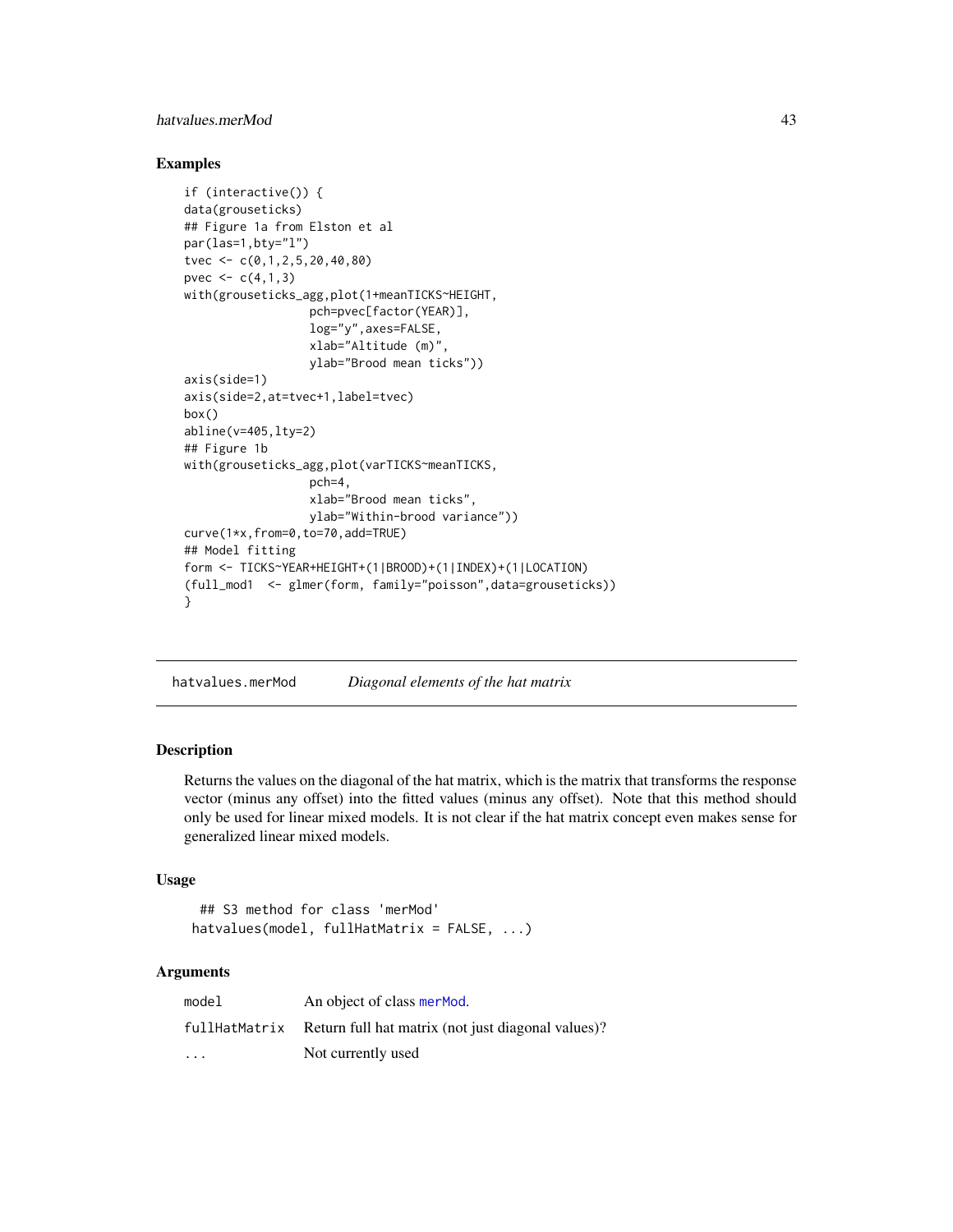# Value

The diagonal elements of the hat matrix.

### Examples

```
m <- lmer(Reaction ~ Days + (Days | Subject), sleepstudy)
hatvalues(m)
```
influence.merMod *Influence Diagnostics for Mixed-Effects Models*

# Description

These functions compute deletion influence diagnostics for linear (fit by [lmer](#page-50-0)) and generalized linear mixed-effects models (fit by [glmer](#page-32-0)). The main functions are methods for the [influence](#page-0-0) generic function. Other functions are provided for computing [dfbeta](#page-0-0), [dfbetas](#page-0-0), [cooks.distance](#page-0-0), and influence on variance-covariance components based on the objects computed by influence.merMod

### Usage

```
## S3 method for class 'merMod'
influence(model, groups, data, maxfun = 1000,
          do.coef = TRUE, noores = getOption("mc.cores", 1), start, ...)## S3 method for class 'influence.merMod'
cooks.distance(model, ...)
## S3 method for class 'influence.merMod'
dfbeta(model, which = c("fixed", "var.cov"), ...)
## S3 method for class 'influence.merMod'
dfbetas(model, ...)
```
### Arguments

| model  | in the case of influence.merMod, a model of class "merMod"; in the case of<br>cooks.distance, dfbeta, or dfbetas, an object returned by influence.merMod                                                                                                                                                                                                   |
|--------|------------------------------------------------------------------------------------------------------------------------------------------------------------------------------------------------------------------------------------------------------------------------------------------------------------------------------------------------------------|
| groups | a character vector containing the name of a grouping factor or names of group-<br>ing factors; if more than one name is supplied, then groups are defined by all<br>combinations of levels of the grouping factors that appear in the data. If omit-<br>ted, then each individual row of the data matrix is treated as a "group" to be<br>deleted in turn. |
| data   | an optional data frame with the data to which model was fit; influence.merMod<br>can usually retrieve the data used to fit the model, unless it can't be found in the<br>current environment, so it's usually unnecessary to supply this argument.                                                                                                         |
| maxfun | The maximum number of function evaluations (for influence.merMod) to per-<br>form after deleting each group; the defaults are large enough so that the iterations<br>will typically continue to convergence. Setting to maxfun=20 for an lmer model                                                                                                        |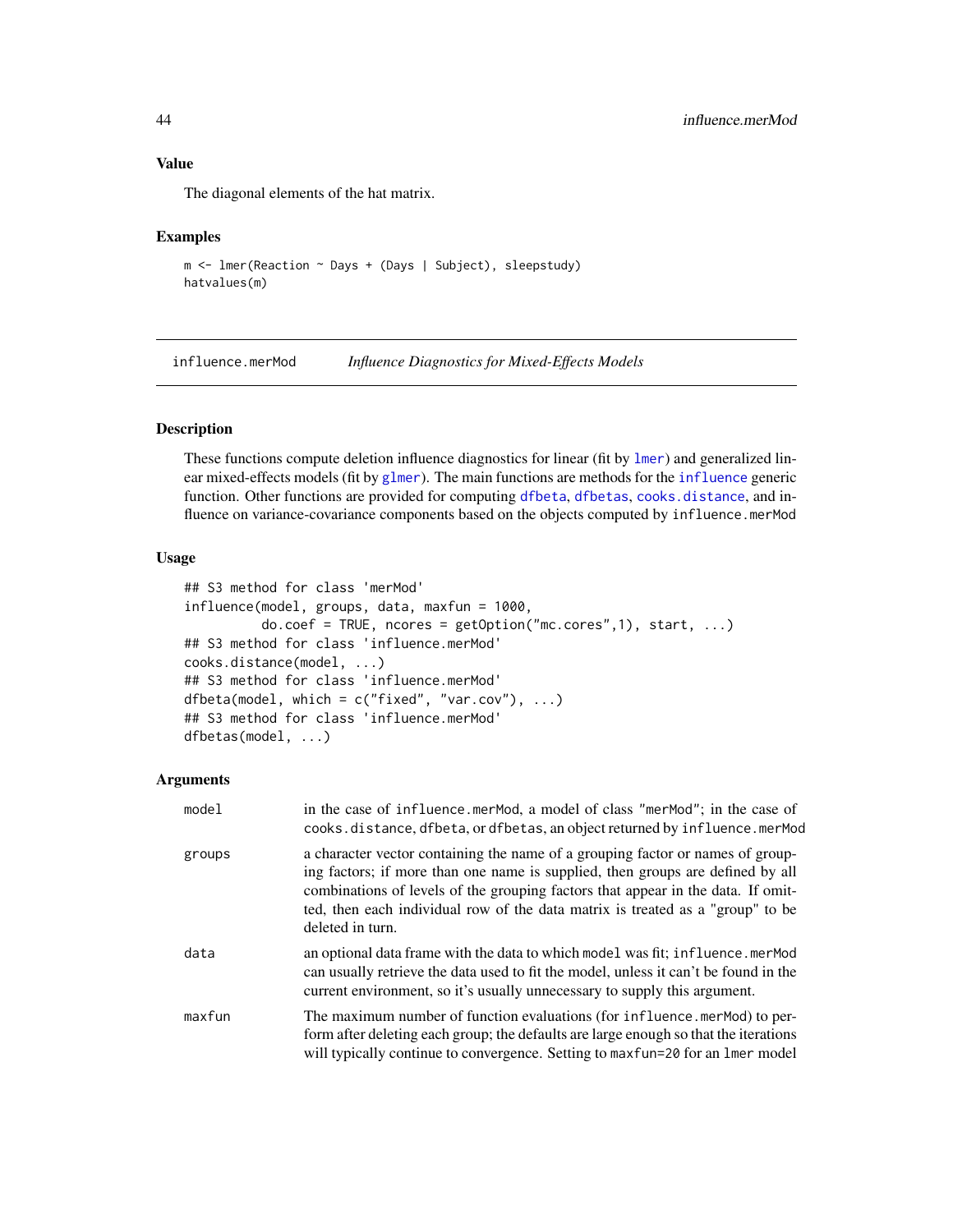|          | or 100 for a glmer model will typically produce a faster reasonable approxima-<br>tion. An even smaller value can be used if interest is only in influence on the<br>fixed effects. |
|----------|-------------------------------------------------------------------------------------------------------------------------------------------------------------------------------------|
| which    | if "fixed.effects" (the default), return influence on the fixed effects; if "var.cov",<br>return influence on the variance-covariance components.                                   |
| do.coef  | if FALSE, skip potentially time-consuming computations, returning just a list<br>containing hat values.                                                                             |
| ncores   | number of computational cores to use if run in parallel; directly passed to makeCluster()<br>from R's <b>parallel</b> package.                                                      |
| start    | starting value for new fits (set to optimal values from original fit by default)                                                                                                    |
| $\cdots$ | ignored.                                                                                                                                                                            |
|          |                                                                                                                                                                                     |

# Details

influence.merMod start with the estimated variance-covariance components from model and then refit the model omitting each group in turn, not necessarily iterating to completion. For example, maxfun=20 takes up to 20 function evaluations step away from the ML or REML solution for the full data, which usually provides decent approximations to the fully iterated estimates.

The other functions are methods for the [dfbeta](#page-0-0), [dfbetas](#page-0-0), and [cooks.distance](#page-0-0) generics, to be applied to the "influence.merMod" object produced by the influence function; the dfbeta methods can also return influence on the variance-covariance components.

# Value

influence.merMod returns objects of class "influence.merMod", which contain the following elements:

"fixed.effects" the estimated fixed effects for the model.

- "fixed.effects[-groups]" a matrix with columns corresponding to the fixed-effects coefficients and rows corresponding to groups, giving the estimated fixed effects with each group deleted in turn; *groups* is formed from the name(s) of the grouping factor(s).
- "var.cov.comps" the estimated variance-covariance parameters for the model.
- "var.cov.comps[-groups]" a matrix with the estimated covariance parameters (in columns) with each group deleted in turn.

"vcov" The estimated covariance matrix of the fixed-effects coefficients.

"vcov[-groups]" a list each of whose elements is the estimated covariance matrix of the fixedeffects coefficients with one group deleted.

"groups" a character vector giving the names of the grouping factors.

- "deleted" the possibly composite grouping factor, each of whose elements is deleted in turn.
- "converged" for influence.merMod, a logical vector indicating whether the computation converged for each group.
- "function.evals" for influence.merMod, a vector of the number of function evaluations performed for each group.

For plotting "influence.merMod" objects, see [infIndexPlot](#page-0-0).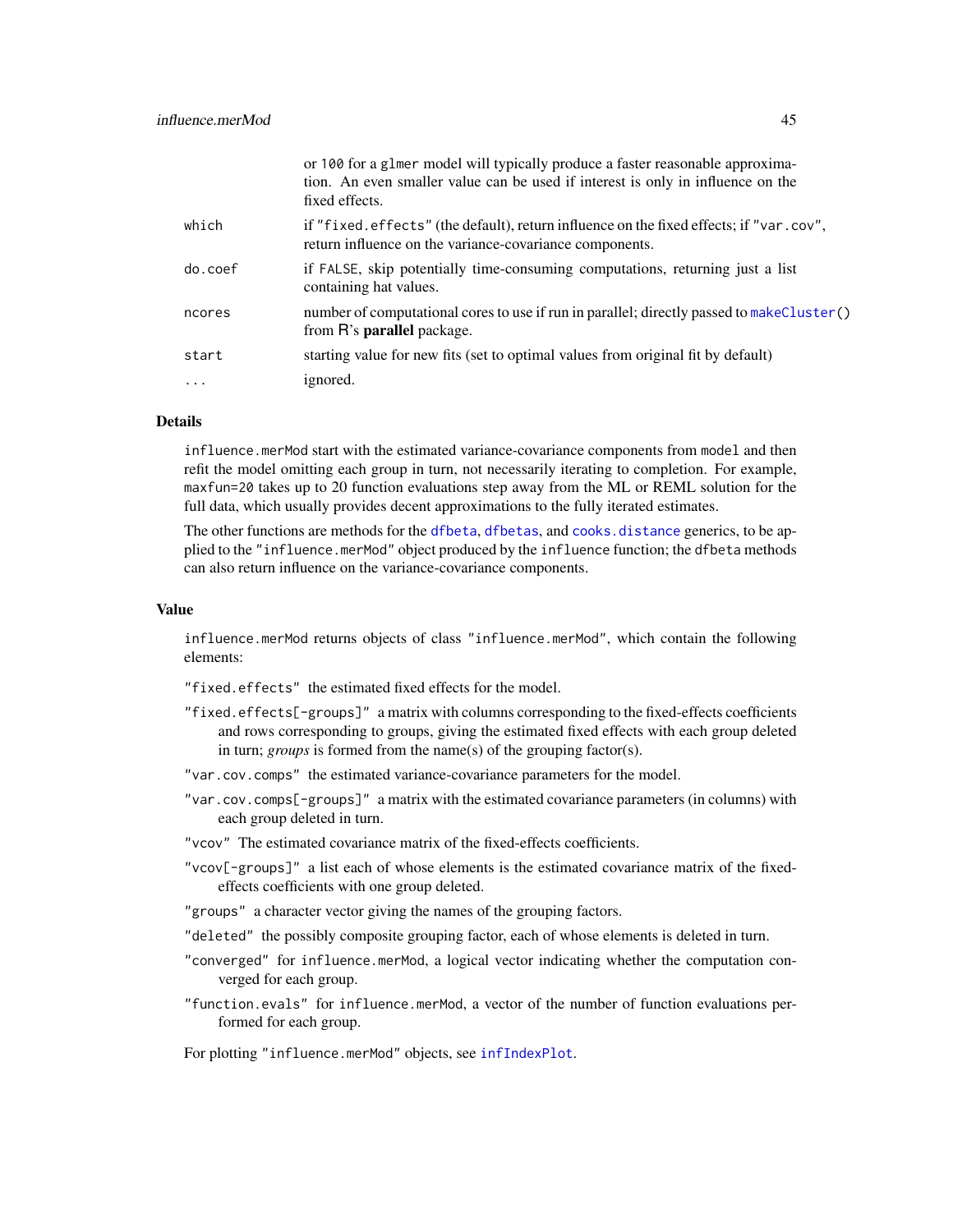# Author(s)

J. Fox <jfox@mcmaster.ca>

### References

Fox, J. and Weisberg, S. (2019) *An R Companion to Applied Regression*, Third Edition, Sage.

# See Also

[infIndexPlot](#page-0-0), [influence.measures](#page-0-0)

### Examples

```
if (interactive()) {
 fm1 <- lmer(Reaction ~ Days + (Days | Subject), sleepstudy)
 inf_fm1 <- influence(fm1, "Subject")
 if (require("car")) {
    infIndexPlot(inf_fm1)
 }
 dfbeta(inf_fm1)
 dfbetas(inf_fm1)
 gm1 <- glmer(cbind(incidence, size - incidence) ~ period + (1 | herd),
               data = cbpp, family = binomial)
 inf_gm1 <- influence(gm1, "herd", maxfun=100)
 gm1.11 \leftarrow update(gm1, subset = herd != 11) # check deleting herd 11if (require("car")) {
    infIndexPlot(inf_gm1)
   compareCoefs(gm1, gm1.11)
 }
 if(packageVersion("car") \geq "3.0.10") {
   dfbeta(inf_gm1)
    dfbetas(inf_gm1)
 }
}
```
### Description

University lecture evaluations by students at ETH Zurich, anonymized for privacy protection. This is an interesting "medium" sized example of a *partially* nested mixed effect model.

#### Format

A data frame with 73421 observations on the following 7 variables.

s a factor with levels 1:2972 denoting individual students.

d a factor with 1128 levels from 1:2160, denoting individual professors or lecturers.

InstEval *University Lecture/Instructor Evaluations by Students at ETH*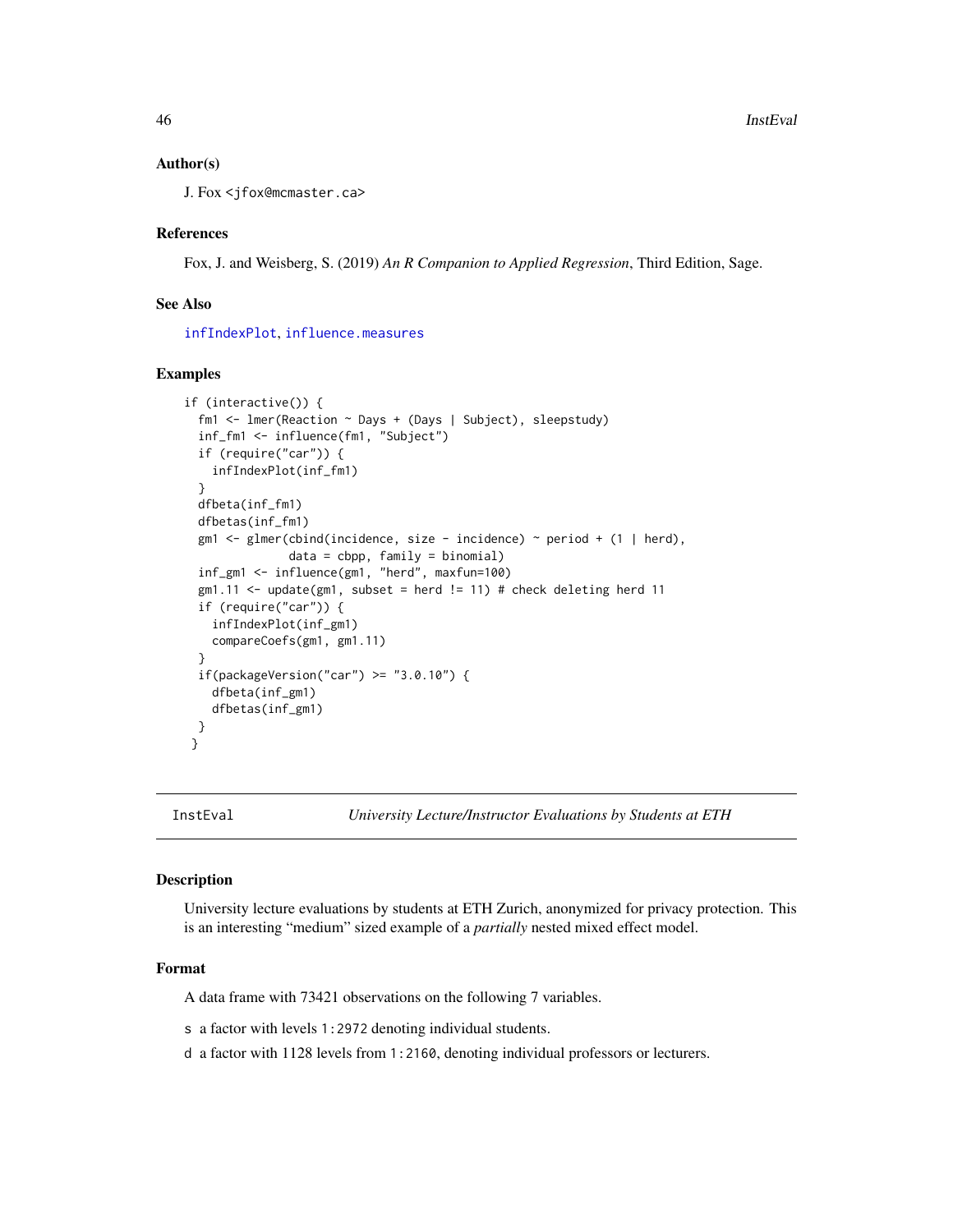### isNested 47

- studage an ordered factor with levels  $2 < 4 < 6 < 8$ , denoting student's "age" measured in the *semester* number the student has been enrolled.
- lectage an ordered factor with 6 levels,  $1 < 2 < ... < 6$ , measuring how many semesters back the lecture rated had taken place.
- service a binary factor with levels 0 and 1; a lecture is a "service", if held for a different department than the lecturer's main one.
- dept a factor with 14 levels from 1:15, using a random code for the department of the lecture.
- y a numeric vector of*ratings* of lectures by the students, using the discrete scale 1:5, with meanings of 'poor' to 'very good'.

Each observation is one student's rating for a specific lecture (of one lecturer, during one semester in the past).

### Details

The main goal of the survey is to find "the best liked prof", according to the lectures given. Statistical analysis of such data has been the basis for a (student) jury selecting the final winners.

The present data set has been anonymized and slightly simplified on purpose.

# Examples

```
str(InstEval)
head(InstEval, 16)
xtabs(~ service + dept, InstEval)
```
isNested *Is f1 nested within f2?*

# Description

Does every level of f1 occur in conjunction with exactly one level of f2? The function is based on converting a triplet sparse matrix to a compressed column-oriented form in which the nesting can be quickly evaluated.

# Usage

isNested(f1, f2)

#### Arguments

| $-f1$ | factor 1 |
|-------|----------|
| f2    | factor 2 |

### Value

TRUE if factor 1 is nested within factor 2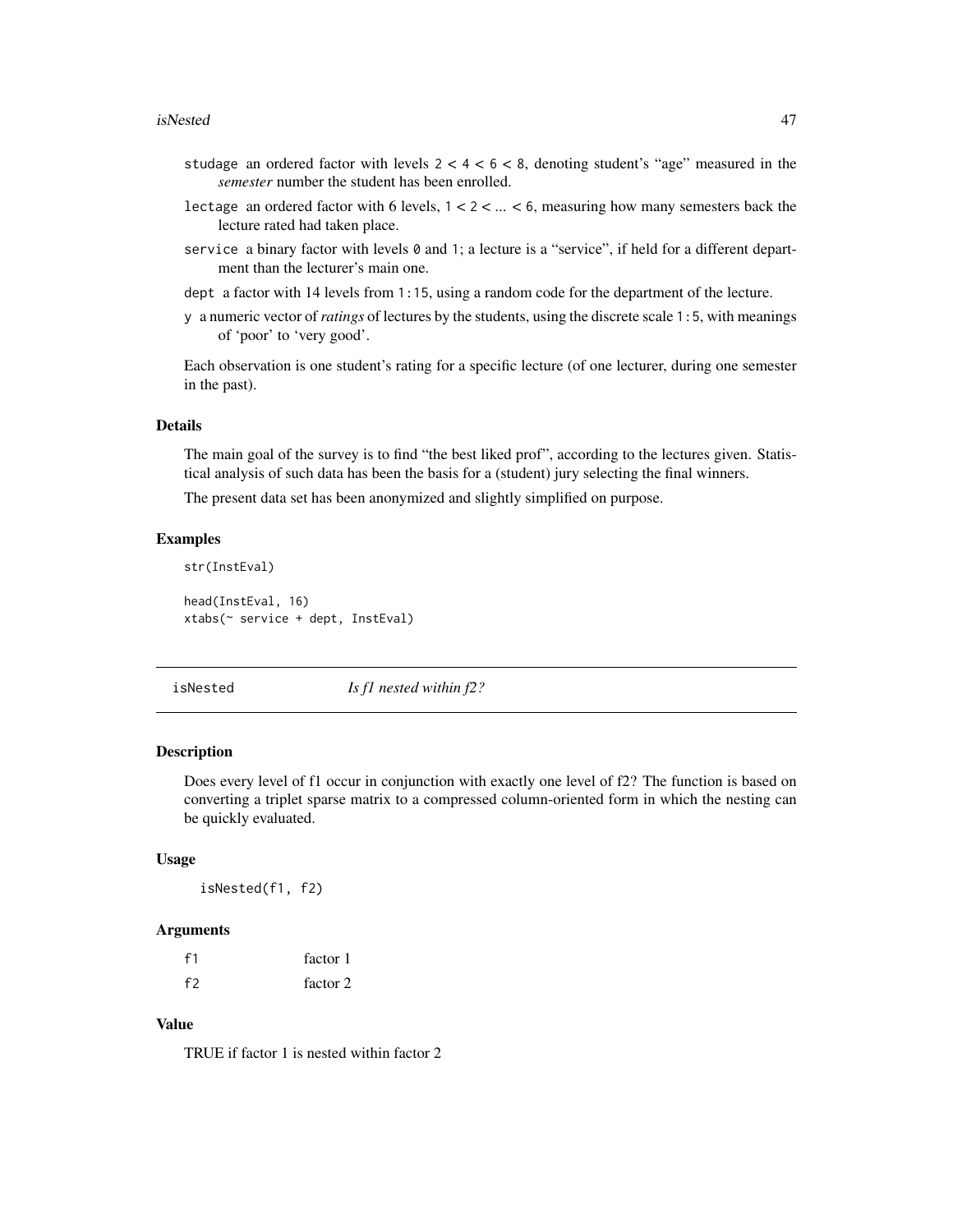# Examples

```
with(Pastes, isNested(cask, batch)) ## => FALSE
with(Pastes, isNested(sample, batch)) ## => TRUE
```
### <span id="page-47-0"></span>isREML *Check characteristics of models*

# <span id="page-47-1"></span>Description

Check characteristics of models: whether a model fit corresponds to a linear (LMM), generalized linear (GLMM), or nonlinear (NLMM) mixed model, and whether a linear mixed model has been fitted by REML or not (isREML(x) is always FALSE for GLMMs and NLMMs).

# Usage

```
isREML(x, ...)
isLMM(x, \ldots)isNLMM(x, \ldots)isGLMM(x, ...)
```
# Arguments

| $\mathbf{x}$ | a fitted model.                                                       |
|--------------|-----------------------------------------------------------------------|
| .            | additional, optional arguments. (None are used in the merMod methods) |

# Details

These are generic functions. At present the only methods are for mixed-effects models of class [merMod](#page-63-1).

# Value

a logical value

# See Also

getME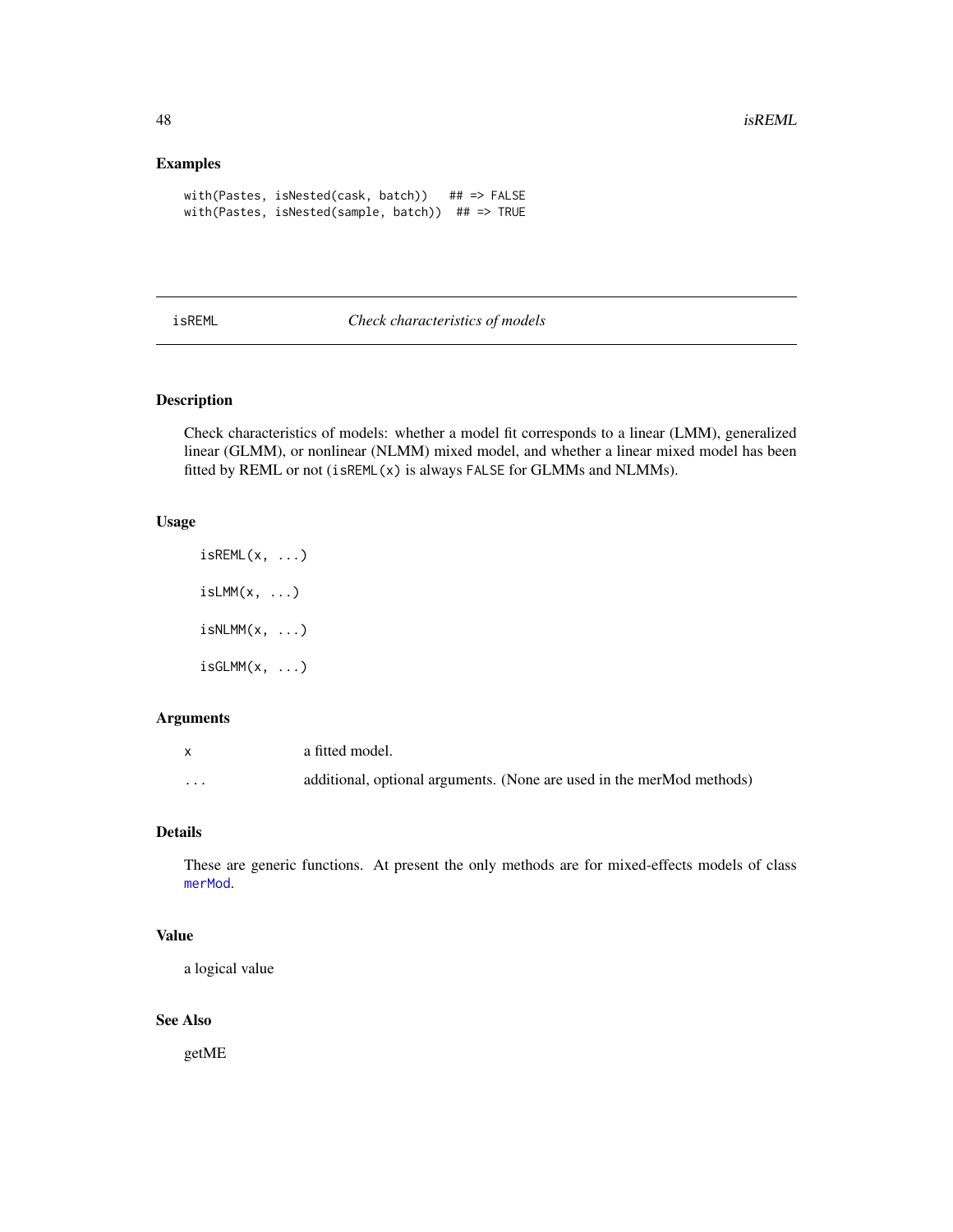### isSingular 49

### Examples

```
fm1 <- lmer(Reaction ~ Days + (Days|Subject), sleepstudy)
gm1 \le glmer(cbind(incidence, size - incidence) \sim period + (1 | herd),
              data = cbp, family = binomialnm1 <- nlmer(circumference ~ SSlogis(age, Asym, xmid, scal) ~ Asym|Tree,
             Orange, start = c(Asym = 200, xmid = 725, scal = 350))
isLMM(fm1)
isGLMM(gm1)
## check all :
is.MM <- function(x) c(LMM = isLMM(x), GLMM = isGLMM(x), NLMM = isNLMM(x))stopifnot(cbind(is.MM(fm1), is.MM(gm1), is.MM(nm1))
 == diag(rep(TRUE,3)))
```
<span id="page-48-0"></span>isSingular *Test Fitted Model for (Near) Singularity*

## **Description**

Evaluates whether a fitted mixed model is (almost / near) singular, i.e., the parameters are on the boundary of the feasible parameter space: variances of one or more linear combinations of effects are (close to) zero.

#### Usage

isSingular(x, tol =  $1e-4$ )

### Arguments

|     | a fitted merMod object (result of lmer or glmer). |
|-----|---------------------------------------------------|
| tol | numerical tolerance for detecting singularity.    |

# Details

Complex mixed-effect models (i.e., those with a large number of variance-covariance parameters) frequently result in *singular* fits, i.e. estimated variance-covariance matrices with less than full rank. Less technically, this means that some "dimensions" of the variance-covariance matrix have been estimated as exactly zero. For scalar random effects such as intercept-only models, or 2 dimensional random effects such as intercept+slope models, singularity is relatively easy to detect because it leads to random-effect variance estimates of (nearly) zero, or estimates of correlations that are (almost) exactly -1 or 1. However, for more complex models (variance-covariance matrices of dimension >=3) singularity can be hard to detect; models can often be singular without any of their individual variances being close to zero or correlations being close to +/-1.

This function performs a simple test to determine whether any of the random effects covariance matrices of a fitted model are singular. The [rePCA](#page-107-0) method provides more detail about the singularity pattern, showing the standard deviations of orthogonal variance components and the mapping from variance terms in the model to orthogonal components (i.e., eigenvector/rotation matrices).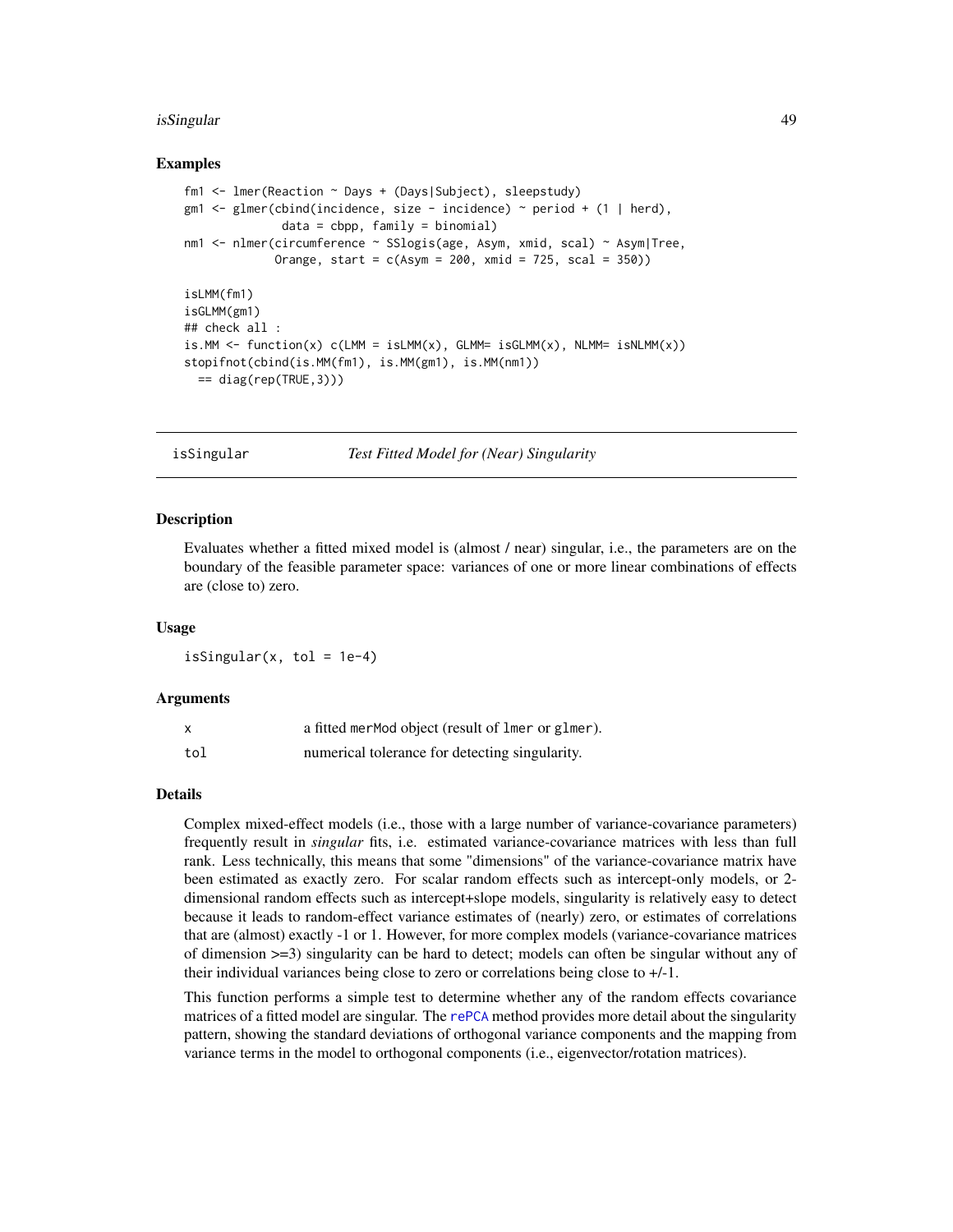While singular models are statistically well defined (it is theoretically sensible for the true maximum likelihood estimate to correspond to a singular fit), there are real concerns that (1) singular fits correspond to overfitted models that may have poor power; (2) chances of numerical problems and mis-convergence are higher for singular models (e.g. it may be computationally difficult to compute profile confidence intervals for such models); (3) standard inferential procedures such as Wald statistics and likelihood ratio tests may be inappropriate.

There is not yet consensus about how to deal with singularity, or more generally to choose which random-effects specification (from a range of choices of varying complexity) to use. Some proposals include:

- avoid fitting overly complex models in the first place, i.e. design experiments/restrict models *a priori* such that the variance-covariance matrices can be estimated precisely enough to avoid singularity (Matuschek et al 2017)
- use some form of model selection to choose a model that balances predictive accuracy and overfitting/type I error (Bates et al 2015, Matuschek et al 2017)
- "keep it maximal", i.e. fit the most complex model consistent with the experimental design, removing only terms required to allow a non-singular fit (Barr et al. 2013), or removing further terms based on p-values or AIC
- use a partially Bayesian method that produces maximum *a posteriori* (MAP) estimates using *regularizing* priors to force the estimated random-effects variance-covariance matrices away from singularity (Chung et al 2013, **[blme](https://CRAN.R-project.org/package=blme)** package)
- use a fully Bayesian method that both regularizes the model via informative priors and gives estimates and credible intervals for all parameters that average over the uncertainty in the random effects parameters (Gelman and Hill 2006, McElreath 2015; [MCMCglmm](https://CRAN.R-project.org/package=MCMCglmm), [rstanarm](https://CRAN.R-project.org/package=rstanarm) and [brms](https://CRAN.R-project.org/package=brms) packages)

### Value

a logical value

# References

Dale J. Barr, Roger Levy, Christoph Scheepers, and Harry J. Tily (2013). Random effects structure for confirmatory hypothesis testing: Keep it maximal; *Journal of Memory and Language* 68(3), 255–278.

Douglas Bates, Reinhold Kliegl, Shravan Vasishth, and Harald Baayen (2015). *Parsimonious Mixed Models*; preprint (<https://arxiv.org/abs/1506.04967>).

Yeojin Chung, Sophia Rabe-Hesketh, Vincent Dorie, Andrew Gelman, and Jingchen Liu (2013). A nondegenerate penalized likelihood estimator for variance parameters in multilevel models; *Psychometrika* 78, 685–709; doi: [10.1007/S1133601393282.](https://doi.org/10.1007/S11336-013-9328-2)

Andrew Gelman and Jennifer Hill (2006). *Data Analysis Using Regression and Multilevel/Hierarchical Models*. Cambridge University Press.

Hannes Matuschek, Reinhold Kliegl, Shravan Vasishth, Harald Baayen, and Douglas Bates (2017). Balancing type I error and power in linear mixed models. *Journal of Memory and Language* 94, 305–315.

Richard McElreath (2015) *Statistical Rethinking: A Bayesian Course with Examples in R and Stan*. Chapman and Hall/CRC.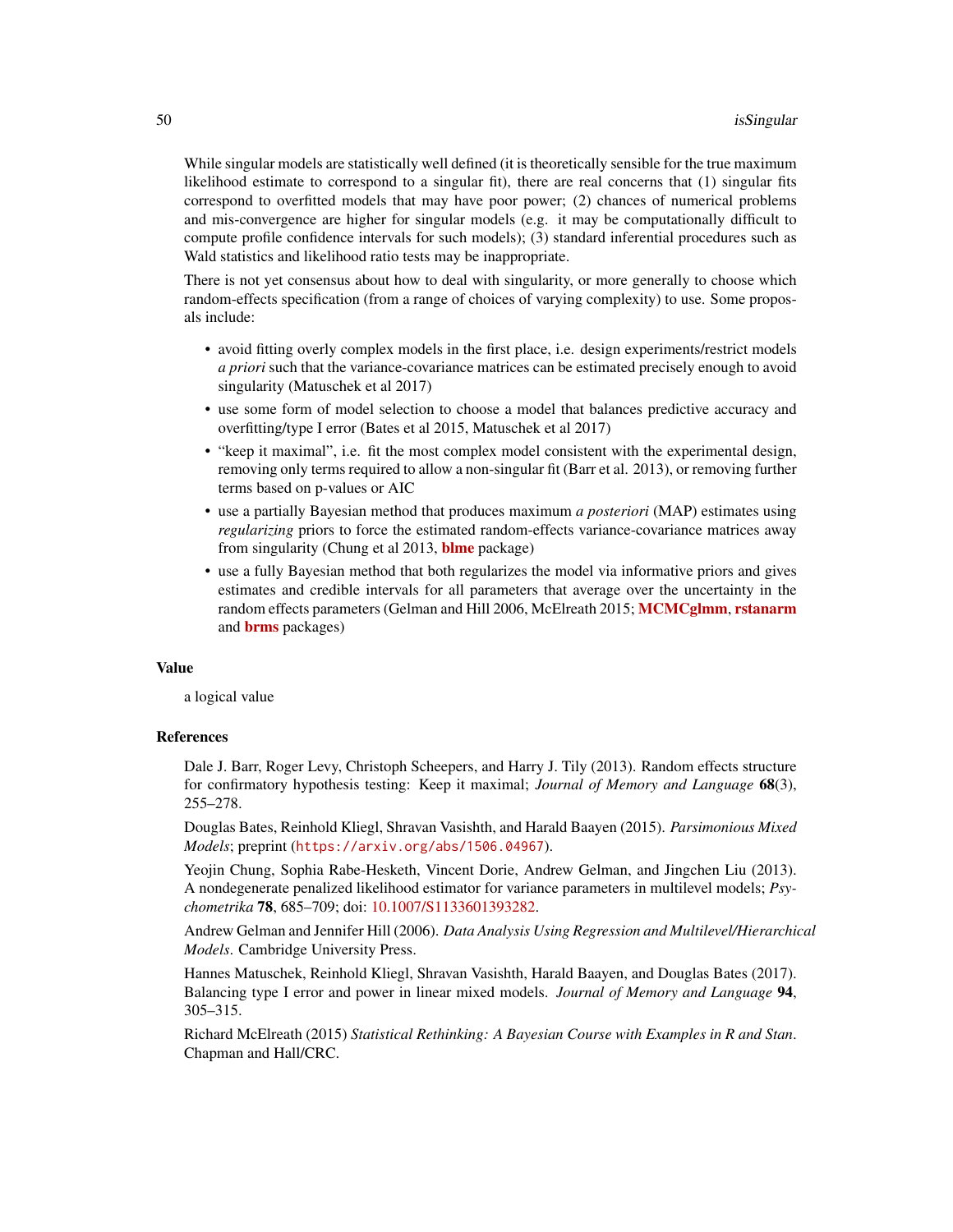# lme4\_testlevel 51

### See Also

[getME](#page-28-0), [rePCA](#page-107-0)

lme4\_testlevel *Detect testing level for lme4 examples and tests*

### **Description**

Reads the environment variable LME4\_TEST\_LEVEL to determine which tests and examples to run

### Usage

lme4\_testlevel()

### Value

a numeric value: 1 for standard/'light' testing, larger values for more testing. Defaults to 1 if the environment variable is not set.

<span id="page-50-0"></span>

lmer *Fit Linear Mixed-Effects Models*

### Description

Fit a linear mixed-effects model (LMM) to data, via REML or maximum likelihood.

#### Usage

```
lmer(formula, data = NULL, REML = TRUE, control = lmerControl(),start = NULL, verbose = 0L, subset, weights, na.action,
     offset, contrasts = NULL, devFunOnly = FALSE)
```
### Arguments

formula a two-sided linear formula object describing both the fixed-effects and randomeffects part of the model, with the response on the left of a  $\sim$  operator and the terms, separated by + operators, on the right. Random-effects terms are distinguished by vertical bars (|) separating expressions for design matrices from grouping factors. Two vertical bars  $(| \rangle)$  can be used to specify multiple uncorrelated random effects for the same grouping variable. (Because of the way it is implemented, the ||-syntax *works only for design matrices containing numeric (continuous) predictors*; to fit models with independent categorical effects, see [dummy](#page-22-0) or the lmer\_alt function from the **[afex](https://CRAN.R-project.org/package=afex)** package.)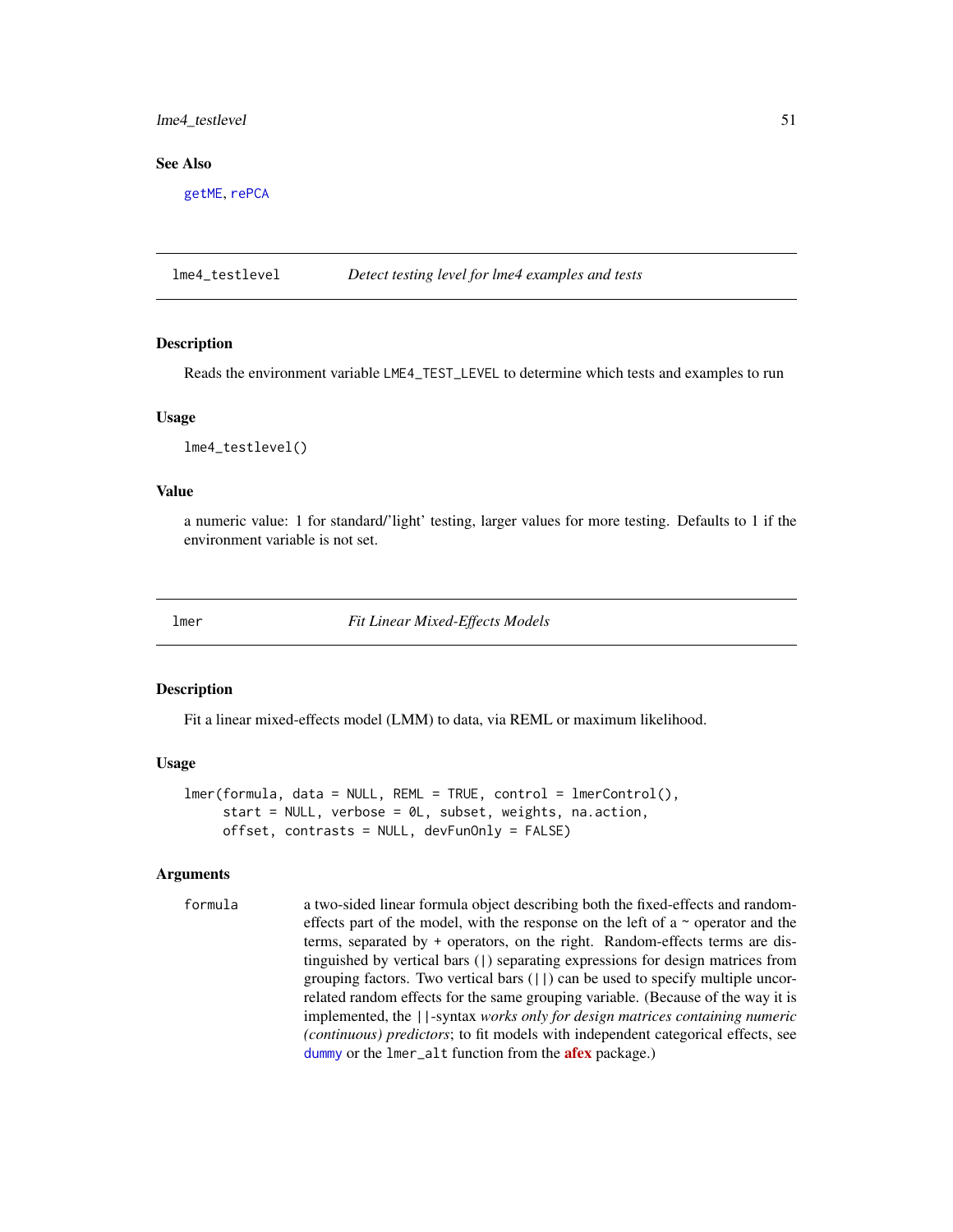| data        | an optional data frame containing the variables named in formula. By default<br>the variables are taken from the environment from which lmer is called. While<br>data is optional, the package authors <i>strongly</i> recommend its use, especially<br>when later applying methods such as update and drop1 to the fitted model<br>(such methods are not guaranteed to work properly if data is omitted). If data<br>is omitted, variables will be taken from the environment of formula (if specified<br>as a formula) or from the parent frame (if specified as a character vector). |
|-------------|-----------------------------------------------------------------------------------------------------------------------------------------------------------------------------------------------------------------------------------------------------------------------------------------------------------------------------------------------------------------------------------------------------------------------------------------------------------------------------------------------------------------------------------------------------------------------------------------|
| <b>REML</b> | logical scalar - Should the estimates be chosen to optimize the REML criterion<br>(as opposed to the log-likelihood)?                                                                                                                                                                                                                                                                                                                                                                                                                                                                   |
| control     | a list (of correct class, resulting from lmerControl() or glmerControl() re-<br>spectively) containing control parameters, including the nonlinear optimizer to<br>be used and parameters to be passed through to the nonlinear optimizer, see the<br>*ImerControl documentation for details.                                                                                                                                                                                                                                                                                           |
| start       | a named list of starting values for the parameters in the model. For lmer this<br>can be a numeric vector or a list with one component named "theta".                                                                                                                                                                                                                                                                                                                                                                                                                                   |
| verbose     | integer scalar. If $> 0$ verbose output is generated during the optimization of the<br>parameter estimates. If $> 1$ verbose output is generated during the individual<br>penalized iteratively reweighted least squares (PIRLS) steps.                                                                                                                                                                                                                                                                                                                                                 |
| subset      | an optional expression indicating the subset of the rows of data that should be<br>used in the fit. This can be a logical vector, or a numeric vector indicating which<br>observation numbers are to be included, or a character vector of the row names<br>to be included. All observations are included by default.                                                                                                                                                                                                                                                                   |
| weights     | an optional vector of 'prior weights' to be used in the fitting process. Should<br>be NULL or a numeric vector. Prior weights are not normalized or standardized<br>in any way. In particular, the diagonal of the residual covariance matrix is the<br>squared residual standard deviation parameter sigma times the vector of inverse<br>weights. Therefore, if the weights have relatively large magnitudes, then in<br>order to compensate, the sigma parameter will also need to have a relatively<br>large magnitude.                                                             |
| na.action   | a function that indicates what should happen when the data contain NAs. The de-<br>fault action (na.omit, inherited from the 'factory fresh' value of getOption ("na.action"))<br>strips any observations with any missing values in any variables.                                                                                                                                                                                                                                                                                                                                     |
| offset      | this can be used to specify an <i>a priori</i> known component to be included in the<br>linear predictor during fitting. This should be NULL or a numeric vector of length<br>equal to the number of cases. One or more offset terms can be included in the<br>formula instead or as well, and if more than one is specified their sum is used.<br>See model.offset.                                                                                                                                                                                                                    |
| contrasts   | an optional list. See the contrasts. arg of model. matrix. default.                                                                                                                                                                                                                                                                                                                                                                                                                                                                                                                     |
| devFunOnly  | logical - return only the deviance evaluation function. Note that because the<br>deviance function operates on variables stored in its environment, it may not<br>return exactly the same values on subsequent calls (but the results should always<br>be within machine tolerance).                                                                                                                                                                                                                                                                                                    |

# Details

• If the formula argument is specified as a character vector, the function will attempt to coerce it to a formula. However, this is not recommended (users who want to construct formulas by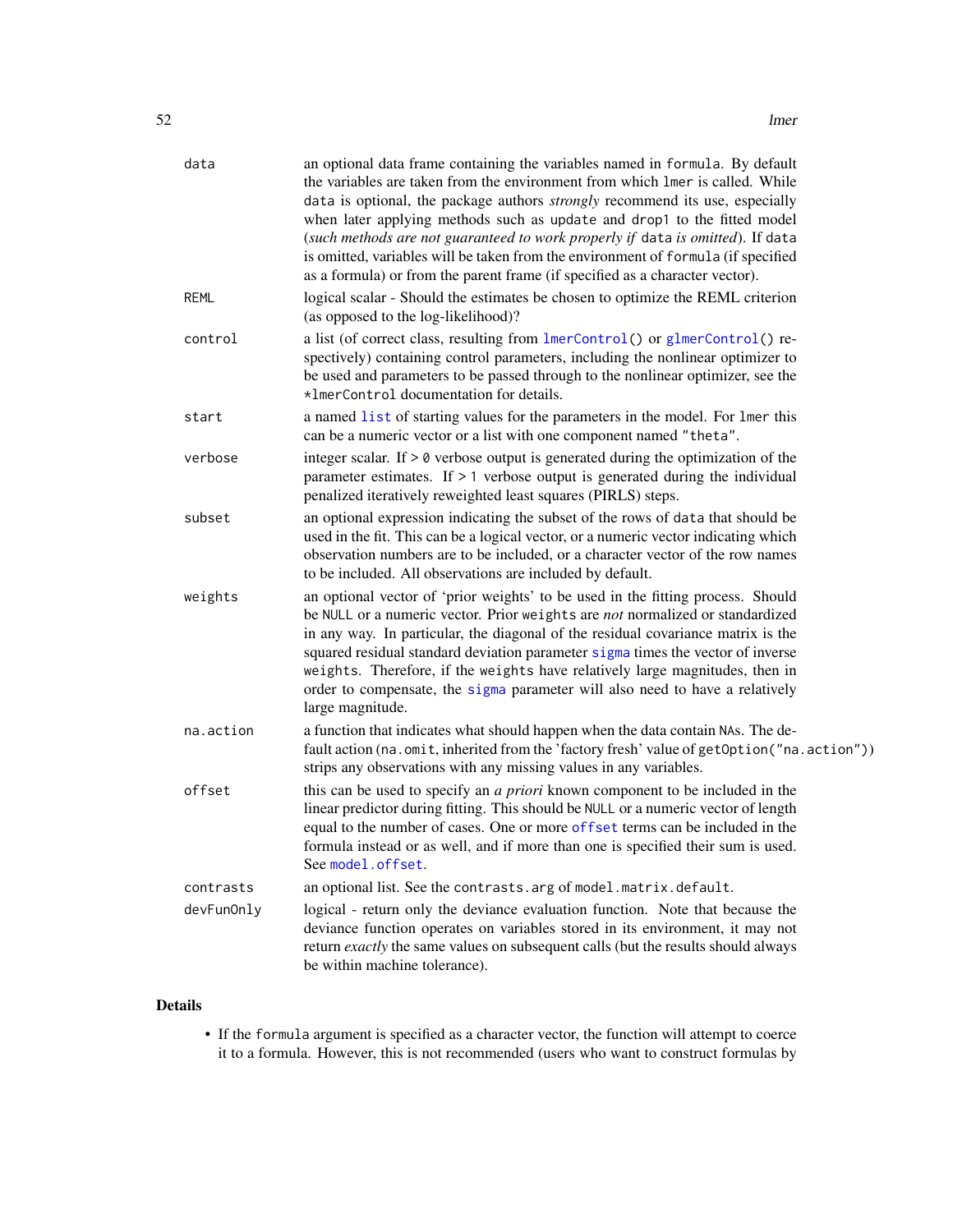lmer 53

pasting together components are advised to use [as.formula](#page-0-0) or [reformulate](#page-0-0)); model fits will work but subsequent methods such as [drop1](#page-0-0), [update](#page-0-0) may fail.

- When handling perfectly collinear predictor variables (i.e. design matrices of less than full rank), [gn]lmer is not quite as sophisticated as some simpler modeling frameworks such as [lm](#page-0-0) and [glm](#page-0-0). While it does automatically drop collinear variables (with a message rather than a warning), it does not automatically fill in NA values for the dropped coefficients; these can be added via fixef(fitted.model,add.dropped=TRUE). This information can also be retrieved via attr(getME(fitted.model,"X"),"col.dropped").
- the deviance function returned when devFunOnly is TRUE takes a single numeric vector argument, representing the theta vector. This vector defines the scaled variance-covariance matrices of the random effects, in the Cholesky parameterization. For models with only simple (intercept-only) random effects, theta is a vector of the standard deviations of the random effects. For more complex or multiple random effects, running getME $($ ., "theta") to retrieve the theta vector for a fitted model and examining the names of the vector is probably the easiest way to determine the correspondence between the elements of the theta vector and elements of the lower triangles of the Cholesky factors of the random effects.

### Value

An object of class [merMod](#page-63-1) (more specifically, an object of *subclass* lmerMod), for which many methods are available (e.g. methods(class="merMod"))

#### **Note**

In earlier version of the **lme4** package, a method argument was used. Its functionality has been replaced by the REML argument.

Also, lmer(.) allowed a family argument (to effectively switch to glmer(.)). This has been deprecated in summer 2013, and been disabled in spring 2019.

### See Also

[lm](#page-0-0) for linear models; [glmer](#page-32-0) for generalized linear; and [nlmer](#page-82-0) for nonlinear mixed models.

### Examples

```
## linear mixed models - reference values from older code
(fm1 <- lmer(Reaction ~ Days + (Days | Subject), sleepstudy))
summary(fm1)# (with its own print method; see class?merMod % ./merMod-class.Rd
str(terms(fm1))
stopifnot(identical(terms(fm1, fixed.only=FALSE),
                   terms(model.frame(fm1))))
attr(terms(fm1, FALSE), "dataClasses") # fixed.only=FALSE needed for dataCl.
## Maximum Likelihood (ML), and "monitor" iterations via 'verbose':
fm1_ML <- update(fm1, REML=FALSE, verbose = 1)
(fm2 <- lmer(Reaction ~ Days + (Days || Subject), sleepstudy))
anova(fm1, fm2)
sm2 <- summary(fm2)
print(fm2, digits=7, ranef.comp="Var") # the print.merMod() method
```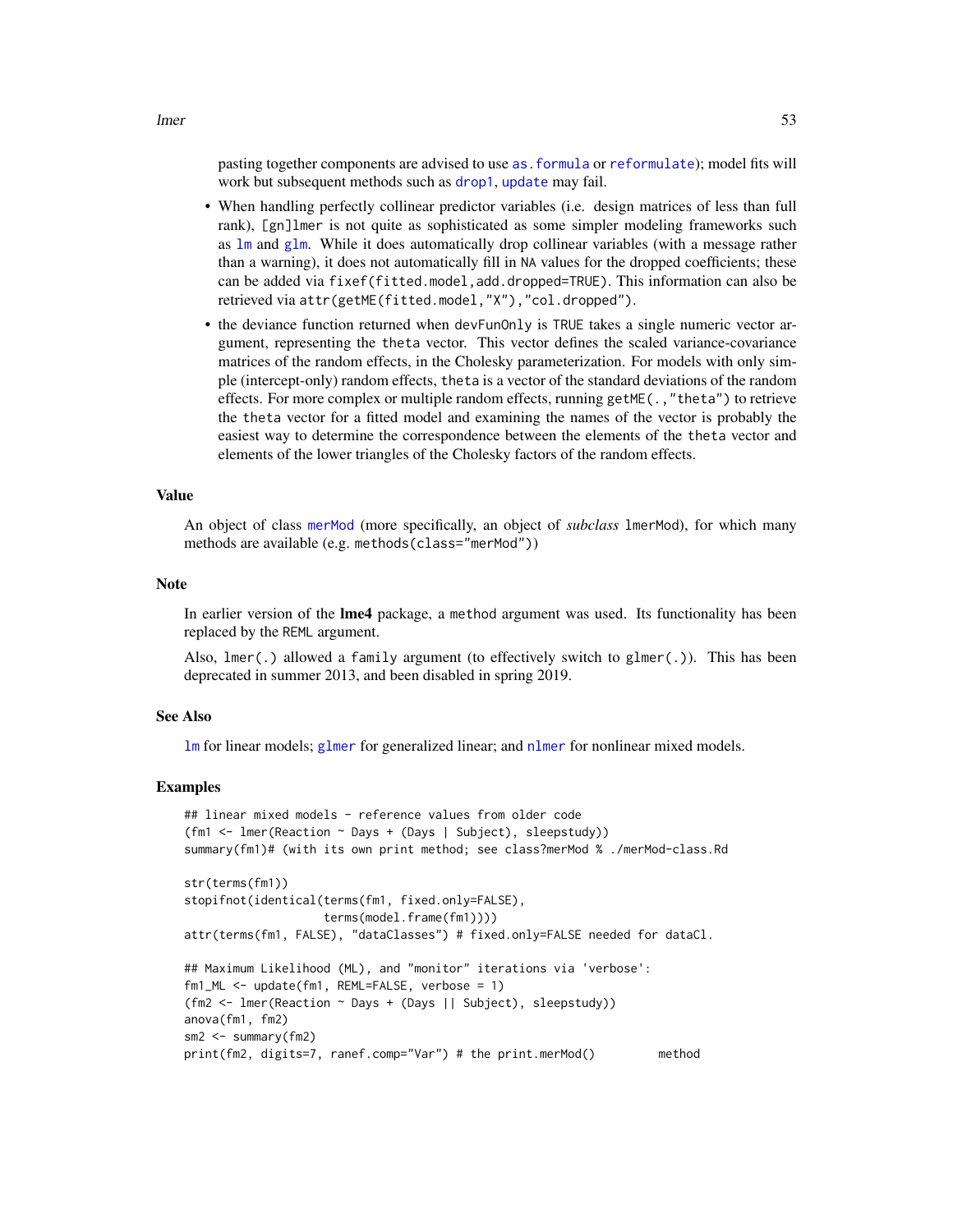```
print(sm2, digits=3, corr=FALSE) # the print.summary.merMod() method
(vv <- vcov.merMod(fm2, corr=TRUE))
as(vv, "corMatrix")# extracts the ("hidden") 'correlation' entry in @factors
## Fit sex-specific variances by constructing numeric dummy variables
## for sex and sex:age; in this case the estimated variance differences
## between groups in both intercept and slope are zero ...
data(Orthodont,package="nlme")
Orthodont$nsex <- as.numeric(Orthodont$Sex=="Male")
Orthodont$nsexage <- with(Orthodont, nsex*age)
lmer(distance ~ age + (age|Subject) + (0+nsex|Subject) +
     (0 + nsexage|Subject), data=Orthodont)
```
<span id="page-53-1"></span>lmerControl *Control of Mixed Model Fitting*

# <span id="page-53-0"></span>Description

Construct control structures for mixed model fitting. All arguments have defaults, and can be grouped into

- general control parameters, most importantly optimizer, further restart\_edge, etc;
- model- or data-checking specifications, in short "checking options", such as check.nobs.vs.rankZ, or check.rankX (currently not for nlmerControl);
- all the parameters to be passed to the optimizer, e.g., maximal number of iterations, passed via the optCtrl list argument.

### Usage

lmerControl(optimizer = "nloptwrap",

```
restart_edge = TRUE,
boundary.tol = 1e-5,
calc.derivs = TRUE,
use.last.params = FALSE,
sparseX = FALSE,standardize.X = FALSE,
## input checking options
check.nobs.vs.rankZ = "ignore",
check.nobs.vs.nlev = "stop",
check.nlev.gtreq.5 = "ignore",
check.nlev.getr.1 = "stop",check.nobs.vs.nRE= "stop",
check.rankX = c("message+drop.cols", "silent.drop.cols", "warn+drop.cols",
                "stop.deficient", "ignore"),
check.scaleX = c("warning","stop","silent.rescale",
                 "message+rescale","warn+rescale","ignore"),
```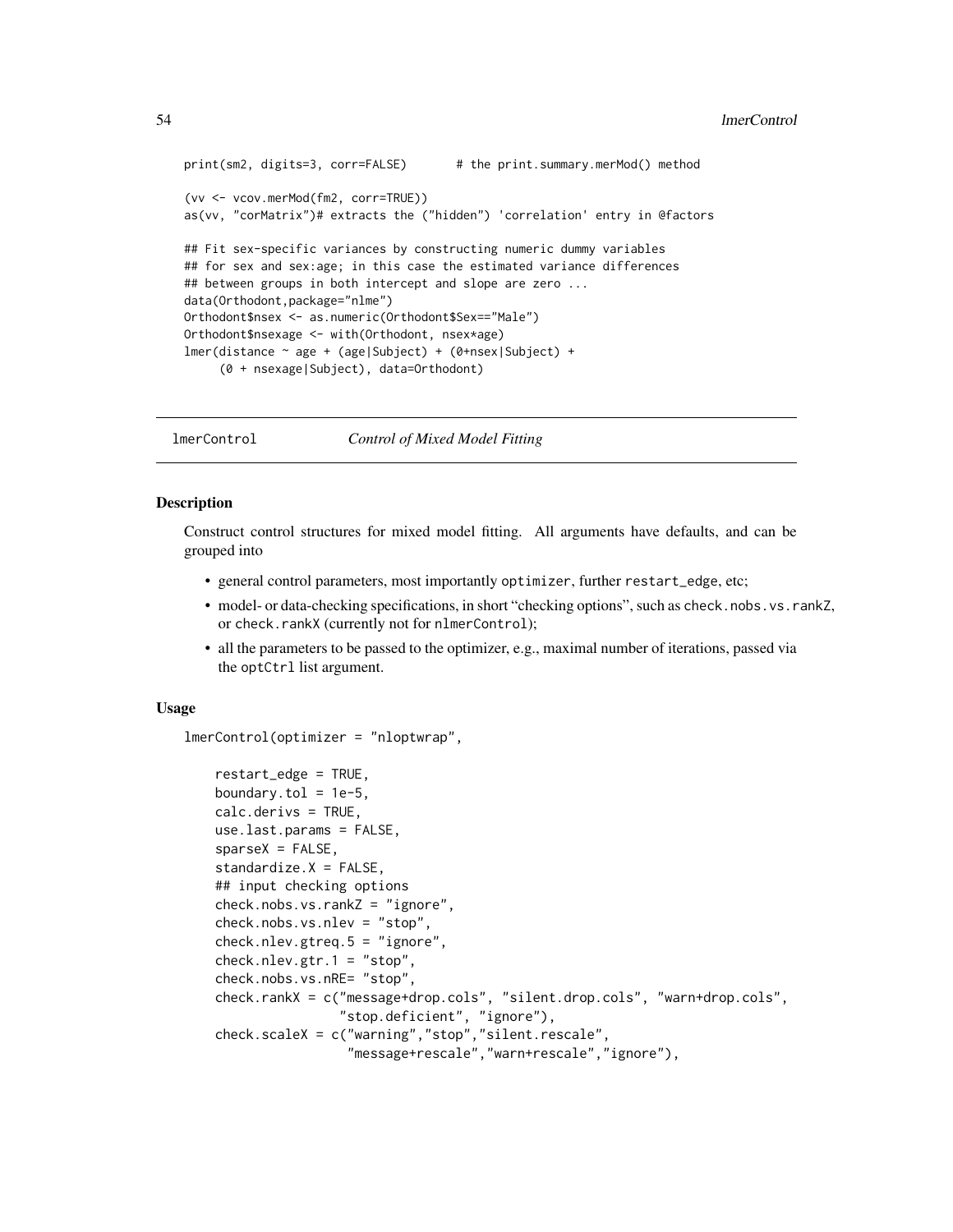```
check.formula.LHS = "stop",
   ## convergence checking options
    check.comv.grad = makeCC("warning", tol = 2e-3, relTol = NULL),check.comv.\singular = .makeC(Caction = "message", tol = formals(isSingular)*tol),check.comv.hess = .makeC(action = "warning", tol = 1e-6),## optimizer args
   optCtrl = list(),mod.type = "lmer"
\lambdaglmerControl(optimizer = c("bobyqa", "Nelder_Mead"),
   restart_edge = FALSE,
   boundary.tol = 1e-5,
   calc.derivs = TRUE,
   use.last.params = FALSE,
   sparseX = FALSE,standardize.X = FALSE,
   ## input checking options
   check.nobs.vs.rankZ = "ignore",
   check.nobs.vs.nlev = "stop",
   check.nlev.gtreq.5 = "ignore",
   check.nlev.gtr.1 = "stop",
   check.nobs.vs.nRE= "stop",
   check.rankX = c("message+drop.cols", "silent.drop.cols", "warn+drop.cols",
                    "stop.deficient", "ignore"),
   check.scaleX = c("warning","stop","silent.rescale",
                     "message+rescale","warn+rescale","ignore"),
   check.formula.LHS = "stop",
    ## convergence checking options
   check.comv.grad = .makeCC("warming", tol = 2e-3, relTol = NULL),check.comv.\singular = .makeC(action = "message", tol = formals(isSingular)*tol),check.comv.hess = .makeC(action = "warning", tol = 1e-6),## optimizer args
   optCtrl = list(),mod.type = "glmer",
   tolPwrss = 1e-7,complex = TRUE,nAGQ0initStep = TRUE,
   check.response.not.const = "stop"
\mathcal{L}nlmerControl(optimizer = "Nelder_Mead", tolPwrss = 1e-10,
            optCtrl = list().makeCC(action, tol, relTol, ...)
```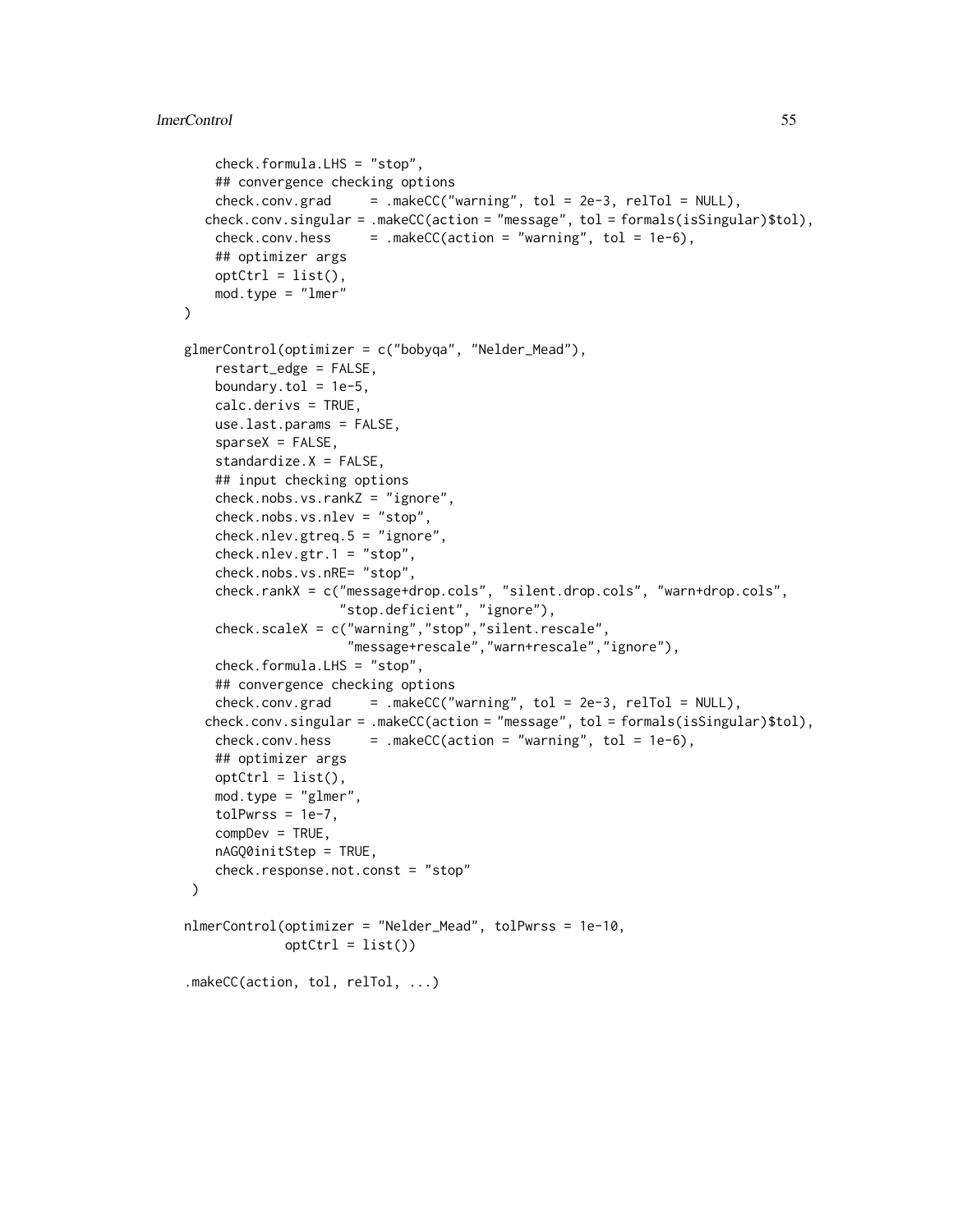# **Arguments**

| guments         |                                                                                                                                                                                                                                                                                                                                                                                                                                                                                                                                                                                                                                                         |
|-----------------|---------------------------------------------------------------------------------------------------------------------------------------------------------------------------------------------------------------------------------------------------------------------------------------------------------------------------------------------------------------------------------------------------------------------------------------------------------------------------------------------------------------------------------------------------------------------------------------------------------------------------------------------------------|
| optimizer       | character - name of optimizing function(s). A character vector or list of func-<br>tions: length 1 for 1mer or g1mer, possibly length 2 for g1mer). Built-in optimiz-<br>ers are "Nelder_Mead", "bobyqa" (from the minqa package), "nlminbwrap"<br>(using base R's nlminb) and the default for lmerControl(), "nloptwrap".<br>Any minimizing function that allows box constraints can be used provided that<br>it                                                                                                                                                                                                                                       |
|                 | (1) takes input parameters fn (function to be optimized), par (starting param-<br>eter values), lower and upper (parameter bounds) and control (control<br>parameters, passed through from the control argument) and                                                                                                                                                                                                                                                                                                                                                                                                                                    |
|                 | (2) returns a list with (at least) elements par (best-fit parameters), fval (best-fit<br>function value), conv (convergence code, equal to zero for successful con-<br>vergence) and (optionally) message (informational message, or explanation<br>of convergence failure).                                                                                                                                                                                                                                                                                                                                                                            |
|                 | Special provisions are made for bobyqa, Nelder_Mead, and optimizers wrapped<br>in the <b>optimx</b> package; to use the <b>optimx</b> optimizers (including L-BFGS-B from<br>base optim and nlminb), pass the method argument to optim in the optCtrl ar-<br>gument (you may need to load the optimx package manually using library (optimx)).<br>For glmer, if length(optimizer)==2, the first element will be used for the<br>preliminary (random effects parameters only) optimization, while the second<br>will be used for the final (random effects plus fixed effect parameters) phase.<br>See modular for more information on these two phases. |
|                 | If optimizer is NULL (at present for lmer only), all of the model structures will<br>be set up, but no optimization will be done (e.g. parameters will all be returned<br>as NA).                                                                                                                                                                                                                                                                                                                                                                                                                                                                       |
| calc.derivs     | logical - compute gradient and Hessian of nonlinear optimization solution?                                                                                                                                                                                                                                                                                                                                                                                                                                                                                                                                                                              |
| use.last.params |                                                                                                                                                                                                                                                                                                                                                                                                                                                                                                                                                                                                                                                         |
|                 | logical - should the last value of the parameters evaluated (TRUE), rather than the<br>value of the parameters corresponding to the minimum deviance, be returned?<br>This is a "backward bug-compatibility" option; use TRUE only when trying to<br>match previous results.                                                                                                                                                                                                                                                                                                                                                                            |
| sparseX         | logical - should a sparse model matrix be used for the fixed-effects terms? Cur-<br>rently inactive.                                                                                                                                                                                                                                                                                                                                                                                                                                                                                                                                                    |
| restart_edge    | logical - should the optimizer attempt a restart when it finds a solution at the<br>boundary (i.e. zero random-effect variances or perfect +/-1 correlations)? (Cur-<br>rently only implemented for lmerControl.)                                                                                                                                                                                                                                                                                                                                                                                                                                       |
| boundary.tol    | numeric - within what distance of a boundary should the boundary be checked<br>for a better fit? (Set to zero to disable boundary checking.)                                                                                                                                                                                                                                                                                                                                                                                                                                                                                                            |
| tolPwrss        | numeric scalar - the tolerance for declaring convergence in the penalized itera-<br>tively weighted residual sum-of-squares step.                                                                                                                                                                                                                                                                                                                                                                                                                                                                                                                       |
| compDev         | logical scalar - should compiled code be used for the deviance evaluation during<br>the optimization of the parameter estimates?                                                                                                                                                                                                                                                                                                                                                                                                                                                                                                                        |
| nAGQ0initStep   | Run an initial optimization phase with $nAGQ = 0$ . While the initial optimization<br>usually provides a good starting point for subsequent fitting (thus increasing<br>overall computational speed), setting this option to FALSE can be useful in cases                                                                                                                                                                                                                                                                                                                                                                                               |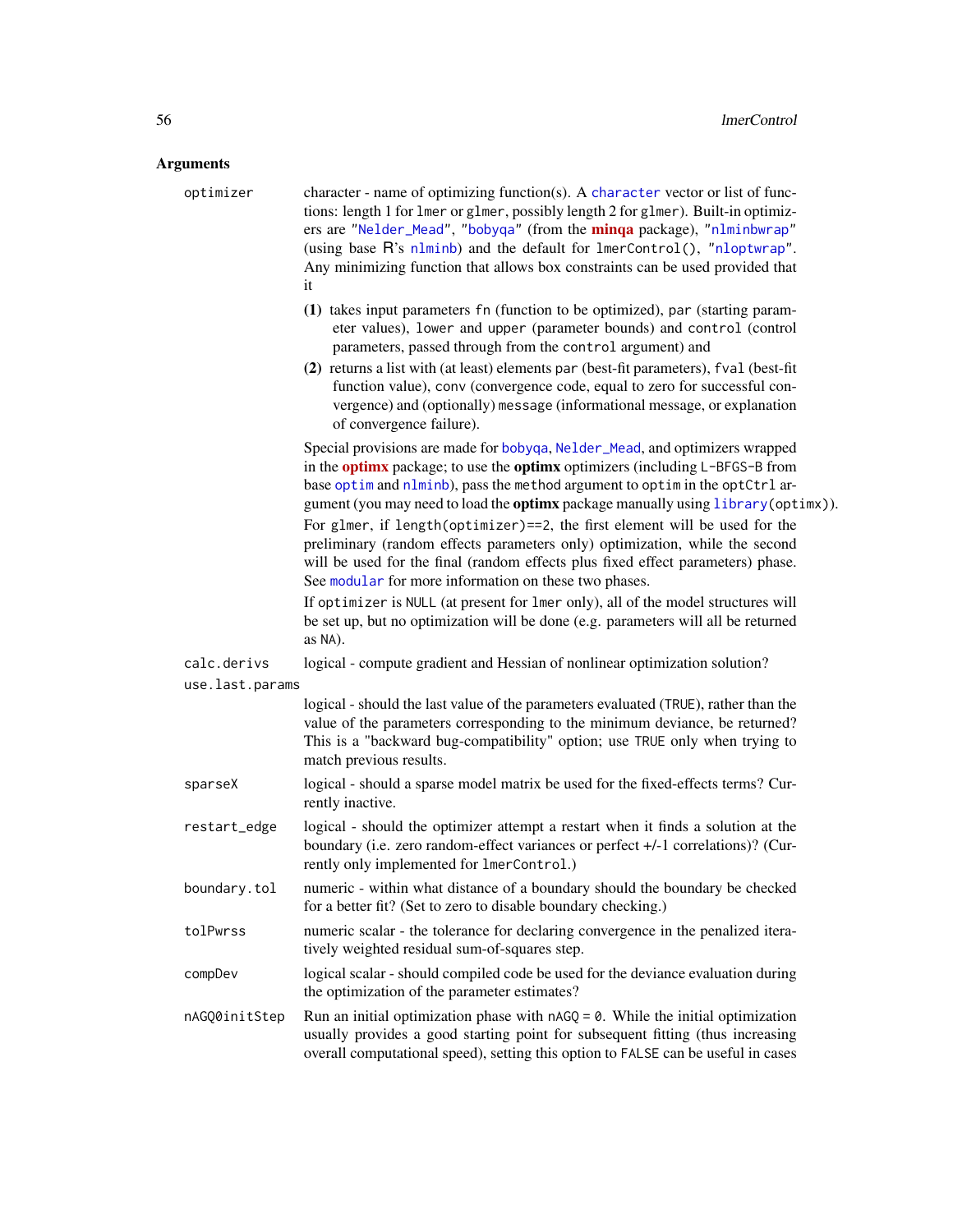where the initial phase results in bad fixed-effect estimates (seen most often in binomial models with link="cloglog" and offsets).

check.nlev.gtreq.5

character - rules for checking whether all random effects have >= 5 levels. See action.

check.nlev.gtr.1

character - rules for checking whether all random effects have > 1 level. See action.

check.nobs.vs.rankZ

character - rules for checking whether the number of observations is greater than (or greater than or equal to) the rank of the random effects design matrix (Z), usually necessary for identifiable variances. As for action, with the addition of "warningSmall" and "stopSmall", which run the test only if the dimensions of Z are  $\lt$  1e6. nobs > rank(Z) will be tested for LMMs and GLMMs with estimated scale parameters; nobs  $\ge$  rank(Z) will be tested for GLMMs with fixed scale parameter. The rank test is done using the method="qr" option of the [rankMatrix](#page-0-0) function.

check.nobs.vs.nlev

character - rules for checking whether the number of observations is less than (or less than or equal to) the number of levels of every grouping factor, usually necessary for identifiable variances. As for action. nobs<nlevels will be tested for LMMs and GLMMs with estimated scale parameters; nobs<=nlevels will be tested for GLMMs with fixed scale parameter.

check.nobs.vs.nRE

character - rules for checking whether the number of observations is greater than (or greater than or equal to) the number of random-effects levels for each term, usually necessary for identifiable variances. As for check.nobs.vs.nlev.

#### check.conv.grad

rules for checking the gradient of the deviance function for convergence. A list as returned by .makeCC, or a character string with only the action.

check.conv.singular

rules for checking for a singular fit, i.e. one where some parameters are on the boundary of the feasible space (for example, random effects variances equal to 0 or correlations between random effects equal to +/- 1.0); as for check.conv.grad above. The default is to use is Singular  $(\ldots, \text{tol} = *)$ 's default.

#### check.conv.hess

rules for checking the Hessian of the deviance function for convergence.; as for check.conv.grad above.

check.rankX character - specifying if  $rankMatrix(X)$  $rankMatrix(X)$  should be compared with ncol(X) and if columns from the design matrix should possibly be dropped to ensure that it has full rank. Sometimes needed to make the model identifiable. The options can be abbreviated; the three "\*.drop.cols" options all do drop columns, "stop.deficient" gives an error when the rank is smaller than the number of columns where "ignore" does no rank computation, and will typically lead to less easily understandable errors, later.

# check.scaleX character - check for problematic scaling of columns of fixed-effect model matrix, e.g. parameters measured on very different scales.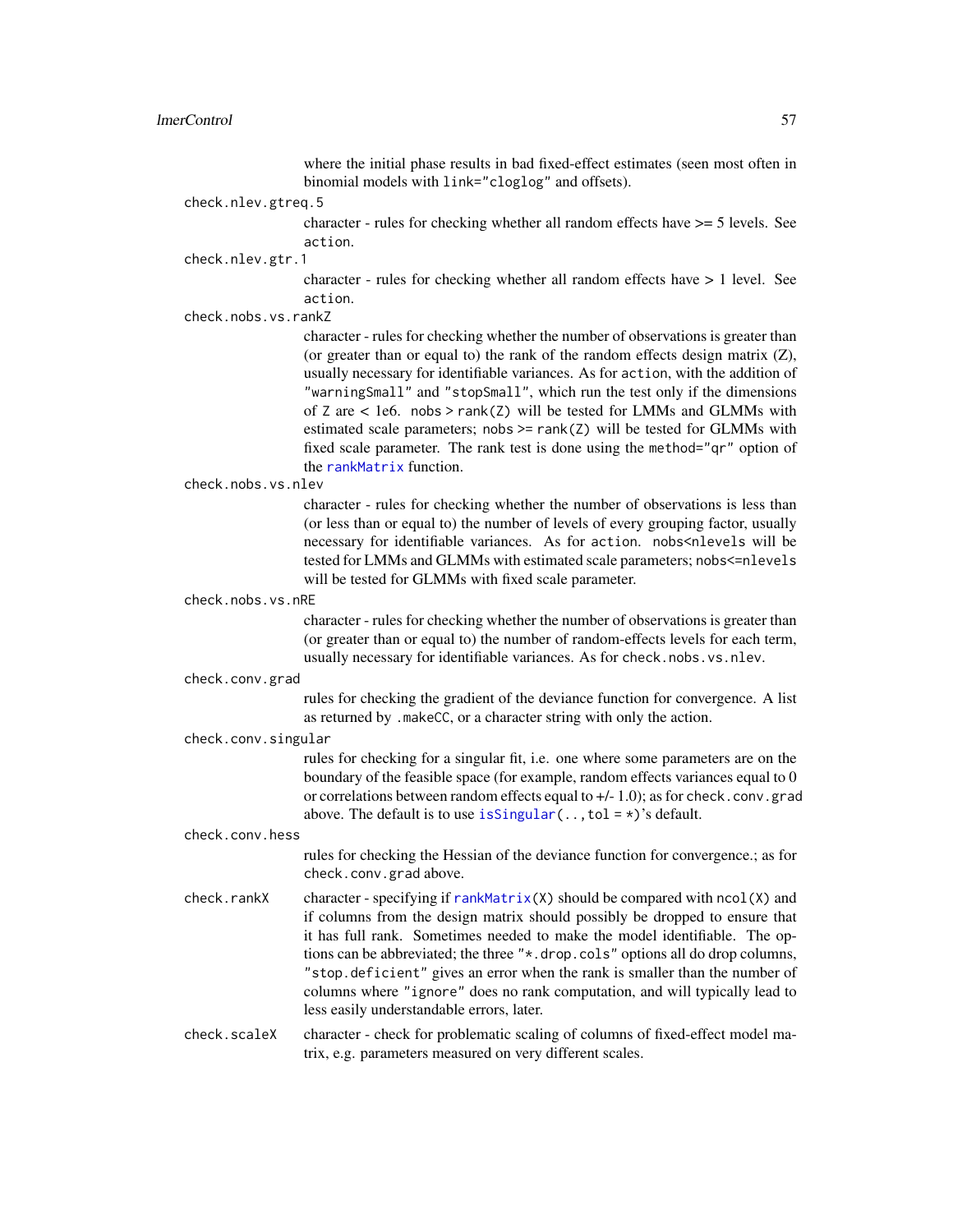| check.formula.LHS        |                                                                                                                                                                                                                                                                                                                                                                                                                            |
|--------------------------|----------------------------------------------------------------------------------------------------------------------------------------------------------------------------------------------------------------------------------------------------------------------------------------------------------------------------------------------------------------------------------------------------------------------------|
|                          | check whether specified formula has a left-hand side. Primarily for internal use<br>within simulate.merMod; use at your own risk as it may allow the generation<br>of unstable merMod objects                                                                                                                                                                                                                              |
| check.response.not.const |                                                                                                                                                                                                                                                                                                                                                                                                                            |
|                          | character - check that the response is not constant.                                                                                                                                                                                                                                                                                                                                                                       |
| optCtrl                  | a list of additional arguments to be passed to the nonlinear optimizer (see<br>Nelder_Mead, bobyqa). In particular, both Nelder_Mead and bobyqa use maxfun<br>to specify the maximum number of function evaluations they will try before giv-<br>ing up - in contrast to optim and optimx-wrapped optimizers, which use maxit.<br>(Also see convergence for details of stopping tolerances for different optimiz-<br>ers.) |
|                          | <i>Note:</i> All of $lmer()$ , glmer() and nlmer() have an optional integer argument<br>verbose which you should raise (to a positive value) in order to get diagnostic<br>console output about the optimization progress.                                                                                                                                                                                                 |
| action                   | character - generic choices for the severity level of any test, with possible values                                                                                                                                                                                                                                                                                                                                       |
|                          | "ignore": skip the test.                                                                                                                                                                                                                                                                                                                                                                                                   |
|                          | "warning": warn if test fails.                                                                                                                                                                                                                                                                                                                                                                                             |
|                          | "message": print a message if test fails.                                                                                                                                                                                                                                                                                                                                                                                  |
|                          | "stop": throw an error if test fails.                                                                                                                                                                                                                                                                                                                                                                                      |
| tol                      | (numeric) tolerance for checking the gradient, scaled relative to the curvature<br>(i.e., testing the gradient on a scale defined by its Wald standard deviation)                                                                                                                                                                                                                                                          |
| relTol                   | (numeric) tolerance for the gradient, scaled relative to the magnitude of the es-<br>timated coefficient                                                                                                                                                                                                                                                                                                                   |
| mod.type                 | model type (for internal use)                                                                                                                                                                                                                                                                                                                                                                                              |
| standardize.X            | scale columns of X matrix? (not yet implemented)                                                                                                                                                                                                                                                                                                                                                                           |
| .                        | other elements to include in check specification                                                                                                                                                                                                                                                                                                                                                                           |

# Details

Note that (only!) the pre-fitting "checking options" (i.e., all those starting with "check." but *not* including the convergence checks ("check.conv.\*") or rank-checking ("check.rank\*") options) may also be set globally via [options](#page-0-0). In that case, (g)lmerControl will use them rather than the default values, but will *not* override values that are passed as explicit arguments.

For example, options(lmerControl=list(check.nobs.vs.rankZ = "ignore")) will suppress warnings that the number of observations is less than the rank of the random effects model matrix Z.

# Value

The \*Control functions return a list (inheriting from class "merControl") containing

- 1. general control parameters, such as optimizer, restart\_edge;
- 2. (currently not for nlmerControl:) "checkControl", a [list](#page-0-0) of data-checking specifications, e.g., check.nobs.vs.rankZ;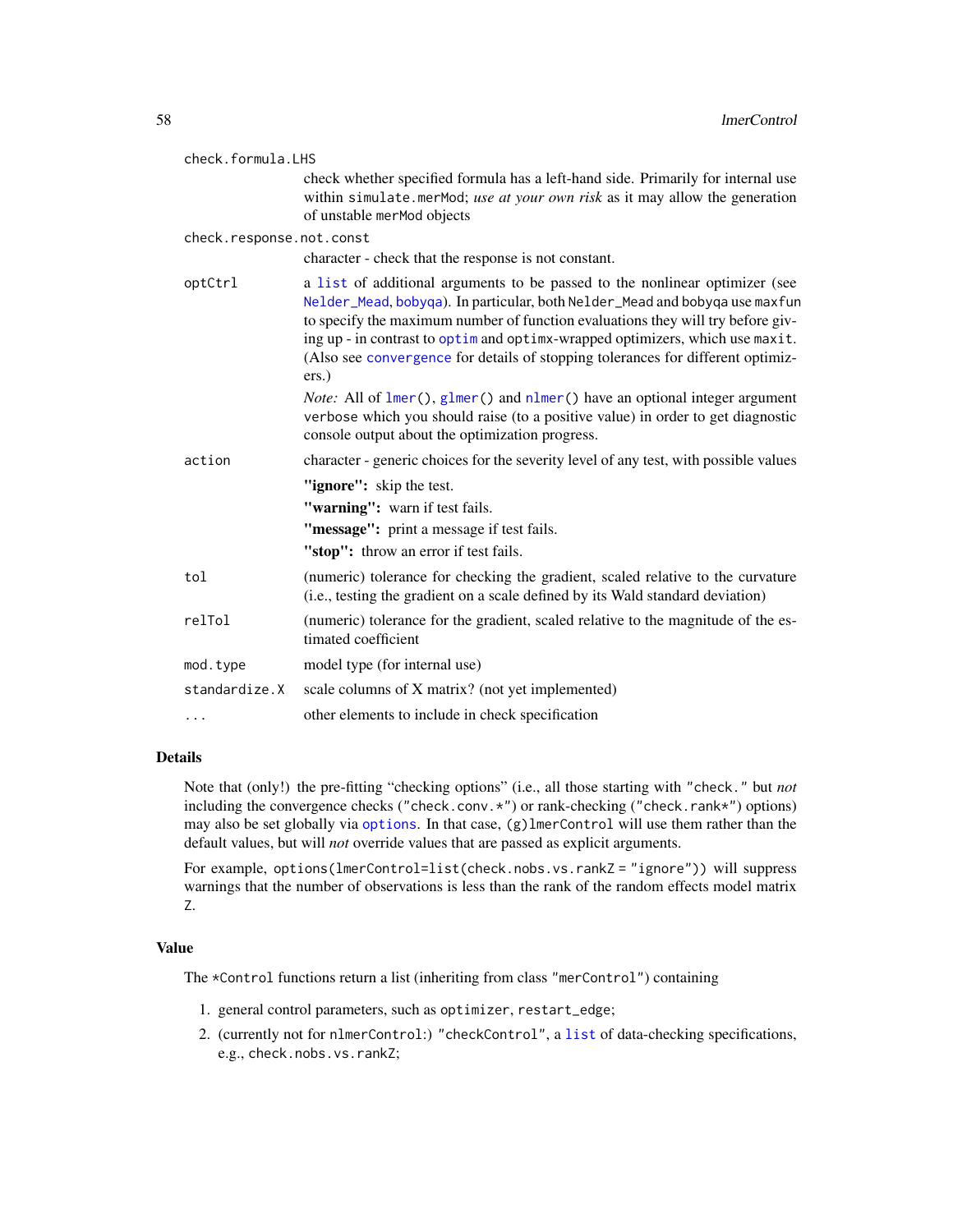### lmerControl 59

3. parameters to be passed to the optimizer, i.e., the optCtrl list, which may contain maxiter.

.makeCC returns a list containing the check specification (action, tolerance, and optionally relative tolerance).

# See Also

[convergence](#page-15-0) and [allFit\(](#page-4-0)) which fits for a couple of optimizers.

# Examples

```
str(lmerControl())
str(glmerControl())
## fit with default algorithm [nloptr version of BOBYQA] ...
fm0 <- lmer(Reaction ~ Days + ( 1 | Subject), sleepstudy)
fm1 <- lmer(Reaction ~ Days + (Days | Subject), sleepstudy)
## or with "bobyqa" (default 2013 - 2019-02) ...
fm1_bobyqa <- update(fm1, control = lmerControl(optimizer="bobyqa"))
## or with "Nelder_Mead" (the default till 2013) ...
fm1_NMead <- update(fm1, control = lmerControl(optimizer="Nelder_Mead"))
## or with the nlminb function used in older (<1.0) versions of lme4;
## this will usually replicate older results
if (require(optimx)) {
    fm1_nlminb <- update(fm1,
                         control = lmerControl(optimizer= "optimx",
                                               optCtrl = list(method="nlminb")))
    ## The other option here is method="L-BFGS-B".
}
## Or we can wrap base::optim():
optimwrap <- function(fn,par,lower,upper,control=list(),
                      ...) {
    if (is.null(control$method)) stop("must specify method in optCtrl")
   method <- control$method
   control$method <- NULL
    ## "Brent" requires finite upper values (lower bound will always
   ## be zero in this case)
   if (method=="Brent") upper <- pmin(1e4,upper)
    res <- optim(par=par, fn=fn, lower=lower,upper=upper,
                 control=control,method=method,...)
    with(res, list(par = par),
                   fval = value,
                   feval= counts[1],
                  conv = convergence,
                  message = message))
}
fm0_brent <- update(fm0,
                    control = lmerControl(optimizer = "optimwrap",
                                          optCtrl = list(method="Brent")))
## You can also use functions (in addition to the lmerControl() default "NLOPT_BOBYQA")
## from the 'nloptr' package, see also '?nloptwrap' :
if (require(nloptr)) {
```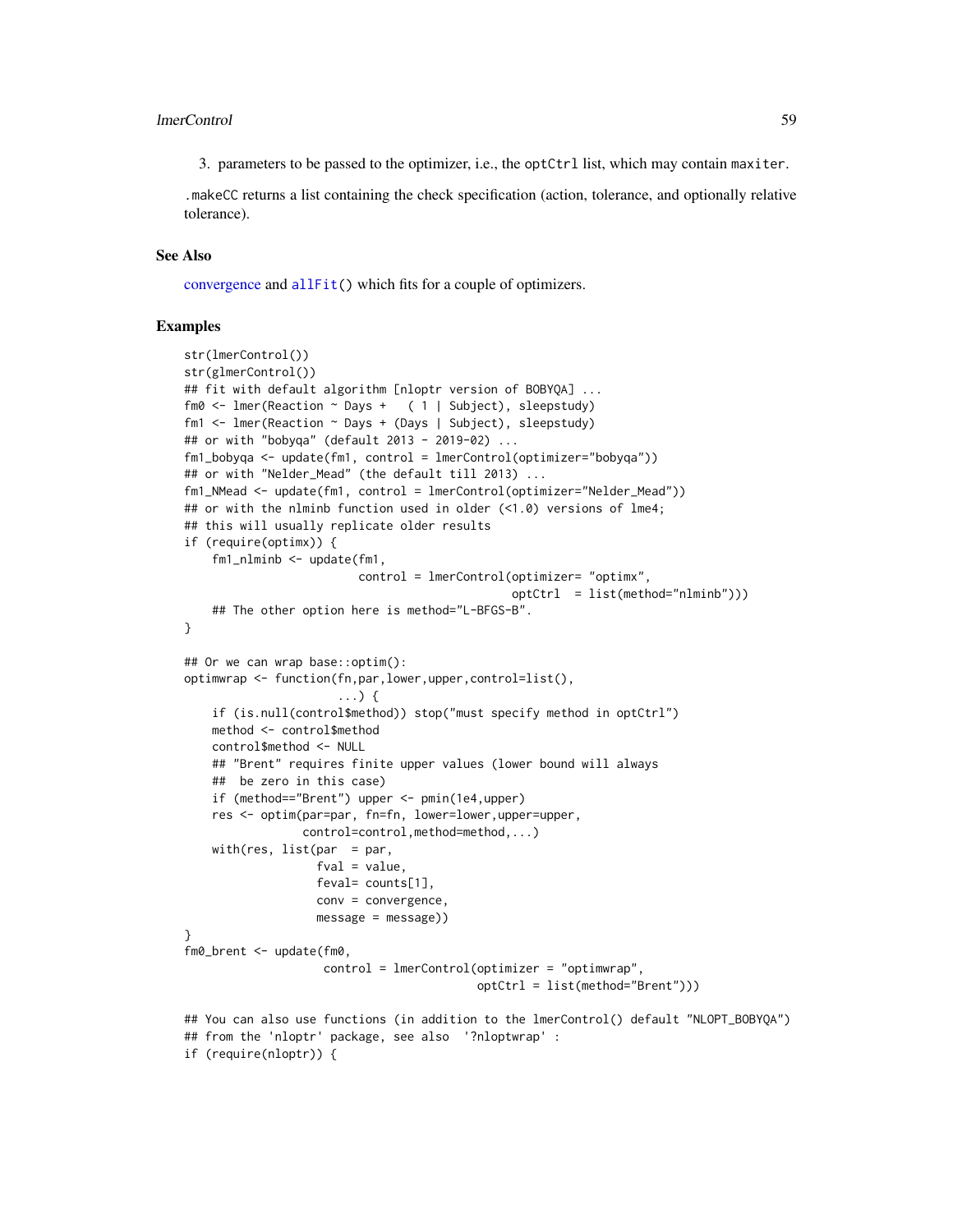```
fm1_nloptr_NM <- update(fm1, control=lmerControl(optimizer="nloptwrap",
                                      optCtrl=list(algorithm="NLOPT_LN_NELDERMEAD")))
    fm1_nloptr_COBYLA <- update(fm1, control=lmerControl(optimizer="nloptwrap",
                                      optCtrl=list(algorithm="NLOPT_LN_COBYLA",
                                                  xtol_rel=1e-6,
                                                   xtol_abs=1e-10,
                                                  ftol_abs=1e-10)))
}
```
## other algorithm options include NLOPT\_LN\_SBPLX

<span id="page-59-0"></span>lmList *Fit List of lm or glm Objects with a Common Model*

# Description

Fit a list of  $\text{lm}$  $\text{lm}$  $\text{lm}$  or [glm](#page-0-0) objects with a common model for different subgroups of the data.

# Usage

```
lmList(formula, data, family, subset, weights, na.action,
      offset, pool = !isGLM || .hasScale(family2char(family)),
      warn = TRUE, \ldots)
```
# Arguments

| formula   | a linear formula object of the form $y \sim x1 +  + xn \mid g$ . In the formula object,<br>y represents the response, $x1, \ldots, xn$ the covariates, and g the grouping factor<br>specifying the partitioning of the data according to which different 1m fits should<br>be performed.                                                                             |
|-----------|----------------------------------------------------------------------------------------------------------------------------------------------------------------------------------------------------------------------------------------------------------------------------------------------------------------------------------------------------------------------|
| family    | an optional family specification for a generalized linear model $(glm)$ .                                                                                                                                                                                                                                                                                            |
| data      | an optional data frame containing the variables named in formula. By default<br>the variables are taken from the environment from which lmer is called. See<br>Details.                                                                                                                                                                                              |
| subset    | an optional expression indicating the subset of the rows of data that should be<br>used in the fit. This can be a logical vector, or a numeric vector indicating which<br>observation numbers are to be included, or a character vector of the row names<br>to be included. All observations are included by default.                                                |
| weights   | an optional vector of 'prior weights' to be used in the fitting process. Should be<br>NULL or a numeric vector.                                                                                                                                                                                                                                                      |
| na.action | a function that indicates what should happen when the data contain NAs. The de-<br>fault action (na.omit, inherited from the 'factory fresh' value of getOption ("na.action"))<br>strips any observations with any missing values in any variables.                                                                                                                  |
| offset    | this can be used to specify an <i>a priori</i> known component to be included in the<br>linear predictor during fitting. This should be NULL or a numeric vector of length<br>equal to the number of cases. One or more offset terms can be included in the<br>formula instead or as well, and if more than one is specified their sum is used.<br>See model.offset. |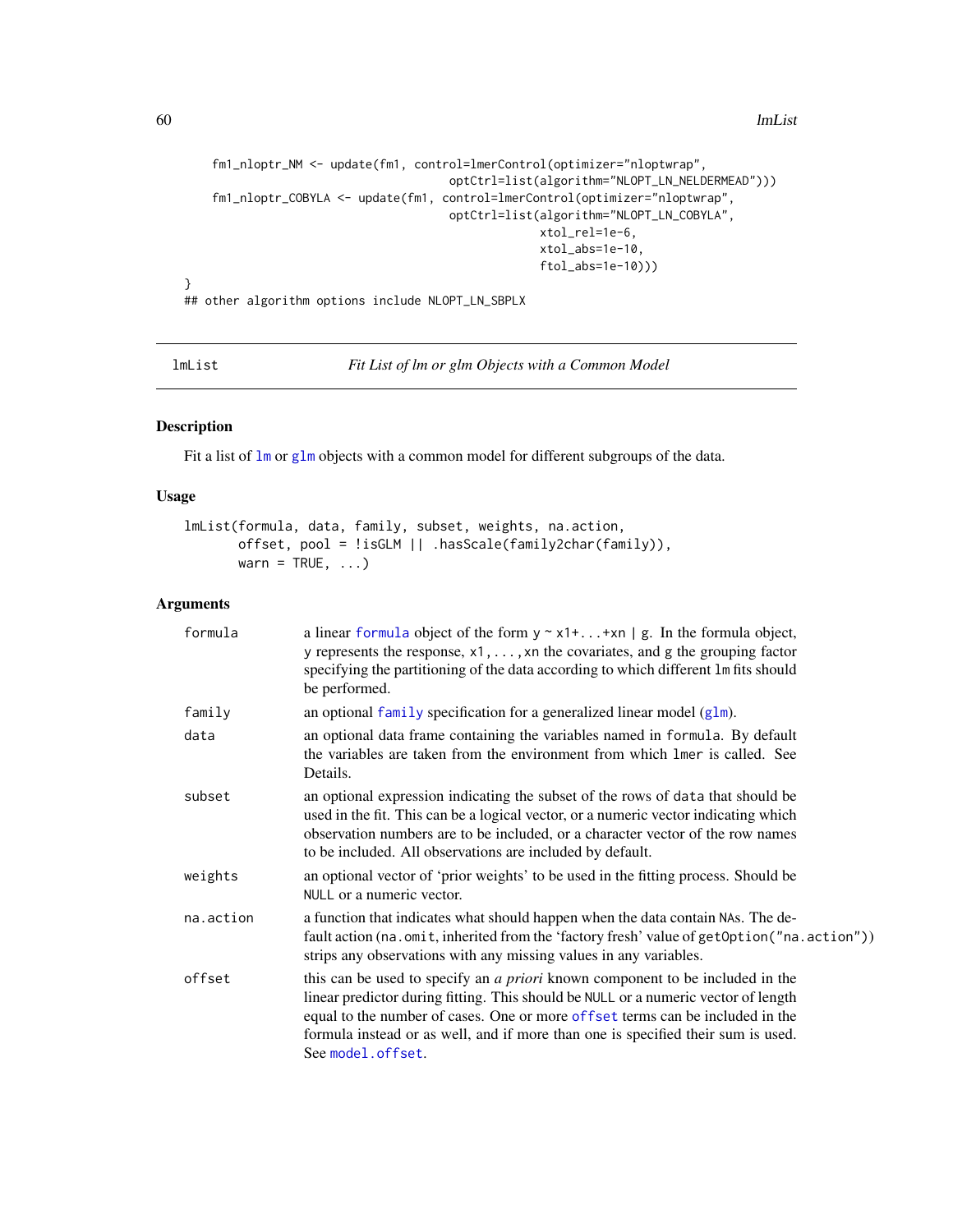| pool                    | logical scalar indicating if the variance estimate should pool the residual sums  |
|-------------------------|-----------------------------------------------------------------------------------|
|                         | of squares. By default true if the model has a scale parameter (which includes    |
|                         | all linear, $lmer()$ , ones).                                                     |
| warn                    | indicating if errors in the single fits should signal a "summary" warning.        |
| $\cdot$ $\cdot$ $\cdot$ | additional, optional arguments to be passed to the model function or family eval- |
|                         | uation.                                                                           |

# Details

- While data is optional, the package authors *strongly* recommend its use, especially when later applying methods such as update and drop1 to the fitted model (*such methods are not guaranteed to work properly if* data *is omitted*). If data is omitted, variables will be taken from the environment of formula (if specified as a formula) or from the parent frame (if specified as a character vector).
- Since lme4 version 1.1-16, if there are errors (see [stop](#page-0-0)) in the single ( $lm()$  or  $glm()$ ) fits, they are summarized to a warning message which is returned as attribute "warnMessage" and signalled as [warning\(](#page-0-0)) when the warn argument is true.

In previous lme4 versions, a general (different) warning had been signalled in this case.

# Value

an object of [class](#page-0-0) [lmList4](#page-60-0) (see there, notably for the [methods](#page-0-0) defined).

# See Also

[lmList4](#page-60-0)

### Examples

```
fm.plm <- lmList(Reaction ~ Days | Subject, sleepstudy)
coef(fm.plm)
fm.2 <- update(fm.plm, pool = FALSE)
## coefficients are the same, "pooled or unpooled":
stopifnot( all.equal(coef(fm.2), coef(fm.plm)) )
(ci \le confint(fm.plm)) # print and rather *see* :
plot(ci) # how widely they vary for the individuals
```
<span id="page-60-0"></span>lmList4-class *Class "lmList4" of 'lm' Objects on Common Model*

# **Description**

Class "lmList4" is an S4 class with basically a [list](#page-0-0) of objects of class [lm](#page-0-0) with a common model (but different data); see  $lmList()$  $lmList()$  which returns these.

Package nlme's [lmList\(](#page-59-0)) returns objects of S3 class "lmList" and provides methods for them, on which our methods partly build.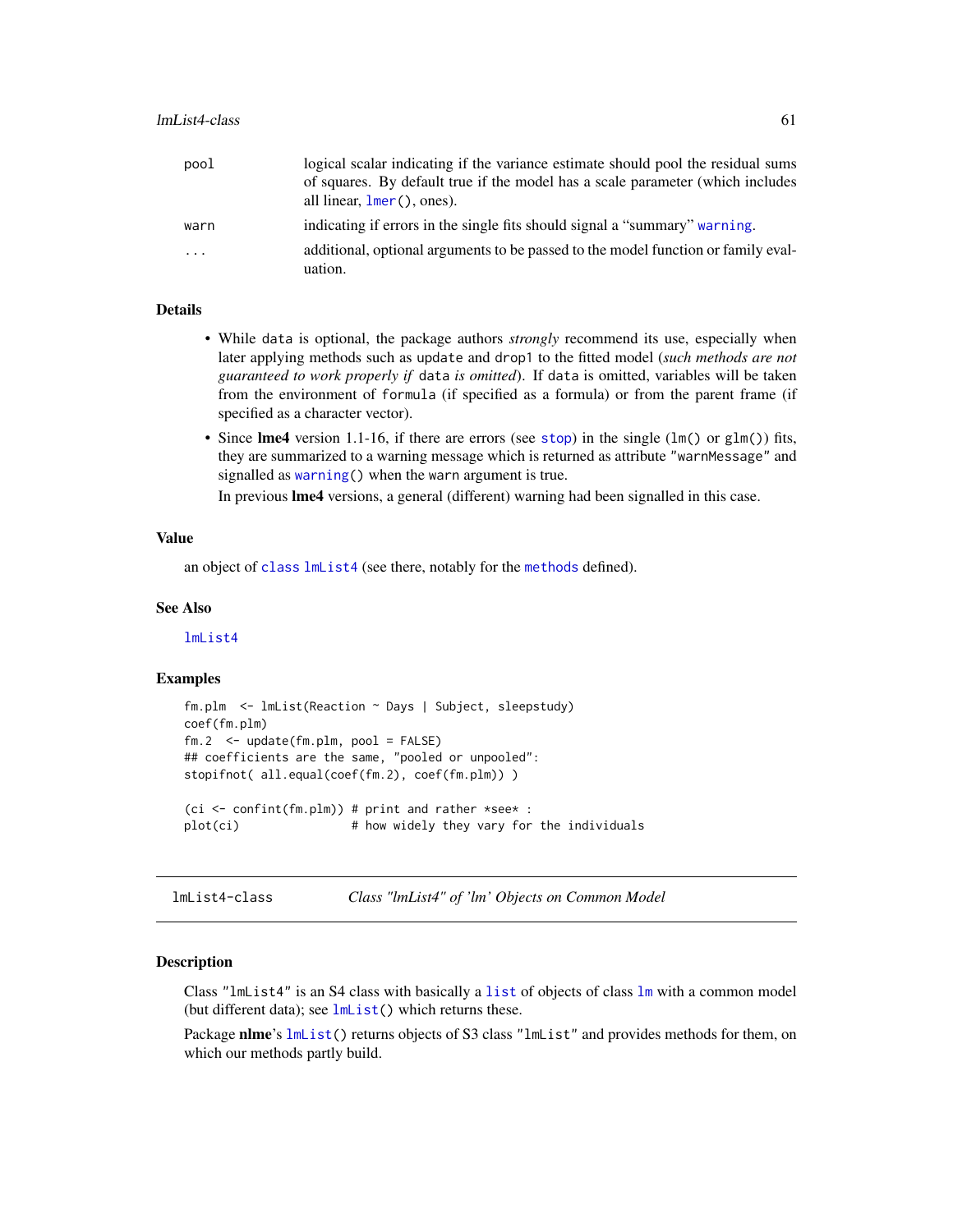### Objects from the Class

Objects can be created by calls of the form  $new("lmList4", \ldots)$  or, more commonly, by a call to [lmList\(](#page-59-0)).

### **Methods**

A dozen [methods](#page-0-0) are provided. Currently, S4 methods for [show](#page-0-0), coercion  $(as (., .))$  and others inherited via "list", and S3 methods for [coef](#page-0-0), [confint](#page-0-0), [fitted](#page-0-0), [fixef](#page-26-0), [formula](#page-0-0), [logLik](#page-0-0), [pairs](#page-0-0), [plot](#page-0-0), [predict](#page-0-0), [print](#page-0-0), [qqnorm](#page-0-0), [ranef](#page-102-0), [residuals](#page-0-0), [sigma](#page-110-0), [summary](#page-0-0), and [update](#page-0-0).

sigma(object) returns the standard deviation  $\hat{\sigma}$  (of the errors in the linear models), assuming a *common* variance  $\sigma^2$  by pooling (even when pool = FALSE was used in the fit).

# See Also

[lmList](#page-59-0)

# **Examples**

```
if(getRversion() >= "3.2.0") {
  (mm <- methods(class = "lmList4"))
 ## The S3 ("not S4") ones :
 mm[!attr(mm,"info")[,"isS4"]]
}
## For more examples: example(lmList) i.e., ?lmList
```
<span id="page-61-0"></span>lmResp *Generator objects for the response classes*

# Description

The generator objects for the [lmResp](#page-62-0), [lmerResp](#page-62-1), [glmResp](#page-62-1) and [nlsResp](#page-62-1) reference classes. Such objects are primarily used through their new methods.

### Usage

lmResp(...)

### Arguments

... List of arguments (see Note).

# Methods

 $new(y=y)$ : Create a new  $lm$ Resp or  $lm$ erResp object.

new(family=family, y=y): Create a new [glmResp](#page-62-1) object.

new(y=y, nlmod=nlmod, nlenv=nlenv, pnames=pnames, gam=gam): Create a new [nlsResp](#page-62-1) object.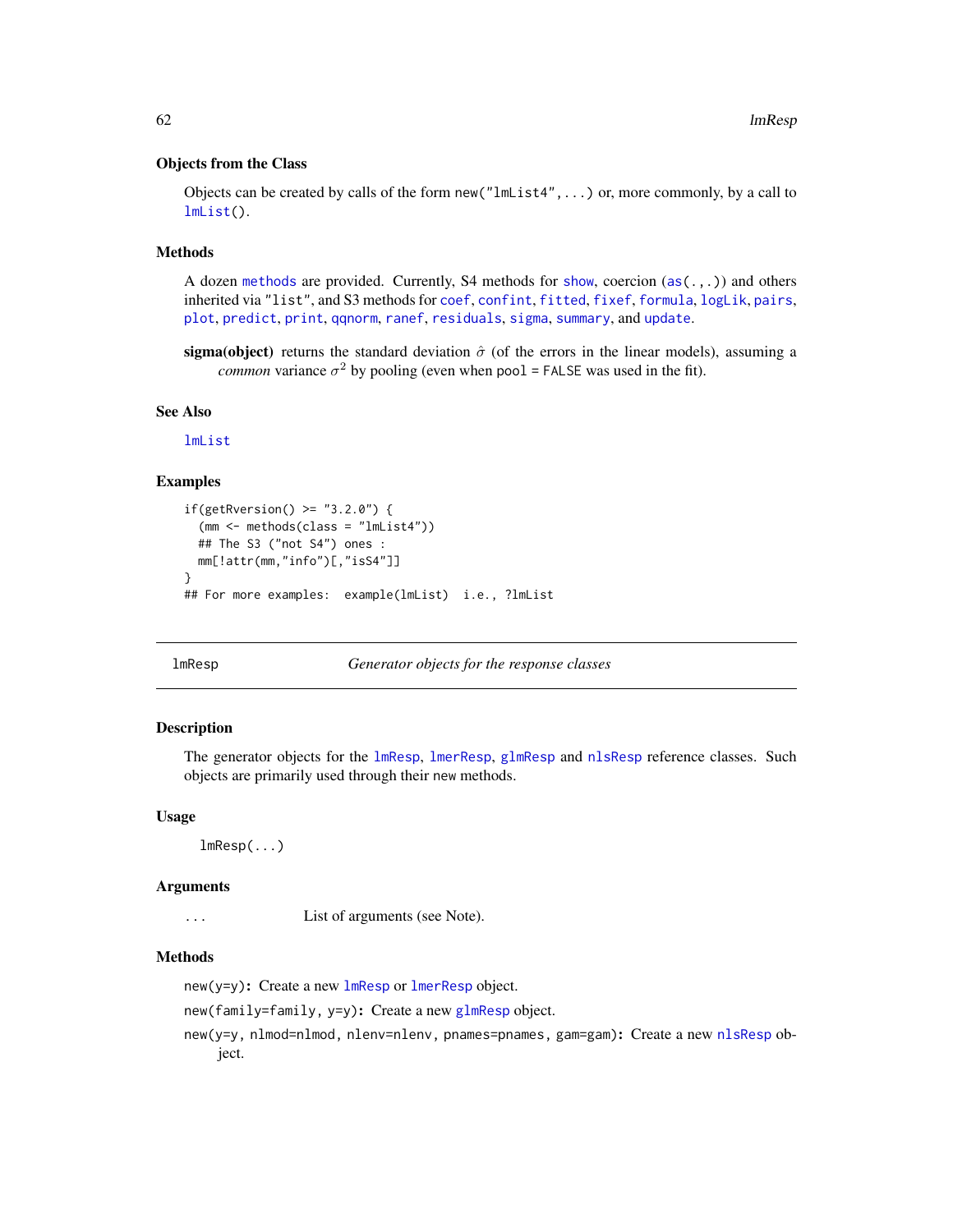### lmResp-class 63

# Note

Arguments to the new methods must be named arguments.

- y the numeric response vector
- family a [family](#page-0-0) object
- nlmod the nonlinear model function
- nlenv an environment holding data objects for evaluation of nlmod
- pnames a character vector of parameter names
- gam a numeric vector the initial linear predictor

# See Also

[lmResp](#page-62-0), [lmerResp](#page-62-1), [glmResp](#page-62-1), [nlsResp](#page-62-1)

<span id="page-62-0"></span>

| lmResp-class | Reference               | Classes | tor | Response | Modules. |
|--------------|-------------------------|---------|-----|----------|----------|
|              | "(lm glm nls lmer)Resp" |         |     |          |          |

# <span id="page-62-1"></span>Description

Reference classes for response modules, including linear models, "lmResp", generalized linear models, "glmResp", nonlinear models, "nlsResp" and linear mixed-effects models, "lmerResp". Each reference class is associated with a C++ class of the same name. As is customary, the generator object for each class has the same name as the class.

### Extends

All reference classes extend and inherit methods from ["envRefClass"](#page-0-0). Furthermore, "glmResp", "nlsResp" and "lmerResp" all extend the "lmResp" class.

#### Note

Objects from these reference classes correspond to objects in C++ classes. Methods are invoked on the C++ classes using the external pointer in the ptr field. When saving such an object the external pointer is converted to a null pointer, which is why there are redundant fields containing enough information as R objects to be able to regenerate the C++ object. The convention is that a field whose name begins with an upper-case letter is an R object and the corresponding field whose name begins with the lower-case letter is a method. Access to the external pointer should be through the method, not through the field.

### See Also

[lmer](#page-50-0), [glmer](#page-32-0), [nlmer](#page-82-0), [merMod](#page-63-1).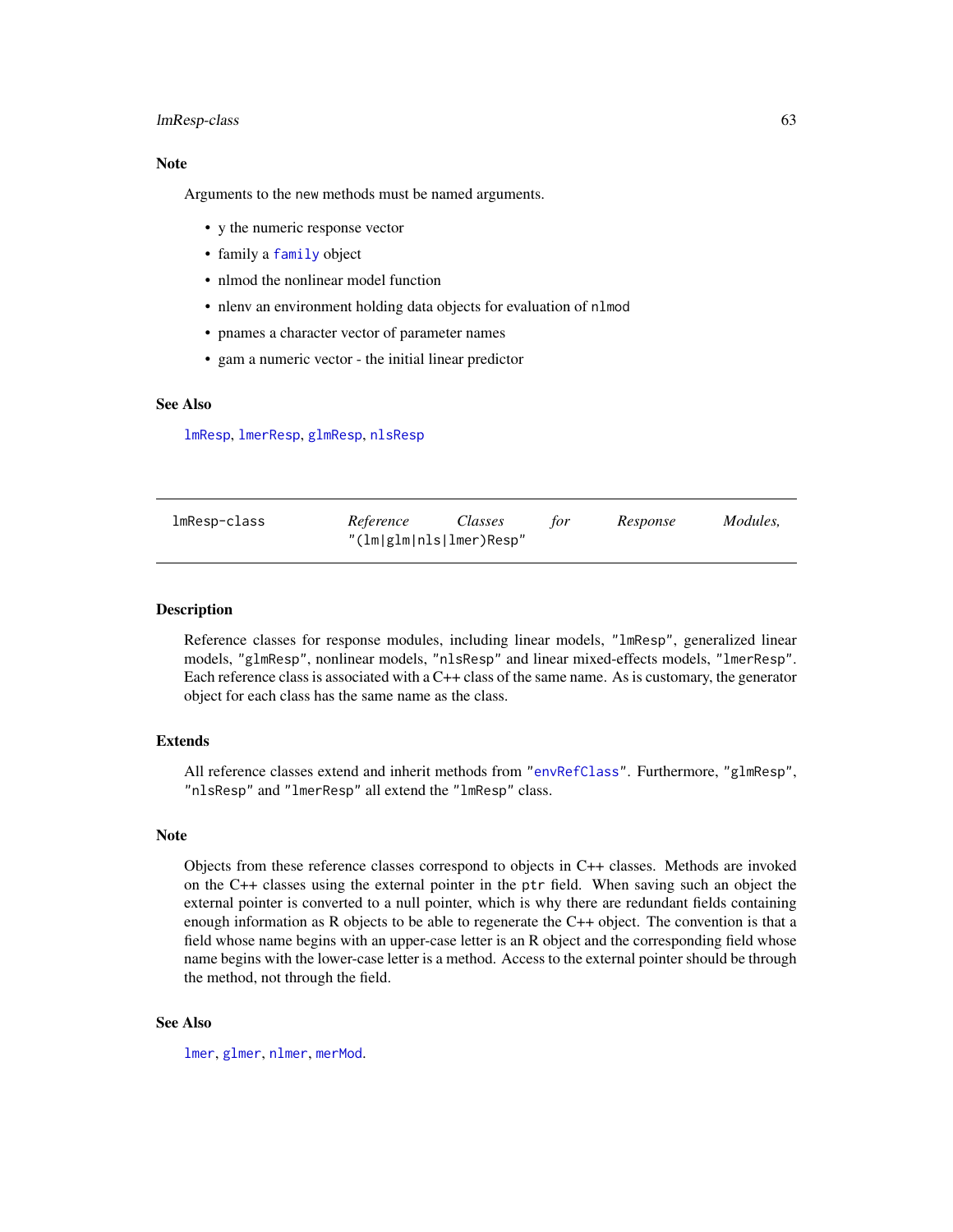# Examples

```
showClass("lmResp")
str(lmResp$new(y=1:4))
showClass("glmResp")
str(glmResp$new(family=poisson(), y=1:4))
showClass("nlsResp")
showClass("lmerResp")
str(lmerResp$new(y=1:4))
```
<span id="page-63-1"></span>merMod-class *Class "merMod" of Fitted Mixed-Effect Models*

# <span id="page-63-0"></span>Description

A mixed-effects model is represented as a [merPredD](#page-68-1) object and a response module of a class that inherits from class [lmResp](#page-62-0). A model with a [lmerResp](#page-62-1) response has class lmerMod; a [glmResp](#page-62-1) response has class glmerMod; and a [nlsResp](#page-62-1) response has class nlmerMod.

# Usage

```
## S3 method for class 'merMod'
anova(object, ..., refit = TRUE, model.names=NULL)
## S3 method for class 'merMod'
as.function(x, ...)
## S3 method for class 'merMod'
coef(object, ...)
## S3 method for class 'merMod'
deviance(object, REML = NULL, ...)
REMLcrit(object)
## S3 method for class 'merMod'
extractAIC(fit, scale = 0, k = 2, ...)
## S3 method for class 'merMod'
family(object, ...)
## S3 method for class 'merMod'
formula(x, fixed-only = FALSE, random-only = FALSE, ...)## S3 method for class 'merMod'
fitted(object, ...)
## S3 method for class 'merMod'
logLik(object, REML = NULL, ...)
## S3 method for class 'merMod'
nobs(object, ...)
## S3 method for class 'merMod'
ngrps(object, ...)
## S3 method for class 'merMod'
terms(x, fixed-only = TRUE, random-only = FALSE, ...)## S3 method for class 'merMod'
vcov(object, correlation = TRUE, sigm = sigma(object),
```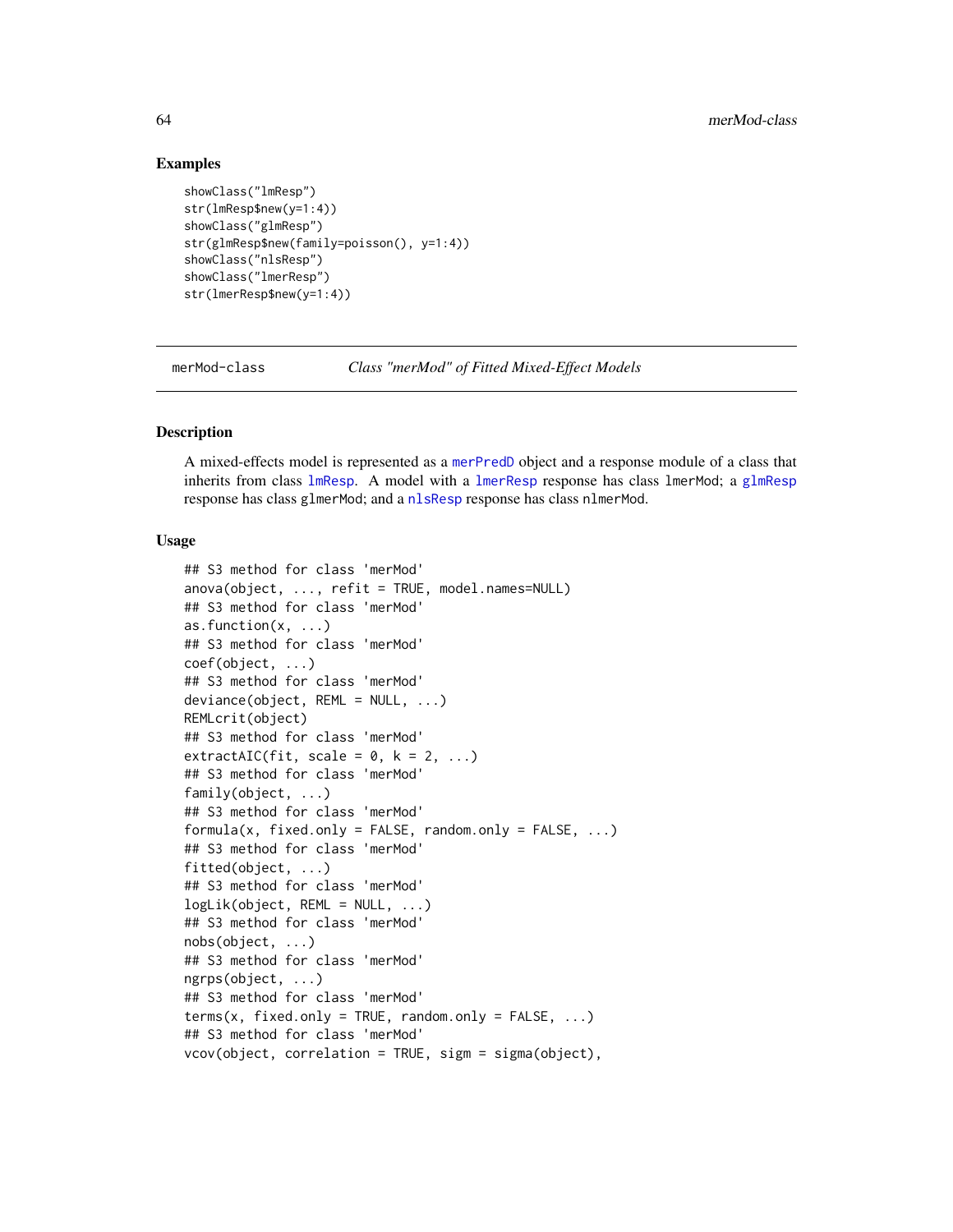# merMod-class 65

```
use.hessian = NULL, ...)## S3 method for class 'merMod'
model.frame(formula, fixed.only = FALSE, ...)
## S3 method for class 'merMod'
model.matrix(object, type = c("fixed", "random", "randomListRaw"), ...)
## S3 method for class 'merMod'
print(x, digits = max(3, getOption("digits") - 3),correlation = NULL, symbolic.cor = FALSE,
    signif.stars = getOption("show.signif.stars"), ranef.comp = "Std.Dev.", ...)
## S3 method for class 'merMod'
summary(object, correlation = , use.hessian = NULL, ...)
## S3 method for class 'summary.merMod'
print(x, digits = max(3, getOption("digits") - 3),
      correlation = NULL, symbolic.cor = FALSE,
      signif.stars = getOption("show.signif.stars"),
      ranef.comp = c("Variance", "Std.Dev."), show.resids = TRUE, ...)
## S3 method for class 'merMod'
update(object, formula., ..., evaluate = TRUE)## S3 method for class 'merMod'
weights(object, type = c("prior", "working"), ...)
```
### Arguments

| object      | an $R$ object of class merMod, i.e., as resulting from $lmer()$ , or $glmer()$ , etc.                                                                                                                                                                                                         |
|-------------|-----------------------------------------------------------------------------------------------------------------------------------------------------------------------------------------------------------------------------------------------------------------------------------------------|
| X           | an R object of class merMod or summary.merMod, respectively, the latter result-<br>ing from summary ( <mermod>).</mermod>                                                                                                                                                                     |
| fit         | an R object of class merMod.                                                                                                                                                                                                                                                                  |
| formula     | in the case of model. frame, a merMod object.                                                                                                                                                                                                                                                 |
| refit       | logical indicating if objects of class 1 merMod should be refitted with ML before<br>comparing models. The default is TRUE to prevent the common mistake of inap-<br>propriately comparing REML-fitted models with different fixed effects, whose<br>likelihoods are not directly comparable. |
| model.names | character vectors of model names to be used in the anova table.                                                                                                                                                                                                                               |
| scale       | Not currently used (see extractAIC).                                                                                                                                                                                                                                                          |
| k           | see extractAIC.                                                                                                                                                                                                                                                                               |
| <b>REML</b> | Logical. If TRUE, return the restricted log-likelihood rather than the log-likelihood.<br>If NULL (the default), set REML to isREML (object) (see isREML).                                                                                                                                    |
| fixed.only  | logical indicating if only the fixed effects components (terms or formula ele-<br>ments) are sought. If false, all components, including random ones, are returned.                                                                                                                           |
| random.only | complement of fixed.only; indicates whether random components only are<br>sought. (Trying to specify fixed.only and random.only at the same time will<br>produce an error.)                                                                                                                   |
| correlation | (logical) for vcov, indicates whether the correlation matrix as well as the variance-<br>covariance matrix is desired; for summary mermod, indicates whether the cor-<br>relation matrix should be computed and stored along with the covariance; for                                         |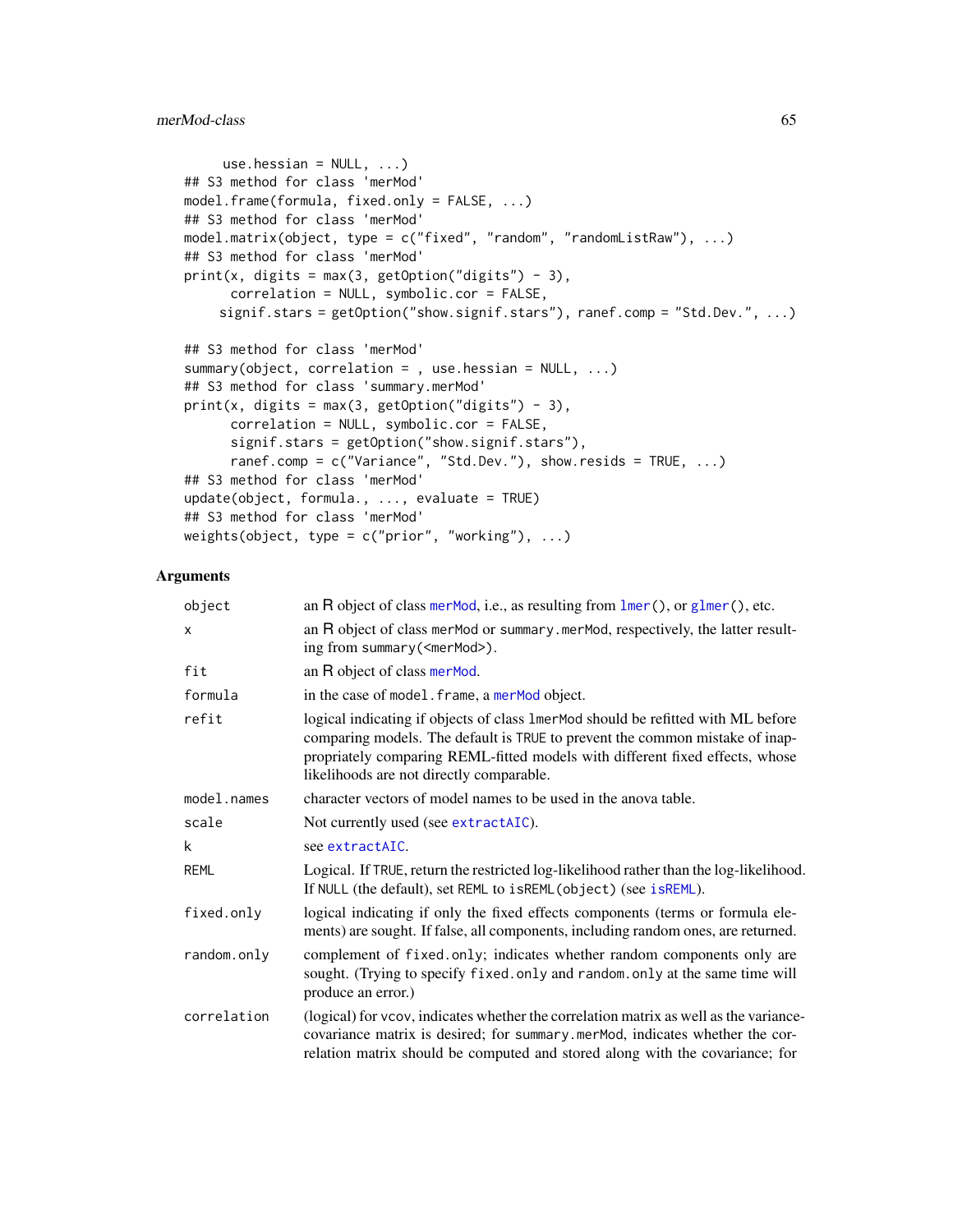|              | print.summary.merMod, indicates whether the correlation matrix of the fixed-<br>effects parameters should be printed. In the latter case, when NULL (the default),<br>the correlation matrix is printed when it has been computed by summary $(.)$ , and<br>when $p \leq 20$ .                                                                                                                                                                                                                                                                   |
|--------------|--------------------------------------------------------------------------------------------------------------------------------------------------------------------------------------------------------------------------------------------------------------------------------------------------------------------------------------------------------------------------------------------------------------------------------------------------------------------------------------------------------------------------------------------------|
| use.hessian  | (logical) indicates whether to use the finite-difference Hessian of the deviance<br>function to compute standard errors of the fixed effects, rather estimating based<br>on internal information about the inverse of the model matrix (see getME(., "RX")).<br>The default is to to use the Hessian whenever the fixed effect parameters are ar-<br>guments to the deviance function (i.e. for GLMMs with nAGQ>0), and to use<br>getME(., "RX") whenever the fixed effect parameters are profiled out (i.e. for<br>GLMMs with nAGQ==0 or LMMs). |
|              | use.hessian=FALSE is backward-compatible with older versions of lme4, but<br>may give less accurate SE estimates when the estimates of the fixed-effect (see<br>getME(.,"beta")) and random-effect (see getME(.,"theta")) parameters are<br>correlated.                                                                                                                                                                                                                                                                                          |
| sigm         | the residual standard error; by default sigma (object).                                                                                                                                                                                                                                                                                                                                                                                                                                                                                          |
| digits       | number of significant digits for printing                                                                                                                                                                                                                                                                                                                                                                                                                                                                                                        |
| symbolic.cor | should a symbolic encoding of the fixed-effects correlation matrix be printed?<br>If so, the symnum function is used.                                                                                                                                                                                                                                                                                                                                                                                                                            |
| signif.stars | (logical) should significance stars be used?                                                                                                                                                                                                                                                                                                                                                                                                                                                                                                     |
| ranef.comp   | character vector of length one or two, indicating if random-effects parameters<br>should be reported on the variance and/or standard deviation scale.                                                                                                                                                                                                                                                                                                                                                                                            |
| show.resids  | should the quantiles of the scaled residuals be printed?                                                                                                                                                                                                                                                                                                                                                                                                                                                                                         |
| formula.     | see update.formula.                                                                                                                                                                                                                                                                                                                                                                                                                                                                                                                              |
| evaluate     | see update.                                                                                                                                                                                                                                                                                                                                                                                                                                                                                                                                      |
| type         | For                                                                                                                                                                                                                                                                                                                                                                                                                                                                                                                                              |
|              | weights(), type of weights to be returned; either "prior" for the initially<br>supplied weights or "working" for the weights at the final iteration of the<br>penalized iteratively reweighted least squares algorithm (PIRLS).                                                                                                                                                                                                                                                                                                                  |
|              | model.matrix(), type of model matrix to return: one of "fixed" giving the<br>fixed effects model matrix, "random" giving the random effects model ma-<br>trix, or "randomListRaw" giving a list of the raw random effects model<br>matrices associated with each random effects term.                                                                                                                                                                                                                                                            |
| $\cdots$     | potentially further arguments passed from other methods.                                                                                                                                                                                                                                                                                                                                                                                                                                                                                         |

### Objects from the Class

Objects of class merMod are created by calls to [lmer](#page-50-0), [glmer](#page-32-0) or [nlmer](#page-82-0).

# S3 methods

The following S3 methods with arguments given above exist (this list is currently not complete):

anova: returns the sequential decomposition of the contributions of fixed-effects terms or, for multiple arguments, model comparison statistics. For objects of class lmerMod the default behavior is to refit the models with ML if fitted with REML = TRUE, this can be controlled via the refit argument. See also [anova](#page-0-0).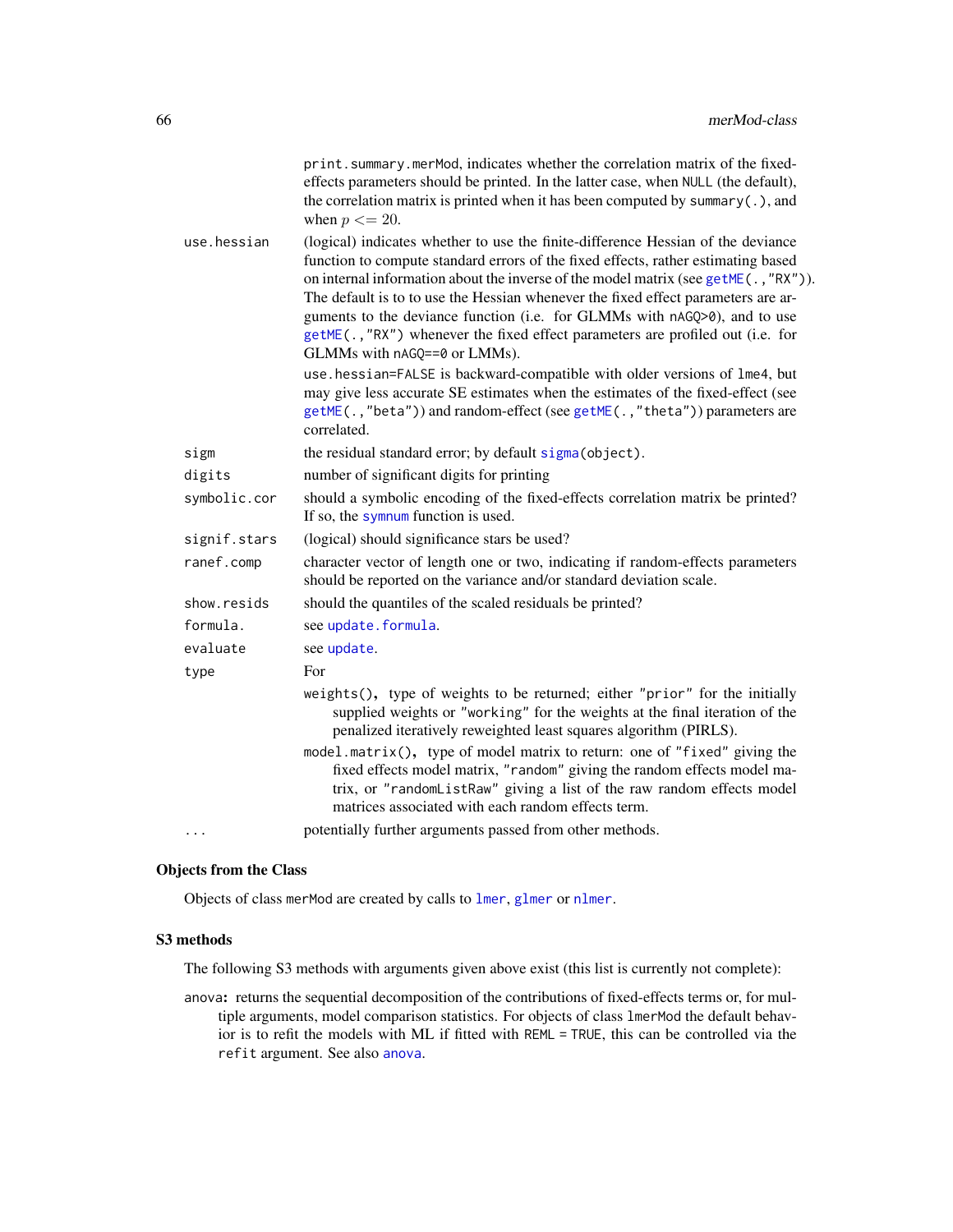### merMod-class 67

- as.function: returns the deviance function, the same as  $lmer(\star,devFunOnly=TRUE)$  $lmer(\star,devFunOnly=TRUE)$ , and  $mklmerDevfun()$ or [mkGlmerDevfun\(](#page-73-1)), respectively.
- coef: Computes the sum of the random and fixed effects coefficients for each explanatory variable for each level of each grouping factor.
- extractAIC: Computes the (generalized) Akaike An Information Criterion. If isREML(fit), then fit is refitted using maximum likelihood.
- family: [family](#page-0-0) of fitted GLMM. (*Warning:* this accessor may not work properly with customized families/link functions.)
- fitted: Fitted values, given the conditional modes of the random effects. For more flexible access to fitted values, use [predict.merMod](#page-93-0).
- logLik: Log-likelihood at the fitted value of the parameters. Note that for GLMMs, the returned value is only proportional to the log probability density (or distribution) of the response variable. See [logLik](#page-0-0).
- model.frame: returns the frame slot of [merMod](#page-63-1).
- model.matrix: returns the fixed effects model matrix.
- nobs, ngrps: Number of observations and vector of the numbers of levels in each grouping factor. See [ngrps](#page-80-0).
- summary: Computes and returns a list of summary statistics of the fitted model, the amount of output can be controlled via the print method, see also [summary](#page-0-0).

print.summary: Controls the output for the summary method.

vcov: Calculate variance-covariance matrix of the *fixed* effect terms, see also [vcov](#page-0-0).

update: See [update](#page-0-0).

#### Deviance and log-likelihood of GLMMs

One must be careful when defining the deviance of a GLM. For example, should the deviance be defined as minus twice the log-likelihood or does it involve subtracting the deviance for a saturated model? To distinguish these two possibilities we refer to absolute deviance (minus twice the loglikelihood) and relative deviance (relative to a saturated model, e.g. Section 2.3.1 in McCullagh and Nelder 1989).

With GLMMs however, there is an additional complication involving the distinction between the likelihood and the conditional likelihood. The latter is the likelihood obtained by conditioning on the estimates of the conditional modes of the spherical random effects coefficients, whereas the likelihood itself (i.e. the unconditional likelihood) involves integrating out these coefficients. The following table summarizes how to extract the various types of deviance for a glmerMod object:

|          | conditional        | unconditional     |
|----------|--------------------|-------------------|
| relative | deviance(object)   | NA in 1me4        |
| absolute | object@resp\$aic() | -2*logLik(object) |

This table requires two caveats:

• If the link function involves a scale parameter (e.g. Gamma) then object@resp\$aic()  $-2 \times$ getME(object,"devcomp")\$dims["useSc"] is required for the absolute-conditional case.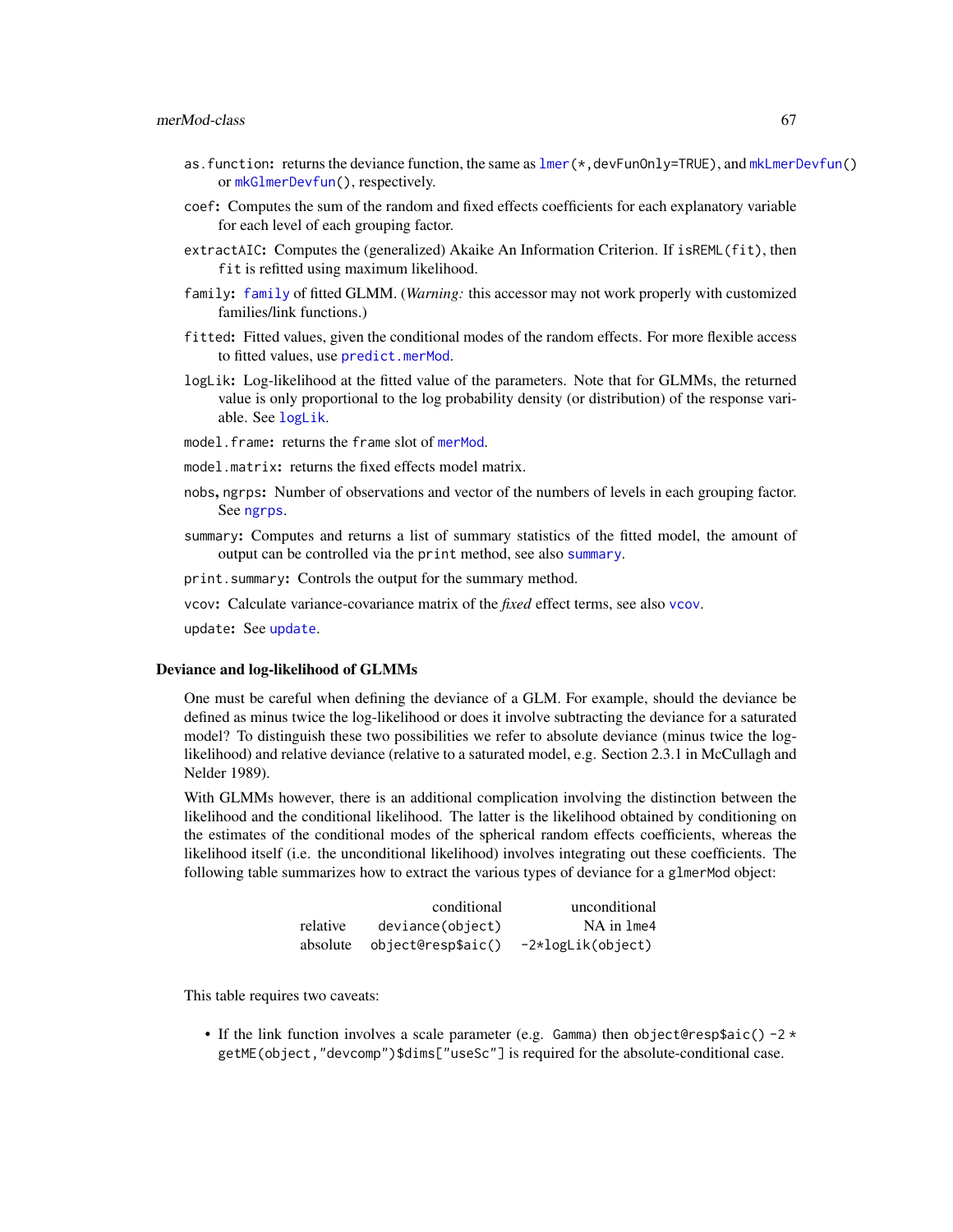• If adaptive Gauss-Hermite quadrature is used, then logLik(object) is currently only proportional to the absolute-unconditional log-likelihood.

For more information about this topic see the misc/logLikGLMM directory in the package source.

# Slots

resp: A reference class object for an **lme4** response module ([lmResp-class](#page-62-0)).

Gp: See [getME](#page-28-0).

call: The matched call.

frame: The model frame containing all of the variables required to parse the model formula.

flist: See [getME](#page-28-0).

cnms: See [getME](#page-28-0).

lower: See [getME](#page-28-0).

theta: Covariance parameter vector.

beta: Fixed effects coefficients.

u: Conditional model of spherical random effects coefficients.

devcomp: See [getME](#page-28-0).

pp: A reference class object for an lme4 predictor module ([merPredD-class](#page-68-1)).

optinfo: List containing information about the nonlinear optimization.

# See Also

[lmer](#page-50-0), [glmer](#page-32-0), [nlmer](#page-82-0), [merPredD](#page-68-1), [lmerResp](#page-62-1), [glmResp](#page-62-1), [nlsResp](#page-62-1)

Other methods for merMod objects documented elsewhere include: [fortify.merMod](#page-27-0), [drop1.merMod](#page-20-0), [isLMM.merMod](#page-47-1), [isGLMM.merMod](#page-47-1), [isNLMM.merMod](#page-47-1), [isREML.merMod](#page-47-1), [plot.merMod](#page-89-0), [predict.merMod](#page-93-0), [profile.merMod](#page-95-0), [ranef.merMod](#page-102-1), [refit.merMod](#page-104-1), [refitML.merMod](#page-106-0), [residuals.merMod](#page-109-0), [sigma.merMod](#page-110-1), [simulate.merMod](#page-111-0), [summary.merMod](#page-63-0).

### Examples

```
showClass("merMod")
methods(class="merMod")## over 30 (S3) methods available
## -> example(lmer) for an example of vcov.merMod()
```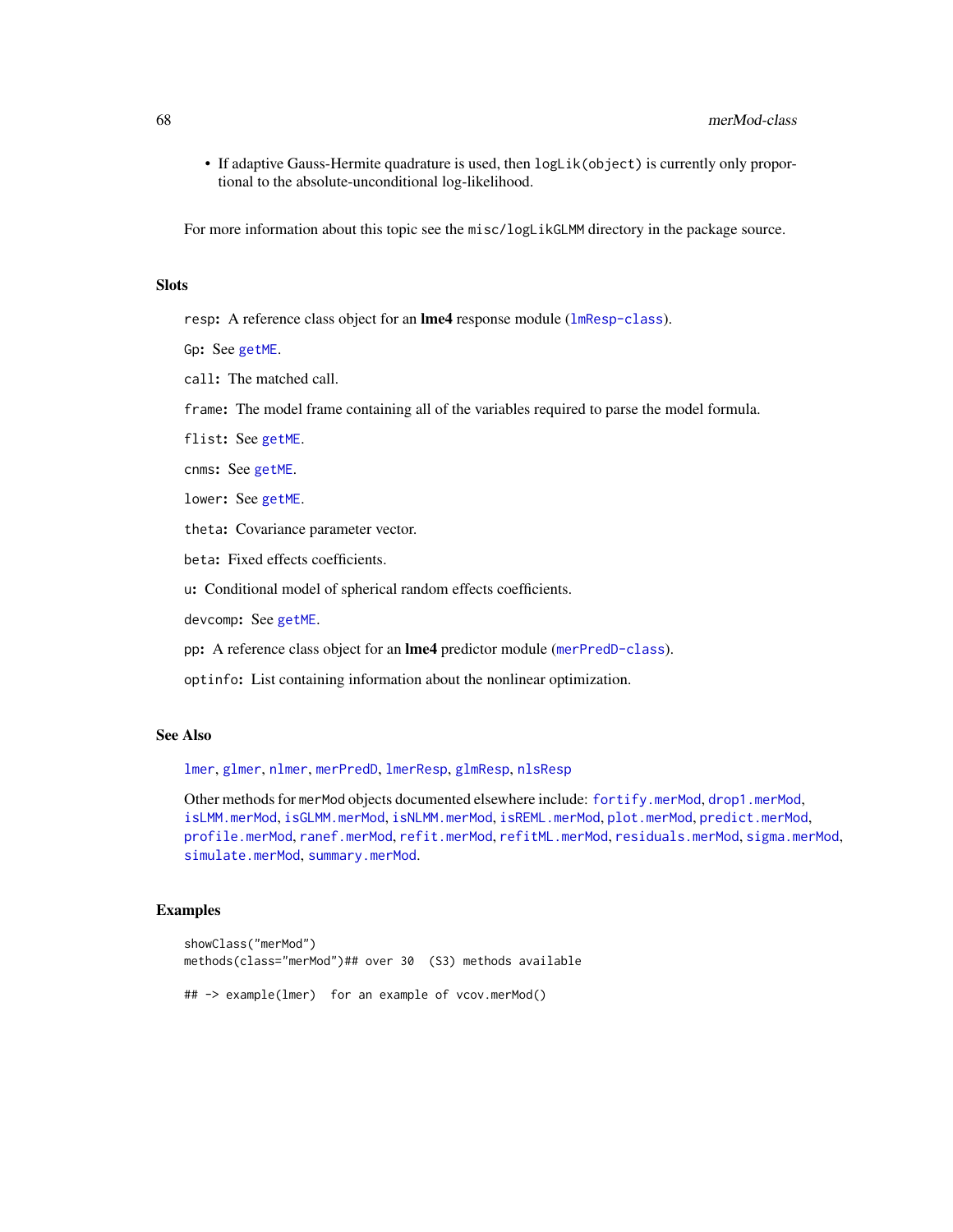<span id="page-68-0"></span>

# Description

The generator object for the [merPredD](#page-68-1) reference class. Such an object is primarily used through its new method.

### Usage

merPredD(...)

# Arguments

... List of arguments (see Note).

# Note

merPredD(...) is a short form of new("merPredD",...) to create a new [merPredD](#page-68-1) object and the ... must be named arguments, (X,Zt,Lambdat,Lind,theta,n):

X: dense model matrix for the fixed-effects parameters, to be stored in the X field.

Zt: transpose of the sparse model matrix for the random effects. It is stored in the Zt field.

- Lambdat: transpose of the sparse lower triangular relative variance factor (stored in the Lambdat field).
- Lind: integer vector of the same length as the x slot in the Lambdat field. Its elements should be in the range 1 to the length of the theta field.

theta: numeric vector of variance component parameters (stored in the theta field).

n: sample size, usually nrow(X).

### See Also

The class definition, [merPredD](#page-68-1), also for examples.

<span id="page-68-1"></span>merPredD-class *Class* "merPredD" *- a Dense Predictor Reference Class*

### Description

A reference class (see mother class definition ["envRefClass"](#page-0-0) for a mixed-effects model predictor module with a dense model matrix for the fixed-effects parameters. The reference class is associated with a C++ class of the same name. As is customary, the generator object, [merPredD](#page-68-0), for the class has the same name as the class.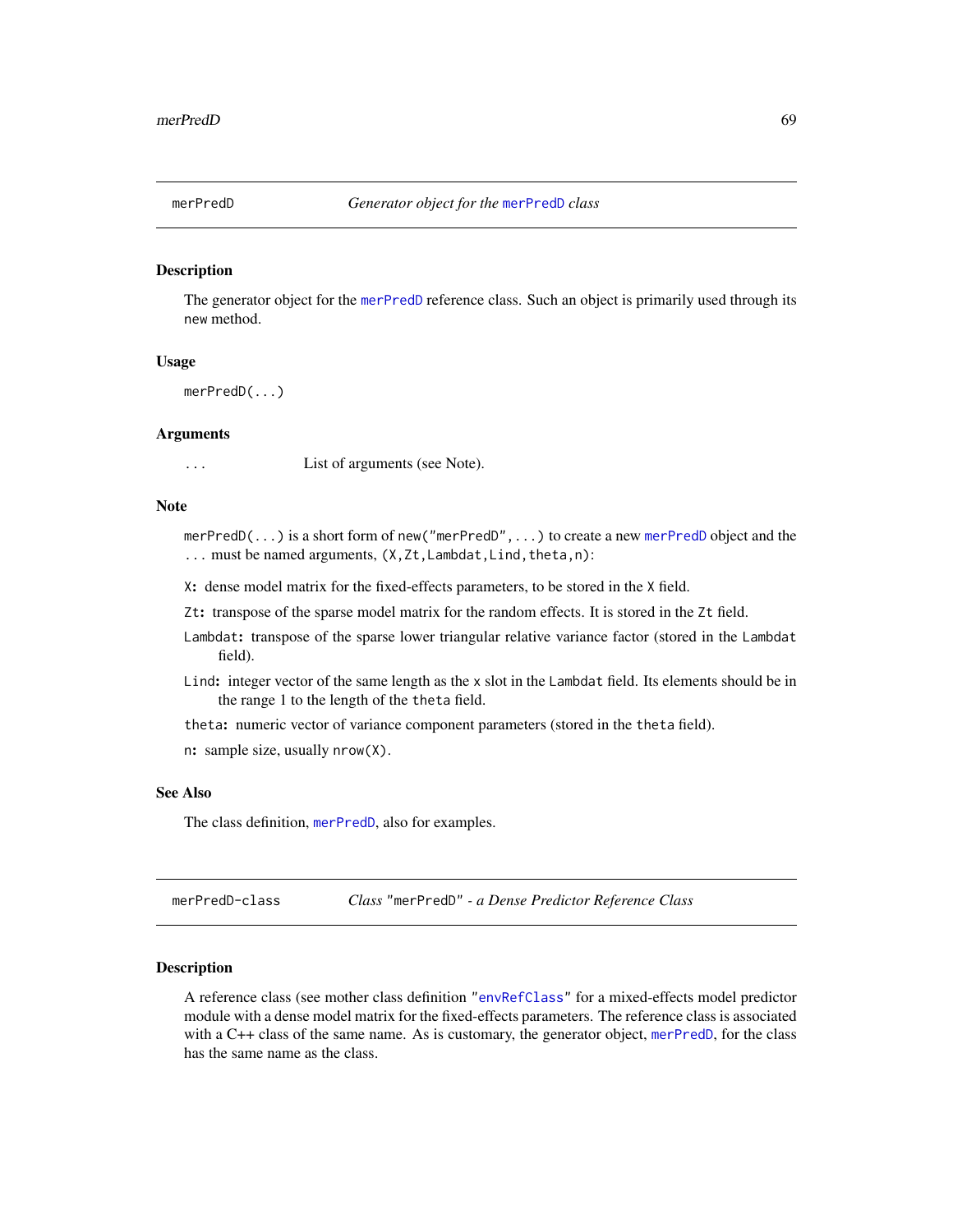Objects from this reference class correspond to objects in a C++ class. Methods are invoked on the C++ class object using the external pointer in the Ptr field. When saving such an object the external pointer is converted to a null pointer, which is why there are redundant fields containing enough information as R objects to be able to regenerate the C++ object. The convention is that a field whose name begins with an upper-case letter is an R object and the corresponding field, whose name begins with the lower-case letter is a method. References to the external pointer should be through the method, not directly through the Ptr field.

### See Also

[lmer](#page-50-0), [glmer](#page-32-0), [nlmer](#page-82-0), [merPredD](#page-68-0), [merMod](#page-63-1).

### Examples

```
showClass("merPredD")
pp <- slot(lmer(Yield ~ 1|Batch, Dyestuff), "pp")
stopifnot(is(pp, "merPredD"))
str(pp) # an overview of all fields and methods' names.
```
mkMerMod *Create a 'merMod' Object*

#### Description

Create an object of (a subclass of) class [merMod](#page-63-1) from the environment of the objective function and the value returned by the optimizer.

### Usage

```
mkMerMod(rho, opt, reTrms, fr, mc, lme4conv = NULL)
```
### **Arguments**

| rho      | the environment of the objective function                                                            |
|----------|------------------------------------------------------------------------------------------------------|
| opt      | the optimization result returned by the optimizer (a list: see lmerControl for<br>required elements) |
| reTrms   | random effects structure from the calling function (see mkReTrms for required<br>elements)           |
| fr       | model frame (see model . frame)                                                                      |
| mc       | matched call from the calling function                                                               |
| lme4conv | lme4-specific convergence information (results of checkConv)                                         |

### Value

an object from a class that inherits from [merMod](#page-63-1).

# Note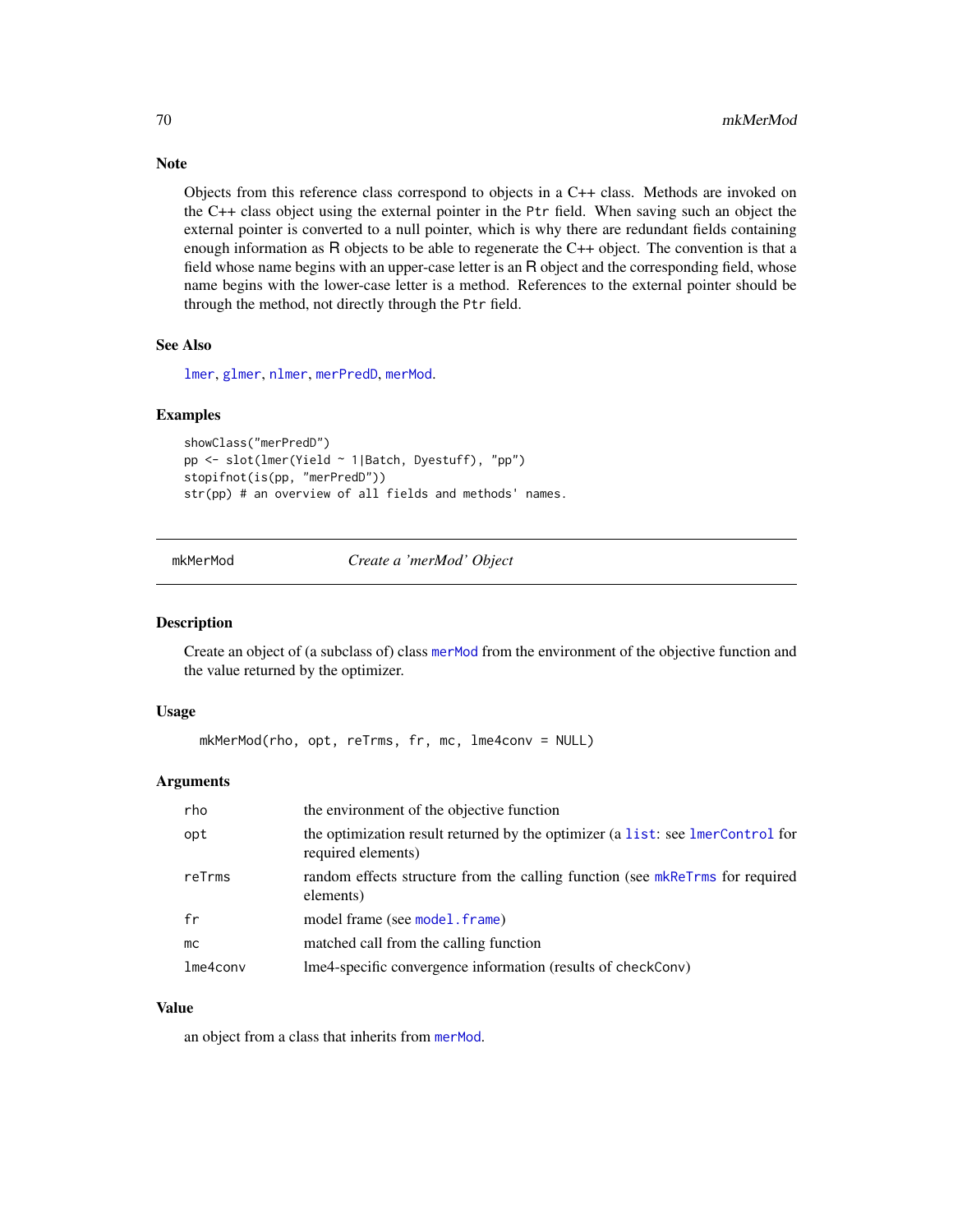# Description

Create an lmerResp, glmResp or nlsResp instance

# Usage

```
mkRespMod(fr, REML = NULL, family = NULL, nlenv = NULL,
 nlmod = NULL, ...
```
# Arguments

| fr        | a model frame                                                                                                                      |
|-----------|------------------------------------------------------------------------------------------------------------------------------------|
| REML      | logical scalar, value of REML for an ImerResp instance                                                                             |
| family    | the optional glm family (glmResp only)                                                                                             |
| nlenv     | the nonlinear model evaluation environment (nlsResp only)                                                                          |
| nlmod     | the nonlinear model function (nlsResp only)                                                                                        |
| $\ddotsc$ | where to look for response information if fr is missing. Can contain a model<br>response, y, offset, offset, and weights, weights. |

#### Value

an lmerResp or glmResp or nlsResp instance

#### See Also

Other utilities: [findbars](#page-25-0), [mkReTrms](#page-70-0), [nlformula](#page-81-0), [nobars](#page-86-0), [subbars](#page-115-0)

<span id="page-70-0"></span>mkReTrms *Make Random Effect Terms: Create Z, Lambda, Lind, etc.*

### Description

From the result of [findbars](#page-25-0) applied to a model formula and the evaluation frame fr, create the model matrix Zt, etc, associated with the random-effects terms.

### Usage

```
mkReTrms(bars, fr, drop.unused.levels=TRUE,
                   reorder.terms=TRUE,
                   reorder.vars=FALSE)
mkNewReTrms(object, newdata, re.form=NULL,
                   na.action=na.pass,
                   allow.new.levels=FALSE,
                   sparse = max(lengths(orig.random.levs)) > 100)
```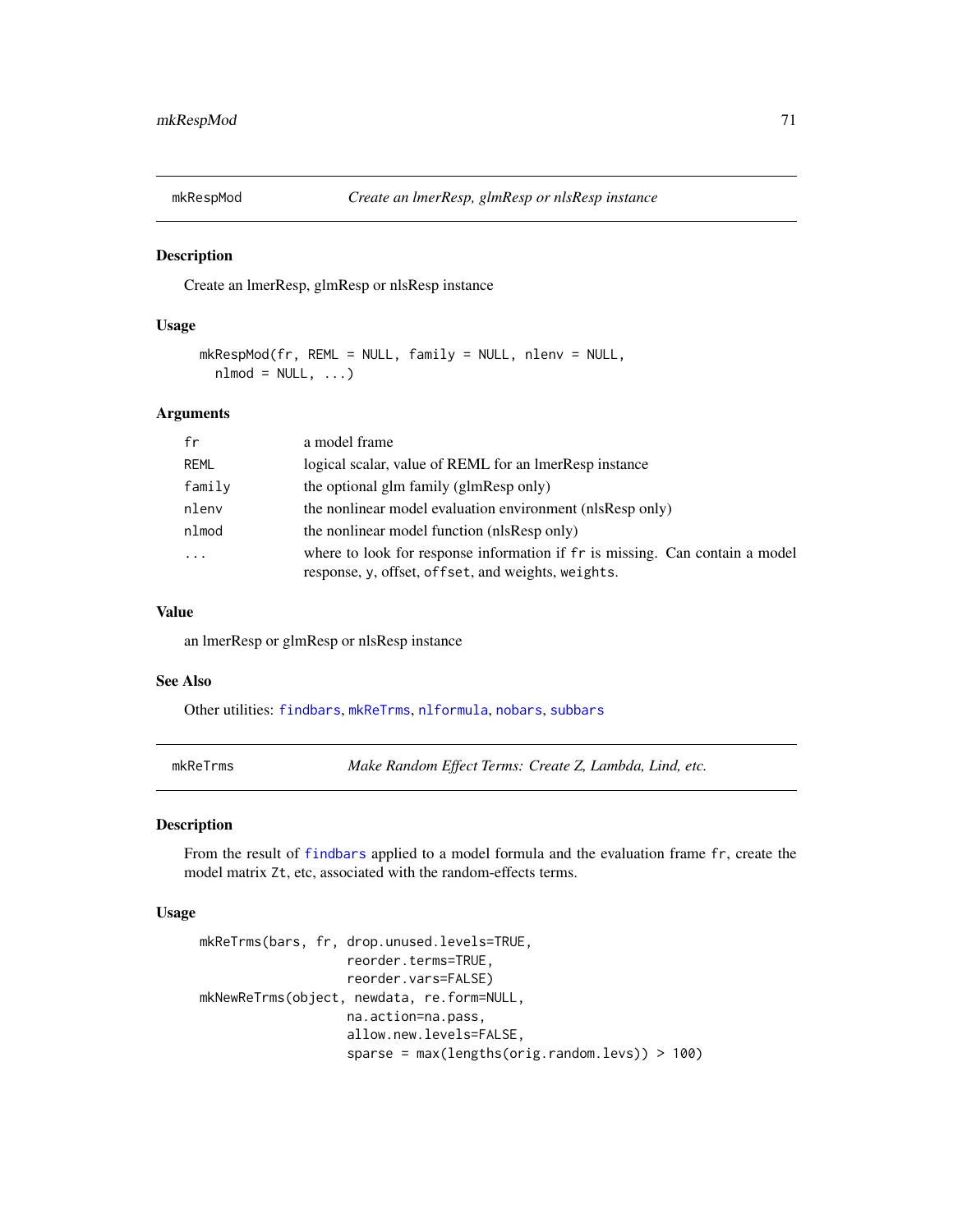# Arguments

| bars                     | a list of parsed random-effects terms                                                                                                                                                                                                                                                     |  |  |
|--------------------------|-------------------------------------------------------------------------------------------------------------------------------------------------------------------------------------------------------------------------------------------------------------------------------------------|--|--|
| fr<br>drop.unused.levels | a model frame in which to evaluate these terms                                                                                                                                                                                                                                            |  |  |
|                          | (logical) drop unused factor levels?                                                                                                                                                                                                                                                      |  |  |
| reorder.terms            | arrange random effects terms in decreasing order of number of groups (factor<br>levels)?                                                                                                                                                                                                  |  |  |
| reorder.vars             | arrange columns of individual random effects terms in alphabetical order?                                                                                                                                                                                                                 |  |  |
| object                   | a fitted merMod object                                                                                                                                                                                                                                                                    |  |  |
| newdata                  | data frame for which to create new RE terms object                                                                                                                                                                                                                                        |  |  |
| re.form                  | (formula, NULL, or NA) specify which random effects to condition on when pre-<br>dicting. If NULL, include all random effects; if NA or $\sim$ 0, include no random<br>effects                                                                                                            |  |  |
| na.action                | function determining what should be done with missing values for fixed effects<br>in newdata                                                                                                                                                                                              |  |  |
| allow.new.levels         |                                                                                                                                                                                                                                                                                           |  |  |
|                          | (logical) if new levels (or NA values) in newdata are allowed. If FALSE (de-<br>fault), such new values in newdata will trigger an error; if TRUE, then the pre-<br>diction will use the unconditional (population-level) values for data with previ-<br>ously unobserved levels (or NAs) |  |  |
| sparse                   | generate sparse contrast matrices?                                                                                                                                                                                                                                                        |  |  |

# Value

a [list](#page-0-0) with components

| Zt      | transpose of the sparse model matrix for the random effects                                                                                                                                                                                                                                                  |
|---------|--------------------------------------------------------------------------------------------------------------------------------------------------------------------------------------------------------------------------------------------------------------------------------------------------------------|
| theta   | initial values of the covariance parameters                                                                                                                                                                                                                                                                  |
| Lind    | an integer vector of indices determining the mapping of the elements of the<br>theta vector to the "x" slot of Lambdat                                                                                                                                                                                       |
| Gp      | a vector indexing the association of elements of the conditional mode vector<br>with random-effect terms; if nb is the vector of numbers of conditional modes<br>per term (i.e. number of groups times number of effects per group), Gp is<br>$c(\theta, \text{cumsum}(nb))$ (and conversely nb is diff(Gp)) |
| lower   | lower bounds on the covariance parameters                                                                                                                                                                                                                                                                    |
| Lambdat | transpose of the sparse relative covariance factor                                                                                                                                                                                                                                                           |
| flist   | list of grouping factors used in the random-effects terms                                                                                                                                                                                                                                                    |
| cnms    | a list of column names of the random effects according to the grouping factors                                                                                                                                                                                                                               |
| Ztlist  | list of components of the transpose of the random-effects model matrix, sepa-<br>rated by random-effects term                                                                                                                                                                                                |

# Note

mkNewReTrms is used in the context of prediction, to generate a new "random effects terms" object from an already fitted model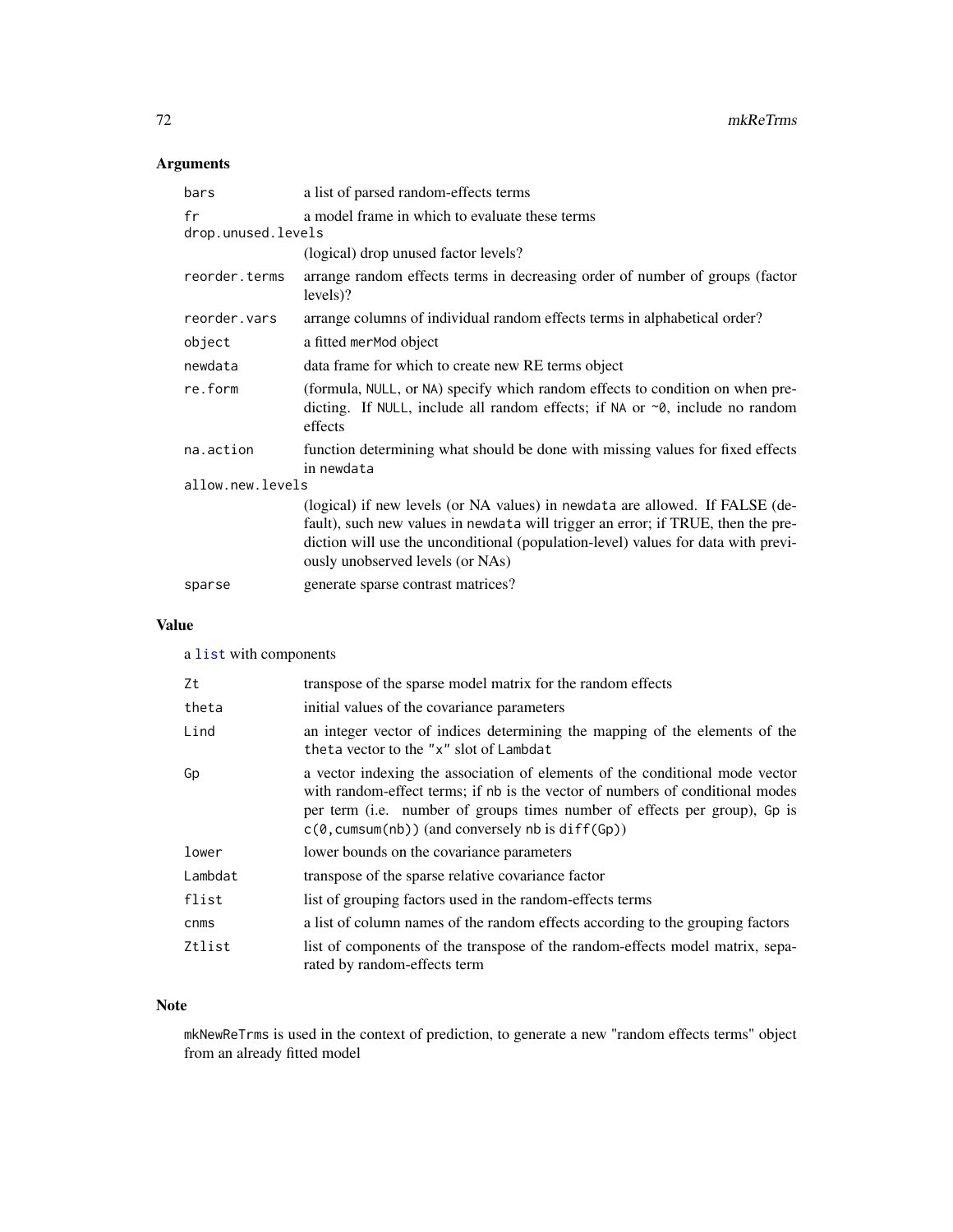## mkSimulateTemplate 73

# See Also

Other utilities: [findbars](#page-25-0), [mkRespMod](#page-70-0), [nlformula](#page-81-0), [nobars](#page-86-0), [subbars](#page-115-0). [getME](#page-28-0) can retrieve these components from a fitted model, although their values and/or forms may be slightly different in the final fitted model from their original values as returned from mkReTrms.

## Examples

```
data("Pixel", package="nlme")
mform \le pixel \sim day + I(day^2) + (day | Dog) + (1 | Side/Dog)
(bar.f <- findbars(mform)) # list with 3 terms
mf <- model.frame(subbars(mform),data=Pixel)
rt <- mkReTrms(bar.f,mf)
names(rt)
```
mkSimulateTemplate *Make templates suitable for guiding mixed model simulations*

### Description

Make data and parameter templates suitable for guiding mixed model simulations, by specifying a model formula and other information (EXPERIMENTAL). Most useful for simulating balanced designs and for getting started on unbalanced simulations.

#### Usage

```
mkParsTemplate(formula, data)
mkDataTemplate(formula, data, nGrps = 2, nPerGrp = 1, rfunc = NULL, ...)
```
### Arguments

| formula | A mixed model formula (see lmer).                   |
|---------|-----------------------------------------------------|
| data    | A data frame containing the names in formula.       |
| nGrps   | Number of levels of a grouping factor.              |
| nPerGrp | Number of observations per level.                   |
| rfunc   | Function for generating covariate data (e.g. rnorm. |
|         | Additional parameters for r func.                   |

# See Also

These functions are designed to be used with [simulate.merMod](#page-111-0).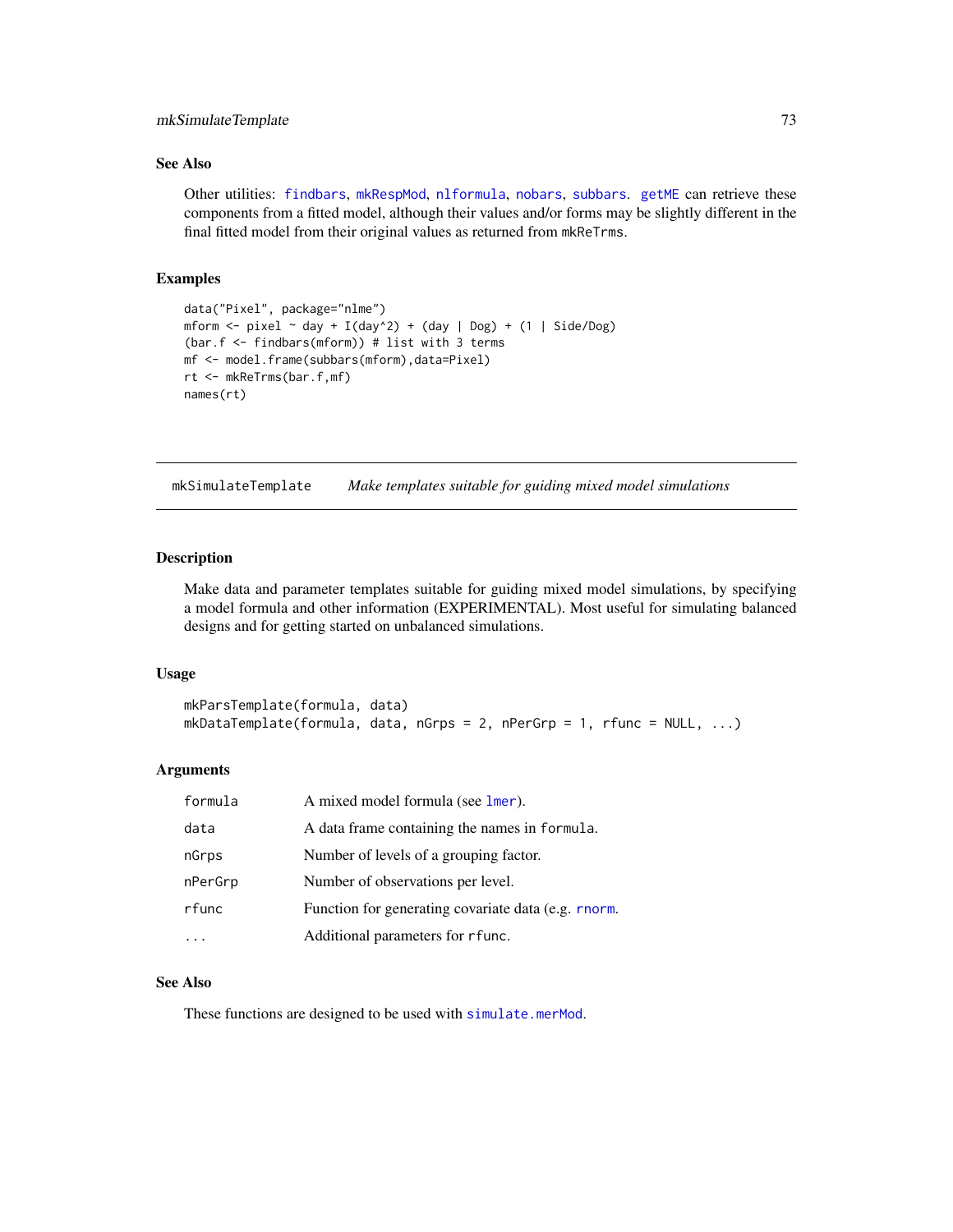# Description

Make variance and correlation matrices from theta

## Usage

mkVarCorr(sc, cnms, nc, theta, nms)

# Arguments

| <b>SC</b> | scale factor (residual standard deviation).                   |
|-----------|---------------------------------------------------------------|
| cnms      | component names.                                              |
| nc.       | numeric vector: number of terms in each RE component.         |
| theta     | theta vector (lower-triangle of Cholesky factors).            |
| nms       | component names (FIXME: nms/cnms redundant: nms=names(cnms)?) |

# Value

A [matrix](#page-0-0)

## See Also

[VarCorr](#page-117-0)

<span id="page-73-1"></span>modular *Modular Functions for Mixed Model Fits*

## <span id="page-73-0"></span>Description

Modular functions for mixed model fits

#### Usage

```
lFormula(formula, data = NULL, REML = TRUE,
    subset, weights, na.action, offset, contrasts = NULL,
    control = lmerControl(), ...)mkLmerDevfun(fr, X, reTrms, REML = TRUE, start = NULL,
   verbose = 0, control = lmerControl(), ...)
optimizeLmer(devfun,
            optimizer = formals(lmerControl)$optimizer,
```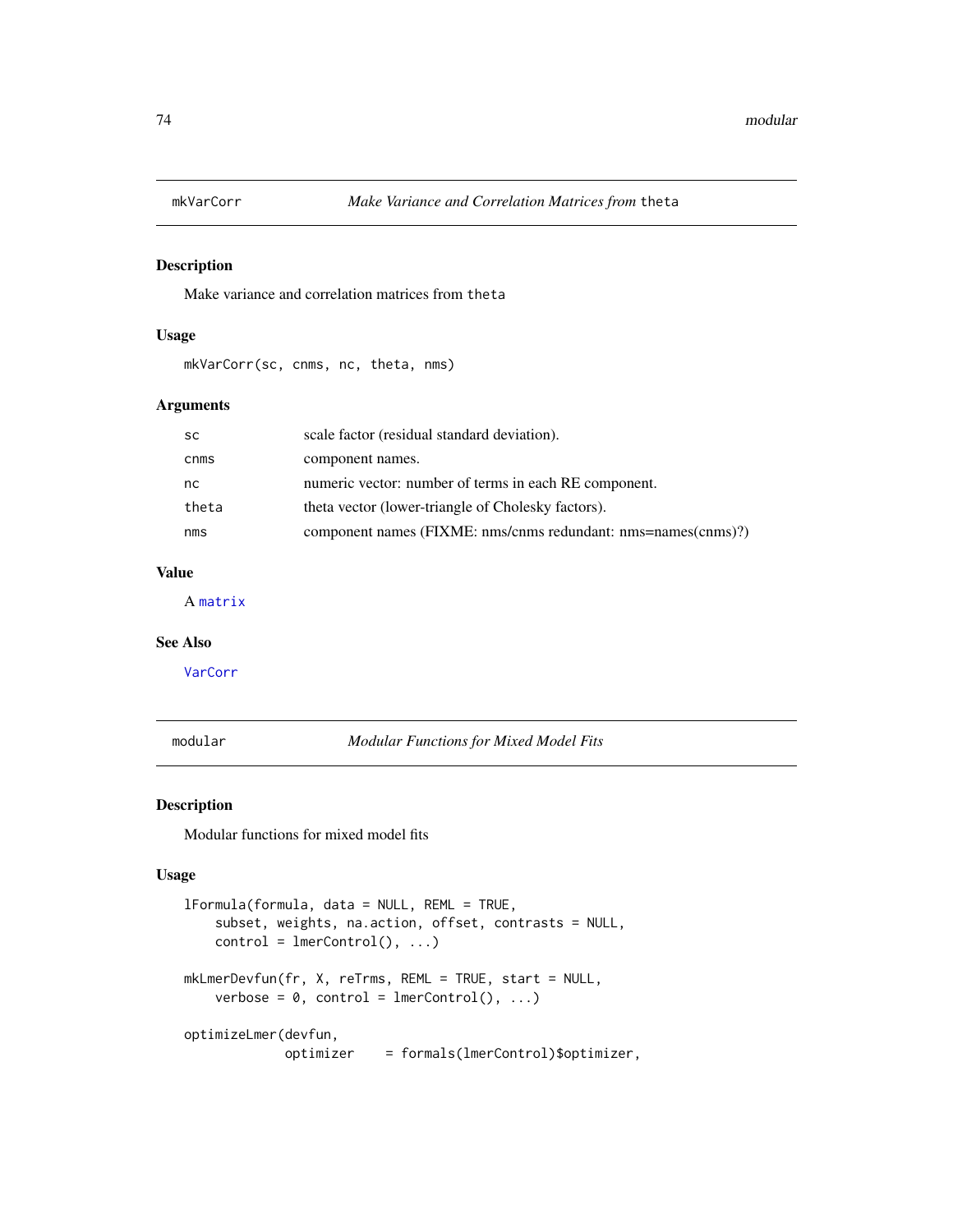```
restart_edge = formals(lmerControl)$restart_edge,
             boundary.tol = formals(lmerControl)$boundary.tol,
             start = NULL, verbose = OL,
             control = list(), ...)glFormula(formula, data = NULL, family = gaussian,
    subset, weights, na.action, offset, contrasts = NULL,
    start, mustart, etastart, control = glmerControl(), ...)
mkGlmerDevfun(fr, X, reTrms, family, nAGQ = 1L,
              verbose = \emptyset L, maxit = 100L, control = glmerControl(), ...)
optimizeGlmer(devfun,
    optimizer = if(stage == 1) "bobyqa" else "Nelder_Mead",
    restart_edge = FALSE,
   boundary.tol = formals(glmerControl)$boundary.tol,
    verbose = 0L, control = list(),
    nAGQ = 1L, stage = 1, start = NULL, ...)
```
updateGlmerDevfun(devfun, reTrms, nAGQ = 1L)

## Arguments

| formula     | a two-sided linear formula object describing both the fixed-effects and random-<br>effects parts of the model, with the response on the left of a $\sim$ operator and<br>the terms, separated by + operators, on the right. Random-effects terms are<br>distinguished by vertical bars $("  ")$ separating expressions for design matrices<br>from grouping factors.                                                                                                                                                                                                                    |
|-------------|-----------------------------------------------------------------------------------------------------------------------------------------------------------------------------------------------------------------------------------------------------------------------------------------------------------------------------------------------------------------------------------------------------------------------------------------------------------------------------------------------------------------------------------------------------------------------------------------|
| data        | an optional data frame containing the variables named in formula. By default<br>the variables are taken from the environment from which lmer is called. While<br>data is optional, the package authors <i>strongly</i> recommend its use, especially<br>when later applying methods such as update and drop1 to the fitted model<br>(such methods are not guaranteed to work properly if data is omitted). If data<br>is omitted, variables will be taken from the environment of formula (if specified<br>as a formula) or from the parent frame (if specified as a character vector). |
| <b>REML</b> | (logical) indicating to fit restricted maximum likelihood model.                                                                                                                                                                                                                                                                                                                                                                                                                                                                                                                        |
| subset      | an optional expression indicating the subset of the rows of data that should be<br>used in the fit. This can be a logical vector, or a numeric vector indicating which<br>observation numbers are to be included, or a character vector of the row names<br>to be included. All observations are included by default.                                                                                                                                                                                                                                                                   |
| weights     | an optional vector of 'prior weights' to be used in the fitting process. Should be<br>NULL or a numeric vector.                                                                                                                                                                                                                                                                                                                                                                                                                                                                         |
| na.action   | a function that indicates what should happen when the data contain NAs. The de-<br>fault action (na.omit, inherited from the 'factory fresh' value of getOption ("na.action"))<br>strips any observations with any missing values in any variables.                                                                                                                                                                                                                                                                                                                                     |
| offset      | this can be used to specify an <i>a priori</i> known component to be included in the<br>linear predictor during fitting. This should be NULL or a numeric vector of length                                                                                                                                                                                                                                                                                                                                                                                                              |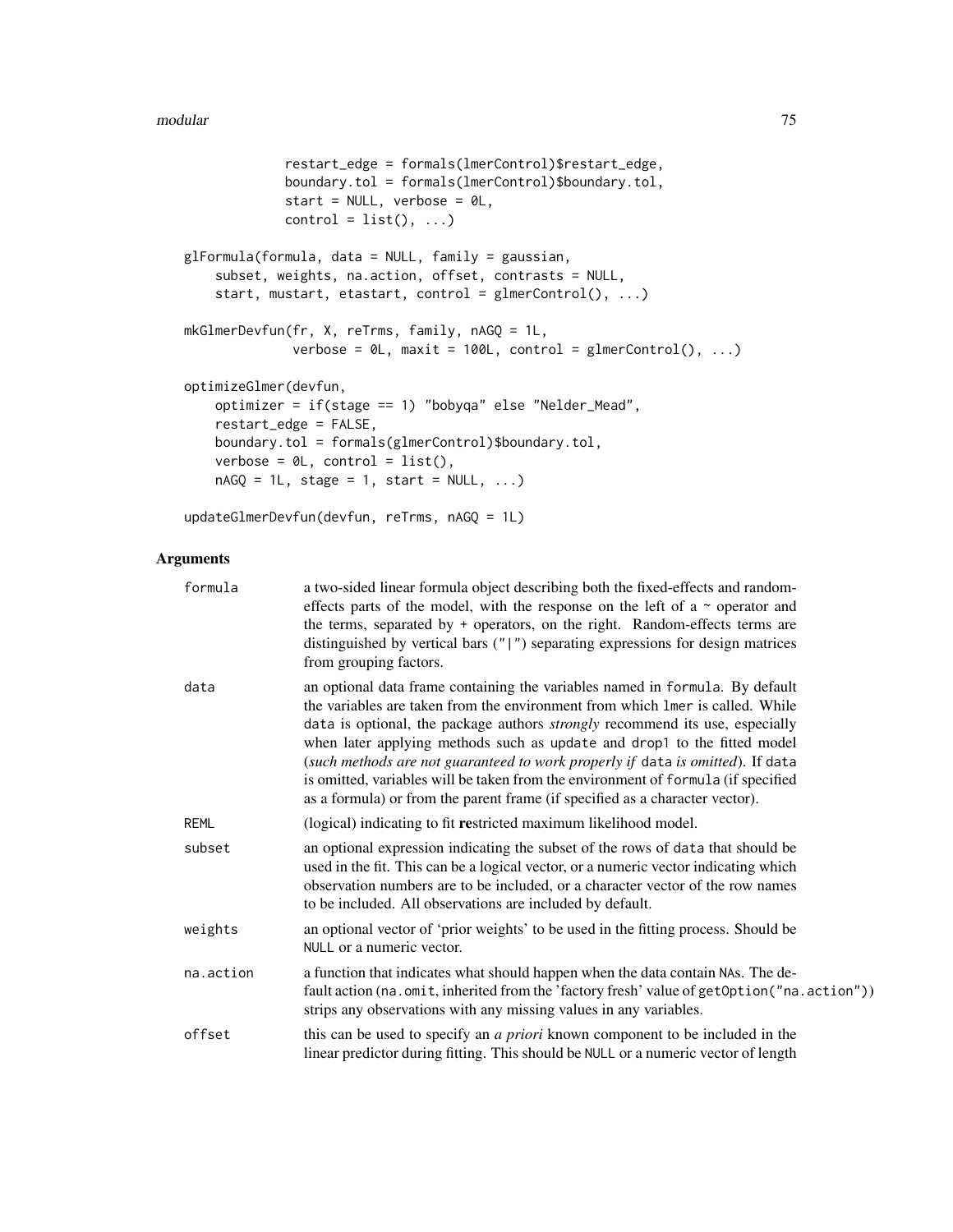|              | equal to the number of cases. One or more offset terms can be included in the<br>formula instead or as well, and if more than one is specified their sum is used.<br>See model.offset.                                                                                                                                     |
|--------------|----------------------------------------------------------------------------------------------------------------------------------------------------------------------------------------------------------------------------------------------------------------------------------------------------------------------------|
| contrasts    | an optional list. See the contrasts. arg of model. matrix. default.                                                                                                                                                                                                                                                        |
| control      | a list giving                                                                                                                                                                                                                                                                                                              |
|              | for [g]1Formula: all options for running the model, see lmerControl;<br>for mkLmerDevfun, mkGlmerDevfun: options for the inner optimization step;<br>for optimizeLmer and optimizeGlmer: control parameters for nonlinear op-<br>timizer (typically inherited from the  argument to lmerControl).                          |
| fr           | A model frame containing the variables needed to create an lmerResp or glmResp<br>instance.                                                                                                                                                                                                                                |
| X            | fixed-effects design matrix                                                                                                                                                                                                                                                                                                |
| reTrms       | information on random effects structure (see mkReTrms).                                                                                                                                                                                                                                                                    |
| start        | starting values (see lmer; for glFormula, should be just a numeric vector of<br>fixed-effect coefficients)                                                                                                                                                                                                                 |
| verbose      | print output?                                                                                                                                                                                                                                                                                                              |
| maxit        | maximal number of Pwrss update iterations.                                                                                                                                                                                                                                                                                 |
| devfun       | a deviance function, as generated by mkLmerDevfun                                                                                                                                                                                                                                                                          |
| nAGQ         | number of Gauss-Hermite quadrature points                                                                                                                                                                                                                                                                                  |
| stage        | optimization stage (1: nAGQ=0, optimize over theta only; 2: nAGQ possibly<br>>0, optimize over theta and beta)                                                                                                                                                                                                             |
| optimizer    | character - name of optimizing function(s). A character vector or list of func-<br>tions: length 1 for 1mer or g1mer, possibly length 2 for g1mer. The built-in<br>optimizers are "Nelder_Mead" and "bobyqa" (from the minqa package). Any<br>minimizing function that allows box constraints can be used provided that it |
|              | 1. takes input parameters fn (function to be optimized), par (starting parame-<br>ter values), lower (lower bounds) and control (control parameters, passed<br>through from the control argument) and                                                                                                                      |
|              | 2. returns a list with (at least) elements par (best-fit parameters), fval (best-fit<br>function value), conv (convergence code) and (optionally) message (infor-<br>mational message, or explanation of convergence failure).                                                                                             |
|              | Special provisions are made for bobyqa, Nelder_Mead, and optimizers wrapped<br>in the <b>optimx</b> package; to use <b>optimx</b> optimizers (including L-BFGS-B from<br>base optim and nlminb), pass the method argument to optim in the control<br>argument.                                                             |
|              | For glmer, if length(optimizer)==2, the first element will be used for the<br>preliminary (random effects parameters only) optimization, while the second<br>will be used for the final (random effects plus fixed effect parameters) phase.<br>See modular for more information on these two phases.                      |
| restart_edge | see lmerControl                                                                                                                                                                                                                                                                                                            |
| boundary.tol | see lmerControl                                                                                                                                                                                                                                                                                                            |
| family       | a GLM family; see glm and family.                                                                                                                                                                                                                                                                                          |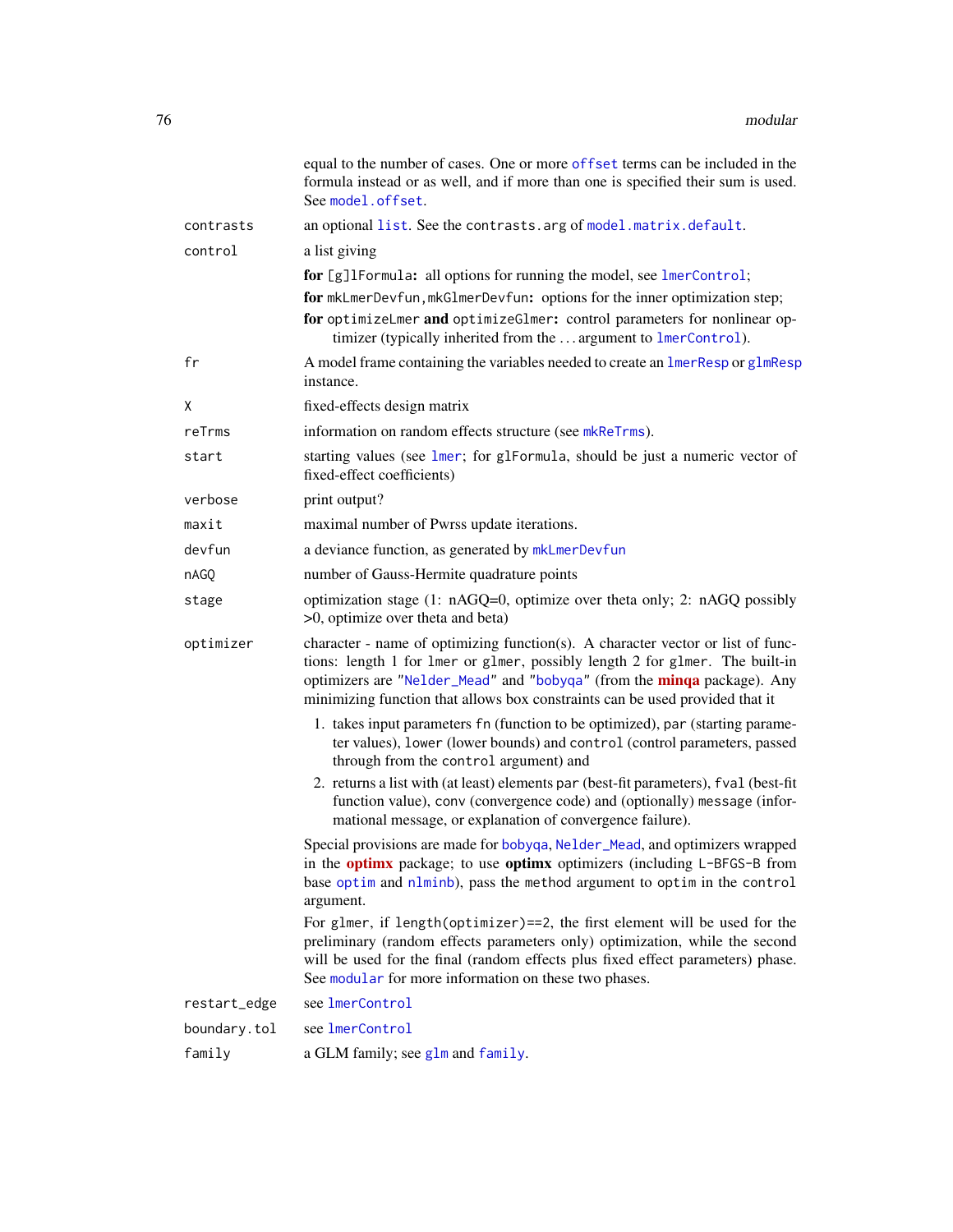#### modular 77

| mustart  | optional starting values on the scale of the conditional mean; see $g1m$ for details.                                                                                                                  |
|----------|--------------------------------------------------------------------------------------------------------------------------------------------------------------------------------------------------------|
| etastart | optional starting values on the scale of the unbounded predictor; see glm for<br>details.                                                                                                              |
| $\cdots$ | other potential arguments; for optimizelmer and optimize Glmer, these are<br>passed to internal function optwrap, which has relevant parameters calc. derivs<br>and use.last.params (see lmerControl). |

## Details

These functions make up the internal components of an [gn]lmer fit.

- [g]lFormula takes the arguments that would normally be passed to [g]lmer, checking for errors and processing the formula and data input to create a list of objects required to fit a mixed model.
- mk(Gl|L)merDevfun takes the output of the previous step (minus the formula component) and creates a deviance function
- optimize(Gl|L)mer takes a deviance function and optimizes over theta (or over theta and beta, if stage is set to 2 for optimizeGlmer
- updateGlmerDevfun takes the first stage of a GLMM optimization (with nAGQ=0, optimizing over theta only) and produces a second-stage deviance function
- [mkMerMod](#page-69-0) takes the *environment* of a deviance function, the results of an optimization, a list of random-effect terms, a model frame, and a model all and produces a [g]lmerMod object.

#### Value

lFormula and glFormula return a list containing components:

- fr model frame
- X fixed-effect design matrix
- reTrms list containing information on random effects structure: result of [mkReTrms](#page-70-1)
- REML (lFormula only): logical indicating if restricted maximum likelihood was used (Copy of argument.)

mkLmerDevfun and mkGlmerDevfun return a function to calculate deviance (or restricted deviance) as a function of the theta (random-effect) parameters. updateGlmerDevfun returns a function to calculate the deviance as a function of a concatenation of theta and beta (fixed-effect) parameters. These deviance functions have an environment containing objects required for their evaluation. CAUTION: The [environment](#page-0-0) of functions returned by mk(Gl|L)merDevfun contains reference class objects (see [ReferenceClasses](#page-0-0), [merPredD-class](#page-68-0), [lmResp-class](#page-62-0)), which behave in ways that may surprise many users. For example, if the output of mk(Gl|L)merDevfun is naively copied, then modifications to the original will also appear in the copy (and vice versa). To avoid this behavior one must make a deep copy (see [ReferenceClasses](#page-0-0) for details).

optimizeLmer and optimizeGlmer return the results of an optimization.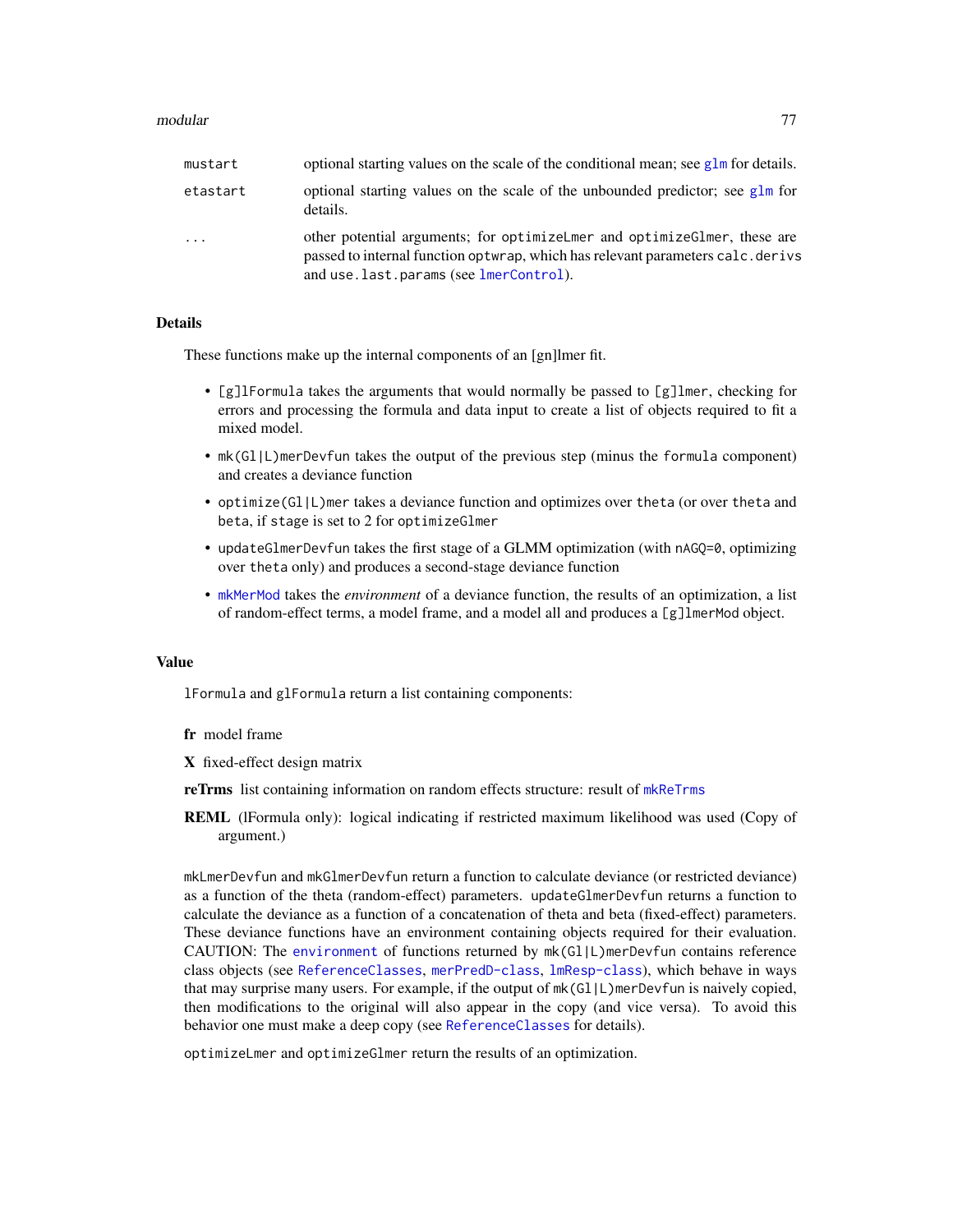## Examples

### Fitting a linear mixed model in 4 modularized steps

```
## 1. Parse the data and formula:
lmod <- lFormula(Reaction ~ Days + (Days|Subject), sleepstudy)
names(lmod)
## 2. Create the deviance function to be optimized:
(devfun <- do.call(mkLmerDevfun, lmod))
ls(environment(devfun)) # the environment of 'devfun' contains objects
                        # required for its evaluation
## 3. Optimize the deviance function:
opt <- optimizeLmer(devfun)
opt[1:3]
## 4. Package up the results:
mkMerMod(environment(devfun), opt, lmod$reTrms, fr = lmod$fr)
### Same model in one line
lmer(Reaction ~ Days + (Days|Subject), sleepstudy)
### Fitting a generalized linear mixed model in six modularized steps
## 1. Parse the data and formula:
glmod \leq glFormula(cbind(incidence, size - incidence) \sim period + (1 | herd),
                   data = cbpp, family = binomial)
    #.... see what've got :
str(glmod, max=1, give.attr=FALSE)
## 2. Create the deviance function for optimizing over theta:
(devfun <- do.call(mkGlmerDevfun, glmod))
ls(environment(devfun)) # the environment of devfun contains lots of info
## 3. Optimize over theta using a rough approximation (i.e. nAGQ = 0):
(opt <- optimizeGlmer(devfun))
## 4. Update the deviance function for optimizing over theta and beta:
(devfun <- updateGlmerDevfun(devfun, glmod$reTrms))
## 5. Optimize over theta and beta:
opt <- optimizeGlmer(devfun, stage=2)
str(opt, max=1) # seeing what we'got
## 6. Package up the results:
(fMod <- mkMerMod(environment(devfun), opt, glmod$reTrms, fr = glmod$fr))
### Same model in one line
fM \leq glmer(cbind(incidence, size - incidence) \approx period + (1 | herd),data = cbpp, family = binomial)
all.equal(fMod, fM, check.attributes=FALSE, tolerance = 1e-12)
        # ---- -- even tolerance = 0 may work
```
<span id="page-77-0"></span>

NelderMead *Nelder-Mead Optimization of Parameters, Possibly (Box) Constrained*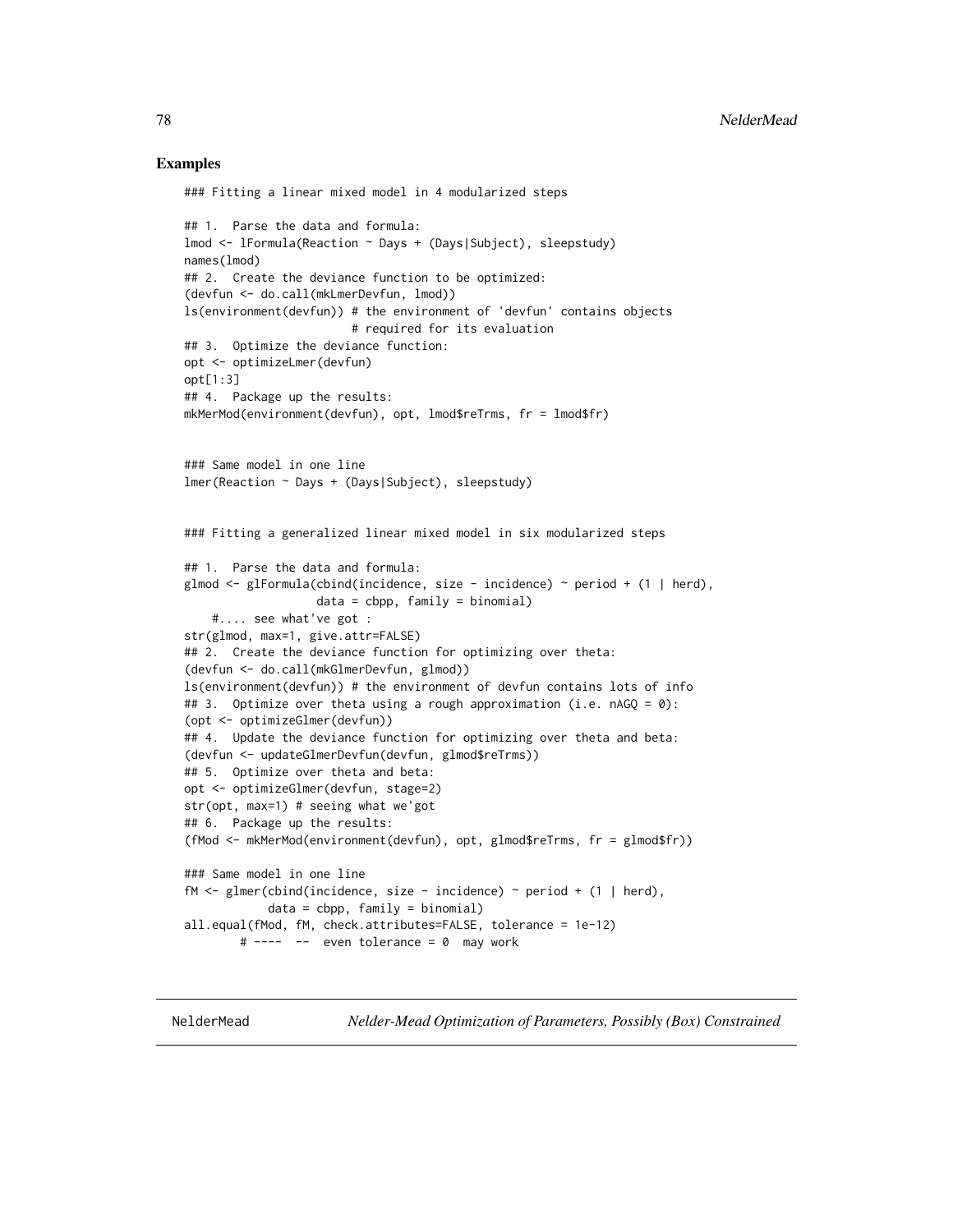# NelderMead 79

# Description

Nelder-Mead optimization of parameters, allowing optimization subject to box constraints (contrary to the default, method = "Nelder-Mead", in R's [optim\(](#page-0-0))), and using reverse communications.

## Usage

```
Nelder_Mead(fn, par, lower = rep.int(-Inf, n), upper = rep.int(Inf, n),
           control = list()
```
# Arguments

| fn      | a function of a single numeric vector argument returning a numeric scalar.                                                                                                                                                          |
|---------|-------------------------------------------------------------------------------------------------------------------------------------------------------------------------------------------------------------------------------------|
| par     | numeric vector of starting values for the parameters.                                                                                                                                                                               |
| lower   | numeric vector of lower bounds (elements may be -Inf).                                                                                                                                                                              |
| upper   | numeric vector of upper bounds (elements may be Inf).                                                                                                                                                                               |
| control | a named list of control settings. Possible settings are                                                                                                                                                                             |
|         | <b>iprint</b> numeric scalar - frequency of printing evaluation information. Defaults<br>to 0 indicating no printing.                                                                                                               |
|         | maxfun numeric scalar - maximum number of function evaluations allowed<br>(default:10000).                                                                                                                                          |
|         | <b>FtolAbs</b> numeric scalar - absolute tolerance on change in function values (de-<br>fault: $1e-5$ )                                                                                                                             |
|         | <b>FtolRel</b> numeric scalar - relative tolerance on change in function values (default: le-<br>15)                                                                                                                                |
|         | XtolRel numeric scalar - relative tolerance on change in parameter values (de-<br>fault: $1e-7$ )                                                                                                                                   |
|         | <b>MinfMax</b> numeric scalar - maximum value of the minimum (default: .Ma-<br>chine\$double.xmin)                                                                                                                                  |
|         | <b>xst</b> numeric vector of initial step sizes to establish the simplex - all elements<br>must be non-zero (default: rep(0.02,length(par)))                                                                                        |
|         | xt numeric vector of tolerances on the parameters (default: $xst*5e-4$ )                                                                                                                                                            |
|         | <b>verbose</b> numeric value: $0=$ no printing, $1=$ print every 20 evaluations, $2=$ print<br>every 10 evalutions, 3=print every evaluation. Sets 'iprint', if specified, but<br>does not override it.                             |
|         | <b>warnOnly</b> a logical indicating if non-convergence (codes $-1, -2, -3$ ) should not<br>stop(.), but rather only call warning and return a result which might in-<br>spected. Defaults to FALSE, i.e., stop on non-convergence. |
|         |                                                                                                                                                                                                                                     |

# Value

a [list](#page-0-0) with components

| fval        | numeric scalar - the minimum function value achieved  |
|-------------|-------------------------------------------------------|
| par         | numeric vector - the value of x providing the minimum |
| convergence | integer valued scalar, if not 0, an error code:       |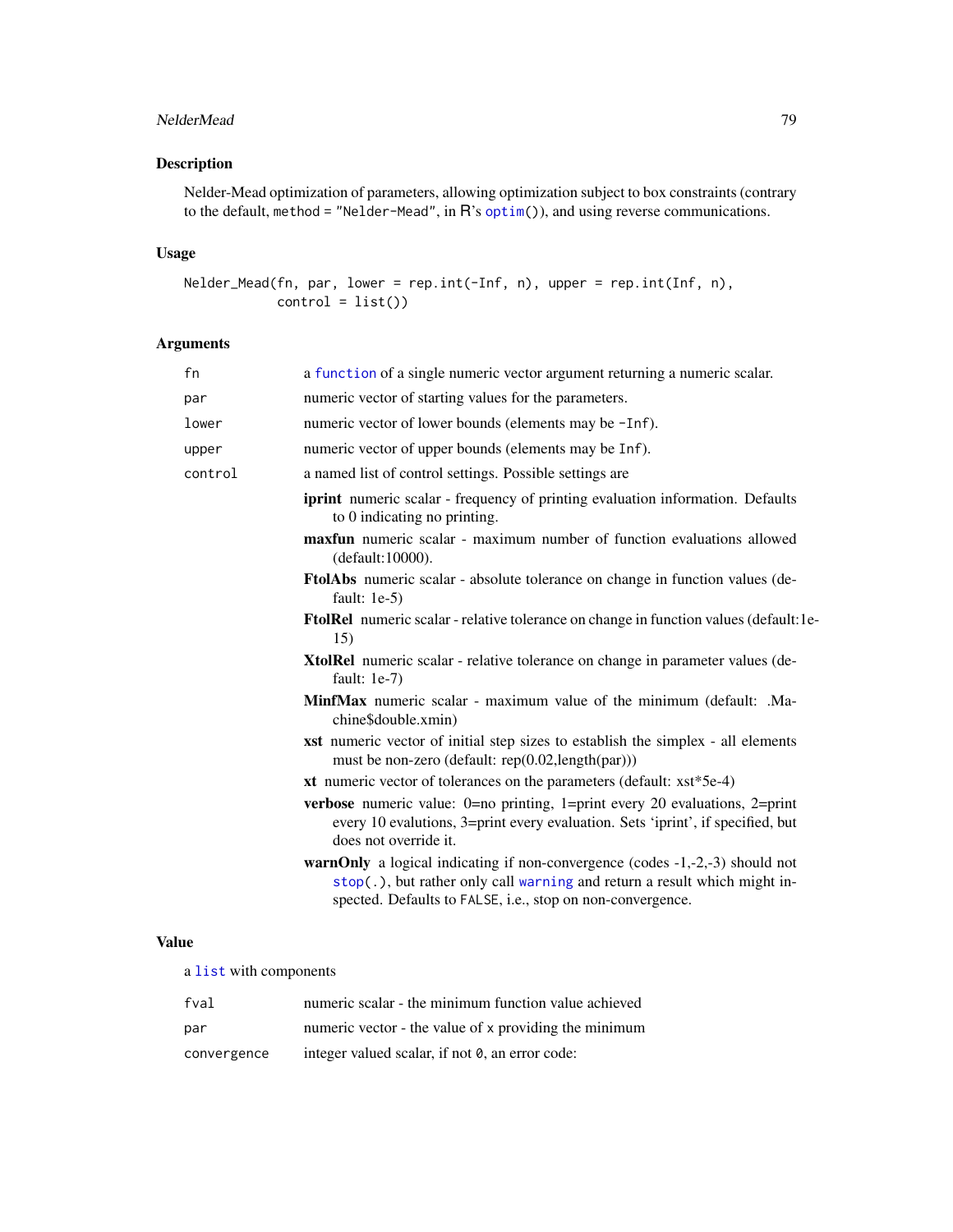|         | -4 nm_evals: maximum evaluations reached                      |
|---------|---------------------------------------------------------------|
|         | $-3$ nm forced: ?                                             |
|         | -2 nm_nofeasible: cannot generate a feasible simplex          |
|         | $-1$ nm_x0notfeasible: initial x is not feasible (?)          |
|         | 0 successful convergence                                      |
| message | a string specifying the kind of convergence.                  |
| control | the list of control settings after substituting for defaults. |
| feval   | the number of function evaluations.                           |

# See Also

The [NelderMead](#page-79-0) class definition and generator function.

#### Examples

```
fr \leq function(x) { ## Rosenbrock Banana function
   x1 \leq x[1]x2 < - x[2]100 * (x2 - x1 * x1)^2 + (1 - x1)^2
}
p0 \leq -c(-1.2, 1)oo <- optim(p0, fr) ## also uses Nelder-Mead by default
o. <- Nelder_Mead(fr, p0)
o.1 <- Nelder_Mead(fr, p0, control=list(verbose=1))# -> some iteration output
stopifnot(identical(o.[1:4], o.1[1:4]),
          all.equal(o.$par, oo$par, tolerance=1e-3))# diff: 0.0003865
o.2 <- Nelder_Mead(fr, p0, control=list(verbose=3, XtolRel=1e-15, FtolAbs= 1e-14))
all.equal(o.2[-5],o.1[-5], tolerance=1e-15)# TRUE, unexpectedly
```
<span id="page-79-0"></span>NelderMead-class *Class* "NelderMead" *of Nelder-Mead optimizers and its Generator*

#### Description

Class "NelderMead" is a reference class for a Nelder-Mead simplex optimizer allowing box constraints on the parameters and using reverse communication.

The NelderMead() function conveniently generates such objects.

#### Usage

NelderMead(...)

#### Arguments

... Argument list (see Note below).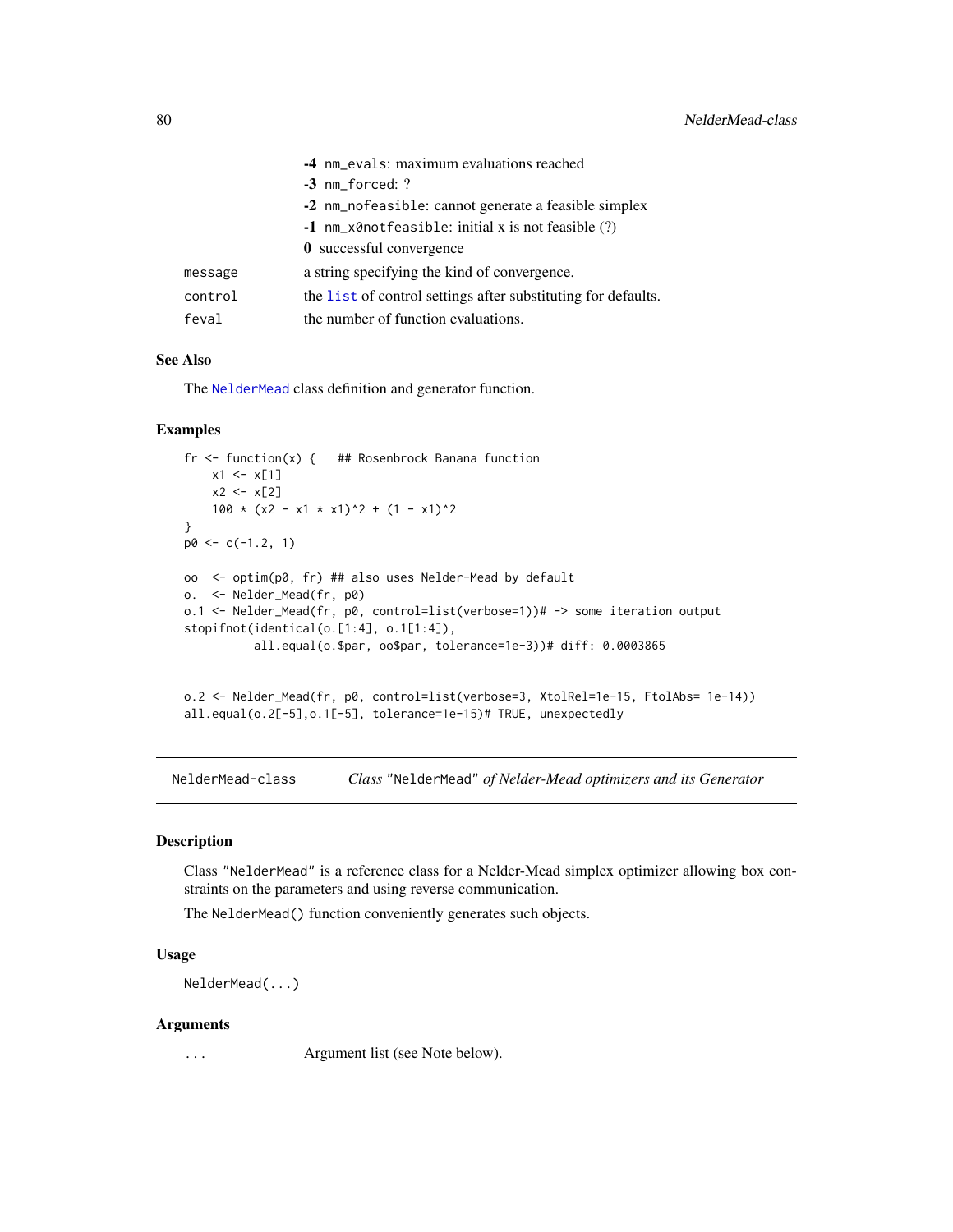## ngrps 81

# Methods

NelderMead\$new(lower,upper,xst,x0,xt)

Create a new [NelderMead](#page-79-0) object

# Extends

All reference classes extend and inherit methods from ["envRefClass"](#page-0-0).

### Note

This is the default optimizer for the second stage of [glmer](#page-32-0) and [nlmer](#page-82-0) fits. We found that it was more reliable and often faster than more sophisticated optimizers.

Arguments to NelderMead() and the [new](#page-0-0) method must be named arguments:

lower numeric vector of lower bounds - elements may be -Inf.

upper numeric vector of upper bounds - elements may be Inf.

xst numeric vector of initial step sizes to establish the simplex - all elements must be non-zero.

x0 numeric vector of starting values for the parameters.

xt numeric vector of tolerances on the parameters.

### References

Based on code in the NLopt collection.

## See Also

[Nelder\\_Mead](#page-77-0), the typical "constructor". Further, [glmer](#page-32-0), [nlmer](#page-82-0)

# Examples

showClass("NelderMead")

<span id="page-80-0"></span>ngrps *Number of Levels of a Factor or a "merMod" Model*

# Description

Returns the number of levels of a [factor](#page-0-0) or a set of factors, currently e.g., for each of the grouping factors of [lmer\(](#page-50-0)), [glmer\(](#page-32-0)), etc.

### Usage

ngrps(object, ...)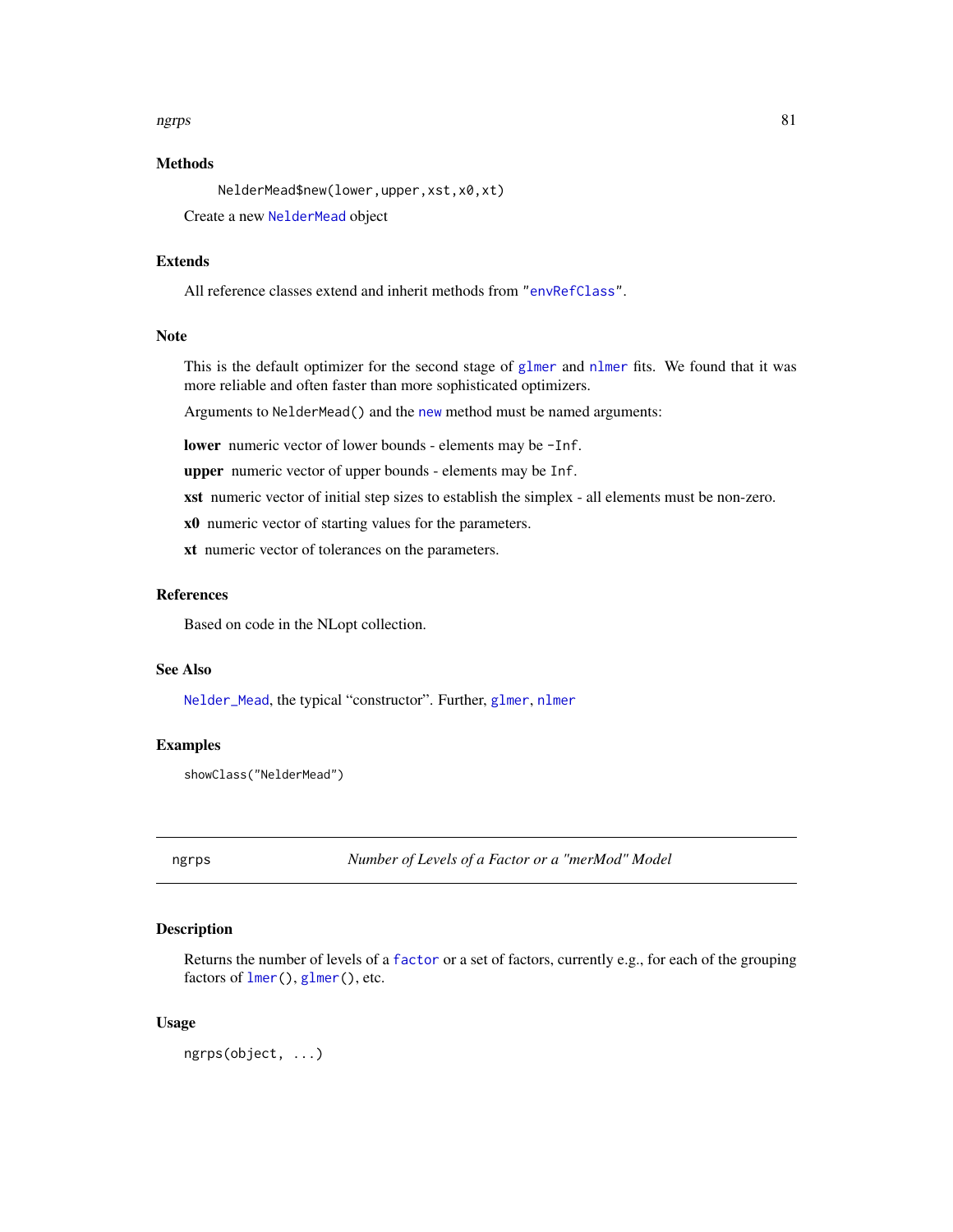#### **Arguments**

| object                  | an R object, see Details. |
|-------------------------|---------------------------|
| $\cdot$ $\cdot$ $\cdot$ | currently ignored.        |

# Details

Currently there are methods for objects of class [merMod](#page-63-0), i.e., the result of [lmer\(](#page-50-0)) etc, and [factor](#page-0-0) objects.

# Value

The number of levels (of a factor) or vector of number of levels for each "grouping factor" of a

## Examples

```
ngrps(factor(seq(1,10,2)))
ngrps(lmer(Reaction ~ 1|Subject, sleepstudy))
## A named vector if there's more than one grouping factor :
ngrps(lmer(strength ~ (1|batch/cask), Pastes))
## cask:batch batch
## 30 10
methods(ngrps) # -> "factor" and "merMod"
```
<span id="page-81-0"></span>nlformula *Manipulate a Nonlinear Model Formula*

### Description

Check and manipulate the formula for a nonlinear model, such as specified in [nlmer](#page-82-0).

## Usage

nlformula(mc)

#### Arguments

mc matched call from the calling function, typically [nlmer\(](#page-82-0)). Should have arguments named

- formula: a formula of the form resp  $\sim$  nlmod  $\sim$  meform where resp is an expression for the response, nlmod is the nonlinear model expression and meform is the mixed-effects model formula. resp can be omitted when, e.g., optimizing a design.
- data: a data frame in which to evaluate the model function
- start: either a numeric vector containing initial estimates for the nonlinear model parameters or a list with components
	- nlpars: the initial estimates of the nonlinear model parameters
	- theta: the initial estimates of the variance component parameters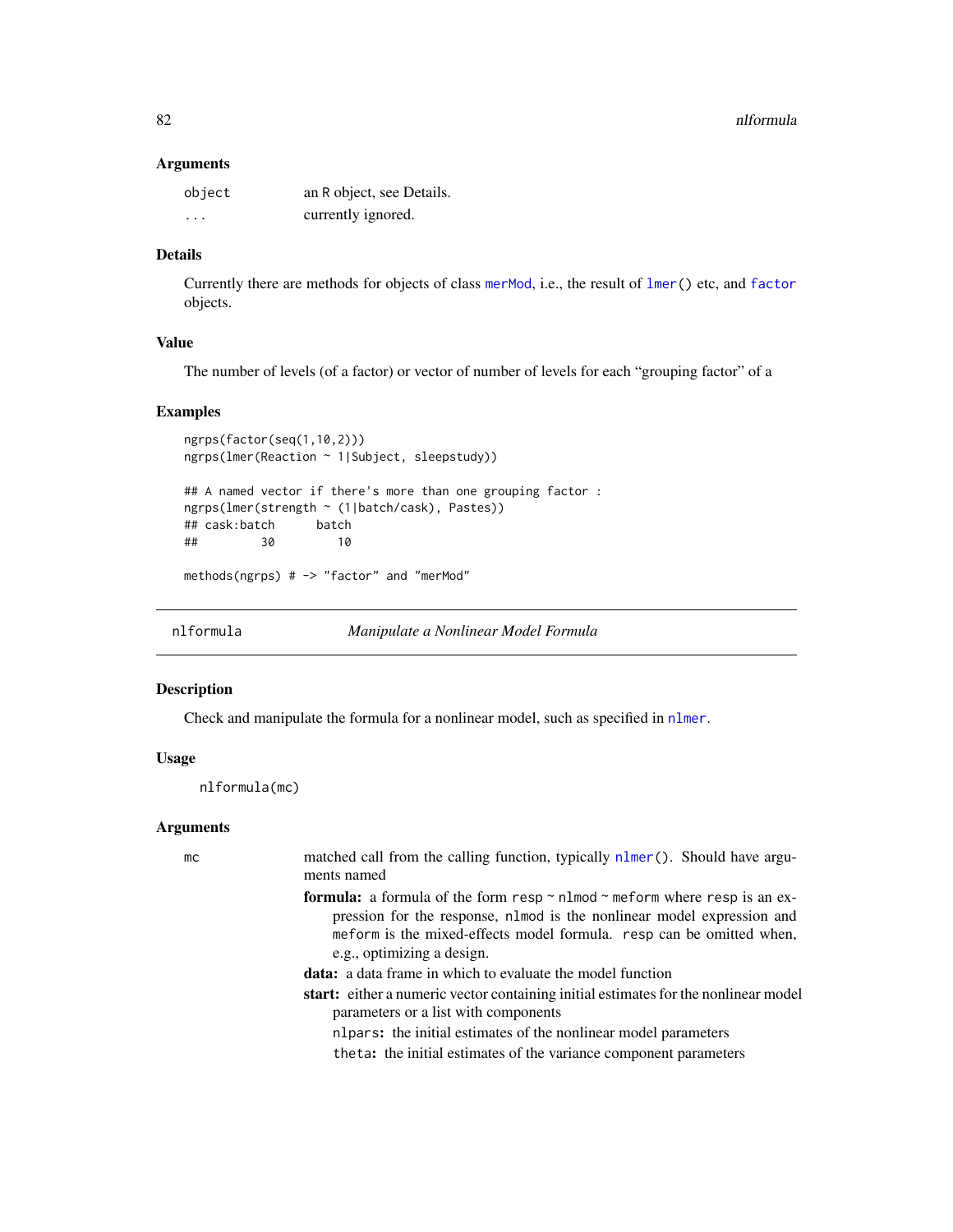#### nlmer 83

# Details

The model formula for a nonlinear mixed-effects model is of the form resp  $\sim$  nlmod  $\sim$  mixed where resp is an expression (usually just a name) for the response, nlmod is the call to the nonlinear model function, and mixed is the mixed-effects formula defining the linear predictor for the parameter matrix. If the formula is to be used for optimizing designs, the resp part can be omitted.

# Value

a list with components

| "respMod" | a response module of class "nlsResp"         |
|-----------|----------------------------------------------|
| "frame"   | the model frame, including a terms attribute |
| $"$ Y $"$ | the fixed-effects model matrix               |
| "reTrms"  | the random-effects terms object              |

# See Also

Other utilities: [findbars](#page-25-0), [mkRespMod](#page-70-0), [mkReTrms](#page-70-1), [nobars](#page-86-0), [subbars](#page-115-0)

<span id="page-82-0"></span>

| nıme |
|------|
|      |

 $Fitting$  *Nonlinear Mixed-Effects Models* 

## Description

Fit a nonlinear mixed-effects model (NLMM) to data, via maximum likelihood.

## Usage

```
nlmer(formula, data = NULL, control = nlmerControl(),
      start = NULL, verbose = \thetaL, nAGQ = 1L, subset, weights, na.action,
      offset, contrasts = NULL, devFunOnly = FALSE)
```
## Arguments

| formula | a three-part "nonlinear mixed model" formula, of the form $resp ~ Nonlin( \dots )$<br>$\sim$ fixed + random, where the third part is similar to the RHS formula of, e.g.,<br>lmer.                                                                                                                                                                                                                                                                                                                                                                                                      |
|---------|-----------------------------------------------------------------------------------------------------------------------------------------------------------------------------------------------------------------------------------------------------------------------------------------------------------------------------------------------------------------------------------------------------------------------------------------------------------------------------------------------------------------------------------------------------------------------------------------|
|         | Currently, the Non $\text{lin}(\ldots)$ formula part must not only return a numeric vector,<br>but also must have a "gradient" attribute, a matrix. The functions SSbiexp,<br>SSlogis, etc, see self Start, provide this (and more). Alternatively, you can<br>use $deriv()$ to automatically produce such functions or expressions.                                                                                                                                                                                                                                                    |
| data    | an optional data frame containing the variables named in formula. By default<br>the variables are taken from the environment from which lmer is called. While<br>data is optional, the package authors <i>strongly</i> recommend its use, especially<br>when later applying methods such as update and drop1 to the fitted model<br>(such methods are not guaranteed to work properly if data is omitted). If data<br>is omitted, variables will be taken from the environment of formula (if specified<br>as a formula) or from the parent frame (if specified as a character vector). |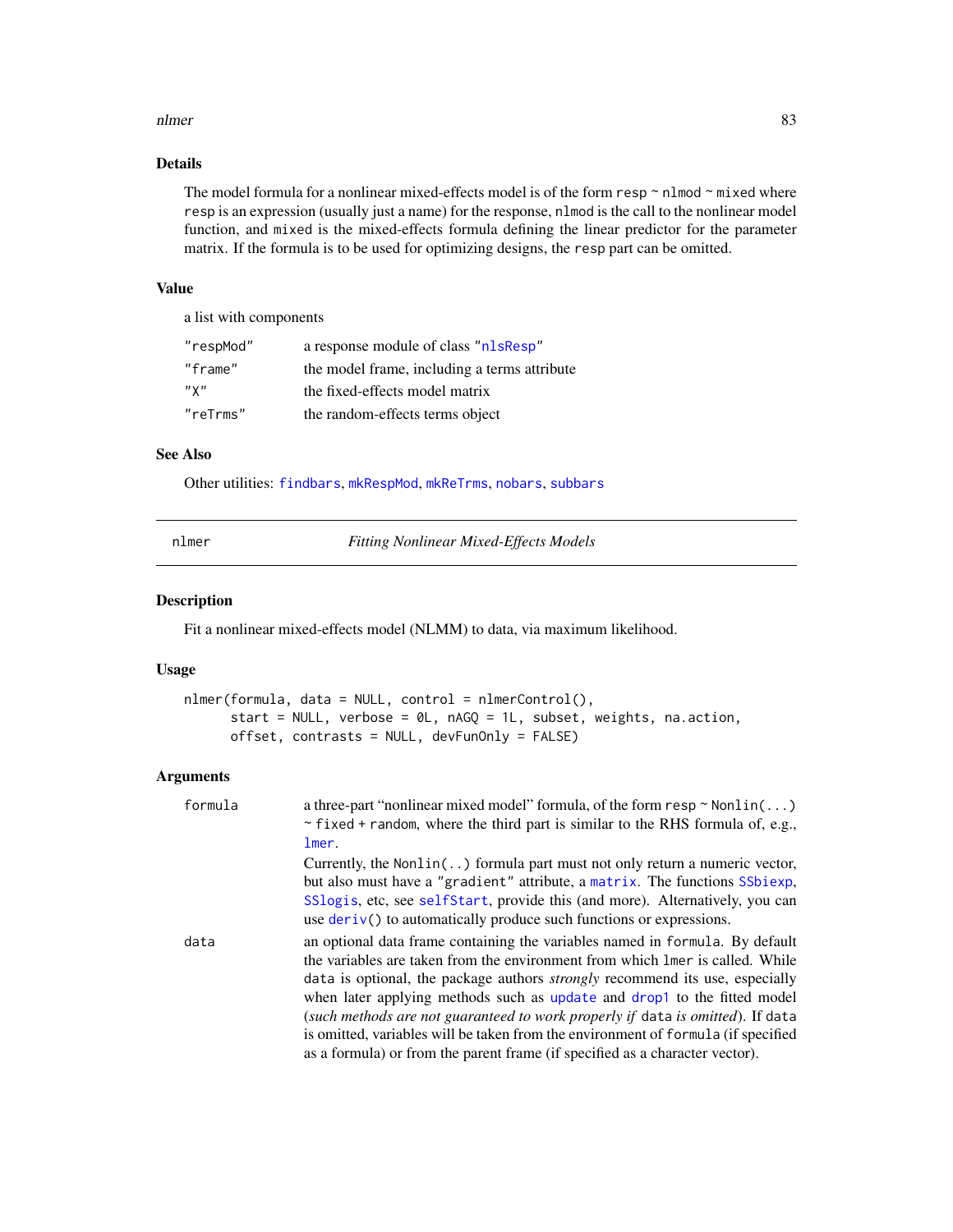| control    | a list (of correct class, resulting from lmerControl() or glmerControl() re-<br>spectively) containing control parameters, including the nonlinear optimizer to<br>be used and parameters to be passed through to the nonlinear optimizer, see the<br>*1merControl documentation for details.                                                                                                                                                                                                                                                           |
|------------|---------------------------------------------------------------------------------------------------------------------------------------------------------------------------------------------------------------------------------------------------------------------------------------------------------------------------------------------------------------------------------------------------------------------------------------------------------------------------------------------------------------------------------------------------------|
| start      | starting estimates for the nonlinear model parameters, as a named numeric vec-<br>tor or as a list with components                                                                                                                                                                                                                                                                                                                                                                                                                                      |
|            | nlpars required numeric vector of starting values for the nonlinear model pa-<br>rameters                                                                                                                                                                                                                                                                                                                                                                                                                                                               |
|            | theta optional numeric vector of starting values for the covariance parameters                                                                                                                                                                                                                                                                                                                                                                                                                                                                          |
| verbose    | integer scalar. If $> 0$ verbose output is generated during the optimization of the<br>parameter estimates. If $> 1$ verbose output is generated during the individual<br>PIRLS steps (PIRLS aka PRSS, e.g. in the C++ sources).                                                                                                                                                                                                                                                                                                                        |
| nAGQ       | integer scalar - the number of points per axis for evaluating the adaptive Gauss-<br>Hermite approximation to the log-likelihood. Defaults to 1, corresponding to<br>the Laplace approximation. Values greater than 1 produce greater accuracy in<br>the evaluation of the log-likelihood at the expense of speed. A value of zero uses<br>a faster but less exact form of parameter estimation for GLMMs by optimizing<br>the random effects and the fixed-effects coefficients in the penalized iteratively<br>reweighted least squares (PIRLS) step. |
| subset     | an optional expression indicating the subset of the rows of data that should be<br>used in the fit. This can be a logical vector, or a numeric vector indicating which<br>observation numbers are to be included, or a character vector of the row names<br>to be included. All observations are included by default.                                                                                                                                                                                                                                   |
| weights    | an optional vector of 'prior weights' to be used in the fitting process. Should be<br>NULL or a numeric vector.                                                                                                                                                                                                                                                                                                                                                                                                                                         |
| na.action  | a function that indicates what should happen when the data contain NAs. The de-<br>fault action (na.omit, inherited from the 'factory fresh' value of getOption ("na.action"))<br>strips any observations with any missing values in any variables.                                                                                                                                                                                                                                                                                                     |
| offset     | this can be used to specify an <i>a priori</i> known component to be included in the<br>linear predictor during fitting. This should be NULL or a numeric vector of length<br>equal to the number of cases. One or more offset terms can be included in the<br>formula instead or as well, and if more than one is specified their sum is used.<br>See model.offset.                                                                                                                                                                                    |
| contrasts  | an optional list. See the contrasts. arg of model. matrix. default.                                                                                                                                                                                                                                                                                                                                                                                                                                                                                     |
| devFunOnly | logical - return only the deviance evaluation function. Note that because the<br>deviance function operates on variables stored in its environment, it may not<br>return exactly the same values on subsequent calls (but the results should always<br>be within machine tolerance).                                                                                                                                                                                                                                                                    |

# Details

Fit nonlinear mixed-effects models, such as those used in population pharmacokinetics.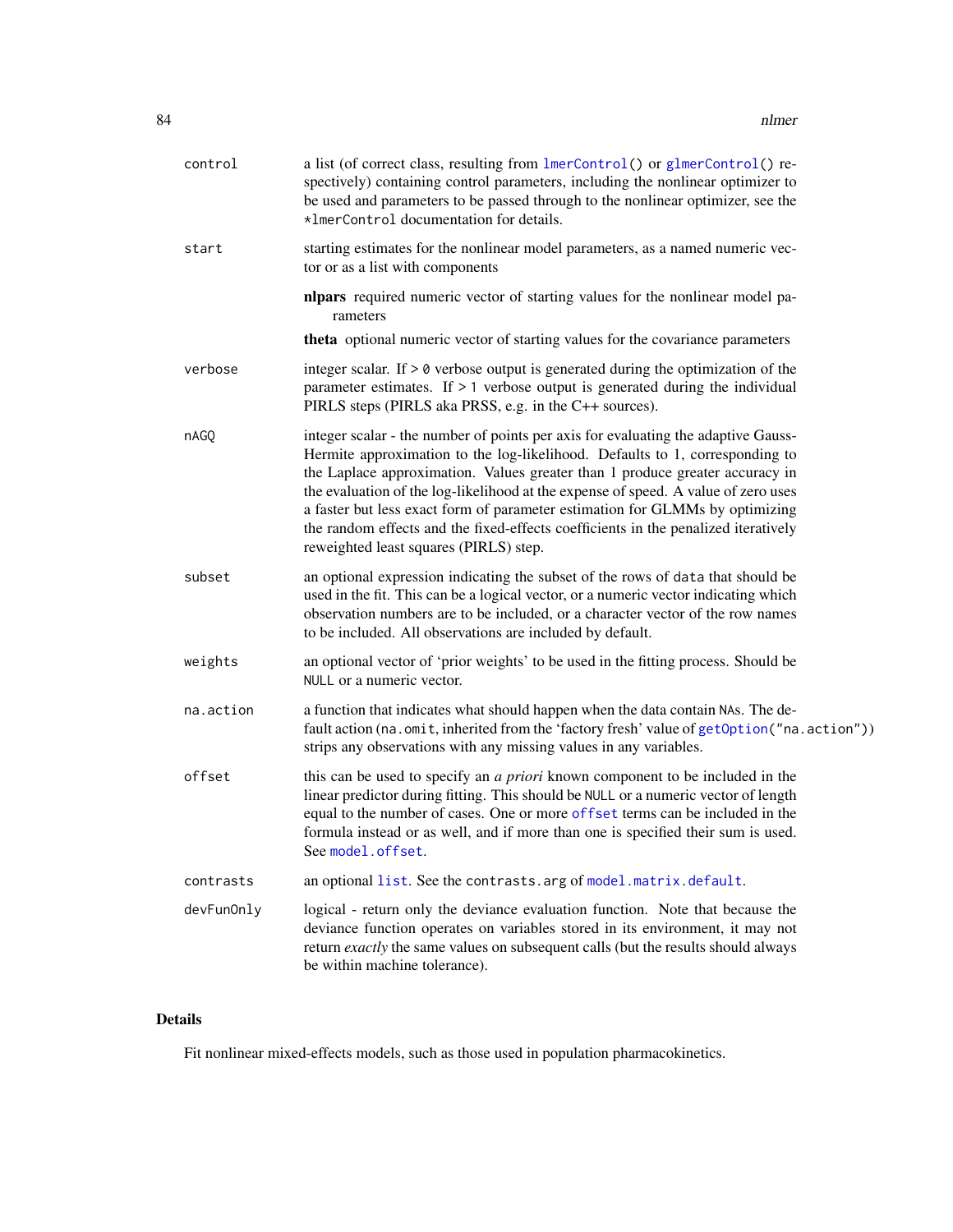#### nloptwrap 85

## Note

Adaptive Gauss-Hermite quadrature (nAGQ > 1) is not currently implemented for nlmer. Several other methods, such as simulation or prediction with new data, are unimplemented or very lightly tested.

A method argument was used in earlier versions of the **lme4** package. Its functionality has been replaced by the nAGQ argument.

# Examples

```
## nonlinear mixed models --- 3-part formulas ---
## 1. basic nonlinear fit. Use stats::SSlogis for its
## implementation of the 3-parameter logistic curve.
## "SS" stands for "self-starting logistic", but the
## "self-starting" part is not currently used by nlmer ... 'start' is
## necessary
startvec <-c(Asym = 200, xmid = 725, scal = 350)(nm1 <- nlmer(circumference ~ SSlogis(age, Asym, xmid, scal) ~ Asym|Tree,
            Orange, start = startvec))
## 2. re-run with "quick and dirty" PIRLS step
(mna \leftarrow update(mn1, nAGQ = 0L))## 3. Fit the same model with a user-built function:
## a. Define formula
nform <- ~Asym/(1+exp((xmid-input)/scal))
## b. Use deriv() to construct function:
nfun <- deriv(nform,namevec=c("Asym","xmid","scal"),
              function.arg=c("input","Asym","xmid","scal"))
nm1b <- update(nm1,circumference ~ nfun(age, Asym, xmid, scal) ~ Asym | Tree)
## 4. User-built function without using derivs():
## derivatives could be computed more efficiently
## by pre-computing components, but these are essentially
## the gradients as one would derive them by hand
nfun2 <- function(input, Asym, xmid, scal) {
   value <- Asym/(1+exp((xmid-input)/scal))
    grad <- cbind(Asym=1/(1+exp((xmid-input)/scal)),
              xmid=-Asym/(1+exp((xmid-input)/scal))^2*1/scal*
                    exp((xmid-input)/scal),
              scal=-Asym/(1+exp((xmid-input)/scal))^2*
                     -(xmid-input)/scal^2*exp((xmid-input)/scal))
    attr(value,"gradient") <- grad
    value
}
stopifnot(all.equal(attr(nfun(2,1,3,4),"gradient"),
                    attr(nfun(2,1,3,4),"gradient")))
nm1c <- update(nm1,circumference ~ nfun2(age, Asym, xmid, scal) ~ Asym | Tree)
```
nloptwrap *Wrappers for additional optimizers*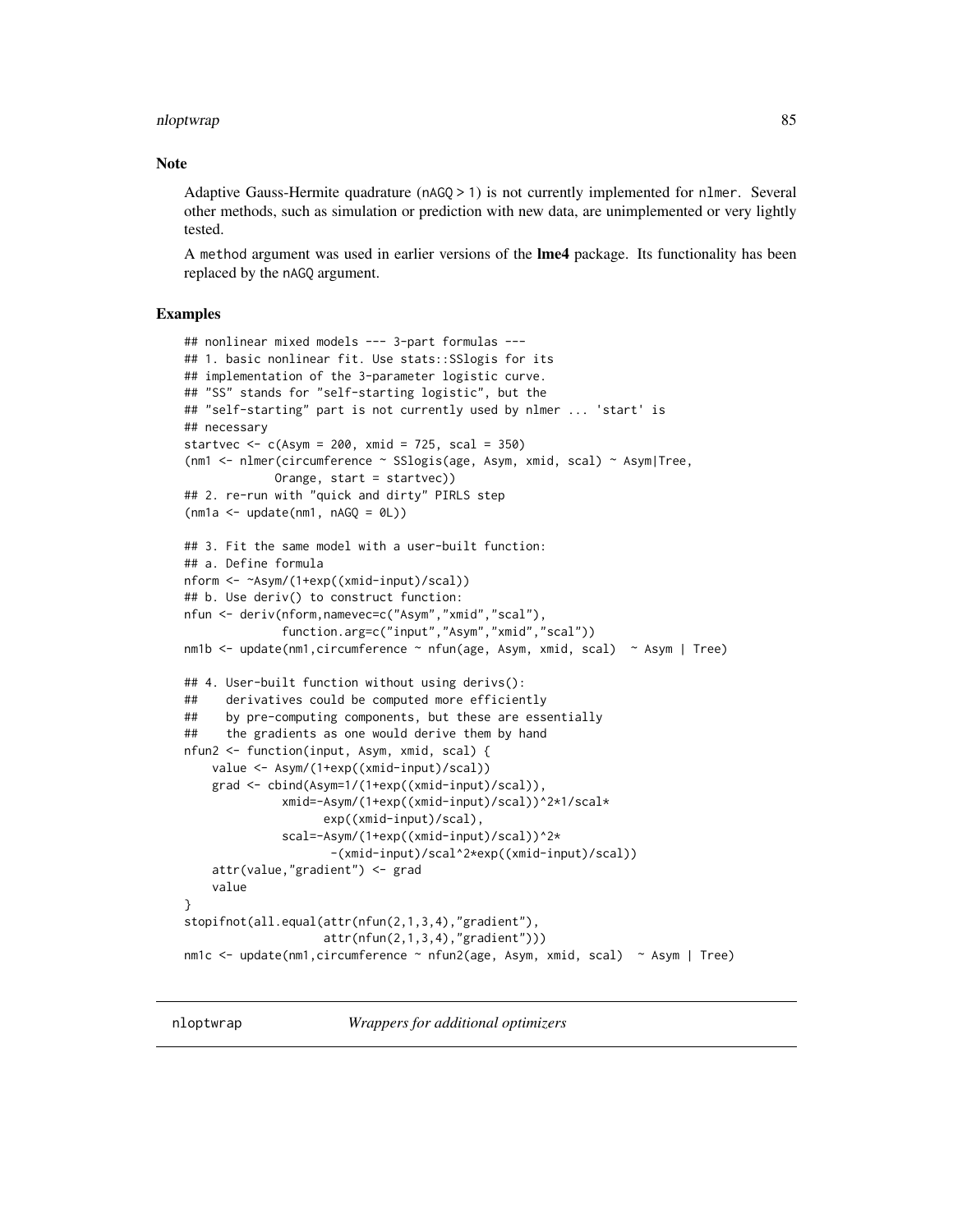#### Description

Wrappers to allow use of alternative optimizers, from the NLopt library (via **[nloptr](https://CRAN.R-project.org/package=nloptr)**) or elsewhere, for the nonlinear optimization stage.

### Usage

nloptwrap (par, fn, lower, upper, control =  $list(), ...)$ nlminbwrap(par, fn, lower, upper, control =  $list()$ , ...)

#### Arguments

| par          | starting parameter vector                                                                                                                    |
|--------------|----------------------------------------------------------------------------------------------------------------------------------------------|
| fn           | objective function                                                                                                                           |
| lower, upper | numeric vector of lower and upper bounds.                                                                                                    |
| control      | l ist of control parameters, corresponding to optCtrl = $\star$ , e.g., in lmerControl().<br>For nloptwrap, see defaultControl in 'Details'. |
| $\cdot$      | additional arguments to be passed to objective function                                                                                      |

## Details

Using alternative optimizers is an important trouble-shooting tool for mixed models. These wrappers provide convenient access to the optimizers provided by Steven Johnson's NLopt library (via the [nloptr](https://CRAN.R-project.org/package=nloptr) R package), and to the [nlminb](#page-0-0) optimizer from base R. nlminb is also available via the [optimx](https://CRAN.R-project.org/package=optimx) package; this wrapper provides access to nlminb() without the need to install/link the package, and without the additional post-fitting checks that are implemented by **[optimx](https://CRAN.R-project.org/package=optimx)** (see examples below).

One important difference between the **[nloptr](https://CRAN.R-project.org/package=nloptr)**-provided implementation of BOBYQA and the **[minqa](https://CRAN.R-project.org/package=minqa)**provided version accessible via optimizer="bobyqa" is that it provides simpler access to optimization tolerances. [bobyqa](#page-0-0) provides only the rhoend parameter ("[t]he smallest value of the trust region radius that is allowed"), while **nloptr** provides a more standard set of tolerances for relative or absolute change in the objective function or the parameter values (ftol\_rel, ftol\_abs, xtol\_rel, xtol\_abs).

The default (empty) control list corresponds to the following settings:

nlminbwrap: control exactly corresponds to [nlminb\(](#page-0-0))'s defaults, see there.

nloptwrap: environment(nloptwrap)\$defaultControl contains the defaults, notably algorithm = "NLOPT\_LN\_BOBYQA".

nloptr::nloptr.print.options() shows and explains the many possible algorithm and options.

# Value

| par     | estimated parameters                |
|---------|-------------------------------------|
| fval    | objective function value at minimum |
| feval   | number of function evaluations      |
| conv    | convergence code (0 if no error)    |
| message | convergence message                 |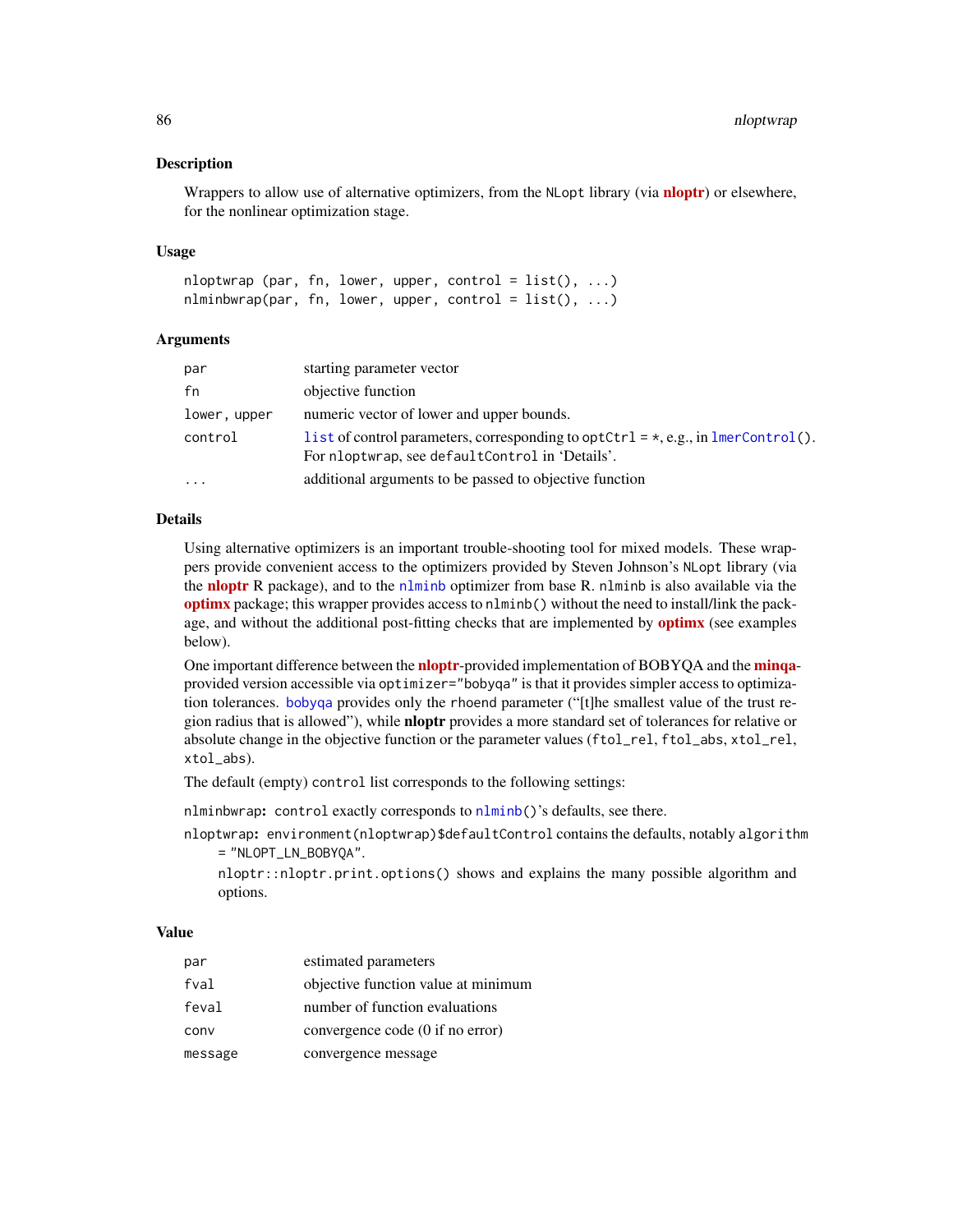#### nobars 87

## Author(s)

Gabor Grothendieck (nlminbwrap)

## Examples

```
library(lme4)
ls.str(environment(nloptwrap)) # 'defaultControl' algorithm "NLOPT_LN_BOBYQA"
## Note that 'optimizer = "nloptwrap"' is now the default for lmer() :
fm1 <- lmer(Reaction ~ Days + (Days|Subject), sleepstudy)
## tighten tolerances
fm1B <- update(fm1, control= lmerControl(optCtrl = list(xtol_abs=1e-8, ftol_abs=1e-8)))
## run for longer (no effect in this case)
fm1C \leq update(fm1,control = lmerControl(optCtrl = list(maxeval=10000)))logLik(fm1B) - logLik(fm1) ## small difference in log likelihood
c(logLik(fm1C) - logLik(fm1)) ## no difference in LL
## Nelder-Mead
fm1_nloptr_NM <- update(fm1, control=
                  lmerControl(optimizer = "nloptwrap",
                              optCtrl = list(algorithm = "NLOPT_LN_NELDERMEAD")))
## other nlOpt algorithm options include NLOPT_LN_COBYLA, NLOPT_LN_SBPLX, see
if(interactive())
 nloptr::nloptr.print.options()
fm1_nlminb <- update(fm1, control=lmerControl(optimizer = "nlminbwrap"))
if (require(optimx)) { ## the 'optimx'-based nlminb :
 fm1_nlminb2 <- update(fm1, control=
                lmerControl(optimizer = "optimx",
                            optCtrl = list(method="nlminb", kkt=FALSE)))
 cat("Likelihood difference (typically zero): "
     c(logLik(fm1_nlminb) - logLik(fm1_nlminb2)), "\n")
}
```
<span id="page-86-0"></span>

nobars *Omit terms separated by vertical bars in a formula*

#### Description

Remove the random-effects terms from a mixed-effects formula, thereby producing the fixed-effects formula.

## Usage

```
nobars(term)
```
#### Arguments

term the right-hand side of a mixed-model formula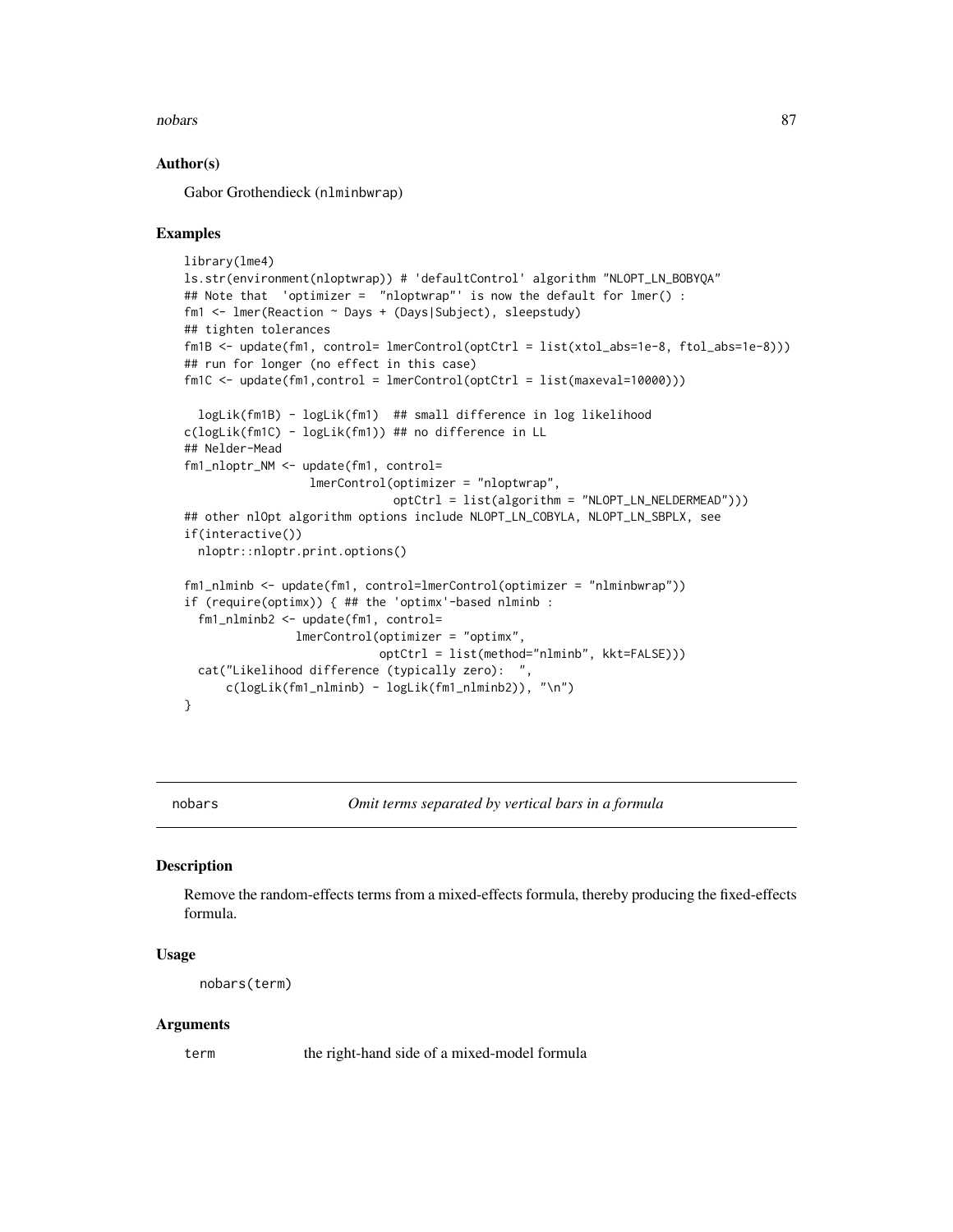#### Value

the fixed-effects part of the formula

#### Note

This function is called recursively on individual terms in the model, which is why the argument is called term and not a name like form, indicating a formula.

## See Also

[formula](#page-0-0), [model.frame](#page-0-0), [model.matrix](#page-0-0). Other utilities: [findbars](#page-25-0), [mkRespMod](#page-70-0), [mkReTrms](#page-70-1), [nlformula](#page-81-0), [subbars](#page-115-0)

#### Examples

nobars(Reaction ~ Days + (Days|Subject)) ## => Reaction ~ Days

Pastes *Paste strength by batch and cask*

#### **Description**

Strength of a chemical paste product; its quality depending on the delivery batch, and the cask within the delivery.

### Format

A data frame with 60 observations on the following 4 variables.

strength paste strength.

- batch delivery batch from which the sample was sample. A factor with 10 levels: 'A' to 'J'.
- cask cask within the delivery batch from which the sample was chosen. A factor with 3 levels: 'a' to 'c'.
- sample the sample of paste whose strength was assayed, two assays per sample. A factor with 30 levels: 'A:a' to 'J:c'.

#### Details

The data are described in Davies and Goldsmith (1972) as coming from " deliveries of a chemical paste product contained in casks where, in addition to sampling and testing errors, there are variations in quality between deliveries . . . As a routine, three casks selected at random from each delivery were sampled and the samples were kept for reference. . . . Ten of the delivery batches were sampled at random and two analytical tests carried out on each of the 30 samples".

#### Source

O.L. Davies and P.L. Goldsmith (eds), *Statistical Methods in Research and Production, 4th ed.*, Oliver and Boyd, (1972), section 6.5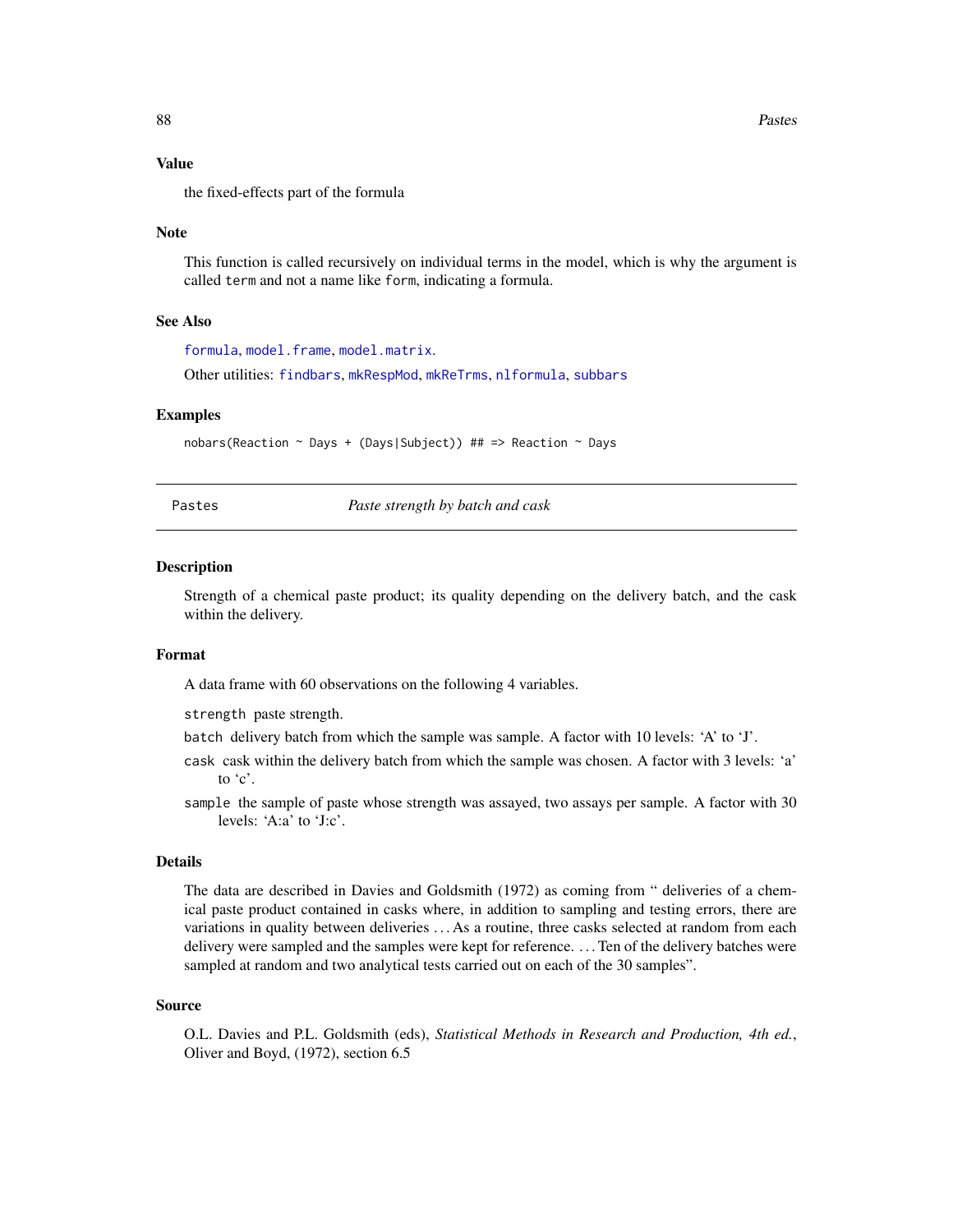#### Penicillin 89 and 200 million and 200 million and 200 million and 200 million and 200 million and 30 million and 30 million and 30 million and 30 million and 30 million and 30 million and 30 million and 30 million and 30 m

## Examples

```
str(Pastes)
require(lattice)
dotplot(cask ~ strength | reorder(batch, strength), Pastes,
        strip = FALSE, strip.left = TRUE, layout = c(1, 10),
        ylab = "Cask within batch",
        xlab = "Paste strength", jitter.y = TRUE)
## Modifying the factors to enhance the plot
Pastes <- within(Pastes, batch <- reorder(batch, strength))
Pastes <- within(Pastes, sample <- reorder(reorder(sample, strength),
          as.numeric(batch)))
dotplot(sample ~ strength | batch, Pastes,
        strip = FALSE, strip.left = TRUE, layout = c(1, 10),
        scales = list(y = list(relation = "free")),
        ylab = "Sample within batch",
        xlab = "Paste strength", jitter.y = TRUE)
## Four equivalent models differing only in specification
(fm1 <- lmer(strength ~ (1|batch) + (1|sample), Pastes))
(fm2 <- lmer(strength ~ (1|batch/cask), Pastes))
(fm3 <- lmer(strength ~ (1|batch) + (1|batch:cask), Pastes))
(fm4 <- lmer(strength ~ (1|batch/sample), Pastes))
## fm4 results in redundant labels on the sample:batch interaction
head(ranef(fm4)[[1]])
## compare to fm1
head(ranef(fm1)[[1]])
## This model is different and NOT appropriate for these data
(fm5 \leftarrow lmer(strength \sim (1|batch) + (1|cask), Pastes))
L \leq - getME(fm1, "L")
Matrix::image(L, sub = "Structure of random effects interaction in pastes model")
```
Penicillin *Variation in penicillin testing*

## **Description**

Six samples of penicillin were tested using the *B. subtilis* plate method on each of 24 plates. The response is the diameter (mm) of the zone of inhibition of growth of the organism.

## Format

A data frame with 144 observations on the following 3 variables.

diameter diameter (mm) of the zone of inhibition of the growth of the organism.

plate assay plate. A factor with levels 'a' to 'x'.

sample penicillin sample. A factor with levels 'A' to 'F'.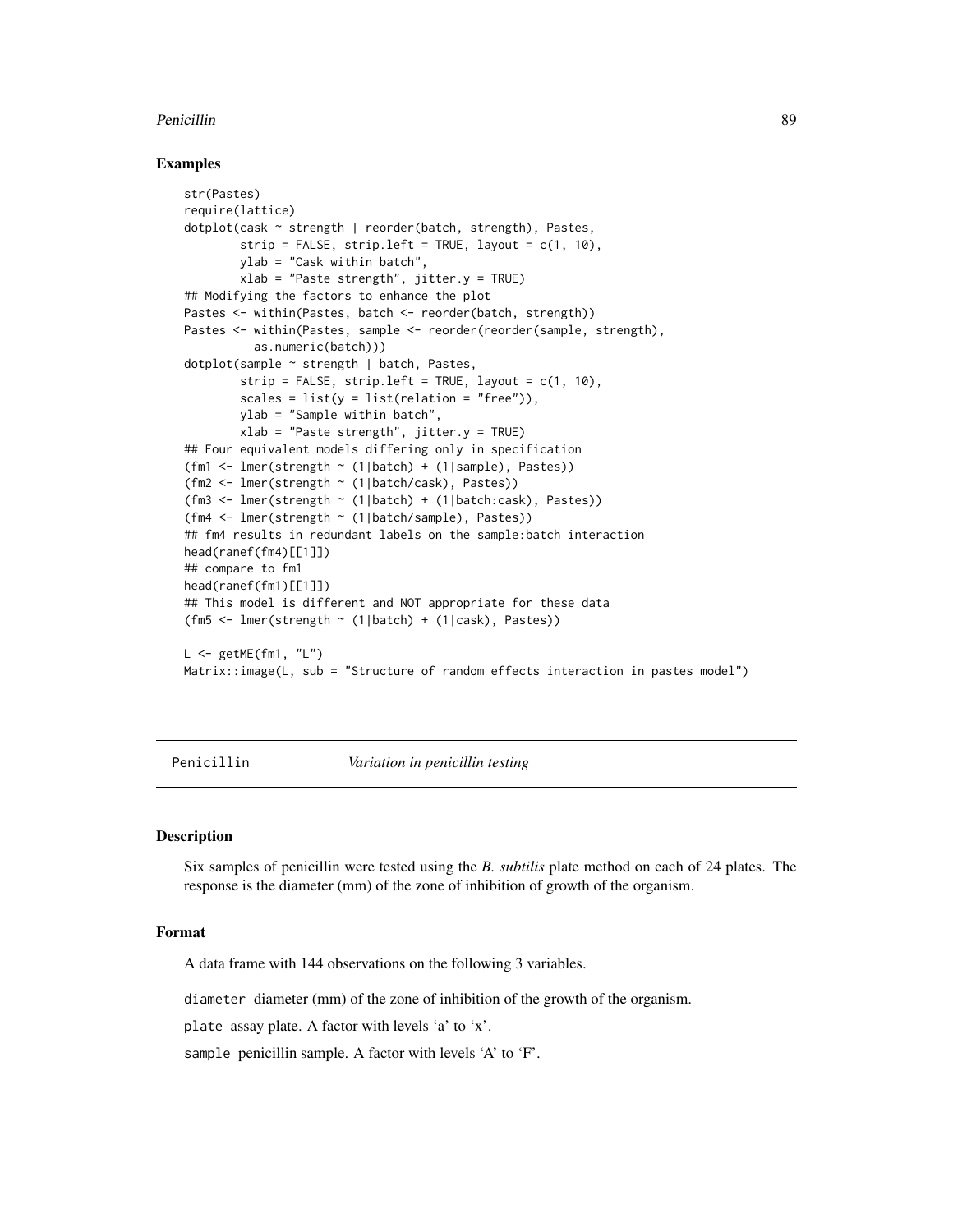## Details

The data are described in Davies and Goldsmith (1972) as coming from an investigation to "assess the variability between samples of penicillin by the *B. subtilis* method. In this test method a bulkinoculated nutrient agar medium is poured into a Petri dish of approximately 90 mm. diameter, known as a plate. When the medium has set, six small hollow cylinders or pots (about 4 mm. in diameter) are cemented onto the surface at equally spaced intervals. A few drops of the penicillin solutions to be compared are placed in the respective cylinders, and the whole plate is placed in an incubator for a given time. Penicillin diffuses from the pots into the agar, and this produces a clear circular zone of inhibition of growth of the organisms, which can be readily measured. The diameter of the zone is related in a known way to the concentration of penicillin in the solution."

#### Source

O.L. Davies and P.L. Goldsmith (eds), *Statistical Methods in Research and Production, 4th ed.*, Oliver and Boyd, (1972), section 6.6

## Examples

```
str(Penicillin)
require(lattice)
dotplot(reorder(plate, diameter) ~ diameter, Penicillin, groups = sample,
        ylab = "Plate", xlab = "Diameter of growth inhibition zone (mm)",
        type = c("p", "a"), auto.key = list(columns = 3, lines = TRUE,
        title = "Penicillin sample"))
(fm1 <- lmer(diameter ~ (1|plate) + (1|sample), Penicillin))
L \leq - getME(fm1, "L")
Matrix::image(L, main = "L",sub = "Penicillin: Structure of random effects interaction")
```
plot.merMod *Diagnostic Plots for 'merMod' Fits*

## Description

diagnostic plots for merMod fits

#### Usage

```
## S3 method for class 'merMod'
plot(x,
     form = resid(., type = "pearson") \sim fitted(.), abline,
     id = NULL, idLabels = NULL, grid, ...)
## S3 method for class 'merMod'
qqmath(t), id = NULL, idLabels = NULL, ...)
```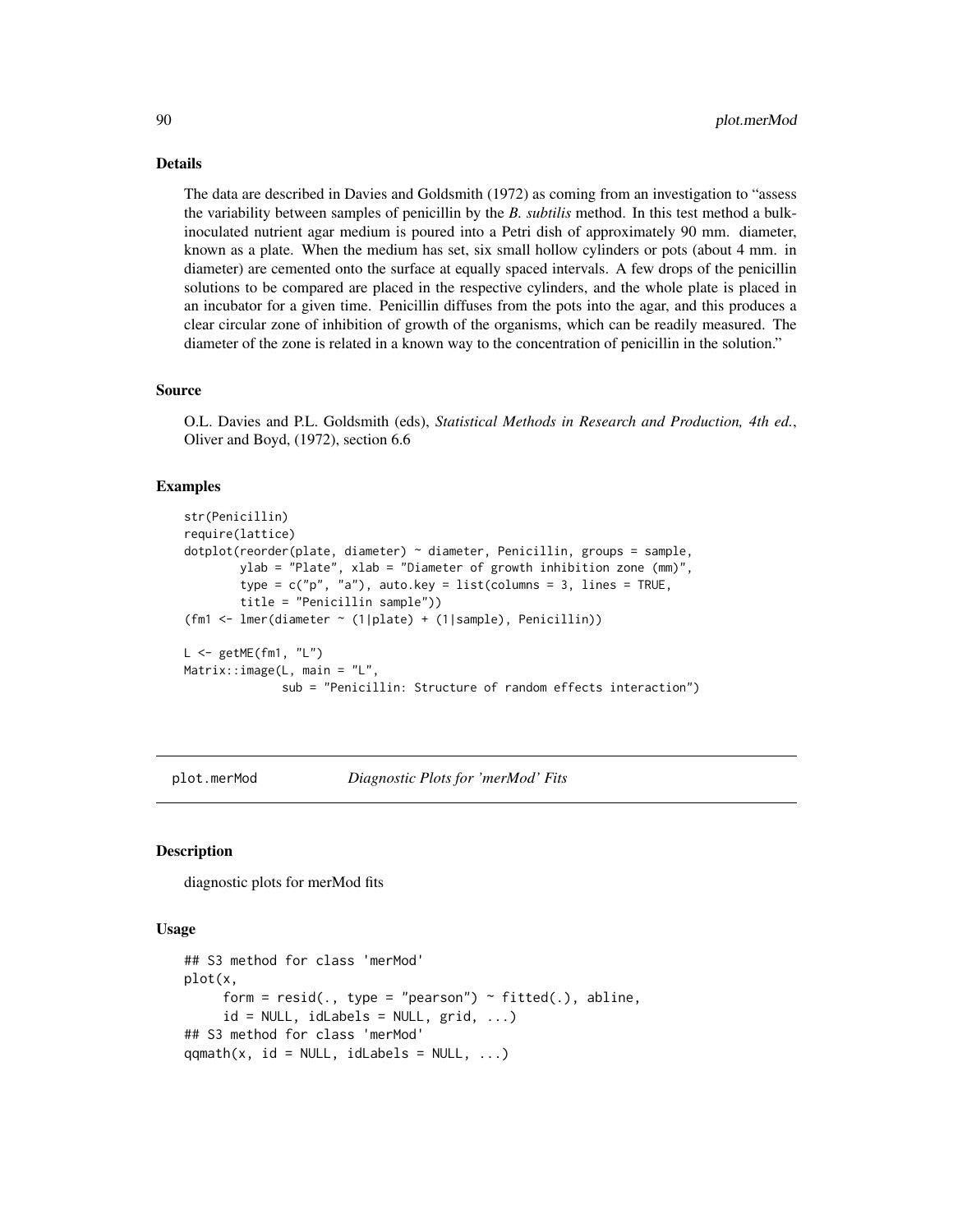## plot.merMod 91

#### **Arguments**

| x        | a fitted [ng]lmer model                                                                                                                                                                                                                                                                                                                                                                                                                                                                                                                                                                                                                       |
|----------|-----------------------------------------------------------------------------------------------------------------------------------------------------------------------------------------------------------------------------------------------------------------------------------------------------------------------------------------------------------------------------------------------------------------------------------------------------------------------------------------------------------------------------------------------------------------------------------------------------------------------------------------------|
| form     | an optional formula specifying the desired type of plot. Any variable present in<br>the original data frame used to obtain x can be referenced. In addition, x itself<br>can be referenced in the formula using the symbol ". ". Conditional expressions<br>on the right of a   operator can be used to define separate panels in a lattice<br>display. Default is $resid($ ., type = "pearson") ~ fitted(.), corresponding<br>to a plot of the standardized residuals versus fitted values.                                                                                                                                                  |
| abline   | an optional numeric value, or numeric vector of length two. If given as a single<br>value, a horizontal line will be added to the plot at that coordinate; else, if given<br>as a vector, its values are used as the intercept and slope for a line added to the<br>plot. If missing, no lines are added to the plot.                                                                                                                                                                                                                                                                                                                         |
| id       | an optional numeric value, or one-sided formula. If given as a value, it is used as<br>a significance level for a two-sided outlier test for the standardized, or normal-<br>ized residuals. Observations with absolute standardized (normalized) residuals<br>greater than the $1 - value/2$ quantile of the standard normal distribution are<br>identified in the plot using idLabels. If given as a one-sided formula, its right<br>hand side must evaluate to a logical, integer, or character vector which is used<br>to identify observations in the plot. If missing, no observations are identified.                                  |
| idLabels | an optional vector, or one-sided formula. If given as a vector, it is converted<br>to character and used to label the observations identified according to id. If<br>given as a vector, it is converted to character and used to label the observations<br>identified according to id. If given as a one-sided formula, its right hand side<br>must evaluate to a vector which is converted to character and used to label the<br>identified observations. Default is the interaction of all the grouping variables in<br>the data frame. The special formula idLabels=~. obs will label the observations<br>according to observation number. |
| grid     | an optional logical value indicating whether a grid should be added to plot. De-<br>fault depends on the type of lattice plot used: if xyplot defaults to TRUE, else<br>defaults to FALSE.                                                                                                                                                                                                                                                                                                                                                                                                                                                    |
| .        | optional arguments passed to the lattice plot function.                                                                                                                                                                                                                                                                                                                                                                                                                                                                                                                                                                                       |
|          |                                                                                                                                                                                                                                                                                                                                                                                                                                                                                                                                                                                                                                               |

# Details

Diagnostic plots for the linear mixed-effects fit are obtained. The form argument gives considerable flexibility in the type of plot specification. A conditioning expression (on the right side of a  $|$ operator) always implies that different panels are used for each level of the conditioning factor, according to a lattice display. If form is a one-sided formula, histograms of the variable on the right hand side of the formula, before a | operator, are displayed (the lattice function histogram is used). If form is two-sided and both its left and right hand side variables are numeric, scatter plots are displayed (the lattice function xyplot is used). Finally, if form is two-sided and its left had side variable is a factor, box-plots of the right hand side variable by the levels of the left hand side variable are displayed (the lattice function bwplot is used).

qqmath produces a Q-Q plot of the residuals (see [qqmath.ranef.mer](#page-102-0) for Q-Q plots of the conditional mode values).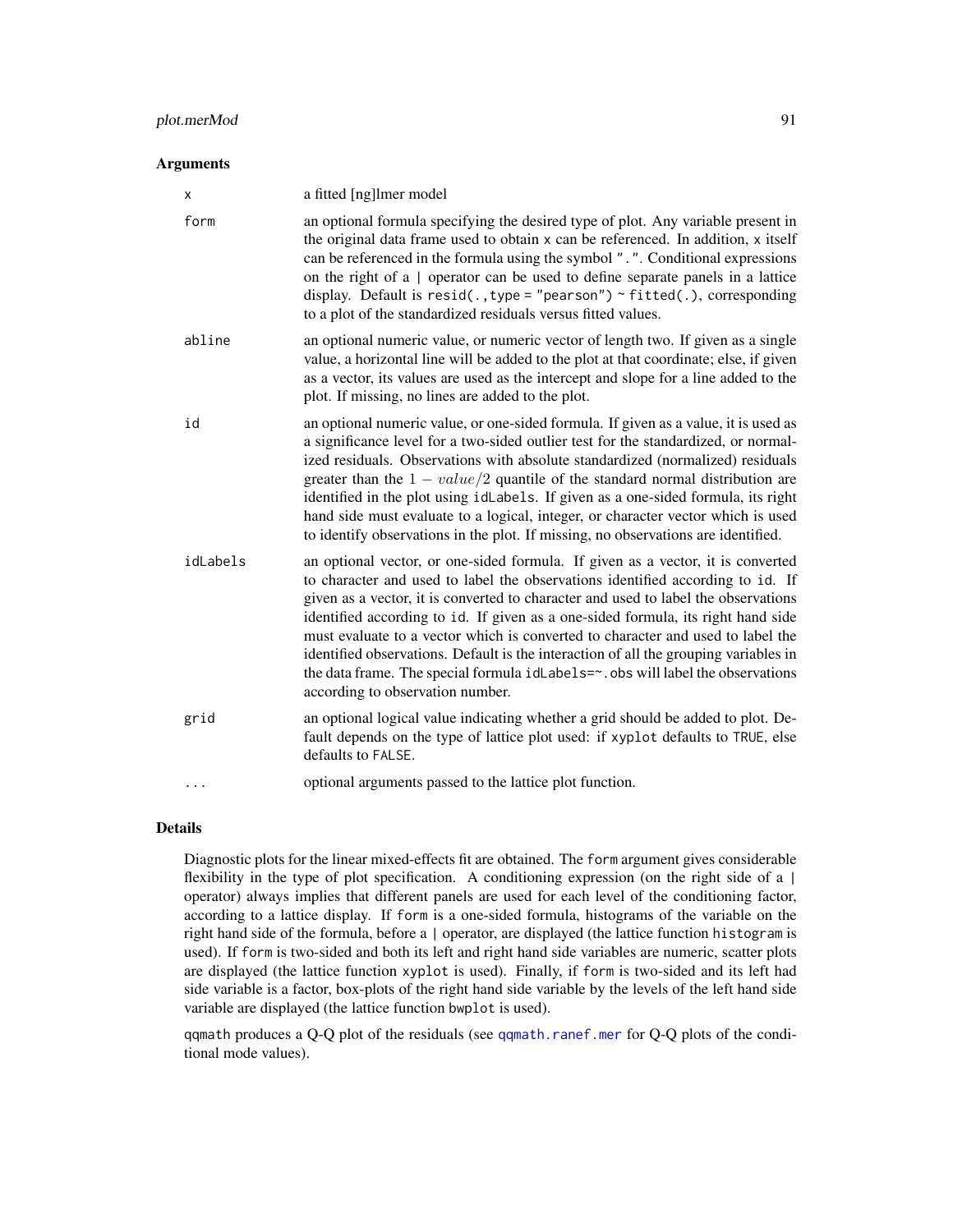#### Author(s)

original version in [nlme](https://CRAN.R-project.org/package=nlme) package by Jose Pinheiro and Douglas Bates.

### See Also

influencePlot in the car package

#### Examples

```
data(Orthodont,package="nlme")
fm1 <- lmer(distance ~ age + (age|Subject), data=Orthodont)
## standardized residuals versus fitted values by gender
plot(fm1, resid(., scaled=TRUE) \sim fitted(.) | Sex, abline = 0)
## box-plots of residuals by Subject
plot(fm1, Subject ~ resid(., scaled=TRUE))
## observed versus fitted values by Subject
plot(fm1, distance \sim fitted(.) | Subject, abline = c(0,1))
## residuals by age, separated by Subject
plot(fm1, resid(., scaled=TRUE) \sim age | Sex, abline = 0)
## scale-location plot, with red smoothed line
scale_loc_plot <- function(m, line.col = "red", line.lty = 1,
                           line.lwd = 2) { }plot(fm1, sqrt(abs(resid(.))) ~ fitted(.),
       type = c("p", "smooth"),par.settings = list(plot.line =
                             list(alpha=1, col = line.col,
                                  lty = line.lty, lwd = line.lwd))}
scale_loc_plot(fm1)
## Q-Q plot
lattice::qqmath(fm1, id=0.05)
ggp.there <- "package:ggplot2" %in% search()
if (ggp.there || require("ggplot2")) {
    ## we can create the same plots using ggplot2 and the fortify() function
    fm1F <- fortify.merMod(fm1)
    ggplot(fm1F, aes(.fitted, .resid)) + geom_point(colour="blue") +
           facet_grid(. ~ Sex) + geom_hline(yintercept=0)
    ## note: Subjects are ordered by mean distance
    ggplot(fm1F, aes(Subject,.resid)) + geom_boxplot() + coord_flip()
    ggplot(fm1F, aes(.fitted,distance)) + geom_point(colour="blue") +
        facet_wrap(~Subject) +geom_abline(intercept=0,slope=1)
    ggplot(fm1F, aes(age,.resid)) + geom_point(colour="blue") + facet_grid(.~Sex) +
        geom_hline(yintercept=0)+ geom_line(aes(group=Subject),alpha=0.4) +
        geom_smooth(method="loess")
    ## (warnings about loess are due to having only 4 unique x values)
    if(!ggp.there) detach("package:ggplot2")
}
```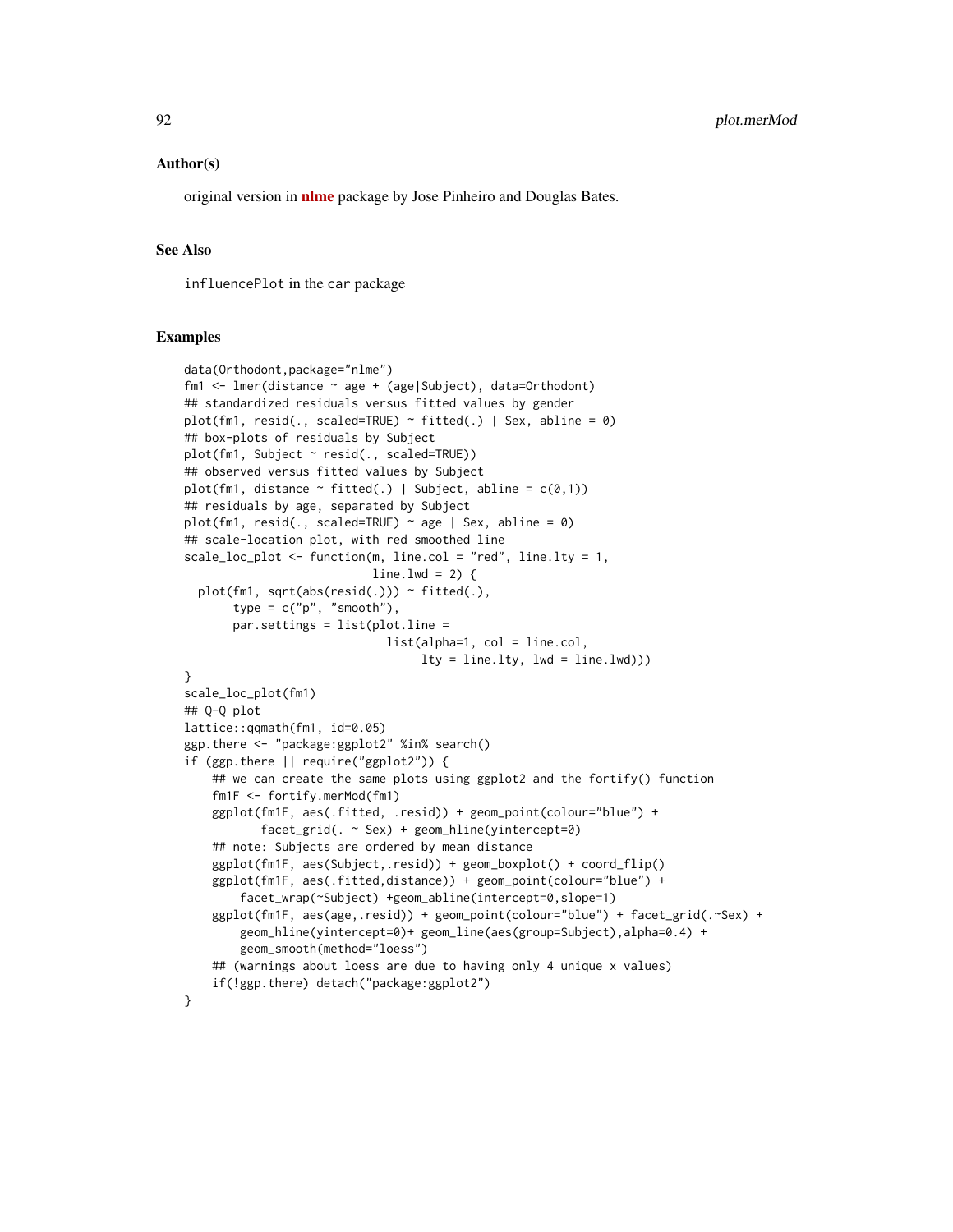## <span id="page-92-0"></span>Description

Xyplot, Densityplot, and Pairs plot methods for a mixed-effects model profile.

xyplot() draws "zeta diagrams", also visualizing confidence intervals and their asymmetry.

densityplot() draws the profile densities.

splom() draws profile pairs plots. Contours are for the marginal two-dimensional regions (i.e. using  $df = 2$ ).

## Usage

```
## S3 method for class 'thpr'
xyplot(x, data = NULL,levels = sqrt(qchisq(pmax.int(0, pmin.int(1, conf)), df = 1)),conf = c(50, 80, 90, 95, 99)/100,absVal = FALSE, scales=NULL,
      which = 1:nptot, \ldots)
## S3 method for class 'thpr'
densityplot(x, data, npts = 201, upper = 0.999, ...)
## S3 method for class 'thpr'
splom(x, data,
     levels = sqrt(qchisq(pmax.int(0, pmin.int(1, conf)), 2)),
     conf = c(50, 80, 90, 95, 99)/100, which = 1:nptot,
     draw. lower = TRUE, draw. upper = TRUE, ...
```
### Arguments

| X      | a mixed-effects profile, i.e., of class "thpr", typically resulting from profile (fm)<br>where $f_m$ is a fitted model from $\mathbf{l}_{\text{mer}}$ (or its generalizations). |
|--------|---------------------------------------------------------------------------------------------------------------------------------------------------------------------------------|
| data   | unused - only for compatibility with generic.                                                                                                                                   |
| npts   | the number of points to use for the density $plot()$ .                                                                                                                          |
| upper  | a number in $(0, 1)$ to specify upper (and lower) boundaries as $\pm$ /-qnorm(upper).                                                                                           |
| levels | the contour levels to be shown; usually derived from conf.                                                                                                                      |
| conf   | numeric vector of confidence levels to be shown as contours.                                                                                                                    |
| absVal | logical indicating if $abs(.)$ olute values should be plotted, often preferred for<br>confidence interval visualization.                                                        |
| scales | plotting options to be passed to xyplot                                                                                                                                         |
| which  | integer or character vector indicating which parameters to profile: default is all<br>parameters (see profile-methods for details).                                             |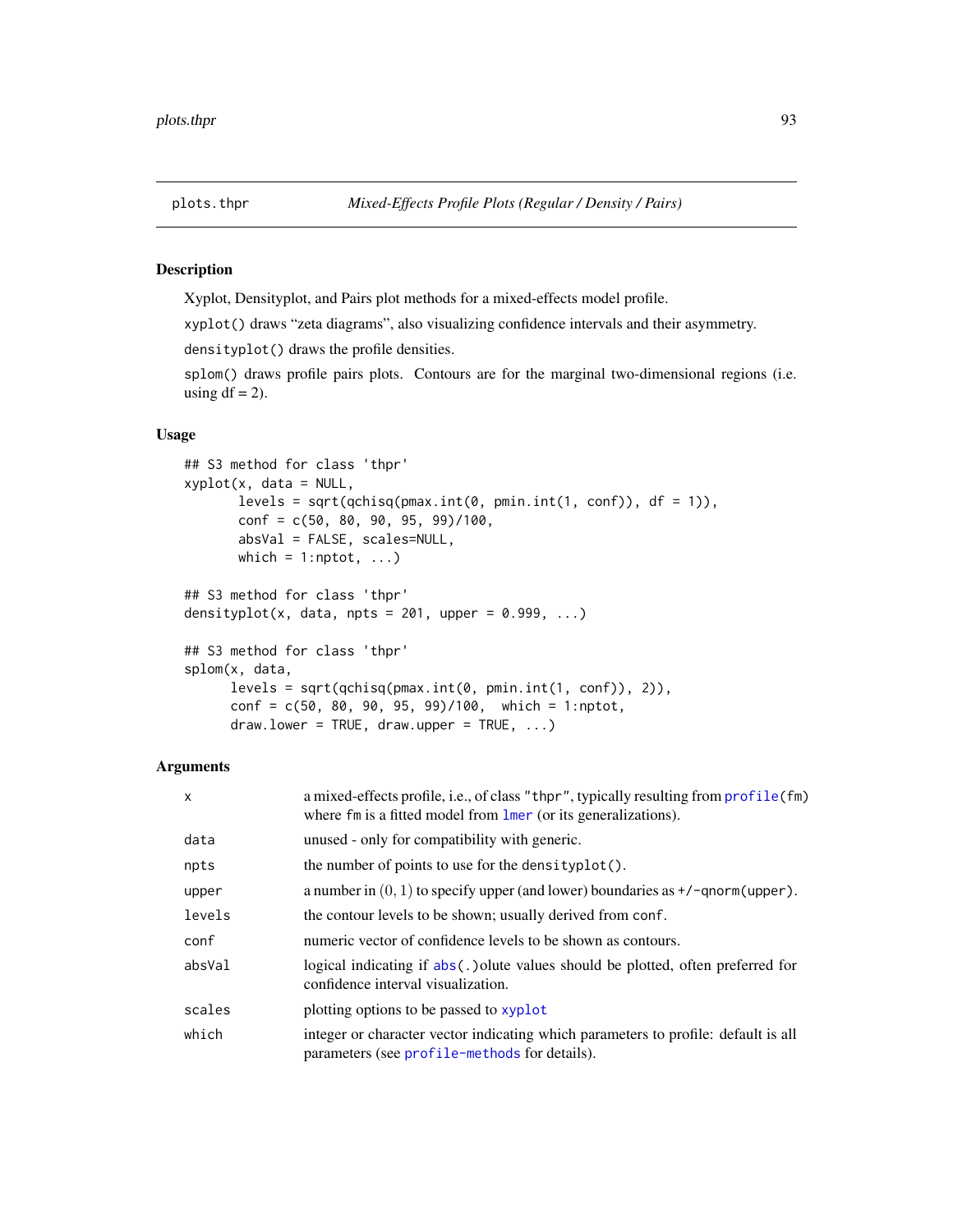| draw.lower              | (logical) draw lower-triangle (zeta scale) panels?                                                        |
|-------------------------|-----------------------------------------------------------------------------------------------------------|
| draw.upper              | (logical) draw upper-triangle (standard dev/cor scale) panels?                                            |
| $\cdot$ $\cdot$ $\cdot$ | further arguments passed to xyplot, densityplot, or splom from package <b>lat-</b><br>tice, respectively. |

# Value

xyplot: a density plot, a "trellis" object (lattice package) which when [print\(](#page-0-0))ed produces plots on the current graphic device.

densityplot: a density plot, a "trellis" object, see above.

splom: a pairs plot, aka scatterplot matrix, a "trellis" object, see above.

# See Also

[profile](#page-95-0), notably for an example.

# Examples

## see example("profile.merMod")

predict.merMod *Predictions from a model at new data values*

# Description

The [predict](#page-0-0) method for [merMod](#page-63-0) objects, i.e. results of  $lmer(), glmer(), etc.$  $lmer(), glmer(), etc.$  $lmer(), glmer(), etc.$  $lmer(), glmer(), etc.$ 

### Usage

```
## S3 method for class 'merMod'
predict(object, newdata = NULL, newparams = NULL,
re.form = NULL, ReForm, REForm, REform,
       random.only=FALSE, terms = NULL,
type = c("link", "response"), allow.new.levels = FALSE,
na. action = na. pass, ...
```
# Arguments

| object    | a fitted model object                                                                                                                                                            |
|-----------|----------------------------------------------------------------------------------------------------------------------------------------------------------------------------------|
| newdata   | data frame for which to evaluate predictions.                                                                                                                                    |
| newparams | new parameters to use in evaluating predictions, specified as in the start pa-<br>rameter for $l$ mer or $glmer - a$ list with components the ta and/or (for GLMMs)<br>beta.     |
| re.form   | (formula, NULL, or NA) specify which random effects to condition on when pre-<br>dicting. If NULL, include all random effects; if NA or $\sim 0$ , include no random<br>effects. |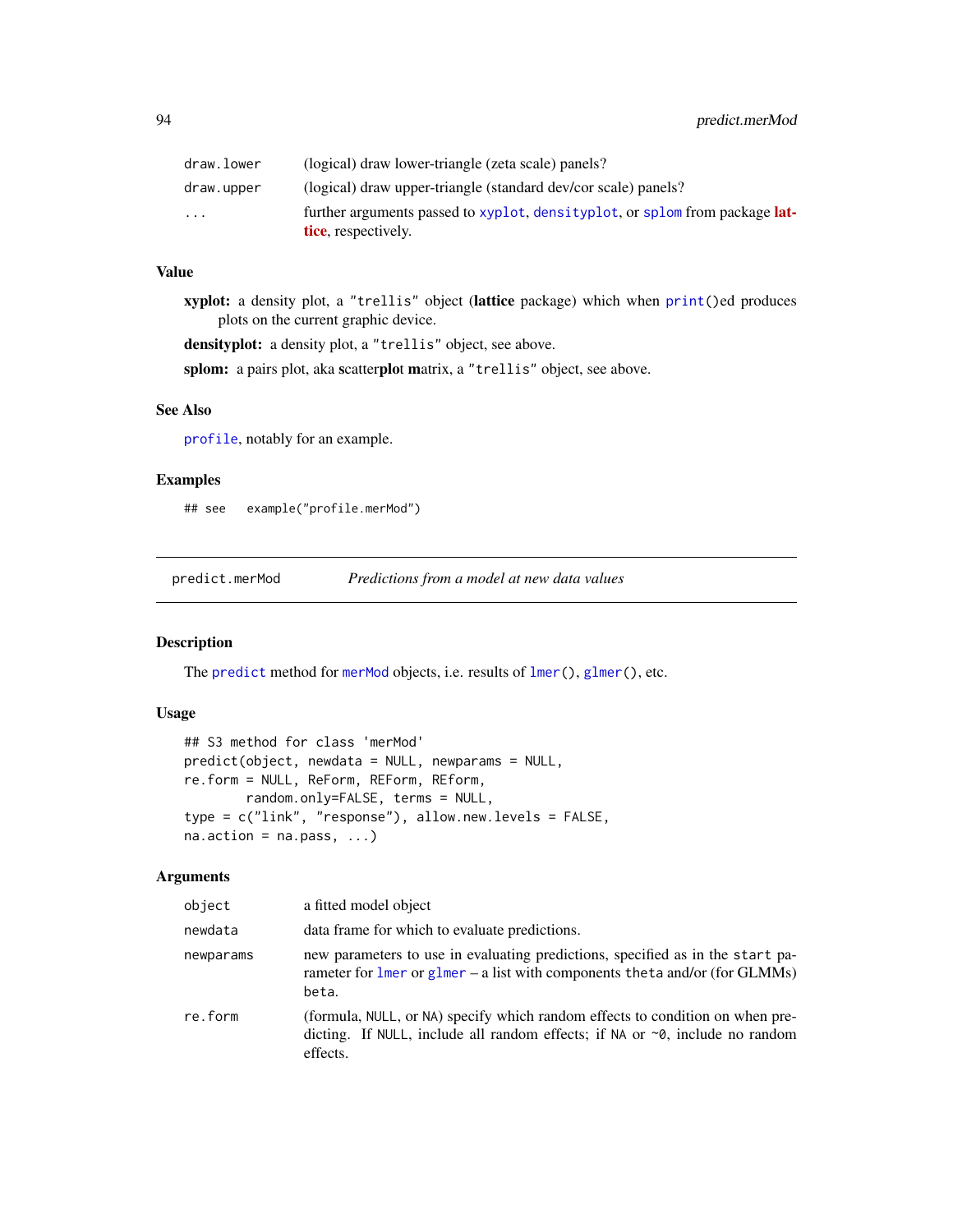| ReForm, REForm, REform | allowed for backward compatibility: re. form is now the preferred argument<br>name.                                                                                                                                                                                                  |
|------------------------|--------------------------------------------------------------------------------------------------------------------------------------------------------------------------------------------------------------------------------------------------------------------------------------|
| random.only            | (logical) ignore fixed effects, making predictions only using random effects?                                                                                                                                                                                                        |
| terms                  | a terms object - unused at present.                                                                                                                                                                                                                                                  |
| type                   | character string - either "link", the default, or "response" indicating the type<br>of prediction object returned.                                                                                                                                                                   |
| allow.new.levels       |                                                                                                                                                                                                                                                                                      |
|                        | logical if new levels (or NA values) in newdata are allowed. If FALSE (default),<br>such new values in newdata will trigger an error; if TRUE, then the prediction<br>will use the unconditional (population-level) values for data with previously un-<br>observed levels (or NAs). |
| na.action              | function determining what should be done with missing values for fixed effects<br>in newdata. The default is to predict NA: see na. pass.                                                                                                                                            |
| $\cdots$               | optional additional parameters. None are used at present.                                                                                                                                                                                                                            |

# Details

- If any random effects are included in re.form (i.e. it is not ~0 or NA), newdata *must* contain columns corresponding to all of the grouping variables and random effects used in the original model, even if not all are used in prediction; however, they can be safely set to NA in this case.
- There is no option for computing standard errors of predictions because it is difficult to define an efficient method that incorporates uncertainty in the variance parameters; we recommend [bootMer](#page-7-0) for this task.

## Value

a numeric vector of predicted values

### Examples

```
(gm1 <- glmer(cbind(incidence, size - incidence) ~ period + (1 |herd), cbpp, binomial))
str(p0 <- predict(gm1)) # fitted values
str(p1 <- predict(gm1,re.form=NA)) # fitted values, unconditional (level-0)
newdata <- with(cbpp, expand.grid(period=unique(period), herd=unique(herd)))
str(p2 \leq -\text{predict}(gm1, \text{newdata})) # new data, all RE
str(p3 <- predict(gm1, newdata, re.form=NA)) # new data, level-0
str(p4 <- predict(gm1, newdata, re.form= ~(1|herd))) # explicitly specify RE
stopifnot(identical(p2, p4))
```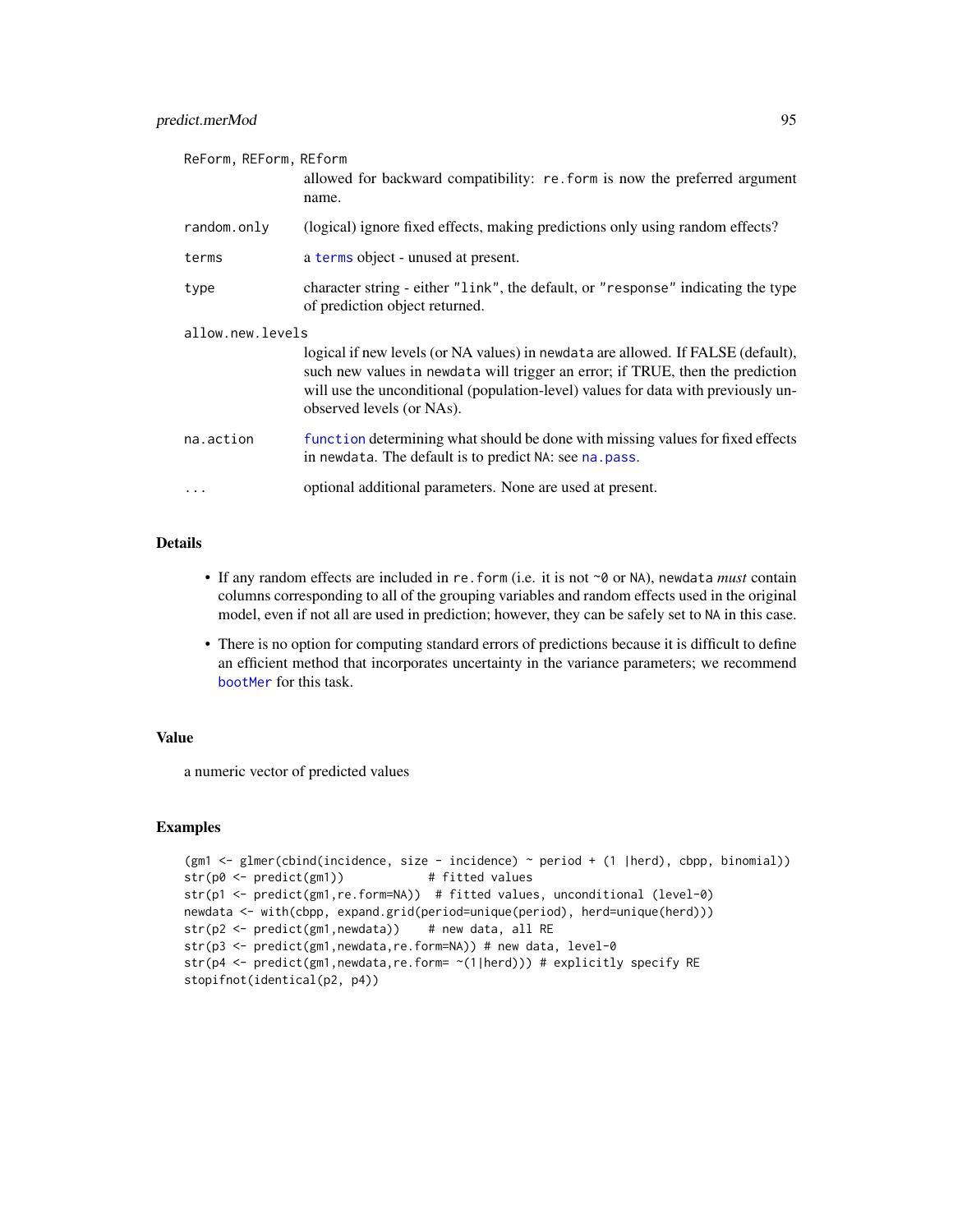<span id="page-95-0"></span>

### <span id="page-95-1"></span>Description

Methods for [profile](#page-0-0)() of [ng][lmer](#page-50-0) fitted models.

The log() method and the more flexible logProf() utility transform a lmer profile into one where logarithms of standard deviations are used, while varianceProf converts from the standarddeviation to the variance scale; see Details.

#### Usage

```
## S3 method for class 'merMod'
profile(fitted, which = NULL, alphamax = 0.01,
maxpts = 100, delta = NULL,
        delta.cutoff = 1/8, verbose = 0, devtol = 1e-09,
        maxmult = 10, startmethod = "prev", optimizer = NULL,
        control=NULL, signames = TRUE,
        parallel = c("no", "multicore", "snow"),
        ncpus = getOption("profile.ncpus", 1L), cl = NULL,
        prof.scale = c("sdcor","varcov"),
        ...)
## S3 method for class 'thpr'
as.data.frame(x, ...)
## S3 method for class 'thpr'
log(x, base = exp(1))logProf(x, base = exp(1), range = TRUE,sigIni = if(ranef) "sig" else "sigma")
varianceProf(x, \text{rand } = \text{TRUE})
```
## Arguments

| fitted | a fitted model, e.g., the result of $lmer$ ().                                                                                                                                                                          |
|--------|-------------------------------------------------------------------------------------------------------------------------------------------------------------------------------------------------------------------------|
| which  | NULL value, integer or character vector indicating which parameters to profile:<br>default (NULL) is all parameters. For integer, i.e., indexing, the parameters are<br>ordered as follows:                             |
|        | (1) random effects (theta) parameters; these are ordered as in get ME( $\ldots$ , "theta"),<br>i.e., as the lower triangle of a matrix with standard deviations on the diago-<br>nal and correlations off the diagonal. |
|        | (2) residual standard deviation (or scale parameter for GLMMs where appro-<br>priate).                                                                                                                                  |
|        | (3) fixed effect (beta) parameters.                                                                                                                                                                                     |
|        | Alternatively, which may be a character, containing "beta_" or "theta_" de-<br>noting the fixed or random effects parameters, respectively, or also containing                                                          |

parameter names, such as ".sigma" or "(Intercept)".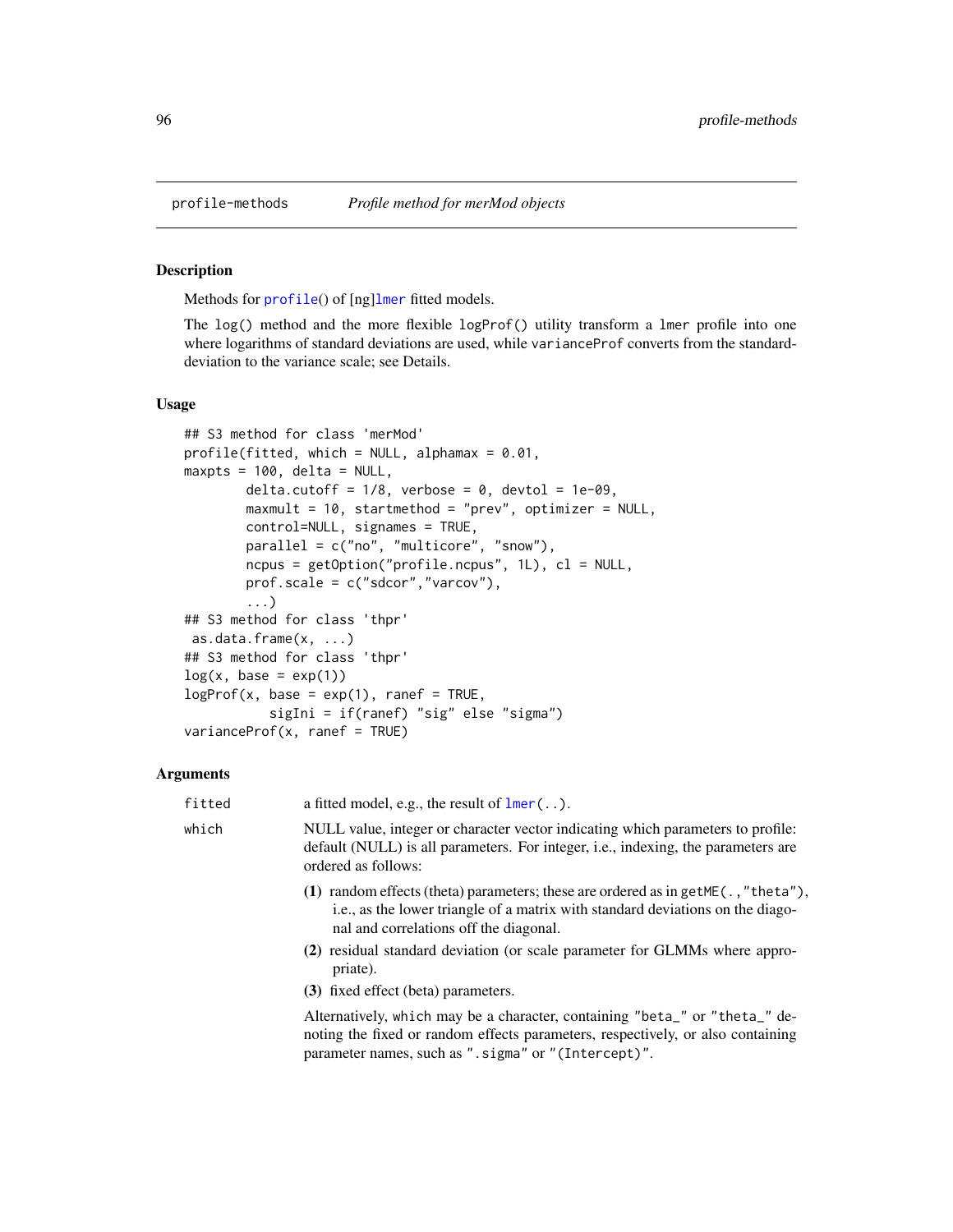| alphamax     | a number in $(0, 1)$ , such that 1 -alphamax is the maximum alpha value for like-<br>lihood ratio confidence regions; used to establish the range of values to be pro-<br>filed.                                                                                                                                                                            |
|--------------|-------------------------------------------------------------------------------------------------------------------------------------------------------------------------------------------------------------------------------------------------------------------------------------------------------------------------------------------------------------|
| maxpts       | maximum number of points (in each direction, for each parameter) to evaluate<br>in attempting to construct the profile.                                                                                                                                                                                                                                     |
| delta        | stepping scale for deciding on next point to profile. The code uses the local<br>derivative of the profile at the current step to establish a change in the focal<br>parameter that will lead to a step of delta on the square-root-deviance scale. If<br>NULL, the delta. cutoff parameter will be used to determine the stepping scale.                   |
| delta.cutoff | stepping scale (see delta) expressed as a fraction of the target maximum value<br>of the profile on the square-root-deviance scale. Thus a delta.cutoff setting<br>of $1/n$ will lead to a profile with approximately $2*n$ calculated points for each<br>parameter (i.e., n points in each direction, below and above the estimate for each<br>parameter). |
| verbose      | level of output from internal calculations.                                                                                                                                                                                                                                                                                                                 |
| devtol       | tolerance for fitted deviances less than baseline (supposedly minimum) deviance.                                                                                                                                                                                                                                                                            |
| maxmult      | maximum multiplier of the original step size allowed, defaults to 10.                                                                                                                                                                                                                                                                                       |
| startmethod  | method for picking starting conditions for optimization (STUB).                                                                                                                                                                                                                                                                                             |
| optimizer    | (character or function) optimizer to use (see lmer for details); default is to use<br>the optimizer from the original model fit.                                                                                                                                                                                                                            |
| control      | a list of options controlling the profiling (see lmerControl): default is to use<br>the control settings from the original model fit.                                                                                                                                                                                                                       |
| signames     | logical indicating if abbreviated names of the form . sigNN should be used; oth-<br>erwise, names are more meaningful (but longer) of the form (sd cor)_(effects) (group).<br>Note that some code for profile transformations (e.g., log() or varianceProf)<br>depends on signames==TRUE.                                                                   |
| $\cdots$     | potential further arguments for various methods.                                                                                                                                                                                                                                                                                                            |
| х            | an object of class thpr (i.e., output of profile)                                                                                                                                                                                                                                                                                                           |
| base         | the base of the logarithm. Defaults to natural logarithms.                                                                                                                                                                                                                                                                                                  |
| ranef        | logical indicating if the sigmas of the random effects should be log() trans-<br>formed as well. If false, only $\sigma$ (standard deviation of errors) is transformed.                                                                                                                                                                                     |
| sigIni       | character string specifying the initial part of the sigma parameters to be log<br>transformed.                                                                                                                                                                                                                                                              |
| parallel     | The type of parallel operation to be used (if any). If missing, the default is taken<br>from the option "profile.parallel" (and if that is not set, "no").                                                                                                                                                                                                  |
| ncpus        | integer: number of processes to be used in parallel operation: typically one<br>would choose this to be the number of available CPUs.                                                                                                                                                                                                                       |
| cl           | An optional <b>parallel</b> or snow cluster for use if parallel = "snow". If not sup-<br>plied, a cluster on the local machine is created for the duration of the profile<br>call.                                                                                                                                                                          |
| prof.scale   | whether to profile on the standard deviation-correlation scale ("sdcor") or on<br>the variance-covariance scale ("varcov")                                                                                                                                                                                                                                  |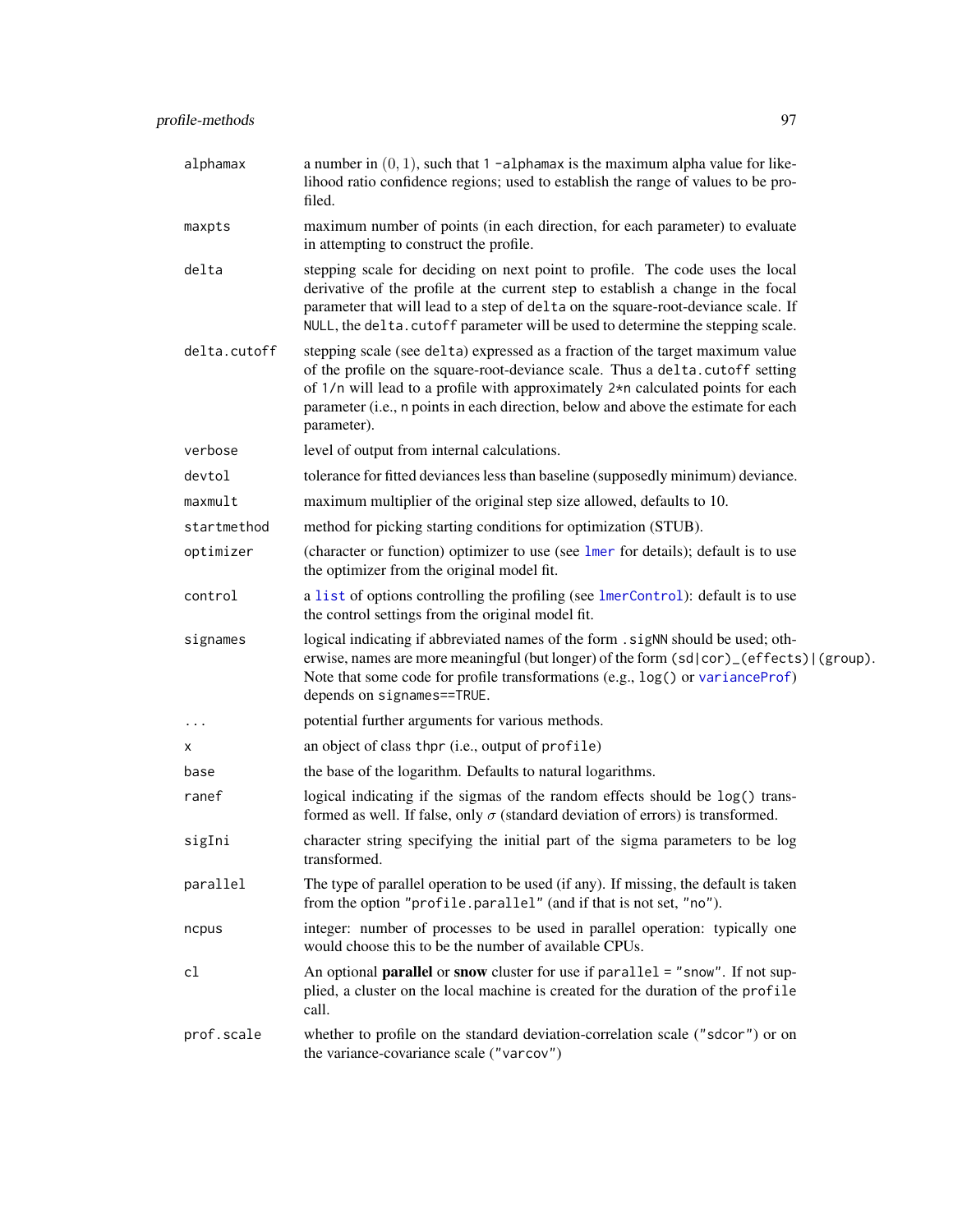## Details

The [log](#page-0-0) method and the more flexible logProf() function transform the profile into one where  $log(\sigma)$  is used instead of  $\sigma$ . By default all sigmas including the standard deviations of the random effects are transformed i.e., the methods return a profile with all of the .sigNN parameters replaced by .lsigNN. If ranef is false, only ".sigma", the standard deviation of the errors, is transformed (as it should never be zero, whereas random effect standard deviations (.sigNN) can be reasonably be zero).

The forward and backward splines for the log-transformed parameters are recalculated. Note that correlation parameters are not handled sensibly at present (i.e., they are logged rather than taking a more applicable transformation such as an arc-hyperbolic tangent, atanh(x)=log( $(1 + x)/(1 (x))/2$ ).

The varianceProf function works similarly, including non-sensibility for correlation parameters, by squaring all parameter values, changing the names by appending sq appropriately (e.g. . sigNN) to .sigsqNN). Setting prof.scale="varcov" in the original profile() call is a more computationally intensive, but more correct, way to compute confidence intervals for covariance parameters.

Methods for function [profile](#page-0-0) (package stats), here for profiling (fitted) mixed effect models.

## Value

profile(<merMod>) returns an object of S3 class "thpr", which is [data.frame](#page-0-0)-like. Notable methods for such a profile object [confint\(](#page-0-0)), which returns the confidence intervals based on the profile, and three plotting methods (which require the lattice package), [xyplot](#page-92-0), densityplot, and splom.

In addition, the [log\(](#page-0-0)) (see above) and [as.data.frame\(](#page-0-0)) methods can transform "thpr" objects in useful ways.

#### See Also

The plotting methods [xyplot](#page-92-0) etc, for class "thpr".

For (more expensive) alternative confidence intervals: [bootMer](#page-7-0).

### Examples

```
if (interactive()) {
fm01ML <- lmer(Yield ~ 1|Batch, Dyestuff, REML = FALSE)
system.time(
 tpr <- profile(fm01ML, optimizer="Nelder_Mead", which="beta_")
)## fast; as only *one* beta parameter is profiled over
## full profiling (default which means 'all) needs
## ~2.6s (on a 2010 Macbook Pro)
system.time( tpr <- profile(fm01ML))
## ~1s, + possible warning about bobyqa convergence
(confint(tpr) -> CIpr)
## Not run:
stopifnot(all.equal(unname(CIpr),
 array(c(12.1985292, 38.2299848, 1486.4515,
          84.0630513, 67.6576964, 1568.54849), dim = 3:2),
                    tol= 1e-07))# 1.37e-9 {64b}
```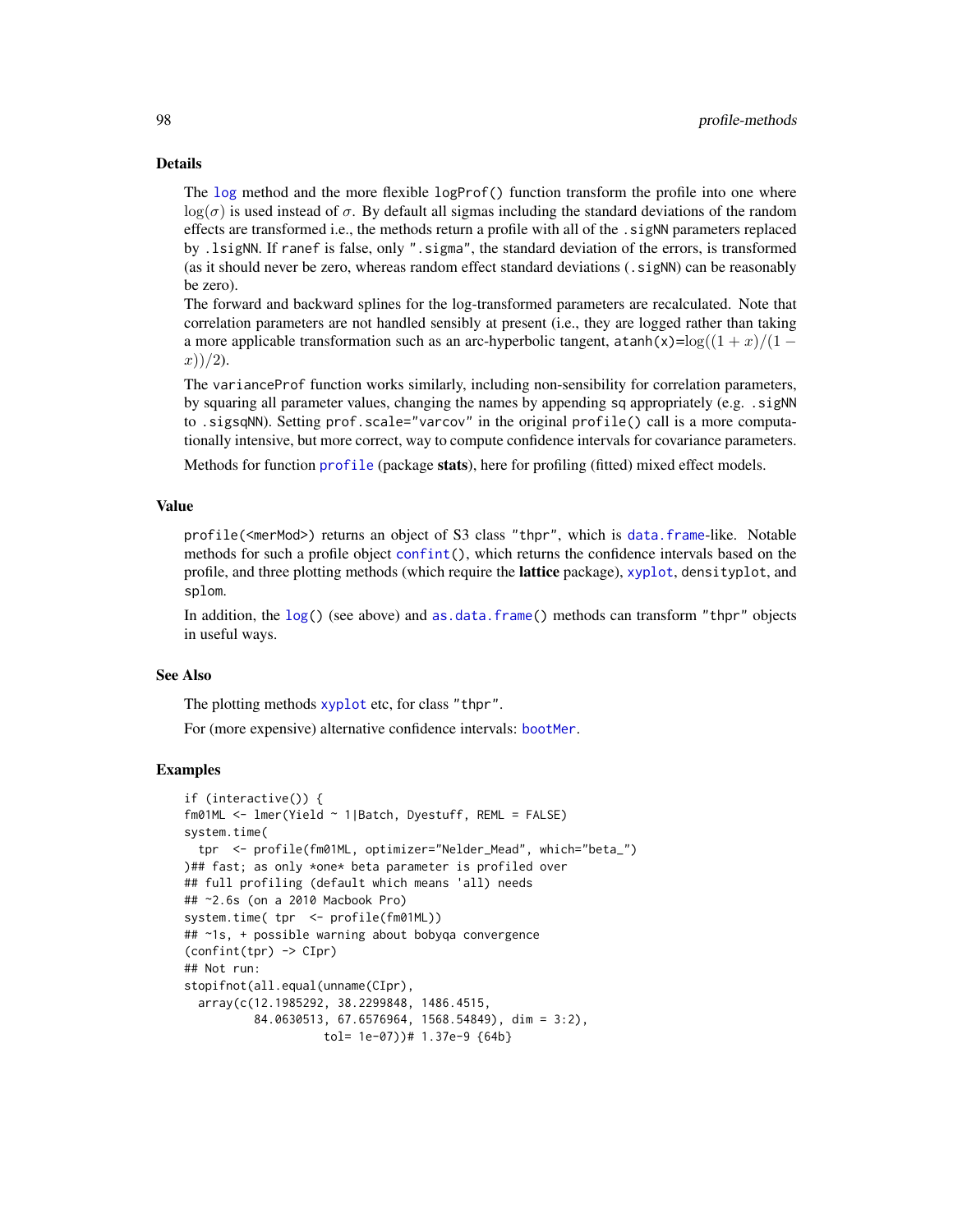# prt-utilities 99

```
## End(Not run)
library("lattice")
xyplot(tpr)
xyplot(tpr, absVal=TRUE) # easier to see conf.int.s (and check symmetry)
xyplot(tpr, conf = c(0.95, 0.99), # (instead of all five 50, 80,...)
       main = "95% and 99% profile() intervals")
xyplot(logProf(tpr, ranef=FALSE),
       main = expression("lmer profile()s"~~ log(sigma)*" (only log)"))
densityplot(tpr, main="densityplot( profile(lmer(..)) )")
densityplot(varianceProf(tpr), main=" varianceProf( profile(lmer(..)) )")
splom(tpr)
splom(logProf(tpr, ranef=FALSE))
doMore <- lme4:::testLevel() > 2
if(doMore) { ## not typically, for time constraint reasons
 ## Batch and residual variance only
 system.time(tpr2 <- profile(fm01ML, which=1:2, optimizer="Nelder_Mead"))
print( xyplot(tpr2) )
 print( xyplot(log(tpr2)) )# log(sigma) is better
 print( xyplot(logProf(tpr2, ranef=FALSE)) )
 ## GLMM example
 gm1 \leq-glmer(cbind(incidence, size - incidence) \approx period + (1 | herd),data = cbpp, family = binomial)
 ## running \sim 10-12 seconds on a modern machine {\sim "verbose" while you wait}:
 print( system.time(pr4 <- profile(gm1, verbose=TRUE)) )
 print( xyplot(pr4, layout=c(5,1), as.table=TRUE) )
 print( xyplot(log(pr4), absVal=TRUE) ) # log(sigma_1)
 print( splom(pr4) )
 print( system.time( # quicker: only sig01 and one fixed effect
     pr2 <- profile(gm1, which=c("theta_", "period2"))))
 print( confint(pr2) )
 ## delta..: higher underlying resolution, only for 'sigma_1':
 print( system.time(
     pr4.hr <- profile(gm1, which="theta_", delta.cutoff=1/16)))
print( xyplot(pr4.hr) )
}
}
```
prt-utilities *Print and Summary Method Utilities for Mixed Effects*

#### Description

The [print](#page-0-0), [summary](#page-0-0) methods (including the print for the summary() result) in  $\text{Im}e4$  are modular, using about ten small utility functions. Other packages, building on lme4 can use the same utilities for ease of programming and consistency of output.

Notably see the Examples.

llikAIC() extracts the log likelihood, AIC, and related statics from a Fitted LMM.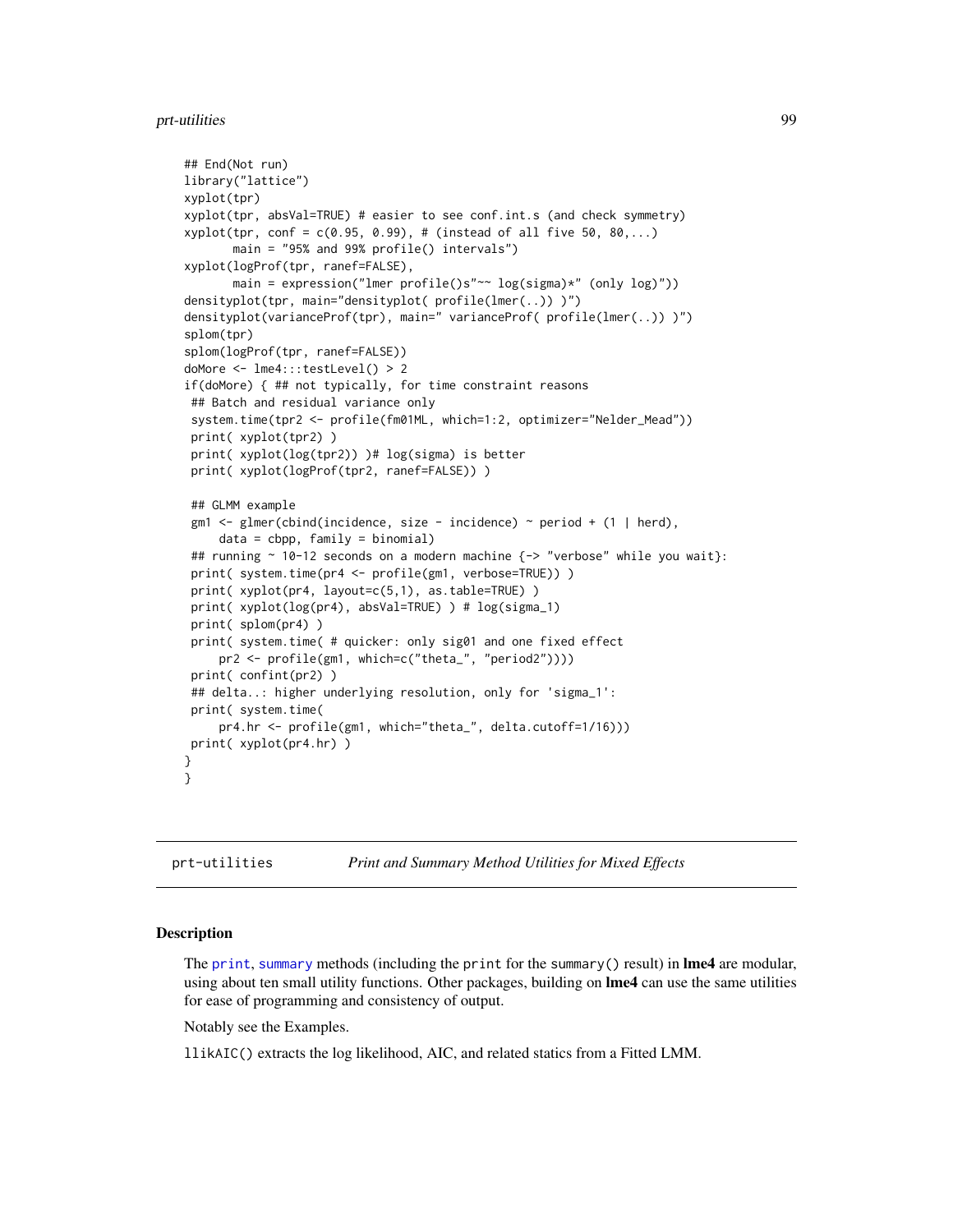formatVC() "format()"s the [VarCorr](#page-117-0) matrix of the random effects – for [print\(](#page-0-0))ing and [show\(](#page-0-0))ing; it is also the "workhorse" of .prt.VC(), and returns a [character](#page-0-0) matrix.

.prt.\*() all use [cat](#page-0-0) and [print](#page-0-0) to produce output.

# Usage

```
llikAIC(object, devianceFUN = devCrit, chkREML = TRUE,
       devcomp = object@devcomp)
```
methTitle(dims)

```
.prt.methTit(mtit, class)
.prt.family (famL)
.prt.resids (resids, digits, title = "Scaled residuals:", ...)
.prt.call (call, long = TRUE)
.prt.aictab (aictab, digits = 1)
.prt.grps (ngrps, nobs)
.prt.warn (optinfo, summary = FALSE, ...)
.prt.VC (varcor, digits, comp, formatter = format, ...)
formatVC(varcor, digits = max(3, getOption("digits") - 2),
        comp = "Std.Dev.", formatter = format,
        useScale = attr(varcor, "useSc"), ...)
```
# Arguments

| object      | a LMM model fit                                                                                                                                                                                                                               |
|-------------|-----------------------------------------------------------------------------------------------------------------------------------------------------------------------------------------------------------------------------------------------|
| devianceFUN | the function to be used for computing the deviance; should not be changed for<br>Ime4 created objects.                                                                                                                                        |
| chkREML     | optional logical indicating if object maybe a REML fit.                                                                                                                                                                                       |
| devcomp     | for <b>lme4</b> always the equivalent of object@devcomp; here a list                                                                                                                                                                          |
| dims        | for <b>lme4</b> always the equivalent of object@devcomp\$dims, a named vector or<br>list with components "GLMM", "NLMM", "REML", and "nAGQ" of which the first<br>two are logical scalars, and the latter two typically are FALSE or numeric. |
| mtit        | the result of methlitle(object)                                                                                                                                                                                                               |
| class       | typically class (object).                                                                                                                                                                                                                     |
| famL        | a list with components family and link, each a character string; note that<br>standard R family objects can be used directly, as well.                                                                                                        |
| resids      | numeric vector of model residuals.                                                                                                                                                                                                            |
| digits      | non-negative integer of (significant) digits to print minimally.                                                                                                                                                                              |
| title       | character string.                                                                                                                                                                                                                             |
| $\cdots$    | optional arguments passed on, e.g., to residuals().                                                                                                                                                                                           |
| call        | the call of the model fit; e.g., available via (generic) function $getCall()$ .                                                                                                                                                               |
| long        | logical indicating if the output may be long, e.g., printing the control part of<br>the call if there is one.                                                                                                                                 |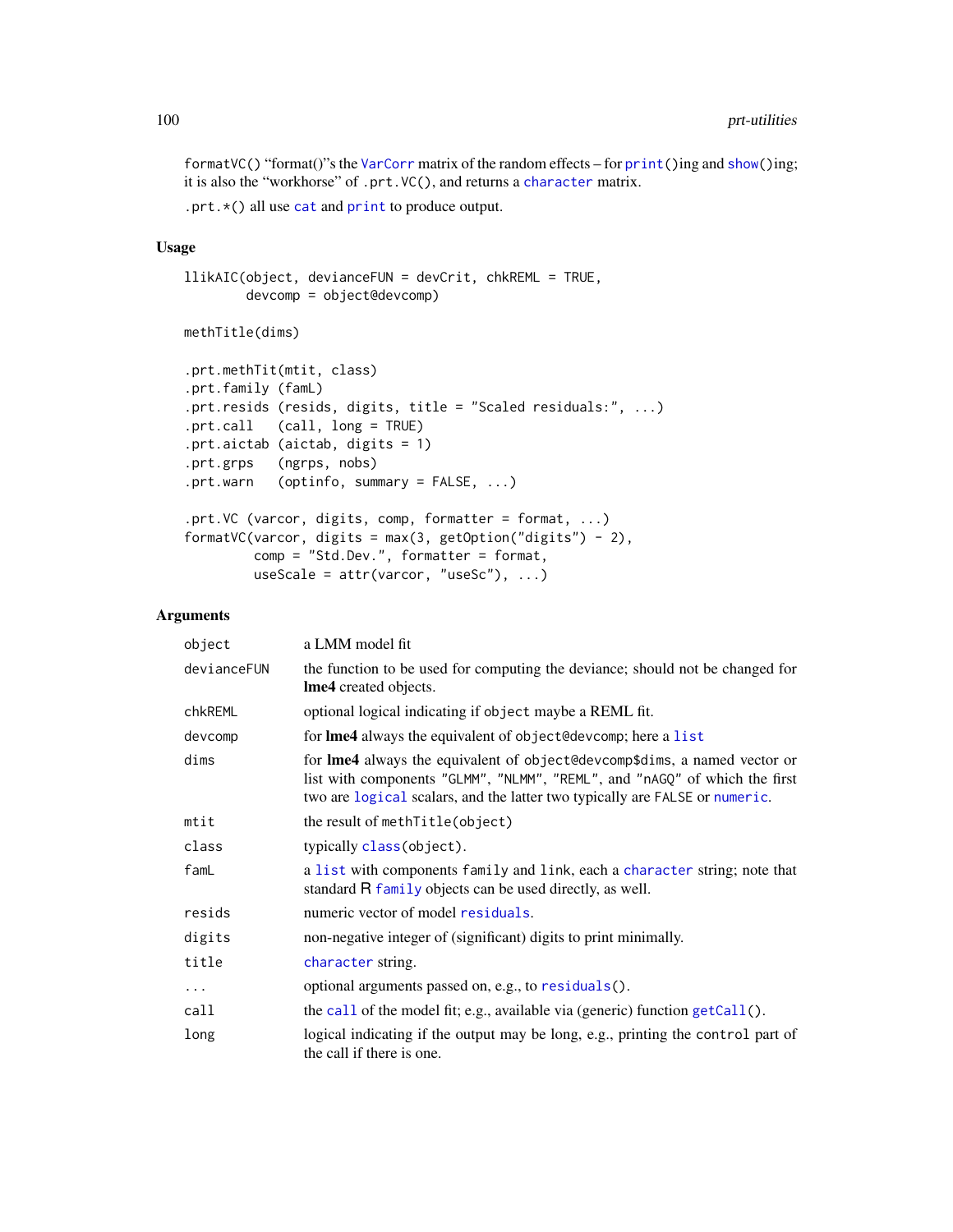# prt-utilities 101

| aictab    | typically the AIC tab component of the result of llikAIC().                              |
|-----------|------------------------------------------------------------------------------------------|
| varcor    | typically the result of VarCorr().                                                       |
| comp      | optional                                                                                 |
| formatter | a function used for formatting the numbers.                                              |
| ngrps     | integer (vector), typically the result of ngrps (object).                                |
| nobs      | integer; the number of observations, e.g., the result of nobs.                           |
| optinfo   | typically object @ optinfo, the optimization infos, including warnings if there<br>were. |
| summary   | logical                                                                                  |
| useScale  | (logical) whether the parent model estimates a scale parameter                           |

# Value

llikAIC() returns a [list](#page-0-0) with components

| logLik | which is logLik(object), and                                        |
|--------|---------------------------------------------------------------------|
| AICtab | a "table" of AIC, BIC, logLik, deviance and df. residual () values. |

# Examples

```
## Create a few "lme4 standard" models -------------------------------
fm1 <- lmer(Reaction ~ Days + (Days | Subject), sleepstudy)
fmM <- update(fm1, REML=FALSE) # -> Maximum Likelihood
gm1 \leq glmer(cbind(incidence, size - incidence) \leq period + (1 | herd),data = cbp, family = binomialgmA \leq update(gm1, nAGQ = 5)(lA1 <- llikAIC(fm1))
(lAM <- llikAIC(fmM))
(lAg <- llikAIC(gmA))
(m1 <- methTitle(fm1 @ devcomp $ dims))
(mM <- methTitle(fmM @ devcomp $ dims))
(mG <- methTitle(gm1 @ devcomp $ dims))
(mA <- methTitle(gmA @ devcomp $ dims))
.prt.methTit(m1, class(fm1))
.prt.methTit(mA, class(gmA))
.prt.family(gaussian())
.prt.family(binomial())
.prt.family( poisson())
.prt.resids(residuals(fm1), digits = 4)
.prt.resids(residuals(fmM), digits = 2)
.prt.call(getCall(fm1))
```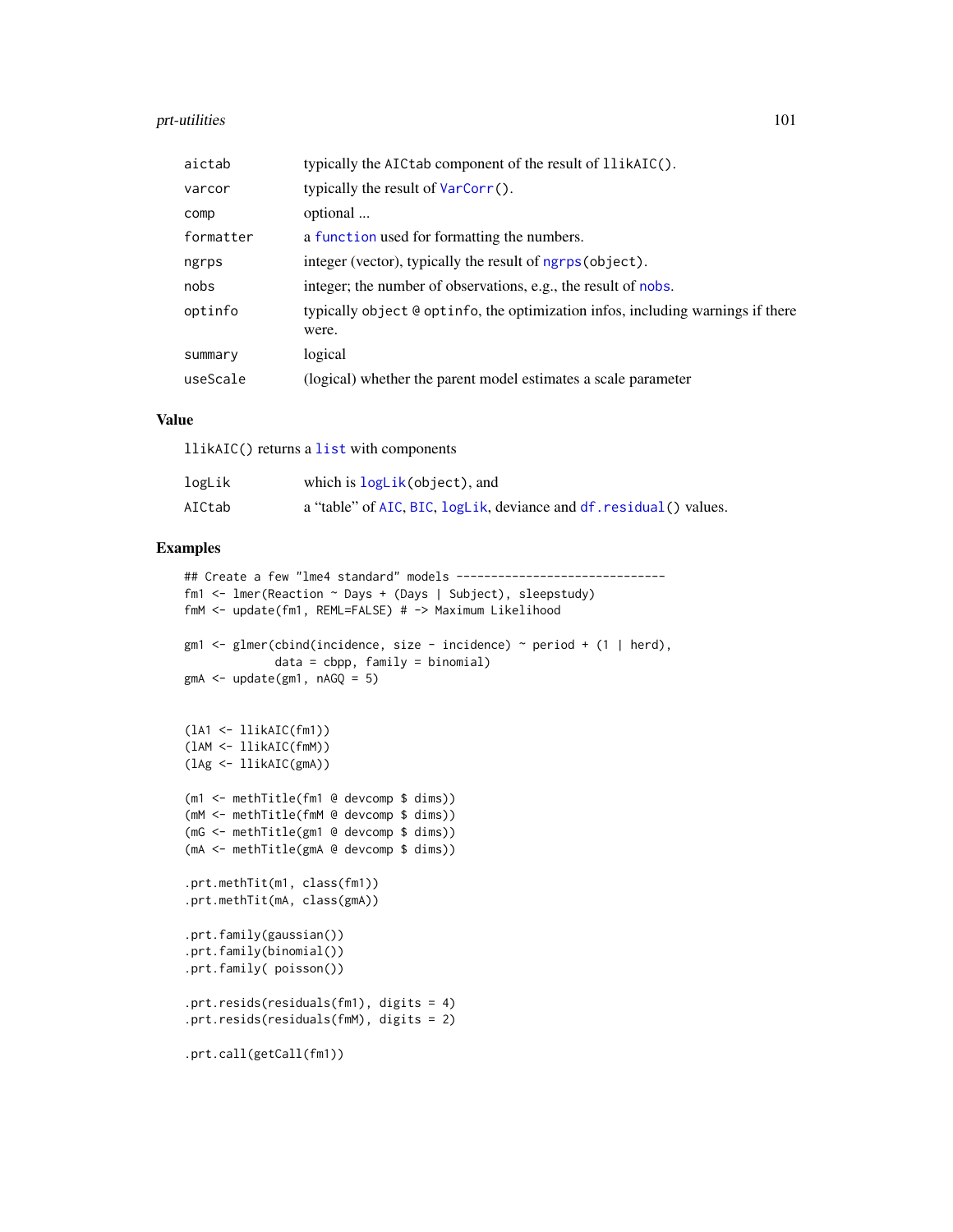```
.prt.call(getCall(gm1))
.prt.aictab ( lA1 $ AICtab ) # REML
.prt.aictab ( lAM $ AICtab ) # ML --> AIC, BIC, ...
V1 <- VarCorr(fm1)
m <- formatVC(V1)
stopifnot(is.matrix(m), is.character(m), ncol(m) == 4)print(m, quote = FALSE) ## prints all but the first line of .prt.VC() below:
.prt.VC(V1, digits = 4, formatter = format)## Random effects:
## Groups Name Std.Dev. Corr
## Subject (Intercept) 24.740
## Days 5.922 0.07
## Residual 25.592
p1 <- capture.output(V1)
p2 <- capture.output( print(m, quote=FALSE) )
pX <- capture.output( .prt.VC(V1, digits = max(3, getOption("digits")-2)) )
stopifnot(identical(p1, p2),
         identical(p1, pX[-1])) # [-1] : dropping 1st line.prt.grps(ngrps = ngrps(fm1),
         nobs = nobs (fm1)## --> Number of obs: 180, groups: Subject, 18
.prt.warn(fm1 @ optinfo) # nothing .. had no warnings
```
pvalues *Getting p-values for fitted models*

#### **Description**

One of the most frequently asked questions about lme4 is "how do I calculate p-values for estimated parameters?" Previous versions of lme4 provided the mcmcsamp function, which efficiently generated a Markov chain Monte Carlo sample from the posterior distribution of the parameters, assuming flat (scaled likelihood) priors. Due to difficulty in constructing a version of mcmcsamp that was reliable even in cases where the estimated random effect variances were near zero (e.g. [https://](https://stat.ethz.ch/pipermail/r-sig-mixed-models/2009q4/003115.html) [stat.ethz.ch/pipermail/r-sig-mixed-models/2009q4/003115.html](https://stat.ethz.ch/pipermail/r-sig-mixed-models/2009q4/003115.html)), mcmcsamp has been withdrawn (or more precisely, not updated to work with lme4 versions >=1.0.0).

Many users, including users of the aovlmer.fnc function from the languageR package which relies on mcmcsamp, will be deeply disappointed by this lacuna. Users who need p-values have a variety of options. In the list below, the methods marked MC provide explicit model comparisons; CI denotes confidence intervals; and P denotes parameter-level or sequential tests of all effects in a model. The starred (\*) suggestions provide finite-size corrections (important when the number of groups is <50); those marked (+) support GLMMs as well as LMMs.

- likelihood ratio tests via anova or drop1  $(MC,+)$
- profile confidence intervals via [profile.merMod](#page-95-1) and [confint.merMod](#page-13-0) (CI,+)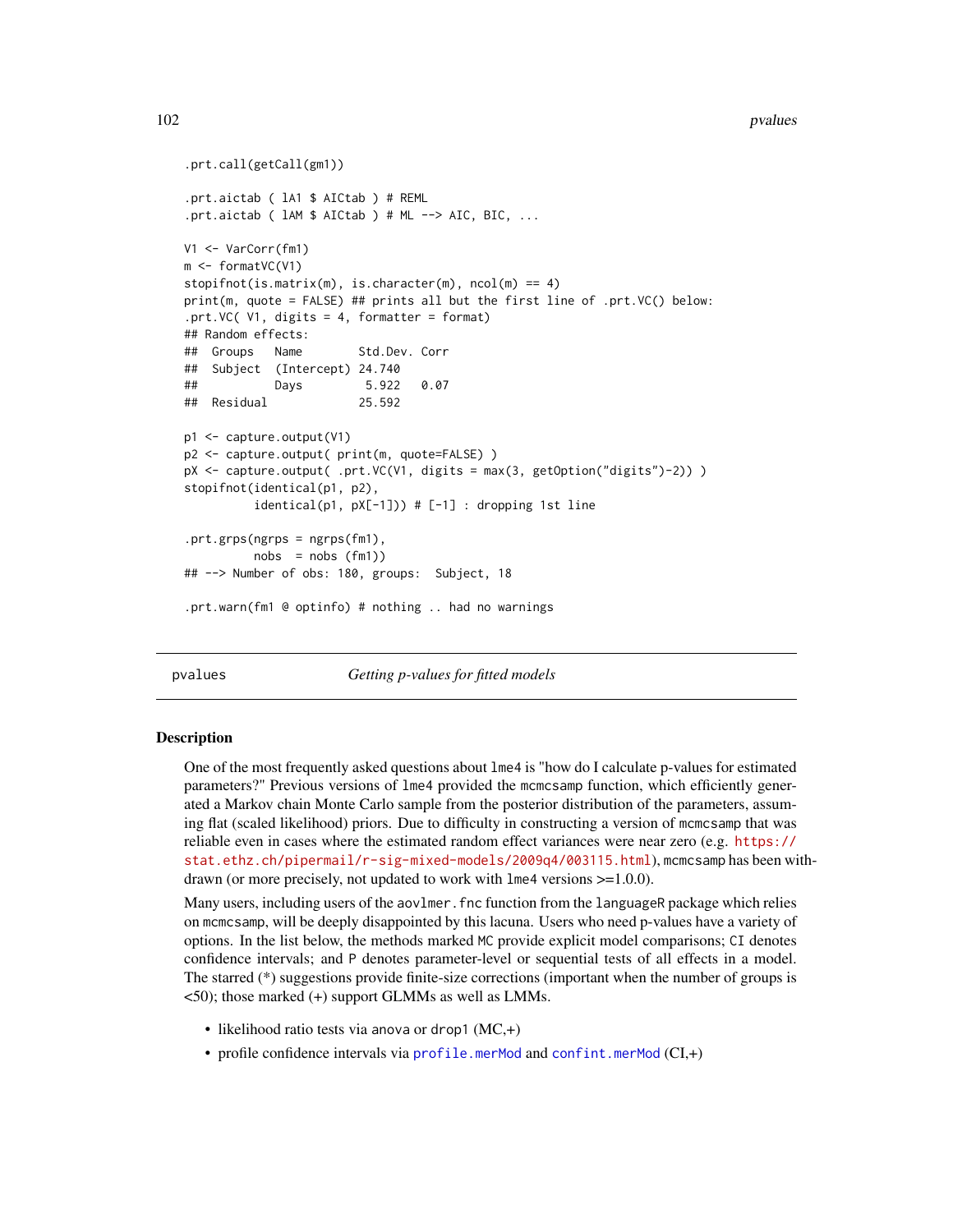ranef and the contract of the contract of the contract of the contract of the contract of the contract of the contract of the contract of the contract of the contract of the contract of the contract of the contract of the

- parametric bootstrap confidence intervals and model comparisons via [bootMer](#page-7-0) (or PBmodcomp in the pbkrtest package) (MC/CI,\*,+)
- for random effects, simulation tests via the RLRsim package  $(MC,^*)$
- for fixed effects, F tests via Kenward-Roger approximation using KRmodcomp from the pbkrtest package (MC,\*)
- car::Anova and lmerTest::anova provide wrappers for Kenward-Roger-corrected tests using pbkrtest: lmerTest::anova also provides t tests via the Satterthwaite approximation  $(P,^*)$
- afex::mixed is another wrapper for pbkrtest and anova providing "Type 3" tests of all effects  $(P,*,+)$

arm:: sim, or [bootMer](#page-7-0), can be used to compute confidence intervals on predictions.

For glmer models, the summary output provides p-values based on asymptotic Wald tests (P); while this is standard practice for generalized linear models, these tests make assumptions both about the shape of the log-likelihood surface and about the accuracy of a chi-squared approximation to differences in log-likelihoods.

When all else fails, don't forget to keep p-values in perspective: [https://phdcomics.com/comics/](https://phdcomics.com/comics/archive.php?comicid=905) [archive.php?comicid=905](https://phdcomics.com/comics/archive.php?comicid=905)

ranef *Extract the modes of the random effects*

## <span id="page-102-0"></span>**Description**

A generic function to extract the conditional modes of the random effects from a fitted model object. For linear mixed models the conditional modes of the random effects are also the conditional means.

## Usage

```
## S3 method for class 'merMod'
ranef(object, condVar = TRUE,
     drop = FALSE, whichel = names(ans), postVar = FALSE, ...)
## S3 method for class 'ranef.mer'
dot(x, data, main = TRUE, transfer = I, ...)## S3 method for class 'ranef.mer'
qqmath(t), data, main = TRUE, ...)
## S3 method for class 'ranef.mer'
as.data.frame(x, ...)
```
### Arguments

| obiect  | an object of a class of fitted models with random effects, typically a mermod<br>object.                                                |
|---------|-----------------------------------------------------------------------------------------------------------------------------------------|
| condVar | a logical argument indicating if the conditional variance-covariance matrices of<br>the random effects should be added as an attribute. |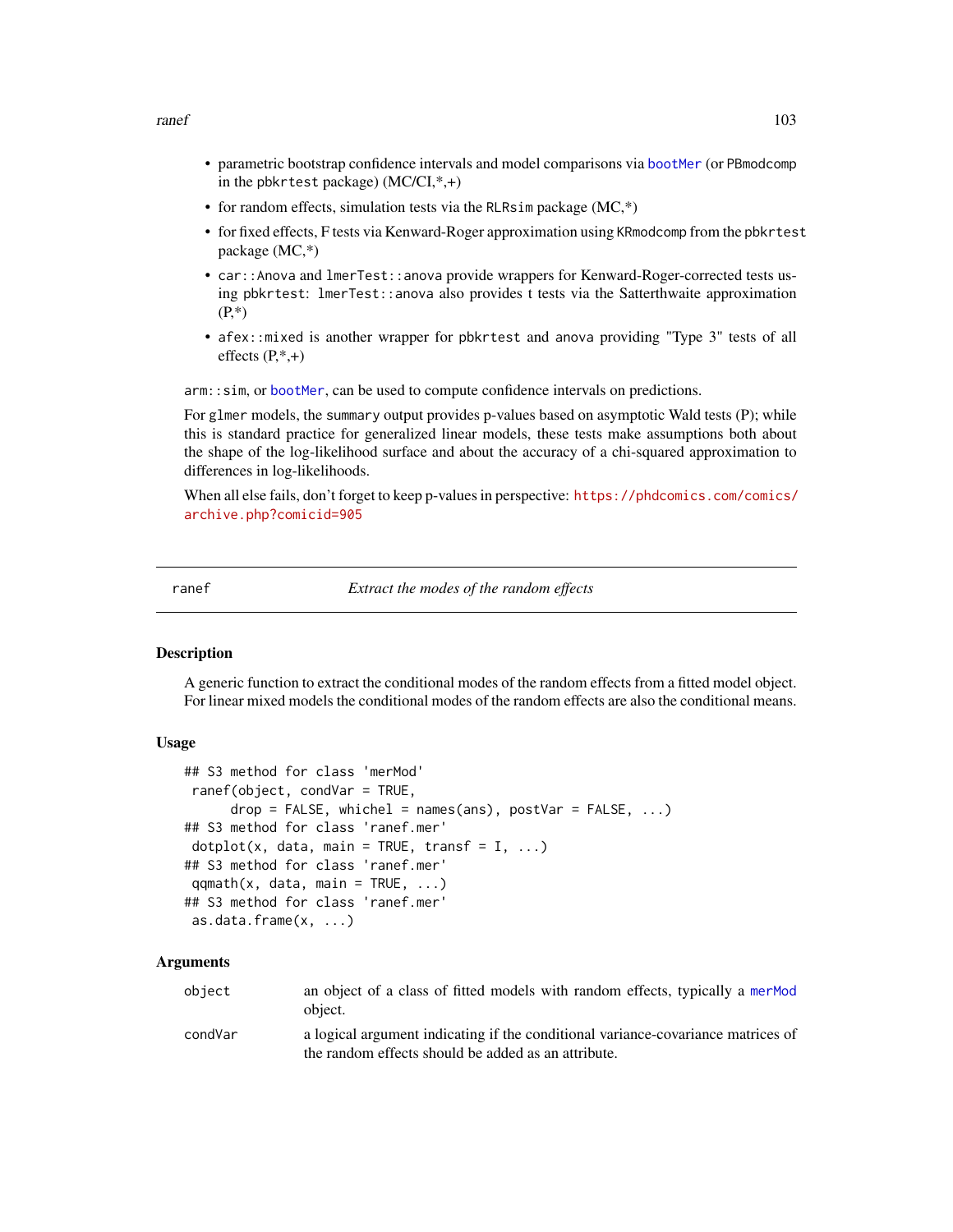| drop      | should components of the return value that would be data frames with a single<br>column, usually a column called '(Intercept)', be returned as named vectors<br>instead? |
|-----------|--------------------------------------------------------------------------------------------------------------------------------------------------------------------------|
| whichel   | character vector of names of grouping factors for which the random effects<br>should be returned.                                                                        |
| postVar   | a (deprecated) synonym for condVar                                                                                                                                       |
| X         | a random-effects object (of class ranef.mer) produced by ranef                                                                                                           |
| main      | include a main title, indicating the grouping factor, on each sub-plot?                                                                                                  |
| transf    | transformation for random effects: for example, exp for plotting parameters<br>from a (generalized) logistic regression on the odds rather than log-odds scale           |
| data      | This argument is required by the dotplot and qqmath generic methods, but is<br>not actually used.                                                                        |
| $\ddotsc$ | some methods for these generic functions require additional arguments.                                                                                                   |

## Details

If grouping factor i has k levels and j random effects per level the ith component of the list returned by ranef is a data frame with k rows and j columns. If condVar is TRUE the "postVar" attribute is an array of dimension j by j by k (or a list of such arrays). The kth face of this array is a positive definite symmetric j by j matrix. If there is only one grouping factor in the model the variancecovariance matrix for the entire random effects vector, conditional on the estimates of the model parameters and on the data, will be block diagonal; this j by j matrix is the kth diagonal block. With multiple grouping factors the faces of the "postVar" attributes are still the diagonal blocks of this conditional variance-covariance matrix but the matrix itself is no longer block diagonal.

#### Value

• From ranef: An object of class ranef.mer composed of a list of data frames, one for each grouping factor for the random effects. The number of rows in the data frame is the number of levels of the grouping factor. The number of columns is the dimension of the random effect associated with each level of the factor.

If condVar is TRUE each of the data frames has an attribute called "postVar".

- If there is a single random-effects term for a given grouping factor, this attribute is a three-dimensional array with symmetric faces; each face contains the variance-covariance matrix for a particular level of the grouping factor.
- If there is more than one random-effects term for a given grouping factor (e.g.  $(1|f)$  +  $(0+x|f)$ , this attribute is a list of arrays as described above, one for each term.

(The name of this attribute is a historical artifact, and may be changed to condVar at some point in the future.)

When drop is TRUE any components that would be data frames of a single column are converted to named numeric vectors.

• From as.data.frame:

This function converts the random effects to a "long format" data frame with columns

grpvar grouping variable

term random-effects term, e.g. "(Intercept)" or "Days"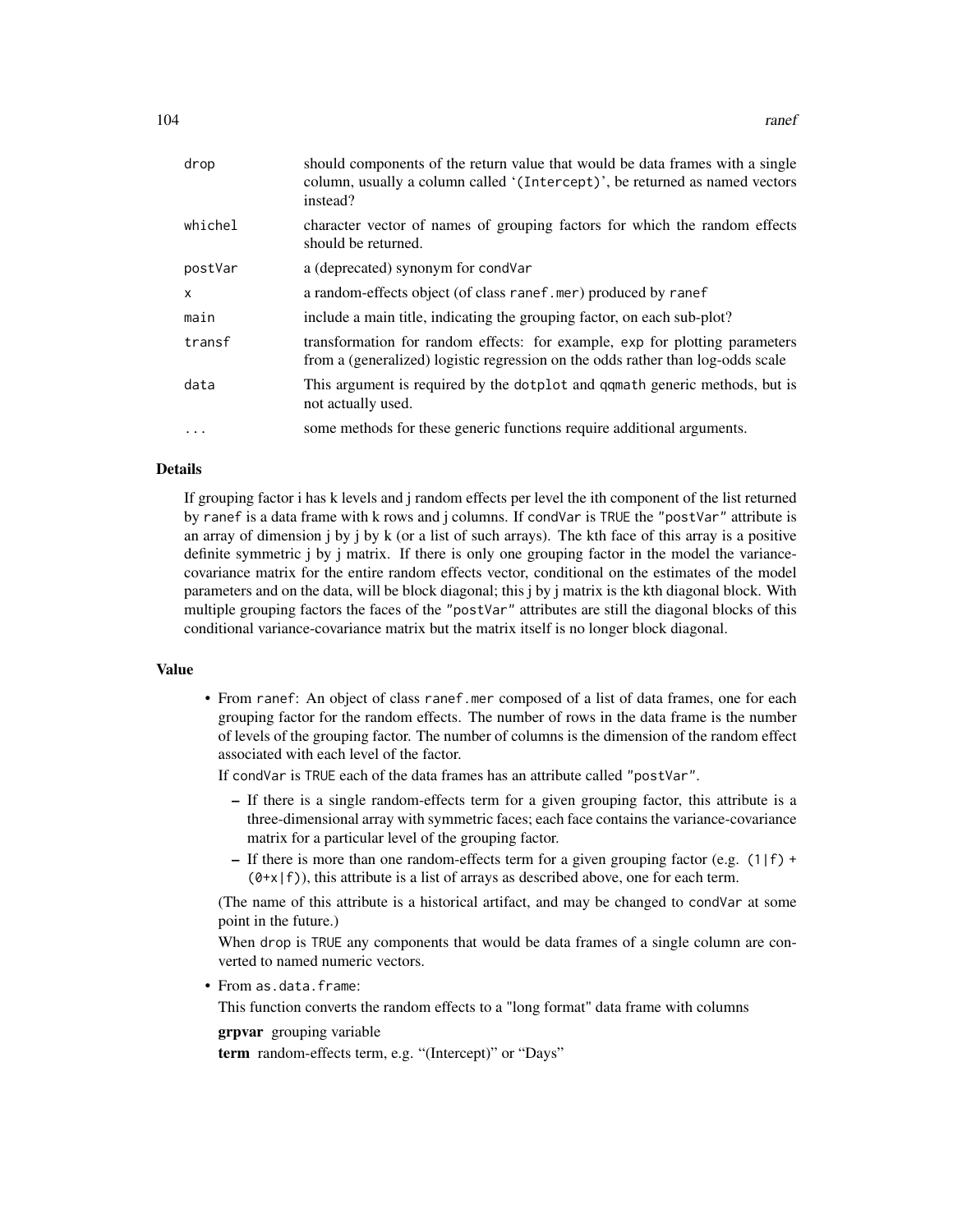grp level of the grouping variable (e.g., which Subject) condval value of the conditional mean condsd conditional standard deviation

# Note

To produce a (list of) "caterpillar plots" of the random effects apply [dotplot](#page-0-0) to the result of a call to ranef with condVar = TRUE;  $qq$ math will generate a list of Q-Q plots.

#### Examples

```
library(lattice) ## for dotplot, qqmath
fm1 <- lmer(Reaction ~ Days + (Days|Subject), sleepstudy)
fm2 <- lmer(Reaction ~ Days + (1|Subject) + (0+Days|Subject), sleepstudy)
fm3 <- lmer(diameter ~ (1|plate) + (1|sample), Penicillin)
ranef(fm1)
str(rr1 <- ranef(fm1))
dotplot(rr1) ## default
qqmath(rr1)
## specify free scales in order to make Day effects more visible
dot(rr1, scales = list(x = list(relation = 'free'))[["Subject"]ranef(fm2)
op <- options(digits = 4)
ranef(fm3, drop = TRUE)
options(op)
## as.data.frame() provides RE's and conditional standard deviations:
str(dd <- as.data.frame(rr1))
if (require(ggplot2)) {
   ggplot(dd, aes(y=grp,x=condval)) +
       geom_point() + facet_wrap(~term,scales="free_x") +
        geom_errorbarh(aes(xmin=condval -2*condsd,
                          xmax=condval +2*condsd), height=0)
}
```
<span id="page-104-0"></span>

refit *Refit a (merMod) Model with a Different Response*

#### **Description**

Refit a model, possibly after modifying the response vector. This makes use of the model representation and directly goes to the optimization.

#### Usage

```
refit(object, newresp, ...)
## S3 method for class 'merMod'
refit(object, newresp = NULL, rename.response = FALSE,
     maxit = 100, ...
```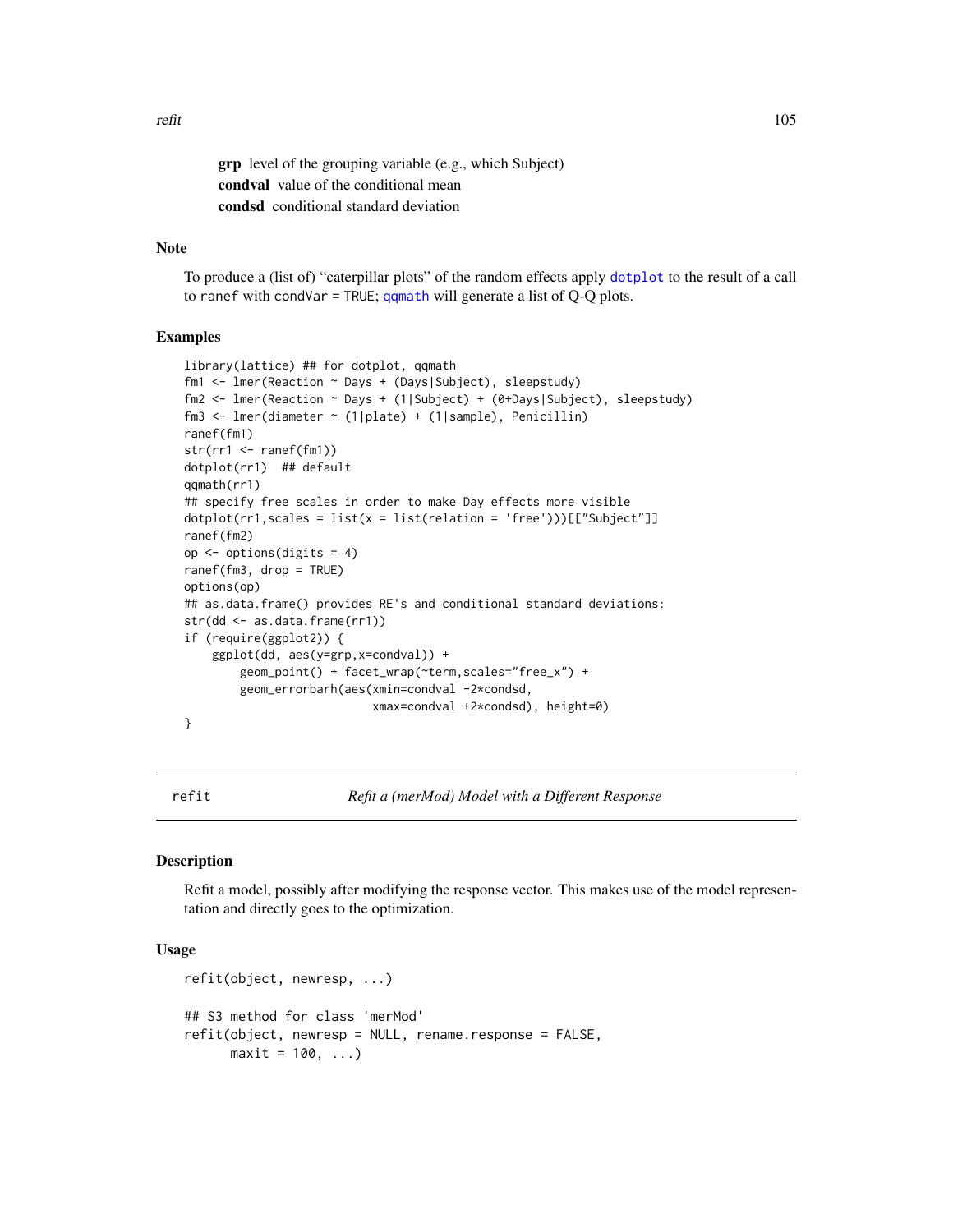## Arguments

| object          | a fitted model, usually of class lmerMod, to be refit with a new response.                                                                                                                                                                            |
|-----------------|-------------------------------------------------------------------------------------------------------------------------------------------------------------------------------------------------------------------------------------------------------|
| newresp         | an (optional) numeric vector providing the new response, of the same length as<br>the original response (see Details for information on NA handling). May also<br>be a data frame with a single numeric column, e.g. as produced by simulate(object). |
| rename.response |                                                                                                                                                                                                                                                       |
|                 | when refitting the model, should the name of the response variable in the formula<br>and model frame be replaced with the name of newresp?                                                                                                            |
| maxit           | scalar integer, currently only for GLMMs: the maximal number of Pwrss update<br>iterations.                                                                                                                                                           |
| $\ddots$ .      | optional additional parameters. For the merMod method, control.                                                                                                                                                                                       |

## Details

Refit a model, possibly after modifying the response vector. This could be done using [update\(](#page-0-0)), but the refit() approach should be faster because it bypasses the creation of the model representation and goes directly to the optimization step.

Setting rename. response = TRUE may be necessary if one wants to do further operations (such as update) on the fitted model. However, the refitted model will still be slightly different from the equivalent model fitted via update; in particular, the terms component is not updated to reflect the new response variable, if it has a different name from the original.

If newresp has an na.action attribute, then it is assumed that NA values have already been removed from the numeric vector; this allows the results of [simulate\(](#page-0-0)object) to be used even if the original response vector contained NA values. Otherwise, the length of newresp must be the same as the *original* length of the response.

### Value

an object like x, but fit to a different response vector  $Y$ .

# See Also

[update.merMod](#page-63-1) for more flexible and extensive model refitting; [refitML](#page-106-0) for refitting a REML fitted model with maximum likelihood ('ML').

# Examples

```
## Ex. 1: using refit() to fit each column in a matrix of responses ------
set.seed(101)
Y <- matrix(rnorm(1000),ncol=10)
## combine first column of responses with predictor variables
d <- data.frame(y=Y[,1],x=rnorm(100),f=rep(1:10,10))
## (use check.conv.grad="ignore" to disable convergence checks because we
## are using a fake example)
## fit first response
fit1 <- lmer(y \sim x+(1|f), data = d,
             control= lmerControl(check.conv.grad="ignore",
                                  check.conv.hess="ignore"))
```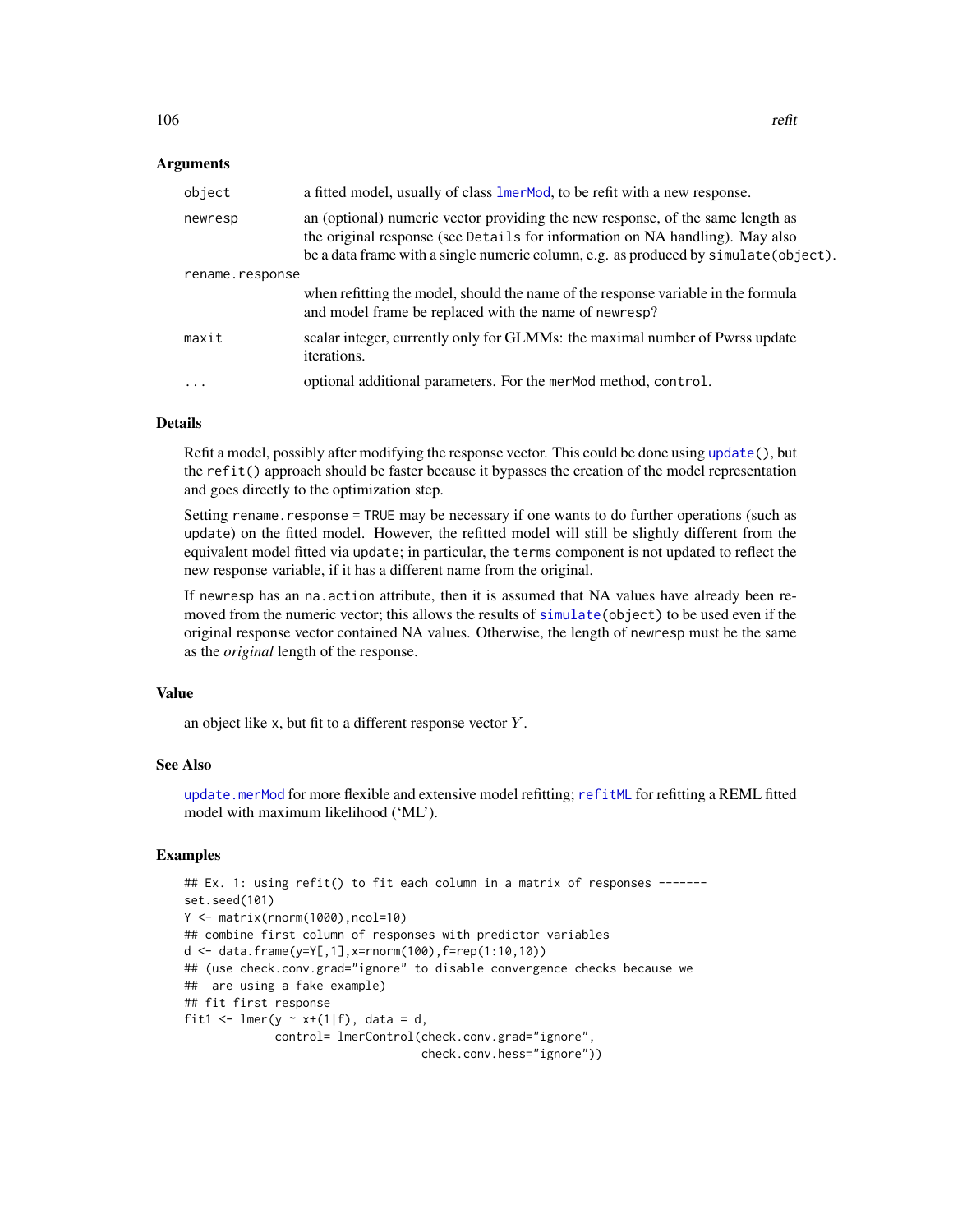### refitML  $107$

```
## combine fit to first response with fits to remaining responses
res <- c(fit1,lapply(as.data.frame(Y[,-1]), refit, object=fit1))
## Ex. 2: refitting simulated data using data that contain NA values ------
sleepstudyNA <- sleepstudy
sleepstudyNA$Reaction[1:3] <- NA
fm0 <- lmer(Reaction ~ Days + (1|Subject), sleepstudyNA)
## the special case of refitting with a single simulation works ...
ss0 <- refit(fm0, simulate(fm0))
## ... but if simulating multiple responses (for efficiency),
## need to use na.action=na.exclude in order to have proper length of data
fm1 <- lmer(Reaction ~ Days + (1|Subject), sleepstudyNA, na.action=na.exclude)
ss <- simulate(fm1, 5)
res2 <- refit(fm1, ss[[5]])
```
refitML *Refit a Model by Maximum Likelihood Criterion*

### Description

Refit a (merMod) model using the maximum likelihood criterion.

### Usage

```
refitML(x, ...)
## S3 method for class 'merMod'
refitML(x, optimizer = "bobyqa", ...)
```
# Arguments

| X                       | a fitted model, usually of class "1merMod", to be refit according to the maximum<br>likelihood criterion. |
|-------------------------|-----------------------------------------------------------------------------------------------------------|
| $\cdot$ $\cdot$ $\cdot$ | optional additional parameters. None are used at present.                                                 |
| optimizer               | a string indicating the optimizer to be used.                                                             |

# Details

This function is primarily used to get a maximum likelihood fit of a linear mixed-effects model for an [anova](#page-0-0) comparison.

## Value

an object like x but fit by maximum likelihood

# See Also

[refit](#page-104-0) and [update.merMod](#page-63-1) for more extensive refitting.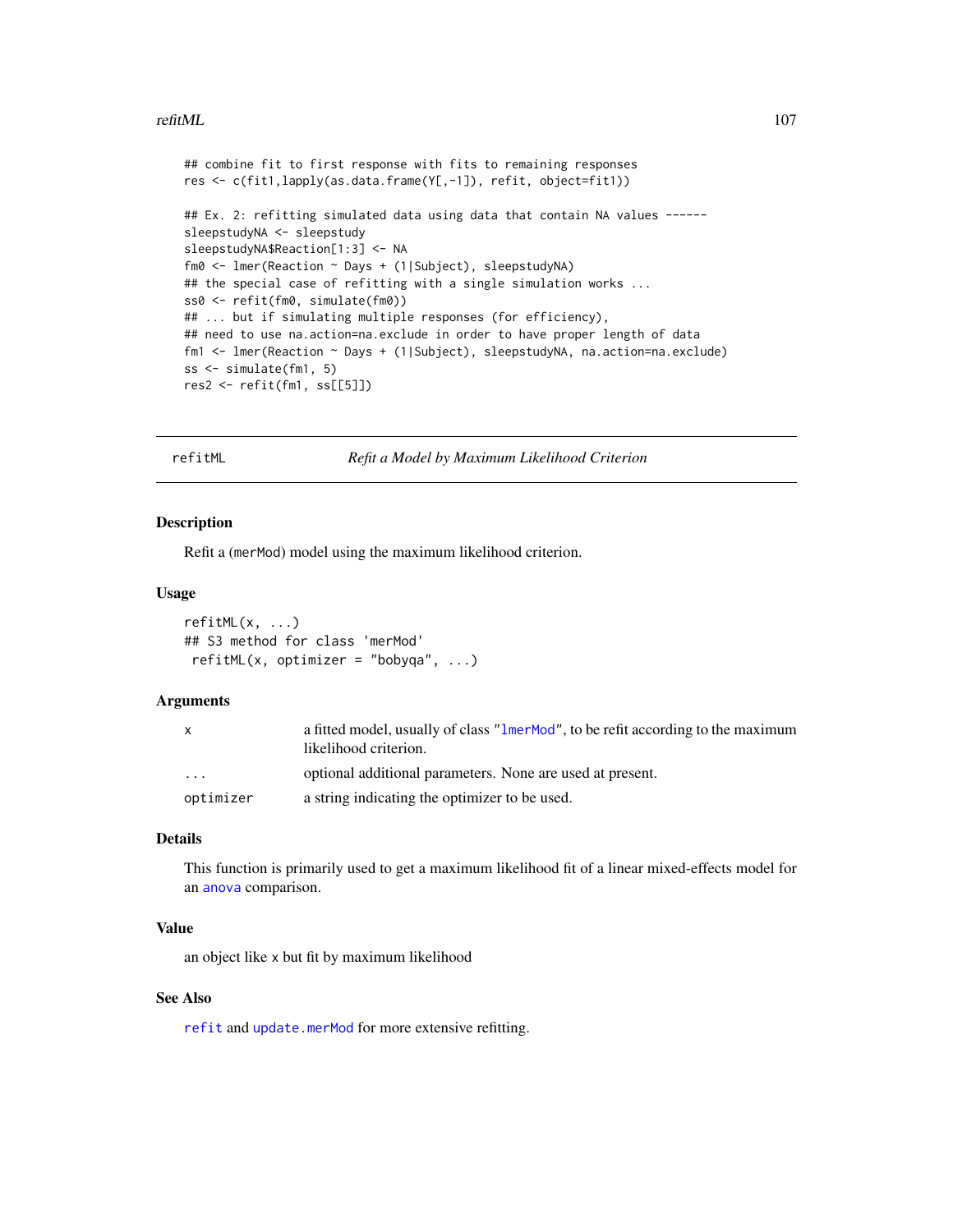# Description

PCA of random-effects variance-covariance estimates

# Usage

rePCA(x)

#### Arguments

x a merMod object

# Details

Perform a Principal Components Analysis (PCA) of the random-effects variance-covariance estimates from a fitted mixed-effects model. This allows the user to detect and diagnose overfitting problems in the random effects model (see Bates et al. 2015 for details).

# Value

```
a prcomplist object
```
# Author(s)

Douglas Bates

## References

• Douglas Bates, Reinhold Kliegl, Shravan Vasishth, and Harald Baayen. Parsimonious Mixed Models. arXiv:1506.04967 [stat], June 2015. arXiv: 1506.04967.

#### See Also

## [isSingular](#page-48-0)

# Examples

```
fm1 <- lmer(Reaction~Days+(Days|Subject), sleepstudy)
rePCA(fm1)
```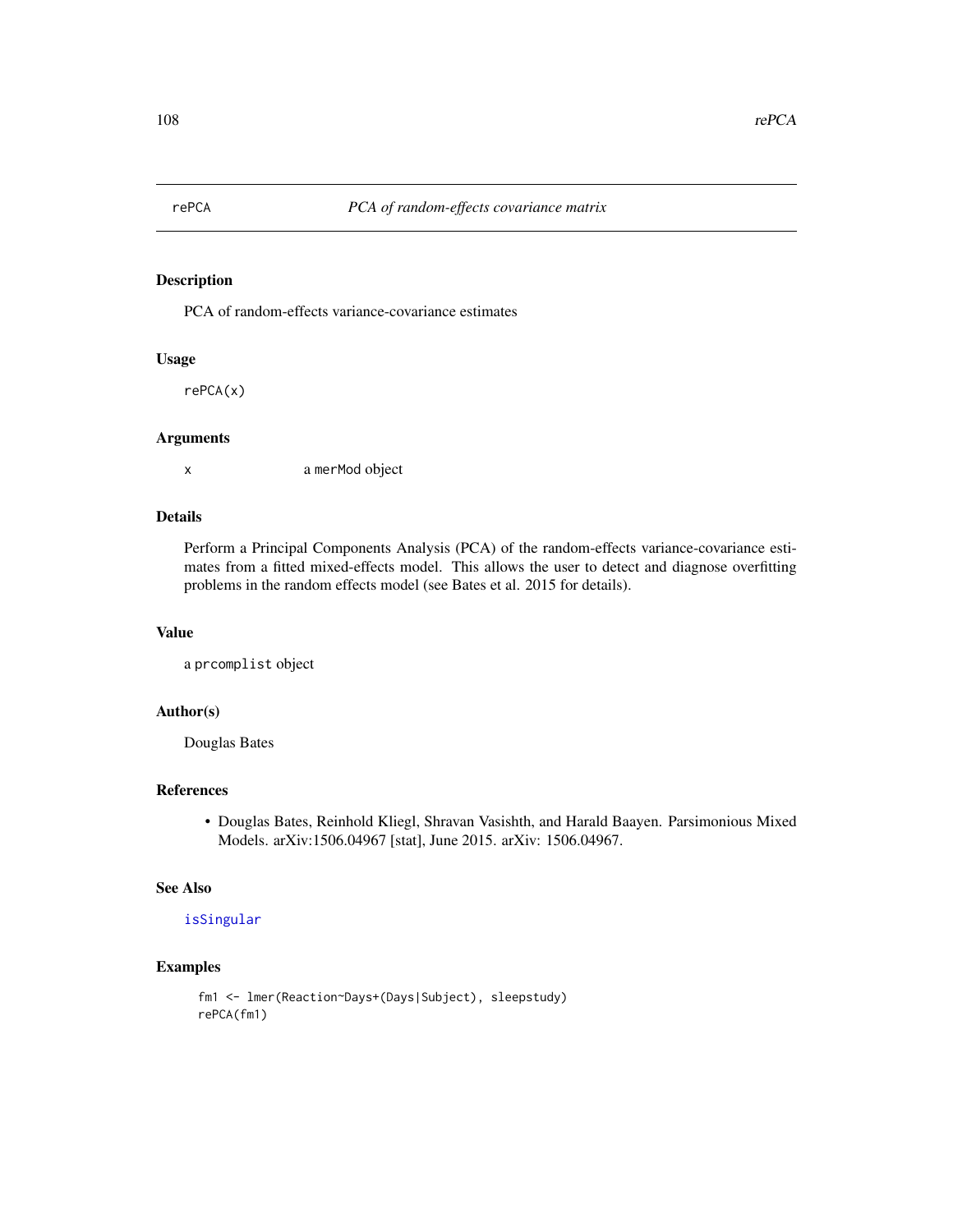<span id="page-108-1"></span>

The generator object for the [rePos](#page-108-0) class used to determine the positions and orders of random effects associated with particular random-effects terms in the model.

# Usage

rePos(...)

# Arguments

... Argument list (see Note).

# Methods

new(mer=mer) Create a new [rePos](#page-108-0) object.

### Note

Arguments to the new methods must be named arguments. mer, an object of class ["merMod"](#page-63-0), is the only required/expected argument.

#### See Also

[rePos](#page-108-0)

<span id="page-108-0"></span>rePos-class *Class* "rePos"

# Description

A reference class for determining the positions in the random-effects vector that correspond to particular random-effects terms in the model formula

# Extends

All reference classes extend and inherit methods from ["envRefClass"](#page-0-0).

### Examples

showClass("rePos")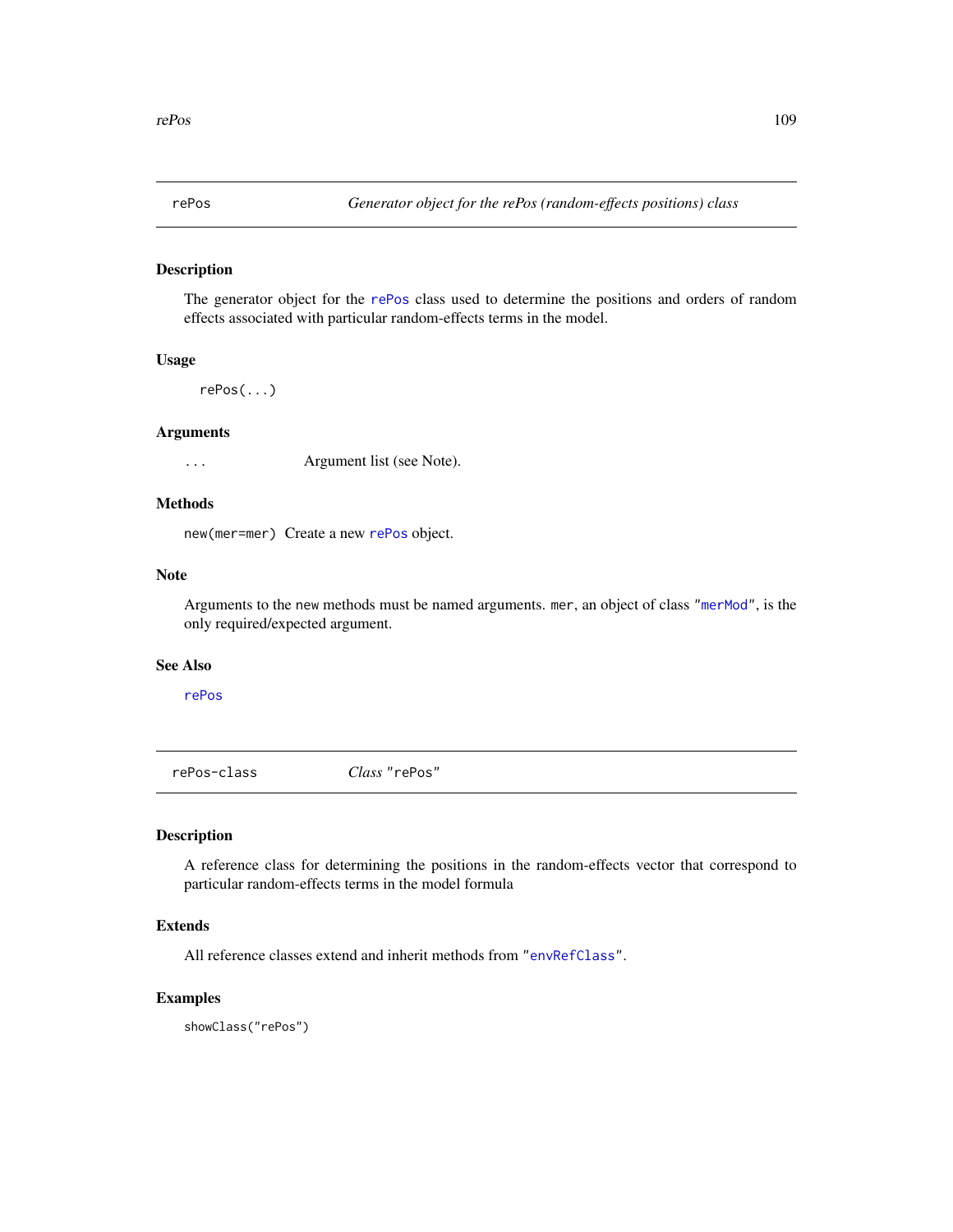<span id="page-109-0"></span>residuals.merMod *residuals of merMod objects*

#### Description

residuals of merMod objects

### Usage

```
## S3 method for class 'merMod'
residuals(object,
   type = if (isGLMM(object)) "deviance" else "response",
   scaled = FALSE, ...)
 ## S3 method for class 'lmResp'
residuals(object,
   type = c("working", "response", "deviance", "pearson", "partial"),
   ...)
## S3 method for class 'glmResp'
residuals(object,
   type = c("deviance", "pearson", "working", "response", "partial"),
   ...)
```
# **Arguments**

| object   | a fitted [g]lmer (merMod) object                                   |
|----------|--------------------------------------------------------------------|
| type     | type of residuals                                                  |
| scaled   | scale residuals by residual standard deviation (=scale parameter)? |
| $\cdots$ | additional arguments (ignored: for method compatibility)           |

# Details

- The default residual type varies between lmerMod and glmerMod objects: they try to mimic [residuals.lm](#page-0-0) and [residuals.glm](#page-0-0) respectively. In particular, the default type is "response", i.e. (observed-fitted) for lmerMod objects vs. "deviance" for glmerMod objects. type="partial" is not yet implemented for either type.
- Note that the meaning of "pearson" residuals differs between [residuals.lm](#page-0-0) and [residuals.lme](#page-0-0). The former returns values scaled by the square root of user-specified weights (if any), but *not* by the residual standard deviation, while the latter returns values scaled by the estimated standard deviation (which will include the effects of any variance structure specified in the weights argument). To replicate lme behaviour, use type="pearson", scaled=TRUE.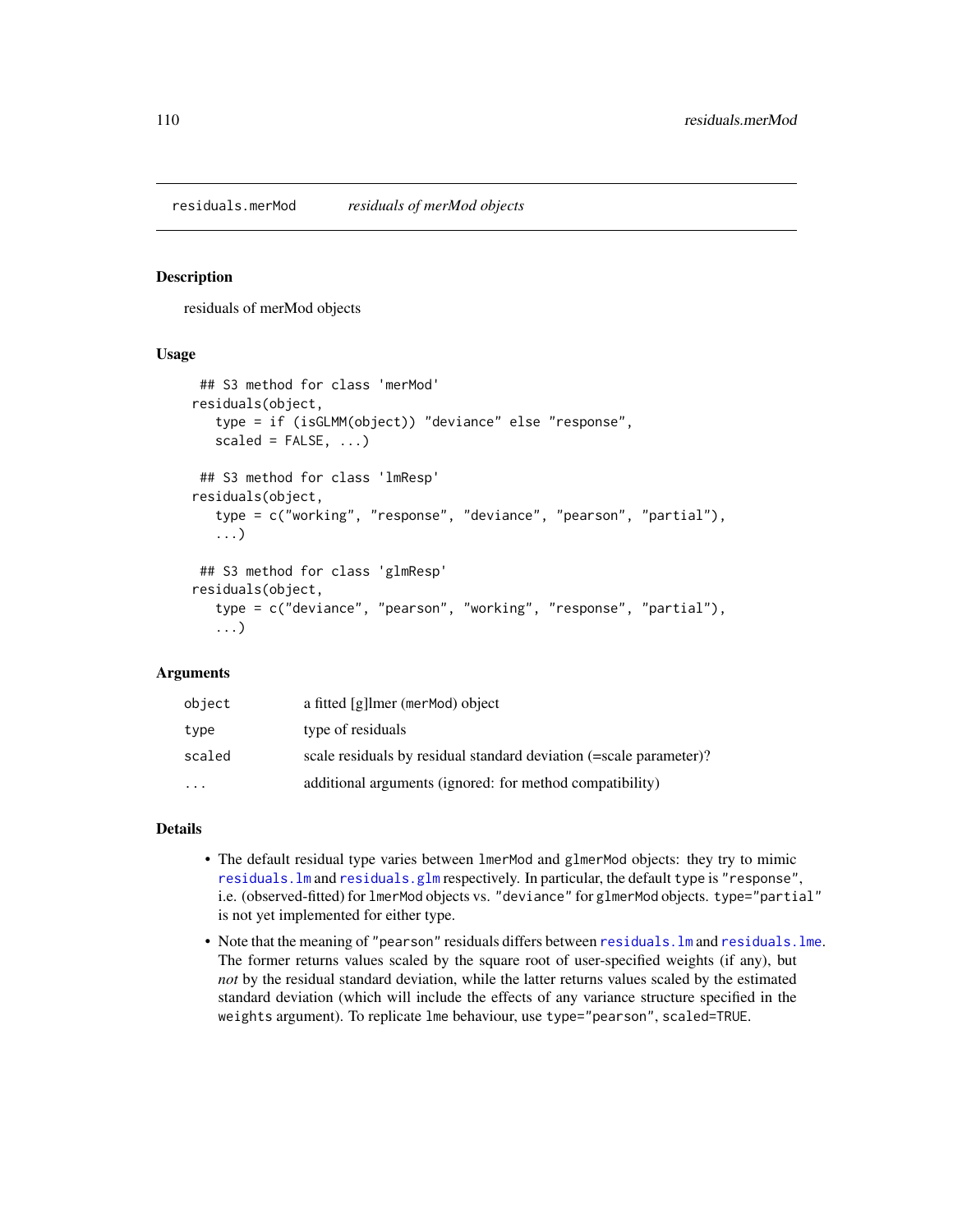<span id="page-110-0"></span>

Extract the estimated standard deviation of the errors, the "residual standard deviation" (also misnamed the "residual standard error"), from a fitted model.

#### Usage

```
## S3 method for class 'merMod'
sigma(object, ...)
```
# Arguments

| obiect   | a fitted model.                                                                                    |
|----------|----------------------------------------------------------------------------------------------------|
| $\cdots$ | additional, optional arguments, passed from or to methods. (None currently in<br>our two methods.) |

# Details

Package lme4 provides methods for mixed-effects models of class [merMod](#page-63-0) and lists of linear models, [lmList4](#page-60-0).

#### Value

Typically a number, the estimated standard deviation of the errors ("residual standard deviation") for Gaussian models, and - less interpretably - the square root of the residual deviance per degree of freedom in more general models.

#### Examples

```
methods(sigma)# from R 3.3.0 on, shows methods from pkgs 'stats' *and* 'lme4'
```

| simulate.formula | A simulate Method for formula objects that dispatches based on the |
|------------------|--------------------------------------------------------------------|
|                  | Left-Hand Side                                                     |

# Description

This method evaluates the left-hand side (LHS) of the given formula and dispatches it to an appropriate method based on the result by setting an nonce class name on the formula.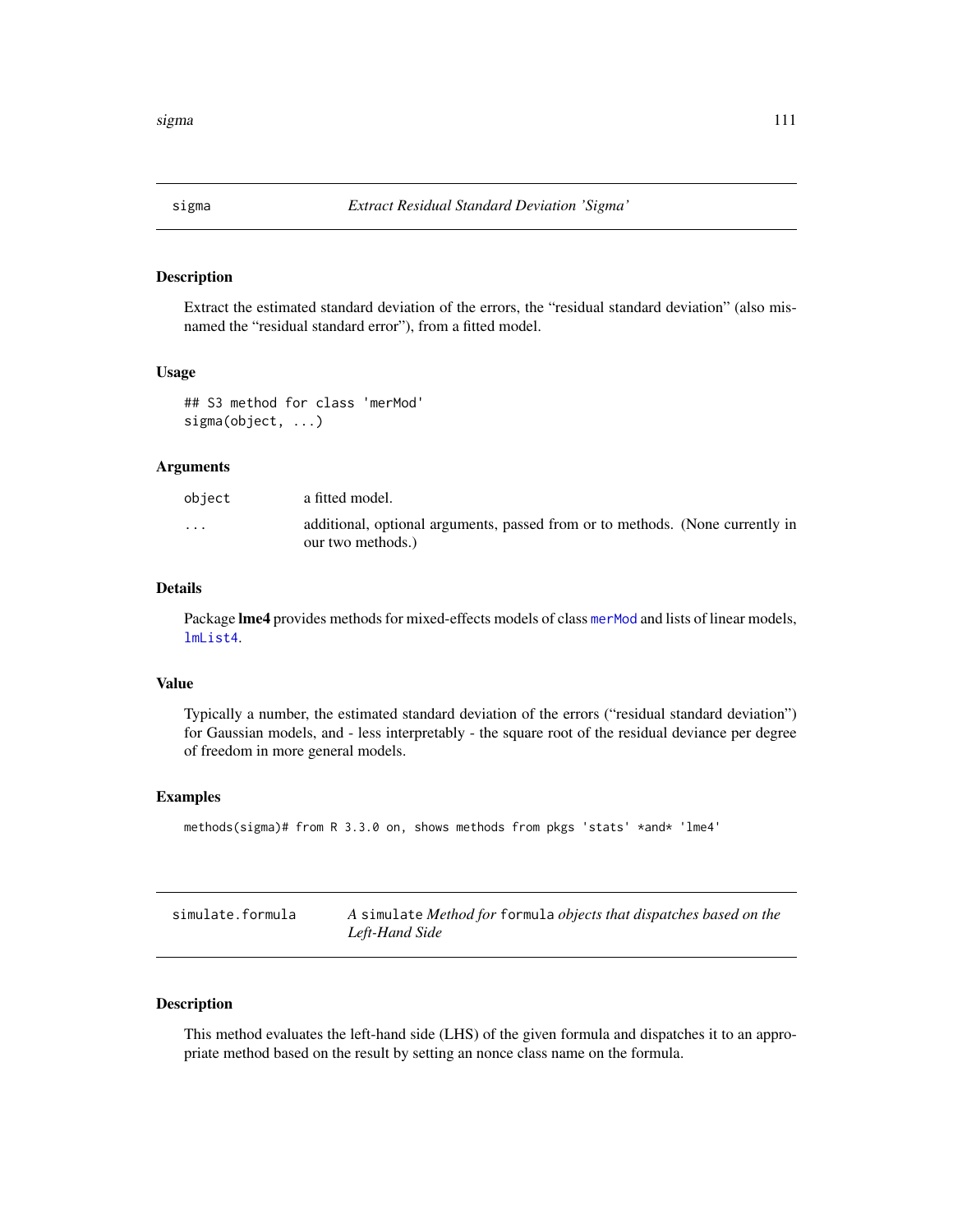### <span id="page-111-0"></span>Usage

```
## S3 method for class 'formula'
simulate(object, nsim = 1, seed = NULL, ...,basis, newdata, data)
```
# Arguments

| object       | a one- or two-sided formula.                                                                           |
|--------------|--------------------------------------------------------------------------------------------------------|
| nsim.seed    | number of realisations to simulate and the random seed to use; see simulate                            |
| $\cdots$     | additional arguments to methods                                                                        |
| basis        | if given, overrides the LHS of the formula for the purposes of dispatching                             |
| newdata.data | if passed, the object's LHS is evaluated in this environment; at most one of the<br>two may be passed. |

#### Details

The dispatching works as follows:

- 1. If basis is not passed, and the formula has an LHS the expression on the LHS of the formula in the object is evaluated in the environment newdata or data (if given), in any case enclosed by the environment of object. Otherwise, basis is used.
- 2. The result is set as an attribute ".Basis" on object. If there is no basis or LHS, it is not set.
- 3. The class vector of object has c("formula\_lhs\_CLASS","formula\_lhs") prepended to it, where CLASS is the class of the LHS value or basis. If LHS or basis has multiple classes, they are all prepended; if there is no LHS or basis, c("formula\_lhs\_","formula\_lhs") is.
- 4. [simulate](#page-0-0) generic is evaluated on the new object, with all arguments passed on, excluding basis; if newdata or data are missing, they too are not passed on. The evaluation takes place in the parent's environment.

A "method" to receive a formula whose LHS evaluates to CLASS can therefore be implemented by a function simulate.[formula](#page-0-0)\_lhs\_CLASS(). This function can expect a formula object, with additional attribute .Basis giving the evaluated LHS (so that it does not need to be evaluated again).

simulate.merMod *Simulate Responses From* [merMod](#page-63-0) *Object*

#### Description

Simulate responses from a "merMod" fitted model object, i.e., from the model represented by it.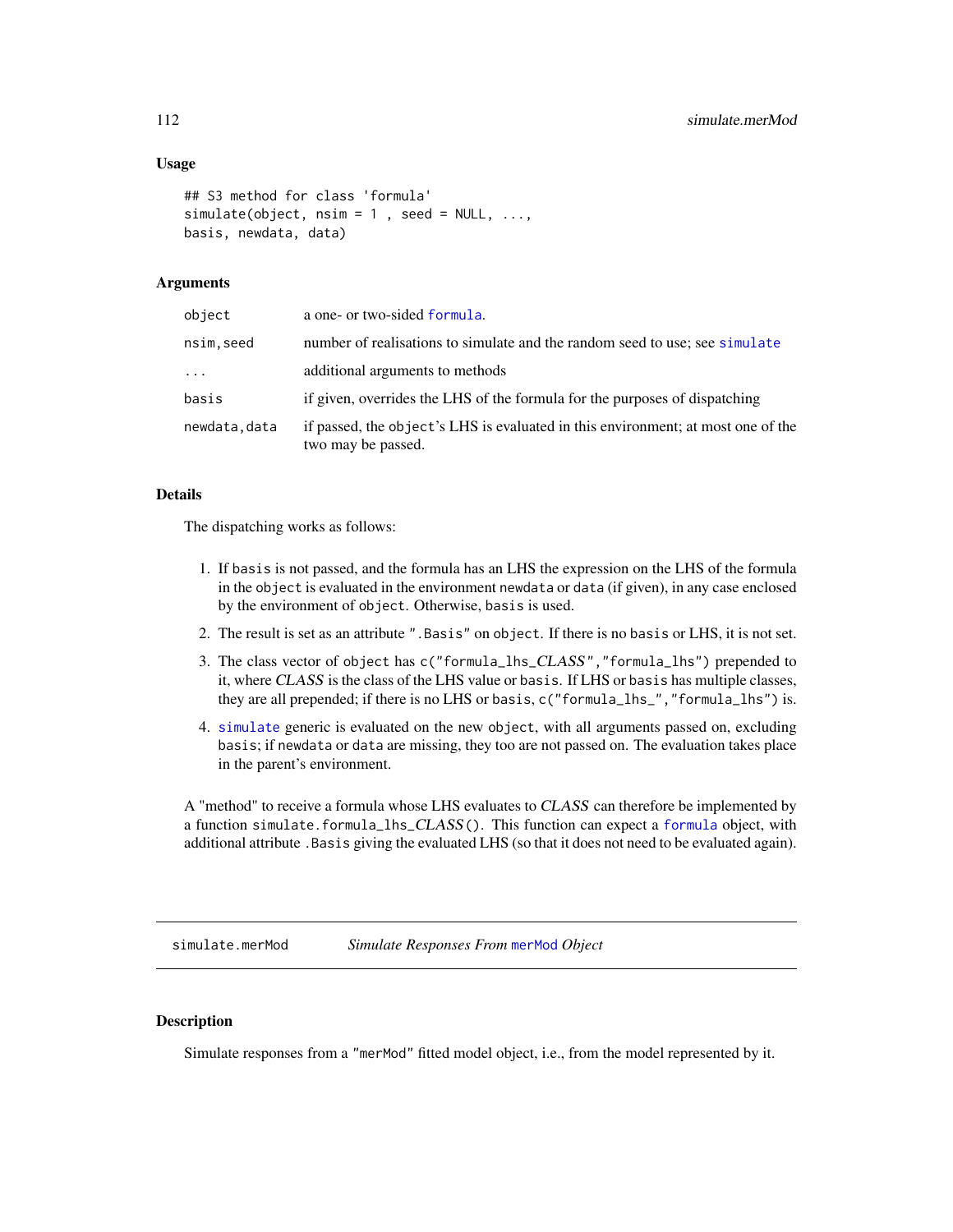# <span id="page-112-0"></span>simulate.merMod 113

# Usage

```
## S3 method for class 'merMod'
simulate(object, nsim = 1, seed = NULL,
use.u = FALSE, re.form = NA, ReForm, REForm, REform,
newdata=NULL, newparams=NULL, family=NULL,
allow.new.levels = FALSE, na.action = na.pass, ...)
.simulateFun(object, nsim = 1, seed = NULL, use.u = FALSE,
             re.form = NA, ReForm, REForm, REform,
            newdata=NULL, newparams=NULL,
             formula=NULL, family=NULL, weights=NULL, offset=NULL,
            allow.new.levels = FALSE, na.action = na.pass,
            cond.sim = TRUE, ...
```
# Arguments

| object                 | (for simulate.merMod) a fitted model object or (for simulate.formula) a<br>(one-sided) mixed model formula, as described for lmer.                                                                                                                                                                                                                                                          |
|------------------------|---------------------------------------------------------------------------------------------------------------------------------------------------------------------------------------------------------------------------------------------------------------------------------------------------------------------------------------------------------------------------------------------|
| nsim                   | positive integer scalar - the number of responses to simulate.                                                                                                                                                                                                                                                                                                                              |
| seed                   | an optional seed to be used in set. seed immediately before the simulation so<br>as to generate a reproducible sample.                                                                                                                                                                                                                                                                      |
| use.u                  | (logical) if TRUE, generate a simulation conditional on the current random-effects<br>estimates; if FALSE generate new Normally distributed random-effects values.<br>(Redundant with re. form, which is preferred: TRUE corresponds to re. form =<br>NULL (condition on all random effects), while FALSE corresponds to re. form =<br>$\sim$ 0 (condition on none of the random effects).) |
| re.form                | formula for random effects to condition on. If NULL, condition on all random<br>effects; if NA or ~0, condition on no random effects. See Details.                                                                                                                                                                                                                                          |
| ReForm, REForm, REform |                                                                                                                                                                                                                                                                                                                                                                                             |
|                        | deprecated: re. form is now the preferred argument name.                                                                                                                                                                                                                                                                                                                                    |
| newdata                | data frame for which to evaluate predictions.                                                                                                                                                                                                                                                                                                                                               |
| newparams              | new parameters to use in evaluating predictions, specified as in the start pa-<br>rameter for $l$ mer or $glmer - a$ list with components theta and beta and (for<br>LMMs or GLMMs that estimate a scale parameter) sigma                                                                                                                                                                   |
| formula                | a (one-sided) mixed model formula, as described for lmer.                                                                                                                                                                                                                                                                                                                                   |
| family                 | a GLM family, as in glmer.                                                                                                                                                                                                                                                                                                                                                                  |
| weights                | prior weights, as in lmer or glmer.                                                                                                                                                                                                                                                                                                                                                         |
| offset                 | offset, as in glmer.                                                                                                                                                                                                                                                                                                                                                                        |
| allow.new.levels       |                                                                                                                                                                                                                                                                                                                                                                                             |
|                        | (logical) if FALSE (default), then any new levels (or NA values) detected in<br>newdata will trigger an error; if TRUE, then the prediction will use the un-<br>conditional (population-level) values for data with previously unobserved levels<br>(or NAs).                                                                                                                               |
| na.action              | what to do with NA values in new data: see na. fail                                                                                                                                                                                                                                                                                                                                         |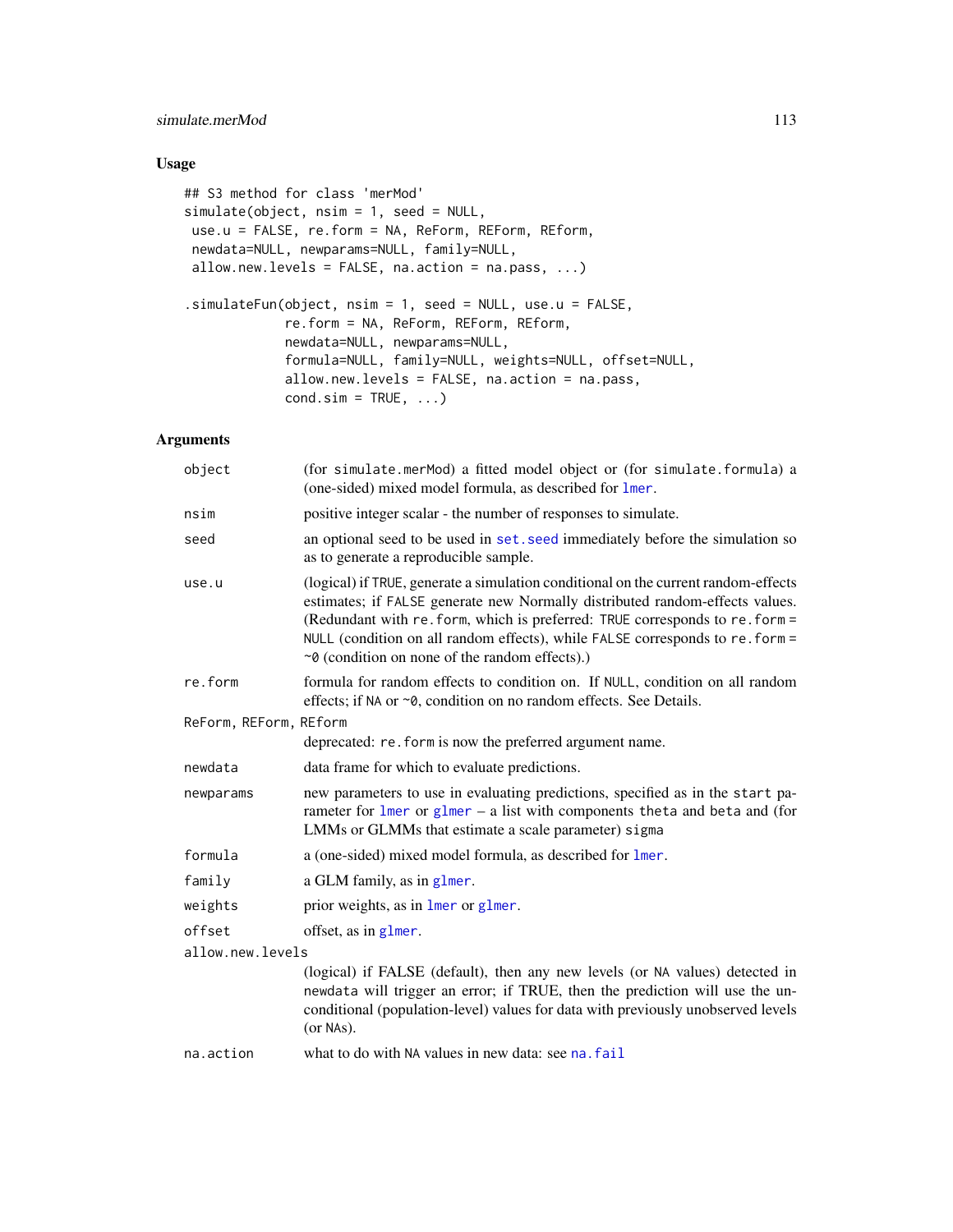<span id="page-113-0"></span>

| cond.sim                | (experimental) simulate the conditional distribution? if FALSE, simulate only    |
|-------------------------|----------------------------------------------------------------------------------|
|                         | random effects; do not simulate from the conditional distribution, rather return |
|                         | the predicted group-level values                                                 |
| $\cdot$ $\cdot$ $\cdot$ | optional additional arguments (none are used in . simulateFormula)               |

#### Details

- ordinarily simulate is used to generate new values from an existing, fitted model (merMod object): however, if formula, newdata, and newparams are specified, simulate generates the appropriate model structure to simulate from. formula must be a *one-sided* formula (i.e. with an empty left-hand side); in general, if f is a two-sided formula,  $f[-2]$  can be used to drop the LHS.
- The re. form argument allows the user to specify how the random effects are incorporated in the simulation. All of the random effects terms included in re.form will be *conditioned on* that is, the conditional modes of those random effects will be included in the deterministic part of the simulation. (If new levels are used (and allow.new.levels is TRUE), the conditional modes for these levels will be set to the population mode, i.e. values of zero will be used for the random effects.) Conversely, the random effect terms that are *not* included in re.form will be *simulated from* - that is, new values will be chosen for each group based on the estimated random-effects variances.

The default behaviour (using re.form=NA) is to condition on none of the random effects, simulating new values for all of the random effects.

- For Gaussian fits, sigma specifies the residual standard deviation; for Gamma fits, it specifies the shape parameter (the rate parameter for each observation i is calculated as shape/mean(i)). For negative binomial fits, the overdispersion parameter is specified via the family, e.g. simulate(..., family=negati
- For binomial models, simulate.formula looks for the binomial size first in the weights argument (if it's supplied), second from the left-hand side of the formula (if the formula has been specified in success/failure form), and defaults to 1 if neither of those have been supplied. Simulated responses will be given as proportions, unless the supplied formula has a matrixvalued left-hand side, in which case they will be given in matrix form. If a left-hand side is given, variables in that expression must be available in newdata.
- For negative binomial models, use the negative.binomial family (from the **[MASS](https://CRAN.R-project.org/package=MASS)** package) and specify the overdispersion parameter via the theta (sic) parameter of the family function, e.g. simulate(...,family=negative.binomial(theta=1)) to simulate from a geometric distribution (negative binomial with overdispersion parameter 1).

#### See Also

[bootMer](#page-7-0) for "simulestimate", i.e., where each simulation is followed by refitting the model.

#### Examples

```
## test whether fitted models are consistent with the
## observed number of zeros in CBPP data set:
gm1 <- glmer(cbind(incidence, size - incidence) \sim period + (1 | herd),
             data = cbpp, family = binomial)
gg <- simulate(gm1,1000)
zeros <- sapply(gg,function(x) sum(x[,"incidence"]==0))
```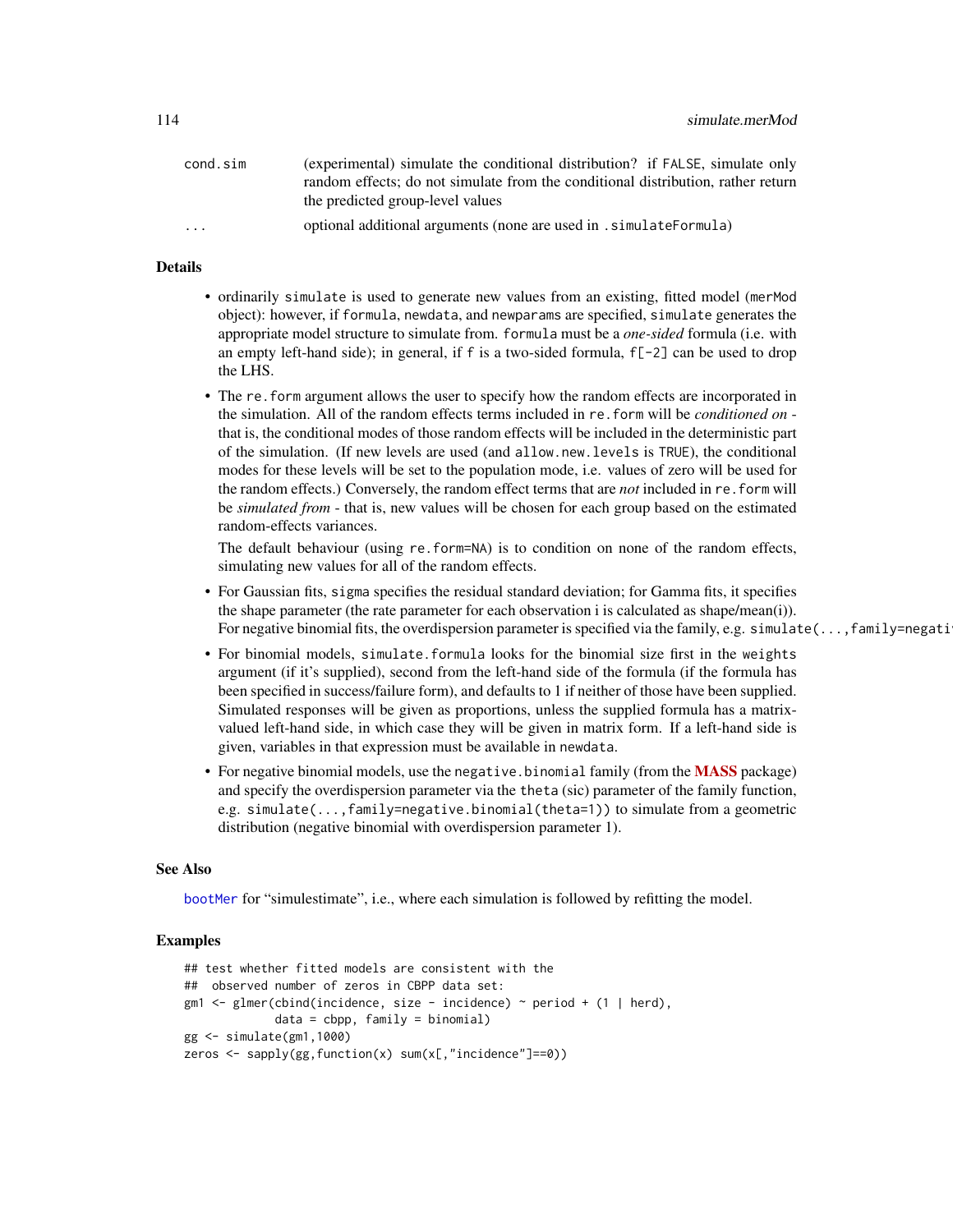#### <span id="page-114-0"></span>sleepstudy and the set of the set of the set of the set of the set of the set of the set of the set of the set of the set of the set of the set of the set of the set of the set of the set of the set of the set of the set o

```
plot(table(zeros))
abline(v=sum(cbpp$incidence==0),col=2)
##
## simulate from a non-fitted model; in this case we are just
## replicating the previous model, but starting from scratch
params <- list(theta=0.5,beta=c(2,-1,-2,-3))
simdat <- with(cbpp, expand.grid(herd=levels(herd), period=factor(1:4)))
simdat$size <- 15
simdat$incidence <- sample(0:1,size=nrow(simdat),replace=TRUE)
form <- formula(gm1)[-2] ## RHS of equation only
simulate(form,newdata=simdat,family=binomial,
    newparams=params)
## simulate from negative binomial distribution instead
simulate(form,newdata=simdat,family=negative.binomial(theta=2.5),
    newparams=params)
```
sleepstudy *Reaction times in a sleep deprivation study*

#### Description

The average reaction time per day (in milliseconds) for subjects in a sleep deprivation study.

Days 0-1 were adaptation and training (T1/T2), day 2 was baseline (B); sleep deprivation started after day 2.

#### Format

A data frame with 180 observations on the following 3 variables.

Reaction Average reaction time (ms)

Days Number of days of sleep deprivation

Subject Subject number on which the observation was made.

#### Details

These data are from the study described in Belenky et al. (2003), for the most sleep-deprived group (3 hours time-in-bed) and for the first 10 days of the study, up to the recovery period. The original study analyzed speed (1/(reaction time)) and treated day as a categorical rather than a continuous predictor.

# References

Gregory Belenky, Nancy J. Wesensten, David R. Thorne, Maria L. Thomas, Helen C. Sing, Daniel P. Redmond, Michael B. Russo and Thomas J. Balkin (2003) Patterns of performance degradation and restoration during sleep restriction and subsequent recovery: a sleep dose-response study. *Journal of Sleep Research* 12, 1–12.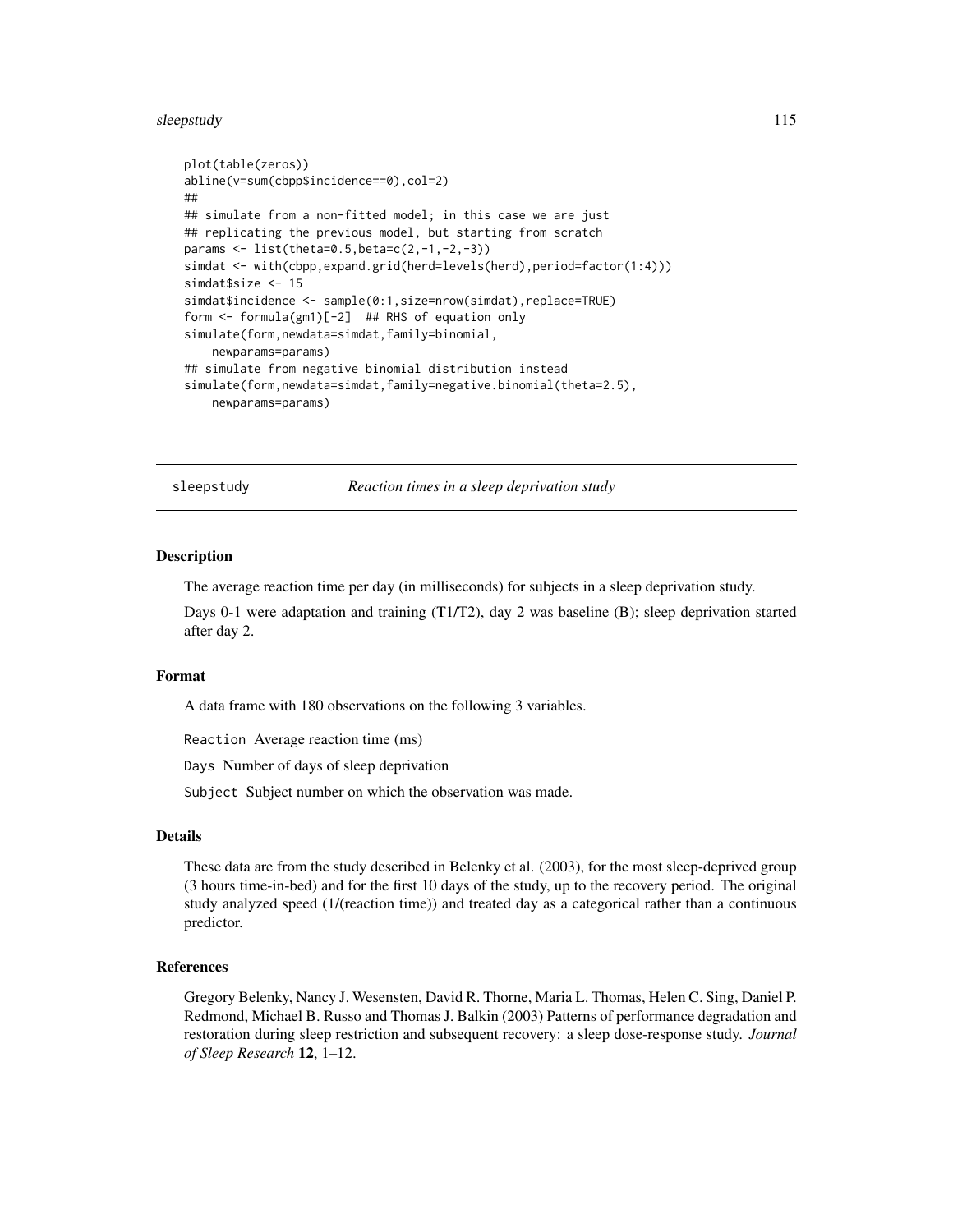# <span id="page-115-0"></span>Examples

```
str(sleepstudy)
require(lattice)
xyplot(Reaction ~ Days | Subject, sleepstudy, type = c("g","p","r"),
       index = function(x,y) coef(lm(y \sim x))[1],
       xlab = "Days of sleep deprivation",
       ylab = "Average reaction time (ms)", aspect = "xy")
(fm1 <- lmer(Reaction ~ Days + (Days|Subject), sleepstudy, subset=Days>=2))
## independent model
(fm2 <- lmer(Reaction ~ Days + (1|Subject) + (0+Days|Subject), sleepstudy, subset=Days>=2))
```
subbars *"Sub[stitute] Bars"*

# Description

Substitute the '+' function for the '|' function in a mixed-model formula, recursively (hence the argument name term). This provides a formula suitable for the current model. frame function.

# Usage

```
subbars(term)
```
#### Arguments

term a mixed-model formula

#### Value

the formula with all | operators replaced by +

# See Also

[formula](#page-0-0), [model.frame](#page-0-0), [model.matrix](#page-0-0).

Other utilities: [findbars](#page-25-0), [nobars](#page-86-0), [mkRespMod](#page-70-0), [mkReTrms](#page-70-1), [nlformula](#page-81-0).

# Examples

subbars(Reaction ~ Days + (Days|Subject)) ## => Reaction ~ Days + (Days + Subject)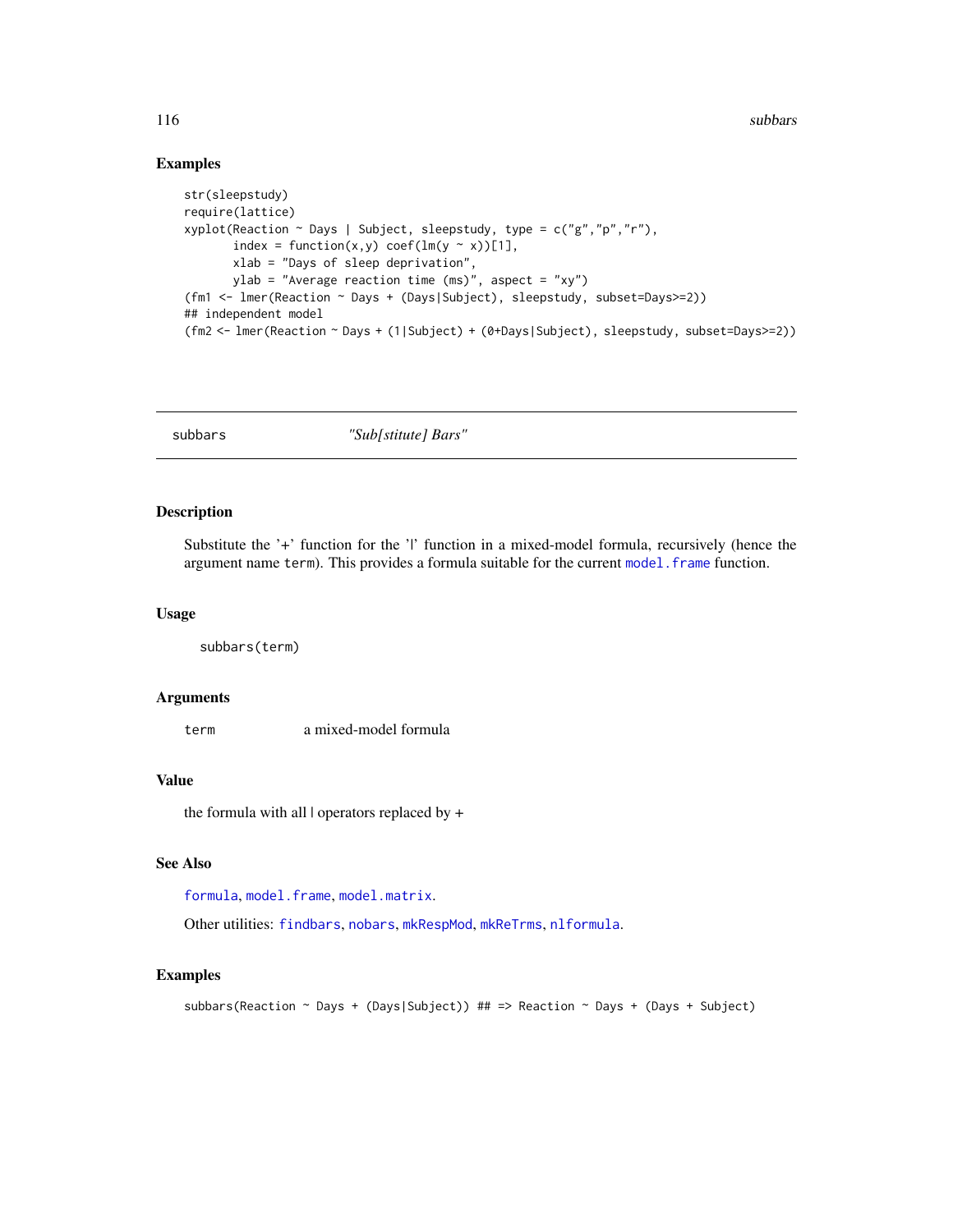<span id="page-116-0"></span>This page attempts to summarize some of the common problems with fitting [gn]lmer models and how to troubleshoot them.

Most of the symptoms/diagnoses/workarounds listed below are due to various issues in the actual mixed model fitting process. You may run into problems due to multicollinearity or variables that are incorrectly typed (e.g. a variable is accidentally coded as character or factor rather than numeric). These problems can often be isolated by trying a lm or glm fit or attempting to construct the design matrix via model.matrix() (in each case with the random effects in your model excluded). If these tests fail then the problem is likely not specifically an lme4 issue.

- failure to converge in (xxxx) evaluations The optimizer hit its maximum limit of function evaluations. To increase this, use the optControl argument of  $[g]$ lmerControl – for Nelder\_Mead and bobyqa the relevant parameter is maxfun; for optim and optimx-wrapped optimizers, including nlminbwrap, it's maxit; for nloptwrap, it's maxeval.
- Model failed to converge with max | grad| ... The scaled gradient at the fitted (RE)ML estimates is worryingly large. Try
	- refitting the parameters starting at the current estimates: getting consistent results (with no warning) suggests a false positive
	- switching optimizers: getting consistent results suggests there is not really a problem; getting a similar log-likelihood with different parameter estimates suggests that the parameters are poorly determined (possibly the result of a misspecified or overfitted model)
	- compute values of the deviance in the neighbourhood of the estimated parameters to double-check that lme4 has really found a local optimum.
- Hessian is numerically singular: parameters are not uniquely determined The Hessian (inverse curvature matrix) at the maximum likelihood or REML estimates has a very large eigenvalue, indicating that (within numerical tolerances) the surface is completely flat in some direction. The model may be misspecified, or extremely badly scaled (see "Model is nearly unidentifiable").
- Model is nearly unidentifiable ... Rescale variables? The Hessian (inverse curvature matrix) at the maximum likelihood or REML estimates has a large eigenvalue, indicating that the surface is nearly flat in some direction. Consider centering and/or scaling continuous predictor variables.
- Contrasts can be applied only to factors with 2 or more levels One or more of the categorical predictors in the model has fewer than two levels. This may be due to user error when converting these predictors to factors prior to modeling, or it may result from some factor levels being eliminated due to NAs in other predictors. Double-check the number of data points in each factor level to see which one is the culprit:  $lapply(na.omit(df[,vars])$ , table) (where df is the data.frame and vars are the column names of your predictor variables).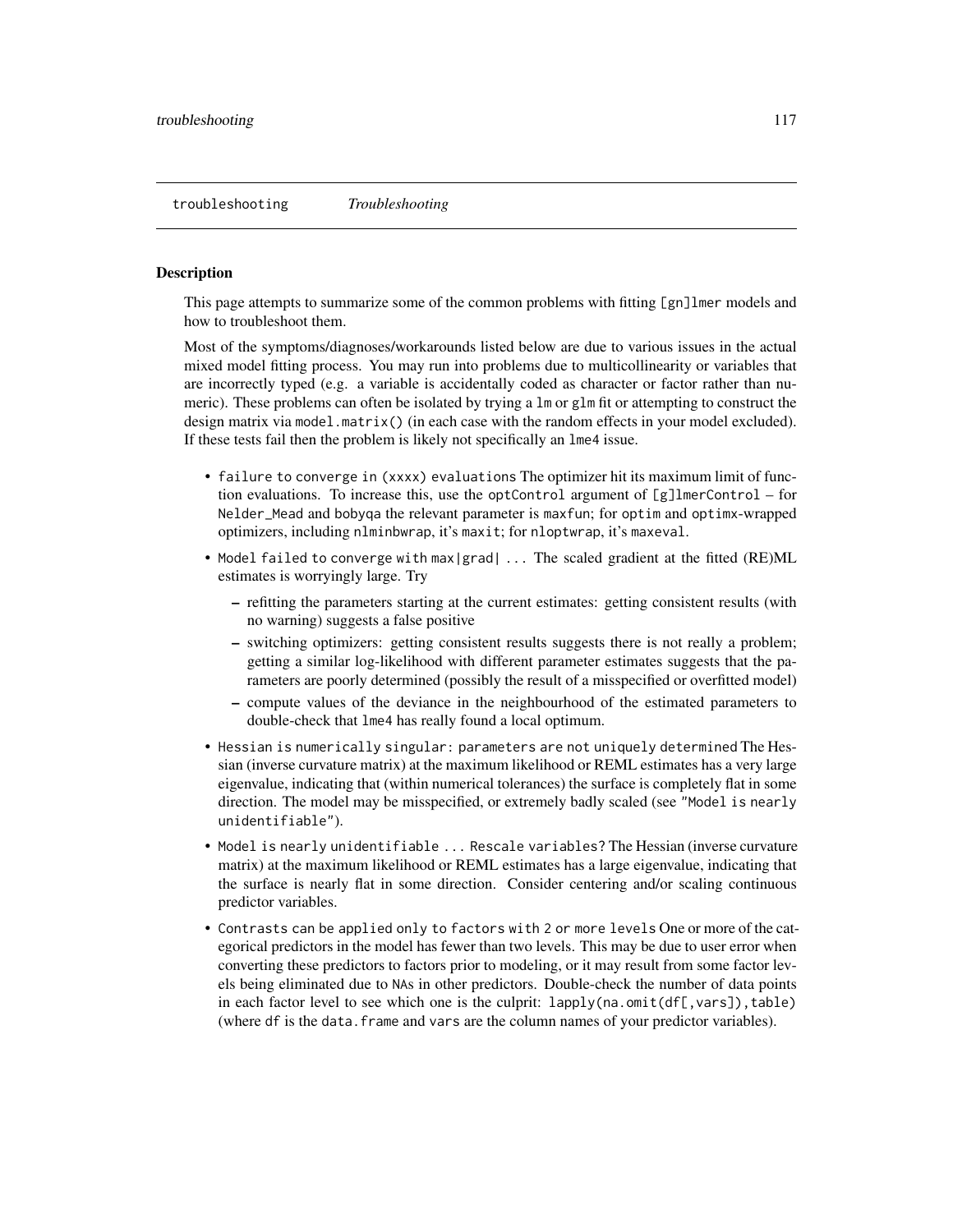This function calculates the estimated variances, standard deviations, and correlations between the random-effects terms in a mixed-effects model, of class [merMod](#page-63-0) (linear, generalized or nonlinear). The within-group error variance and standard deviation are also calculated.

# Usage

```
## S3 method for class 'merMod'
VarCorr(x, sigma=1, ...)
## S3 method for class 'VarCorr.merMod'
as.data.frame(x, row.names = NULL,
              optional = FALSE, order = c("cov.last", "lower.tri"), ...)
## S3 method for class 'VarCorr.merMod'
print(x, digits = max(3, getOption("digits") - 2),comp = "Std.Dev.", formatter = format, ...)
```
#### Arguments

| $\mathsf{x}$        | for VarCorr: a fitted model object, usually an object inheriting from class<br>merMod. For as.data.frame, a VarCorr.merMod object returned from VarCorr.                                                                                 |
|---------------------|------------------------------------------------------------------------------------------------------------------------------------------------------------------------------------------------------------------------------------------|
| sigma               | an optional numeric value used as a multiplier for the standard deviations.                                                                                                                                                              |
| digits              | an optional integer value specifying the number of digits                                                                                                                                                                                |
| order               | arrange data frame with variances/standard deviations first and covariances/correlations<br>last for each random effects term ("cov. last"), or in the order of the lower tri-<br>angle of the variance-covariance matrix ("lower.tri")? |
| row.names, optional |                                                                                                                                                                                                                                          |
|                     | Ignored: necessary for the as.data.frame method.                                                                                                                                                                                         |
| $\cdots$            | Ignored for the as.data.frame method; passed to other print () methods for<br>the print() method.                                                                                                                                        |
| comp                | a character vector, specifying the components to be printed; simply passed to<br>$formatVC()$ .                                                                                                                                          |
| formatter           | a function for formatting the numbers; simply passed to format VC().                                                                                                                                                                     |

# Details

The print method for VarCorr.merMod objects has optional arguments digits (specify digits of precision for printing) and comp: the latter is a character vector with any combination of "Variance" and "Std.Dev.", to specify whether variances, standard deviations, or both should be printed.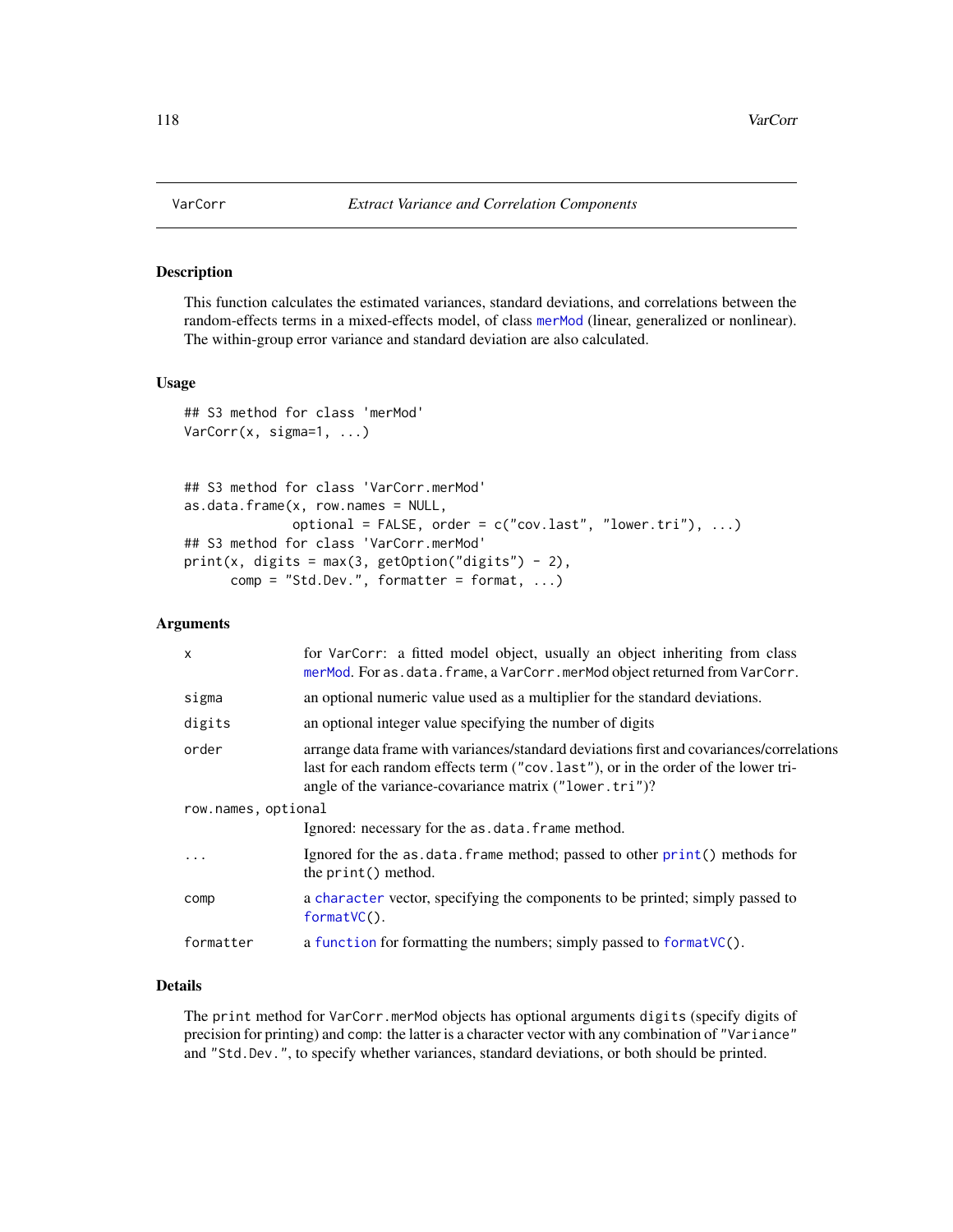#### <span id="page-118-0"></span>vcconv and the set of the set of the set of the set of the set of the set of the set of the set of the set of the set of the set of the set of the set of the set of the set of the set of the set of the set of the set of th

#### Value

An object of class VarCorr.merMod. The internal structure of the object is a list of matrices, one for each random effects grouping term. For each grouping term, the standard deviations and correlation matrices for each grouping term are stored as attributes "stddev" and "correlation", respectively, of the variance-covariance matrix, and the residual standard deviation is stored as attribute "sc" (for glmer fits, this attribute stores the scale parameter of the model).

The as.data.frame method produces a combined data frame with one row for each variance or covariance parameter (and a row for the residual error term where applicable) and the following columns:

- grp grouping factor
- var1 first variable

var2 second variable (NA for variance parameters)

- vcov variances or covariances
- sdcor standard deviations or correlations

#### Author(s)

This is modeled after [VarCorr](#page-117-0) from package [nlme](https://CRAN.R-project.org/package=nlme), by Jose Pinheiro and Douglas Bates.

# See Also

[lmer](#page-50-0), [nlmer](#page-82-0)

#### Examples

```
data(Orthodont, package="nlme")
fm1 <- lmer(distance ~ age + (age|Subject), data = Orthodont)
(vc <- VarCorr(fm1)) ## default print method: standard dev and corr
## both variance and std.dev.
print(vc,comp=c("Variance","Std.Dev."),digits=2)
## variance only
print(vc,comp=c("Variance"))
as.data.frame(vc)
as.data.frame(vc,order="lower.tri")
```
vcconv *Convert between representations of (co-)variance structures*

#### Description

Convert between representations of (co-)variance structures (EXPERIMENTAL). See source code for details.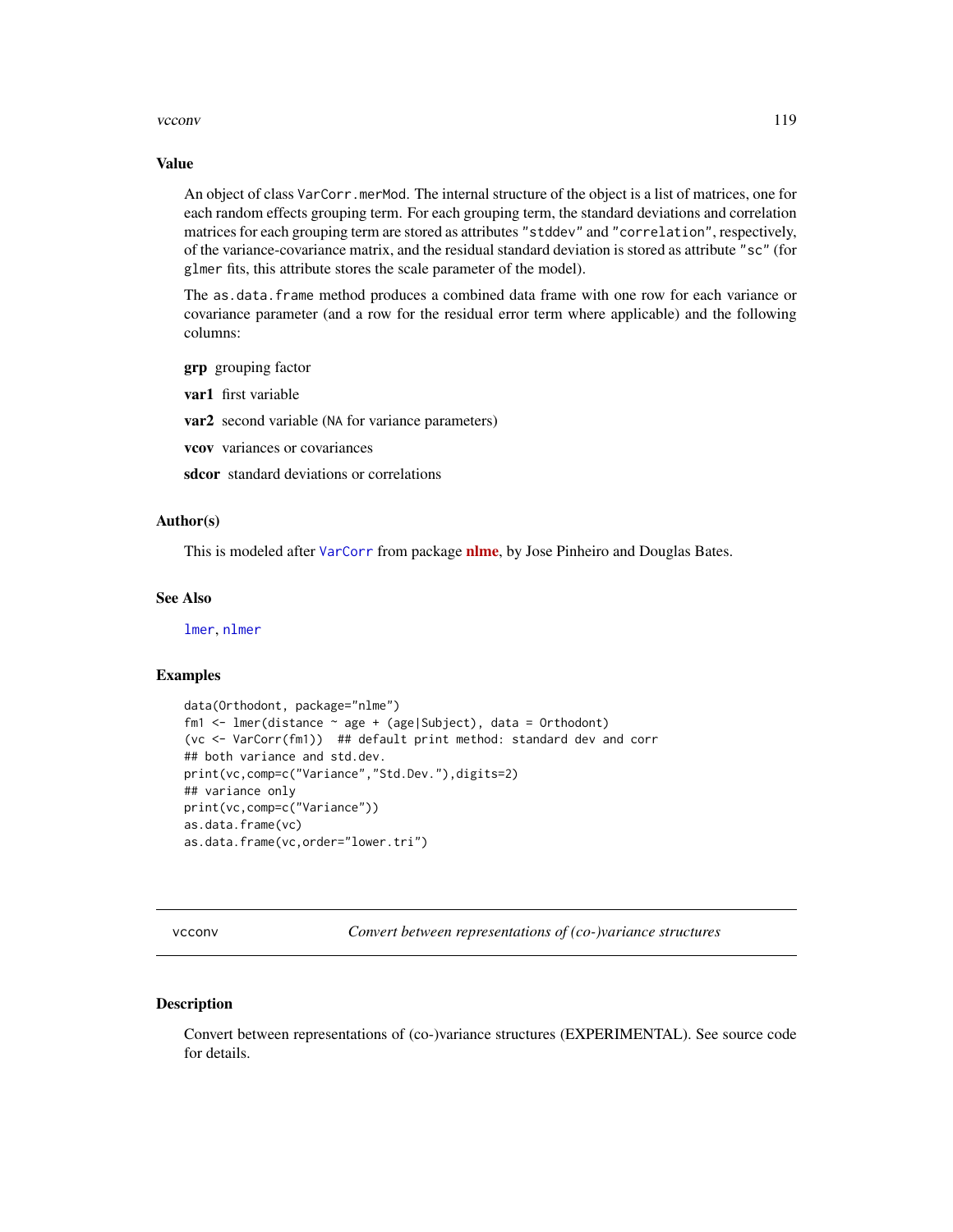# Usage

```
mlist2vec(L)
vec2mlist(v, n = NULL, symm = TRUE)vec2STlist(v, n = NULL)sdcor2cov(m)
cov2sdcor(V)
Vv_to_Cv(v, n = NULL, s = 1)Sv_to_Cv(v, n = NULL, s = 1)Cv_to_V(v, n = NULL, s = 1)Cv_to_Sv(v, n = NULL, s = 1)
```
#### Arguments

| L            | List of symmetric, upper-triangular, or lower-triangular square matrices.                                                          |
|--------------|------------------------------------------------------------------------------------------------------------------------------------|
| $\mathsf{V}$ | Concatenated vector containing the elements of the lower-triangle (including the<br>diagonal) of a symmetric or triangular matrix. |
| n            | Number of rows (and columns) of the resulting matrix.                                                                              |
| Symm         | Return symmetric matrix if TRUE or lower-triangular if FALSE.                                                                      |
| m            | Standard deviation-correlation matrix.                                                                                             |
| V            | Covariance matrix.                                                                                                                 |
| S            | Scale parameter.                                                                                                                   |

#### Details

- mlist2vecConvert list of matrices to concatenated vector of lower triangles with an attribute that gives the dimension of each matrix in the original list. This attribute may be used to reconstruct the matrices. Returns a concatenation of the elements in one triangle of each matrix. An attribute "clen" gives the dimension of each matrix.
- vec2mlistConvert concatenated vector to list of matrices (lower triangle or symmetric). These matrices could represent Cholesky factors, covariance matrices, or correlation matrices (with standard deviations on the diagonal).
- vec2STlistConvert concatenated vector to list of ST matrices.
- sdcor2covStandard deviation-correlation matrix to covariance matrix convert 'sdcor' format (std dev on diagonal, cor on off-diag) to and from variance-covariance matrix.
- cov2sdcorCovariance matrix to standard deviation-correlation matrix (i.e. standard deviations on the diagonal and correlations off the diagonal).
- Vv\_to\_CvVariance-covariance to relative covariance factor. Returns a vector of elements from the lower triangle of a relative covariance factor.
- Sv\_to\_CvStandard-deviation-correlation to relative covariance factor. Returns a vector of elements from the lower triangle of a relative covariance factor.
- Cv\_to\_VvRelative covariance factor to variance-covariance. From unscaled Cholesky vector to (possibly scaled) variance-covariance vector. Returns a vector of elements from the lower triangle of a variance-covariance matrix.
- Cv\_to\_SvRelative covariance factor to standard-deviation-correlation. From unscaled Chol to sd-cor vector. Returns a vector of elements from the lower triangle of a standard-deviationcorrelation matrix.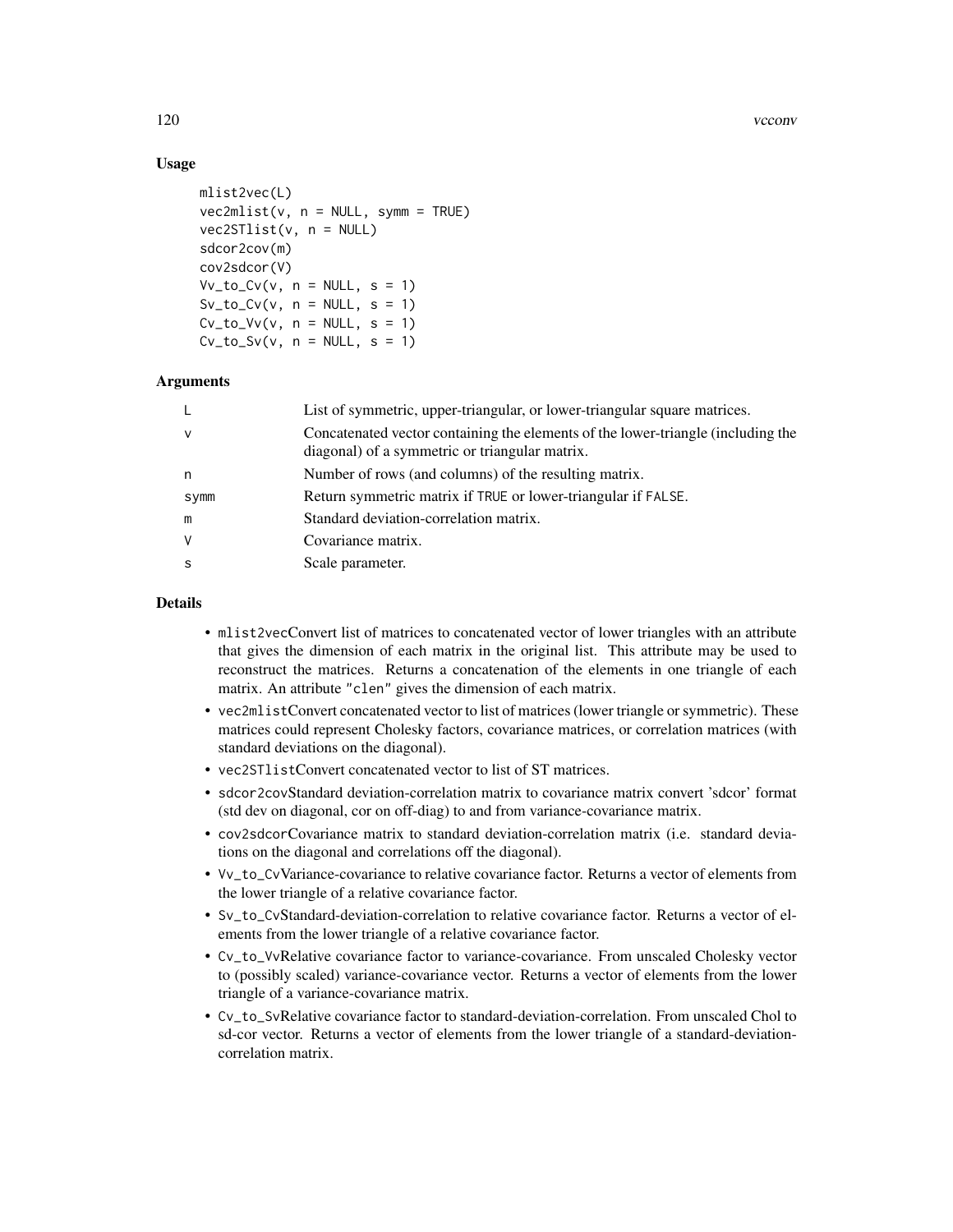#### <span id="page-120-0"></span>VerbAgg 121

# Value

(Co-)variance structure

#### Examples

```
vec2mlist(1:6)
mlist2vec(vec2mlist(1:6)) # approximate inverse
```
#### VerbAgg *Verbal Aggression item responses*

#### **Description**

These are the item responses to a questionaire on verbal aggression. These data are used throughout De Boeck and Wilson (2004) to illustrate various forms of item response models.

### Format

A data frame with 7584 observations on the following 13 variables.

Anger the subject's Trait Anger score as measured on the State-Trait Anger Expression Inventory (STAXI)

Gender the subject's gender - a factor with levels M and F

item the item on the questionaire, as a factor

resp the subject's response to the item - an ordered factor with levels no < perhaps < yes

- id the subject identifier, as a factor
- btype behavior type a factor with levels curse, scold and shout
- situ situation type a factor with levels other and self indicating other-to-blame and self-toblame
- mode behavior mode a factor with levels want and do
- r2 dichotomous version of the response a factor with levels N and Y

# Source

Data available from the UC Berkeley BEAR Center (web page at [https://bearcenter.berkeley.](https://bearcenter.berkeley.edu/page/materials-explanatory-item-response-models) [edu/page/materials-explanatory-item-response-models](https://bearcenter.berkeley.edu/page/materials-explanatory-item-response-models)).

#### References

De Boeck and Wilson (2004), *Explanatory Item Response Models*, Springer.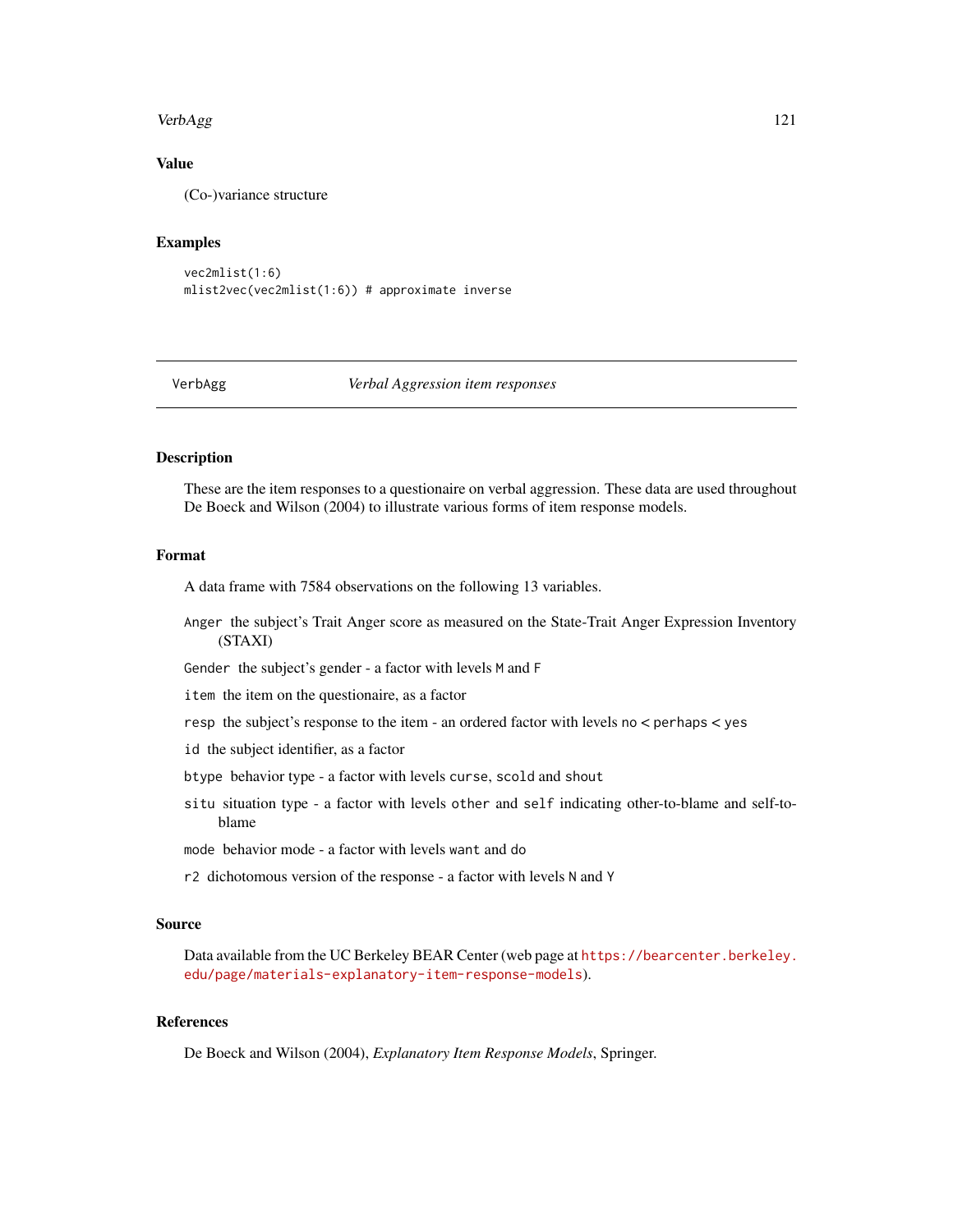# Examples

```
str(VerbAgg)
## Show how r2 := h(r \exp) is defined:
with(VerbAgg, stopifnot( identical(r2, {
     r \leftarrow factor(resp, ordered=False); levels(r) \leftarrow c("N", "Y", "Y"); r})))
xtabs(~ item + resp, VerbAgg)
xtabs(~ btype + resp, VerbAgg)
round(100 \star ftable(prop.table(xtabs(\sim situ + mode + resp, VerbAgg), 1:2), 1))
person <- unique(subset(VerbAgg, select = c(id, Gender, Anger)))
require(lattice)
densityplot(~ Anger, person, groups = Gender, auto.key = list(columns = 2),
            xlab = "Trait Anger score (STAXI)")
if(lme4:::testLevel() >= 3) { ## takes about 15 sec
    print(fmVA <- glmer(r2 \sim (Anger + Gender + btype + situ)\textdegree2 +
     (1|id) + (1|item), family = binomial, data =
   VerbAgg), corr=FALSE)
} # # testLevel() >= 3if (interactive()) {
## much faster but less accurate
    print(fmVA0 <- glmer(r2 \sim (Anger + Gender + btype + situ)2 +(1|id) + (1|item), family = binomial,
                          data = VerbAgg, nAGQ=0L), corr=FALSE)
} ## interactive()
```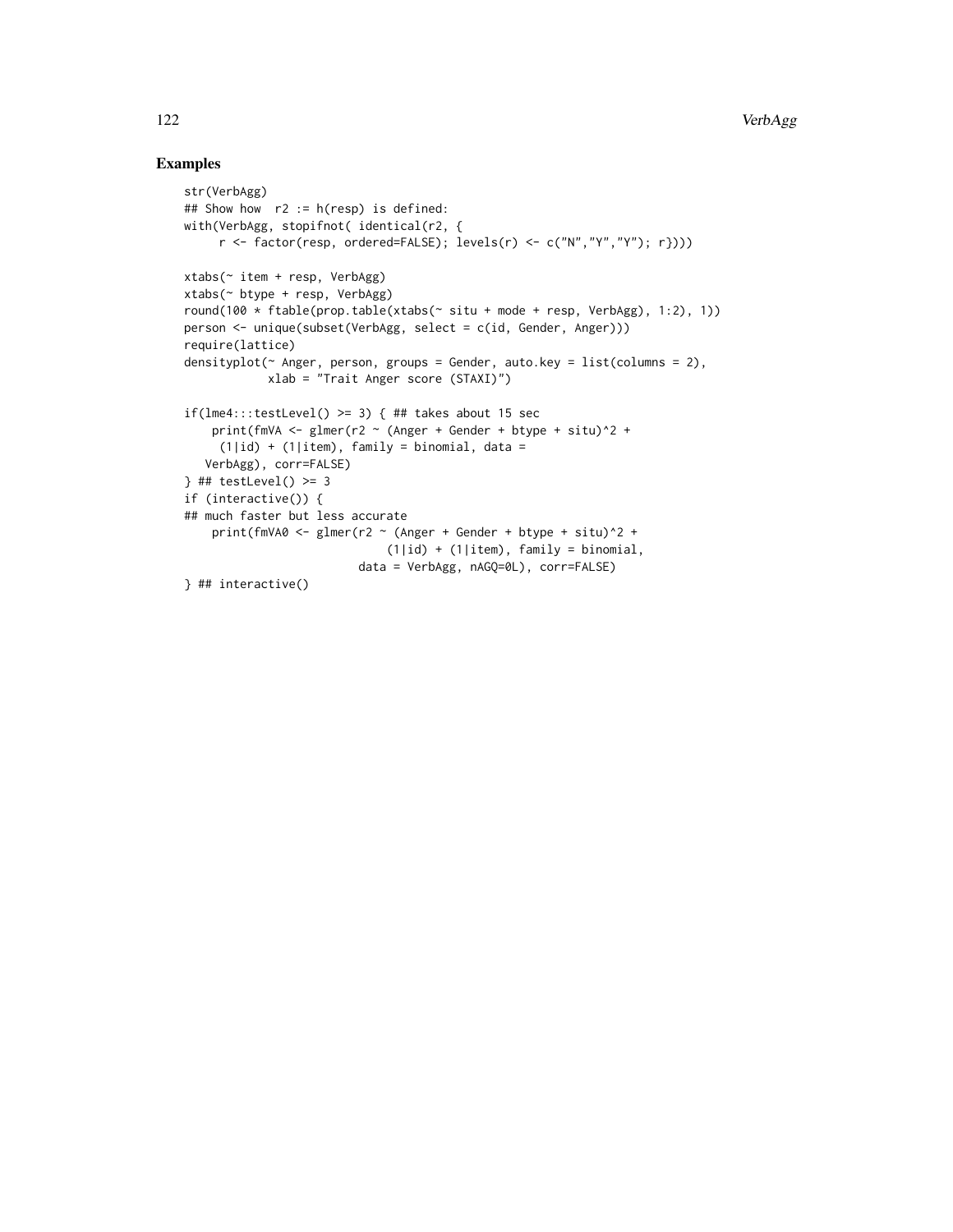# Index

∗ GLMM glmer, [33](#page-32-1) glmer.nb, [36](#page-35-0) ∗ LMM lmer, [51](#page-50-1) ∗ NLMM nlmer, [83](#page-82-1) ∗ boundary isSingular, [49](#page-48-0) ∗ classes glmFamily, [39](#page-38-0) glmFamily-class, [39](#page-38-0) golden-class, [40](#page-39-0) lmList4-class, [61](#page-60-1) lmResp, [62](#page-61-0) lmResp-class, [63](#page-62-0) merMod-class, [64](#page-63-1) merPredD, [69](#page-68-0) merPredD-class, [69](#page-68-0) NelderMead, [78](#page-77-0) NelderMead-class, [80](#page-79-0) rePos, [109](#page-108-1) rePos-class, [109](#page-108-1) ∗ datasets Arabidopsis, [7](#page-6-0) cake, [11](#page-10-0) cbpp, [12](#page-11-0) Dyestuff, [23](#page-22-0) grouseticks, [42](#page-41-0) InstEval, [46](#page-45-0) Pastes, [88](#page-87-0) Penicillin, [89](#page-88-0) sleepstudy, [115](#page-114-0) VerbAgg, [121](#page-120-0) ∗ htest bootMer, [8](#page-7-1) ∗ methods profile-methods, [96](#page-95-0) ranef, [103](#page-102-0)

∗ misc drop1.merMod, [21](#page-20-0) ∗ models allFit, [5](#page-4-0) bootMer, [8](#page-7-1) expandDoubleVerts, [24](#page-23-0) factorize, [26](#page-25-1) findbars, [26](#page-25-1) fixef, [27](#page-26-0) glmer, [33](#page-32-1) glmer.nb, [36](#page-35-0) influence.merMod, [44](#page-43-0) lmer, [51](#page-50-1) lmList, [60](#page-59-0) modular, [74](#page-73-0) nlmer, [83](#page-82-1) nobars, [87](#page-86-1) ranef, [103](#page-102-0) subbars, [116](#page-115-0) VarCorr, [118](#page-117-1) ∗ utilities devfun2, [20](#page-19-0) expandDoubleVerts, [24](#page-23-0) factorize, [26](#page-25-1) findbars, [26](#page-25-1) getME, [29](#page-28-0) glmerLaplaceHandle, [38](#page-37-0) isSingular, [49](#page-48-0) mkReTrms, [71](#page-70-2) nobars, [87](#page-86-1) prt-utilities, [99](#page-98-1) subbars, [116](#page-115-0) .makeCC *(*lmerControl*)*, [54](#page-53-0) .prt.VC *(*prt-utilities*)*, [99](#page-98-1) .prt.aictab *(*prt-utilities*)*, [99](#page-98-1) .prt.call *(*prt-utilities*)*, [99](#page-98-1) .prt.family *(*prt-utilities*)*, [99](#page-98-1) .prt.grps *(*prt-utilities*)*, [99](#page-98-1) .prt.methTit *(*prt-utilities*)*, [99](#page-98-1)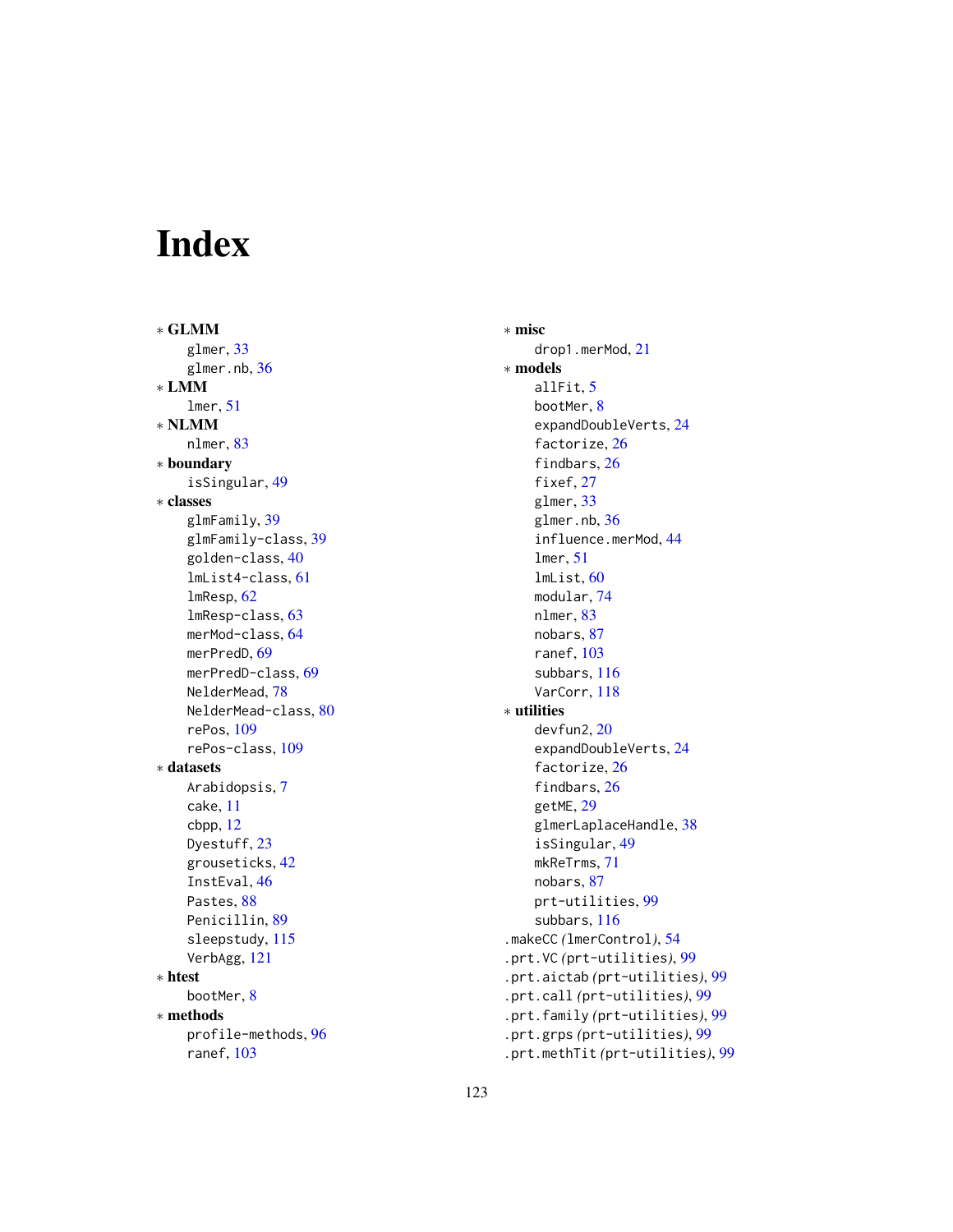.prt.resids *(*prt-utilities*)*, [99](#page-98-1) .prt.warn *(*prt-utilities*)*, [99](#page-98-1) .simulateFun *(*simulate.merMod*)*, [112](#page-111-0)

abs, *[93](#page-92-0)* AIC, *[101](#page-100-0)* allFit, [5,](#page-4-0) *[16](#page-15-0)*, *[59](#page-58-0)* anova, *[66](#page-65-0)*, *[107](#page-106-0)* anova.merMod *(*merMod-class*)*, [64](#page-63-1) Arabidopsis, [7](#page-6-0) as, *[62](#page-61-0)* as.data.frame, *[98](#page-97-0)* as.data.frame.ranef.mer *(*ranef*)*, [103](#page-102-0) as.data.frame.thpr *(*profile-methods*)*, [96](#page-95-0) as.data.frame.VarCorr.merMod *(*VarCorr*)*, [118](#page-117-1) as.formula, *[53](#page-52-0)* as.function.merMod *(*merMod-class*)*, [64](#page-63-1) BIC, *[101](#page-100-0)* bobyqa, *[56](#page-55-0)*, *[58](#page-57-0)*, *[76](#page-75-0)*, *[86](#page-85-0)* boot, *[9,](#page-8-0) [10](#page-9-0)* boot.ci, *[10](#page-9-0)*, *[15](#page-14-0)* bootMer, *[4](#page-3-0)*, [8,](#page-7-1) *[15](#page-14-0)*, *[95](#page-94-0)*, *[98](#page-97-0)*, *[103](#page-102-0)*, *[114](#page-113-0)* cake, [11](#page-10-0) call, *[100](#page-99-0)* cat, *[100](#page-99-0)* cbpp, [12](#page-11-0) character, *[14,](#page-13-0) [15](#page-14-0)*, *[56](#page-55-0)*, *[100](#page-99-0)*, *[118](#page-117-1)* checkConv, [13](#page-12-0) class, *[9](#page-8-0)*, *[61](#page-60-1)*, *[100](#page-99-0)* clusterExport, *[9](#page-8-0)* coef, *[62](#page-61-0)* coef.merMod *(*merMod-class*)*, [64](#page-63-1) confint, *[62](#page-61-0)*, *[98](#page-97-0)* confint.merMod, *[10](#page-9-0)*, [14,](#page-13-0) *[102](#page-101-0)* confint.thpr *(*confint.merMod*)*, [14](#page-13-0) convergence, *[13,](#page-12-0) [14](#page-13-0)*, [16,](#page-15-0) *[58,](#page-57-0) [59](#page-58-0)* cooks.distance, *[44,](#page-43-0) [45](#page-44-0)* cooks.distance.influence.merMod *(*influence.merMod*)*, [44](#page-43-0) cooks.distance.merMod *(*influence.merMod*)*, [44](#page-43-0) cov2sdcor *(*vcconv*)*, [119](#page-118-0) Cv\_to\_Sv *(*vcconv*)*, [119](#page-118-0) Cv\_to\_Vv *(*vcconv*)*, [119](#page-118-0)

data.frame, *[98](#page-97-0)*

densityplot, *[94](#page-93-0)* densityplot.thpr *(*plots.thpr*)*, [93](#page-92-0) deriv, *[83](#page-82-1)* devcomp, [19](#page-18-0) devfun2, [20](#page-19-0) deviance.merMod *(*merMod-class*)*, [64](#page-63-1) df.residual, *[101](#page-100-0)* df.residual.merMod *(*merMod-class*)*, [64](#page-63-1) dfbeta, *[44,](#page-43-0) [45](#page-44-0)* dfbeta.influence.merMod *(*influence.merMod*)*, [44](#page-43-0) dfbetas, *[44,](#page-43-0) [45](#page-44-0)* dfbetas.influence.merMod *(*influence.merMod*)*, [44](#page-43-0) dgCMatrix, *[30](#page-29-0)* dotplot, *[105](#page-104-0)* dotplot.ranef.mer *(*ranef*)*, [103](#page-102-0) drop1, *[21](#page-20-0)*, *[53](#page-52-0)*, *[83](#page-82-1)* drop1.merMod, [21,](#page-20-0) *[68](#page-67-0)* dummy, [23,](#page-22-0) *[25](#page-24-0)*, *[51](#page-50-1)* Dyestuff, [23](#page-22-0) Dyestuff2 *(*Dyestuff*)*, [23](#page-22-0) environment, *[77](#page-76-0)* envRefClass, *[39,](#page-38-0) [40](#page-39-0)*, *[63](#page-62-0)*, *[69](#page-68-0)*, *[81](#page-80-0)*, *[109](#page-108-1)* expandDoubleVerts, [24](#page-23-0) extractAIC, *[65](#page-64-0)* extractAIC.merMod *(*merMod-class*)*, [64](#page-63-1) factor, *[23](#page-22-0)*, *[81,](#page-80-0) [82](#page-81-1)* factorize, [26](#page-25-1) family, *[34](#page-33-0)*, *[39,](#page-38-0) [40](#page-39-0)*, *[60](#page-59-0)*, *[63](#page-62-0)*, *[67](#page-66-0)*, *[76](#page-75-0)*, *[100](#page-99-0)* family.merMod *(*merMod-class*)*, [64](#page-63-1) findbars, [26,](#page-25-1) *[71](#page-70-2)*, *[73](#page-72-0)*, *[83](#page-82-1)*, *[88](#page-87-0)*, *[116](#page-115-0)* fitted, *[62](#page-61-0)*

fitted.merMod *(*merMod-class*)*, [64](#page-63-1) fixed.effects *(*fixef*)*, [27](#page-26-0) fixef, [27,](#page-26-0) *[30](#page-29-0)*, *[32](#page-31-0)*, *[62](#page-61-0)* formatVC, *[118](#page-117-1)* formatVC *(*prt-utilities*)*, [99](#page-98-1) formula, *[25](#page-24-0)*, *[27](#page-26-0)*, *[60](#page-59-0)*, *[62](#page-61-0)*, *[88](#page-87-0)*, *[112](#page-111-0)*, *[116](#page-115-0)* formula.merMod *(*merMod-class*)*, [64](#page-63-1) fortify, [28](#page-27-0) fortify.merMod, *[68](#page-67-0)* function, *[20,](#page-19-0) [21](#page-20-0)*, *[79](#page-78-0)*, *[95](#page-94-0)*, *[101](#page-100-0)*, *[118](#page-117-1)*

getCall, *[32](#page-31-0)*, *[100](#page-99-0)* getData *(*fortify*)*, [28](#page-27-0) getL *(*getME*)*, [29](#page-28-0)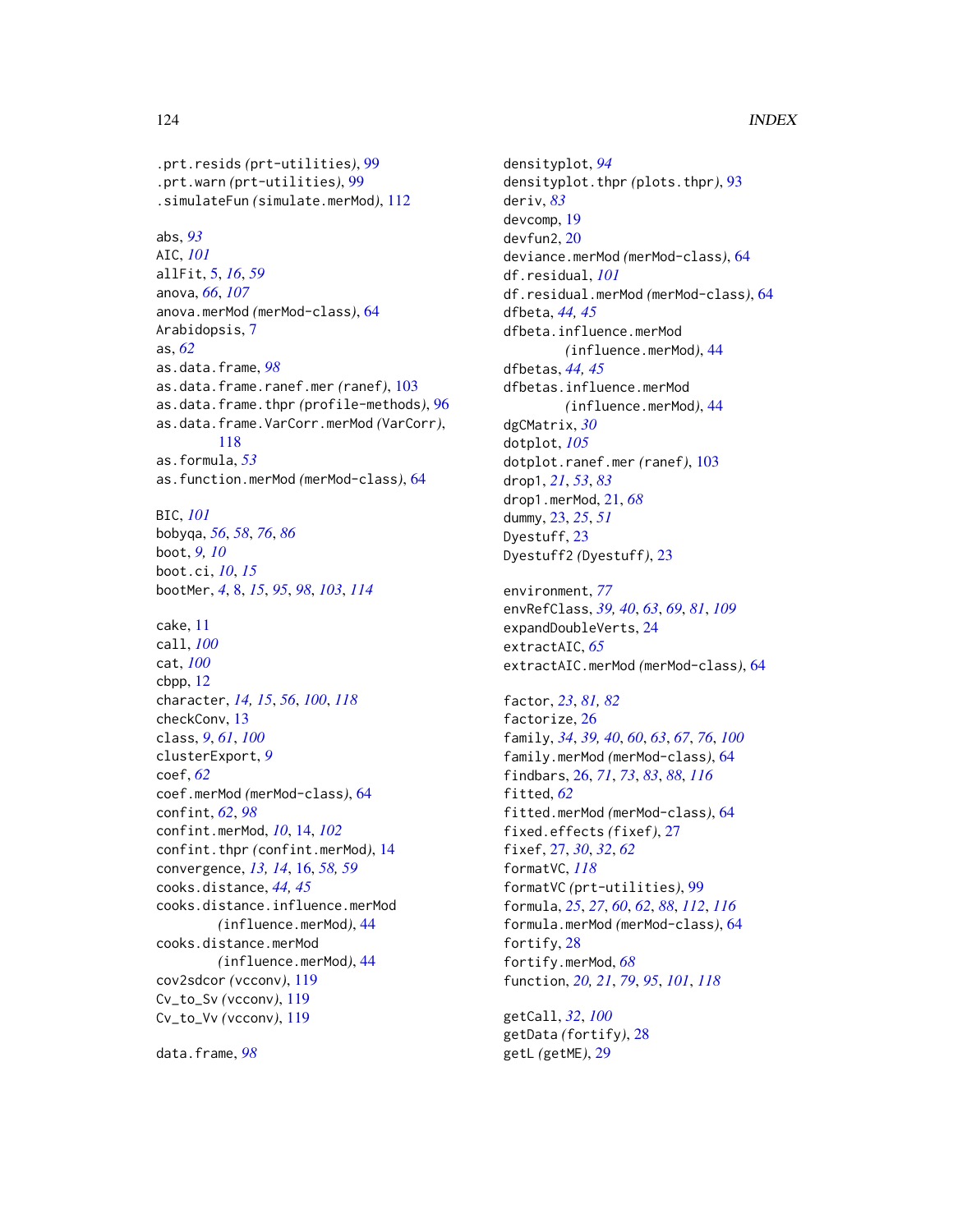#### INDEX 125

getL,merMod-method *(*getME*)*, [29](#page-28-0) getME, *[19,](#page-18-0) [20](#page-19-0)*, [29,](#page-28-0) *[37](#page-36-0)*, *[51](#page-50-1)*, *[66](#page-65-0)*, *[68](#page-67-0)*, *[73](#page-72-0)* getOption, *[84](#page-83-0)* GHrule, [32,](#page-31-0) *[41](#page-40-0)* glFormula *(*modular*)*, [74](#page-73-0) glm, *[34,](#page-33-0) [35](#page-34-0)*, *[39](#page-38-0)*, *[53](#page-52-0)*, *[60](#page-59-0)*, *[76,](#page-75-0) [77](#page-76-0)* glmer, *[4](#page-3-0)*, *[8,](#page-7-1) [9](#page-8-0)*, *[29](#page-28-0)*, *[31](#page-30-0)*, [33,](#page-32-1) *[36–](#page-35-0)[38](#page-37-0)*, *[44](#page-43-0)*, *[53](#page-52-0)*, *[58](#page-57-0)*, *[63](#page-62-0)*, *[65,](#page-64-0) [66](#page-65-0)*, *[68](#page-67-0)*, *[70](#page-69-0)*, *[81](#page-80-0)*, *[94](#page-93-0)*, *[113](#page-112-0)* glmer.nb, *[31](#page-30-0)*, *[35](#page-34-0)*, [36](#page-35-0) glmerControl, *[31](#page-30-0)*, *[34](#page-33-0)*, *[37](#page-36-0)*, *[52](#page-51-0)*, *[84](#page-83-0)* glmerControl *(*lmerControl*)*, [54](#page-53-0) glmerLaplaceHandle, [38](#page-37-0) glmerMod-class *(*merMod-class*)*, [64](#page-63-1) glmFamily, *[39](#page-38-0)*, [39,](#page-38-0) *[40](#page-39-0)* glmFamily-class, [39](#page-38-0) glmResp, *[62](#page-61-0)[–64](#page-63-1)*, *[68](#page-67-0)*, *[76](#page-75-0)* glmResp *(*lmResp*)*, [62](#page-61-0) glmResp-class *(*lmResp-class*)*, [63](#page-62-0) golden *(*golden-class*)*, [40](#page-39-0) golden-class, [40](#page-39-0) GQdk, *[33](#page-32-1)*, *[41](#page-40-0)*, [41](#page-40-0) GQN *(*GQdk*)*, [41](#page-40-0) grouseticks, [42](#page-41-0) grouseticks\_agg *(*grouseticks*)*, [42](#page-41-0)

hatvalues.merMod, [43](#page-42-0)

infIndexPlot, *[45,](#page-44-0) [46](#page-45-0)* influence, *[44](#page-43-0)* influence.measures, *[46](#page-45-0)* influence.merMod, [44](#page-43-0) InstEval, [46](#page-45-0) isGLMM *(*isREML*)*, [48](#page-47-0) isGLMM.merMod, *[68](#page-67-0)* isLMM *(*isREML*)*, [48](#page-47-0) isLMM.merMod, *[68](#page-67-0)* isNested, [47](#page-46-0) isNLMM *(*isREML*)*, [48](#page-47-0) isNLMM.merMod, *[68](#page-67-0)* isREML, *[30](#page-29-0)*, [48,](#page-47-0) *[65](#page-64-0)* isREML.merMod, *[68](#page-67-0)* isSingular, *[18](#page-17-0)*, [49,](#page-48-0) *[57](#page-56-0)*, *[108](#page-107-0)* lFormula *(*modular*)*, [74](#page-73-0)

library, *[56](#page-55-0)* list, *[20](#page-19-0)*, *[29](#page-28-0)[–31](#page-30-0)*, *[37](#page-36-0)*, *[41](#page-40-0)*, *[52](#page-51-0)*, *[58](#page-57-0)*, *[61](#page-60-1)*, *[70](#page-69-0)*, *[72](#page-71-0)*, *[76](#page-75-0)*, *[79,](#page-78-0) [80](#page-79-0)*, *[84](#page-83-0)*, *[86](#page-85-0)*, *[97](#page-96-0)*, *[100,](#page-99-0) [101](#page-100-0)* llikAIC *(*prt-utilities*)*, [99](#page-98-1) lm, *[53](#page-52-0)*, *[60,](#page-59-0) [61](#page-60-1)*

lme4 *(*lme4-package*)*, [4](#page-3-0) lme4-package, [4](#page-3-0) lme4\_testlevel, [51](#page-50-1) lmeControl, *[5](#page-4-0)* lmer, *[4](#page-3-0)*, *[8,](#page-7-1) [9](#page-8-0)*, *[20](#page-19-0)*, *[29](#page-28-0)*, *[35](#page-34-0)*, *[44](#page-43-0)*, [51,](#page-50-1) *[58](#page-57-0)*, *[61](#page-60-1)*, *[63](#page-62-0)*, *[65](#page-64-0)[–68](#page-67-0)*, *[70](#page-69-0)*, *[73](#page-72-0)*, *[76](#page-75-0)*, *[81](#page-80-0)[–83](#page-82-1)*, *[93,](#page-92-0) [94](#page-93-0)*, *[96,](#page-95-0) [97](#page-96-0)*, *[113](#page-112-0)*, *[119](#page-118-0)* lmerControl, *[5](#page-4-0)*, *[13](#page-12-0)*, *[18](#page-17-0)*, *[34](#page-33-0)*, *[52](#page-51-0)*, [54,](#page-53-0) *[70](#page-69-0)*, *[76,](#page-75-0) [77](#page-76-0)*, *[84](#page-83-0)*, *[86](#page-85-0)*, *[97](#page-96-0)* lmerMod, *[106,](#page-105-0) [107](#page-106-0)* lmerMod-class *(*merMod-class*)*, [64](#page-63-1) lmerResp, *[62](#page-61-0)[–64](#page-63-1)*, *[68](#page-67-0)*, *[76](#page-75-0)* lmerResp *(*lmResp*)*, [62](#page-61-0) lmerResp-class *(*lmResp-class*)*, [63](#page-62-0) lmList, [60,](#page-59-0) *[61,](#page-60-1) [62](#page-61-0)* lmList4, *[61](#page-60-1)*, *[111](#page-110-0)* lmList4-class, [61](#page-60-1) lmResp, *[38](#page-37-0)*, *[62](#page-61-0)*, [62,](#page-61-0) *[63,](#page-62-0) [64](#page-63-1)* lmResp-class, [63](#page-62-0) log, *[98](#page-97-0)* log.thpr *(*profile-methods*)*, [96](#page-95-0) logical, *[20](#page-19-0)*, *[37](#page-36-0)*, *[100](#page-99-0)* logLik, *[62](#page-61-0)*, *[67](#page-66-0)*, *[101](#page-100-0)* logLik.merMod *(*merMod-class*)*, [64](#page-63-1) logProf *(*profile-methods*)*, [96](#page-95-0) makeCluster, *[45](#page-44-0)* matrix, *[15](#page-14-0)*, *[74](#page-73-0)*, *[83](#page-82-1)* mcmcsamp *(*pvalues*)*, [102](#page-101-0) merMod, *[4](#page-3-0)*, *[14](#page-13-0)*, *[19,](#page-18-0) [20](#page-19-0)*, *[29](#page-28-0)*, *[35](#page-34-0)*, *[43](#page-42-0)*, *[48](#page-47-0)*, *[53](#page-52-0)*, *[63](#page-62-0)*, *[65](#page-64-0)*, *[67](#page-66-0)*, *[70](#page-69-0)*, *[82](#page-81-1)*, *[94](#page-93-0)*, *[103](#page-102-0)*, *[109](#page-108-1)*, *[111,](#page-110-0) [112](#page-111-0)*, *[118](#page-117-1)* merMod *(*merMod-class*)*, [64](#page-63-1) merMod-class, [64](#page-63-1) merPredD, *[38](#page-37-0)*, *[64](#page-63-1)*, *[68,](#page-67-0) [69](#page-68-0)*, [69,](#page-68-0) *[70](#page-69-0)* merPredD-class, [69](#page-68-0) methods, *[61,](#page-60-1) [62](#page-61-0)* methTitle *(*prt-utilities*)*, [99](#page-98-1) mkDataTemplate *(*mkSimulateTemplate*)*, [73](#page-72-0) mkGlmerDevfun, *[67](#page-66-0)* mkGlmerDevfun *(*modular*)*, [74](#page-73-0)

mkLmerDevfun, *[67](#page-66-0)*, *[76](#page-75-0)* mkLmerDevfun *(*modular*)*, [74](#page-73-0)

*[116](#page-115-0)*

mkNewReTrms *(*mkReTrms*)*, [71](#page-70-2)

mkParsTemplate *(*mkSimulateTemplate*)*, [73](#page-72-0) mkRespMod, *[25](#page-24-0)*, *[27](#page-26-0)*, [71,](#page-70-2) *[73](#page-72-0)*, *[83](#page-82-1)*, *[88](#page-87-0)*, *[116](#page-115-0)* mkReTrms, *[25](#page-24-0)*, *[27](#page-26-0)*, *[70,](#page-69-0) [71](#page-70-2)*, [71,](#page-70-2) *[76,](#page-75-0) [77](#page-76-0)*, *[83](#page-82-1)*, *[88](#page-87-0)*,

mkMerMod, [70,](#page-69-0) *[77](#page-76-0)*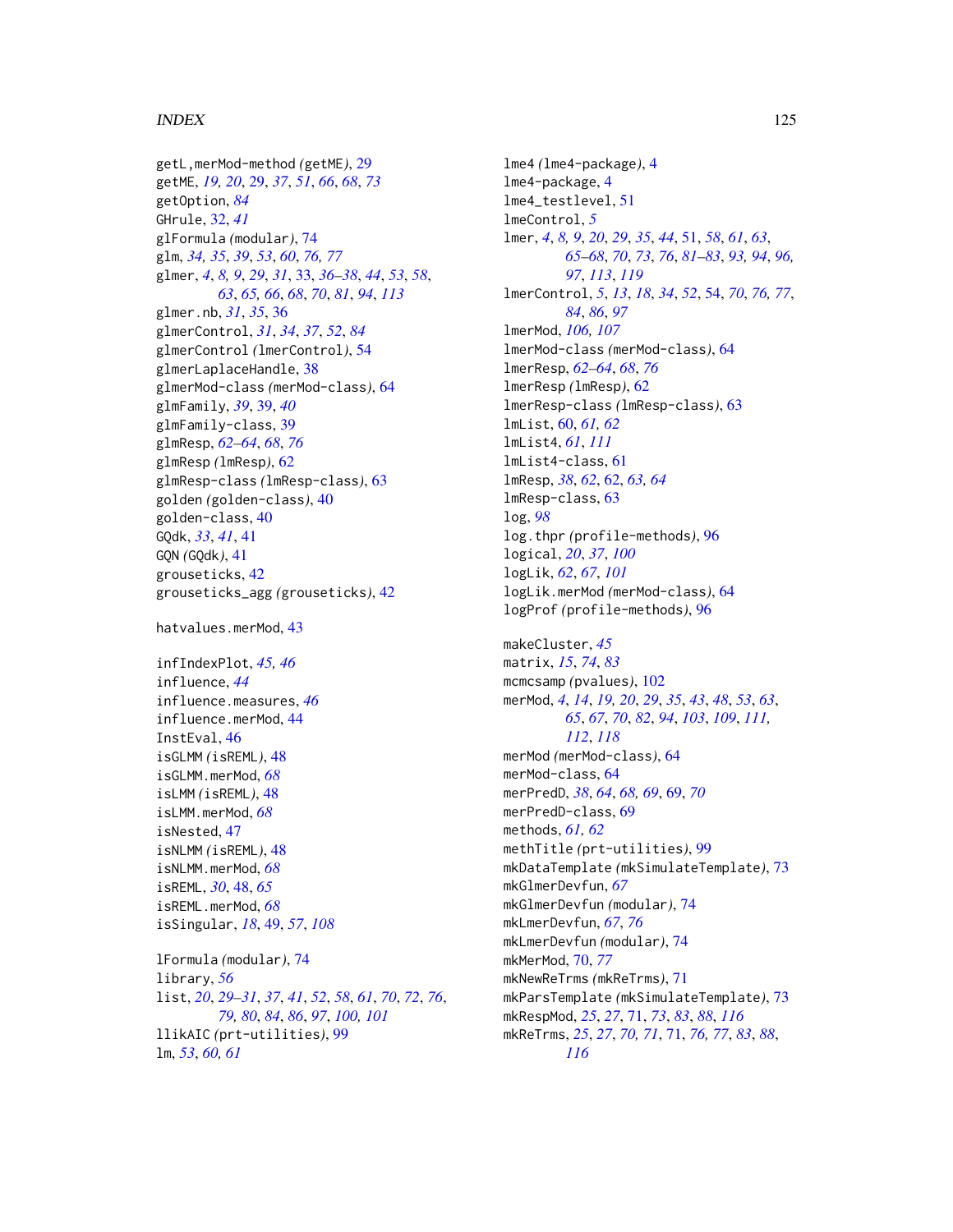mkSimulateTemplate, [73](#page-72-0) mkVarCorr, [74](#page-73-0) mlist2vec *(*vcconv*)*, [119](#page-118-0) model.frame, *[25](#page-24-0)*, *[27](#page-26-0)*, *[70](#page-69-0)*, *[88](#page-87-0)*, *[116](#page-115-0)* model.frame.merMod *(*merMod-class*)*, [64](#page-63-1) model.matrix, *[23](#page-22-0)*, *[25](#page-24-0)*, *[27](#page-26-0)*, *[88](#page-87-0)*, *[116](#page-115-0)* model.matrix.default, *[34](#page-33-0)*, *[76](#page-75-0)*, *[84](#page-83-0)* model.matrix.merMod *(*merMod-class*)*, [64](#page-63-1) model.offset, *[34](#page-33-0)*, *[52](#page-51-0)*, *[60](#page-59-0)*, *[76](#page-75-0)*, *[84](#page-83-0)* modular, *[4](#page-3-0)*, *[34](#page-33-0)*, *[56](#page-55-0)*, [74,](#page-73-0) *[76](#page-75-0)* na.fail, *[113](#page-112-0)* na.pass, *[95](#page-94-0)* name, *[32](#page-31-0)* negative.binomial, *[37](#page-36-0)* negative.binomial *(*glmer.nb*)*, [36](#page-35-0) Nelder\_Mead, *[56](#page-55-0)*, *[58](#page-57-0)*, *[76](#page-75-0)*, *[81](#page-80-0)* Nelder\_Mead *(*NelderMead*)*, [78](#page-77-0) NelderMead, [78,](#page-77-0) *[80,](#page-79-0) [81](#page-80-0)* NelderMead *(*NelderMead-class*)*, [80](#page-79-0) NelderMead-class, [80](#page-79-0) new, *[40](#page-39-0)*, *[81](#page-80-0)* ngrps, *[67](#page-66-0)*, [81,](#page-80-0) *[101](#page-100-0)* ngrps.merMod *(*merMod-class*)*, [64](#page-63-1) nlformula, *[25](#page-24-0)*, *[27](#page-26-0)*, *[71](#page-70-2)*, *[73](#page-72-0)*, [82,](#page-81-1) *[88](#page-87-0)*, *[116](#page-115-0)* nlmer, *[4](#page-3-0)*, *[29](#page-28-0)*, *[35](#page-34-0)*, *[53](#page-52-0)*, *[58](#page-57-0)*, *[63](#page-62-0)*, *[66](#page-65-0)*, *[68](#page-67-0)*, *[70](#page-69-0)*, *[81,](#page-80-0) [82](#page-81-1)*, [83,](#page-82-1) *[119](#page-118-0)* nlmerControl *(*lmerControl*)*, [54](#page-53-0) nlmerMod-class *(*merMod-class*)*, [64](#page-63-1) nlminb, *[56](#page-55-0)*, *[76](#page-75-0)*, *[86](#page-85-0)* nlminbwrap, *[56](#page-55-0)* nlminbwrap *(*nloptwrap*)*, [85](#page-84-0) nloptwrap, *[56](#page-55-0)*, [85](#page-84-0) nlsResp, *[62](#page-61-0)[–64](#page-63-1)*, *[68](#page-67-0)*, *[83](#page-82-1)* nlsResp *(*lmResp*)*, [62](#page-61-0) nlsResp-class *(*lmResp-class*)*, [63](#page-62-0) nobars, *[25](#page-24-0)*, *[27](#page-26-0)*, *[71](#page-70-2)*, *[73](#page-72-0)*, *[83](#page-82-1)*, [87,](#page-86-1) *[116](#page-115-0)* nobs, *[101](#page-100-0)* nobs *(*merMod-class*)*, [64](#page-63-1) numeric, *[100](#page-99-0)*

offset, *[34](#page-33-0)*, *[52](#page-51-0)*, *[60](#page-59-0)*, *[76](#page-75-0)*, *[84](#page-83-0)* optim, *[56](#page-55-0)*, *[58](#page-57-0)*, *[76](#page-75-0)*, *[79](#page-78-0)* optimize, *[37](#page-36-0)* optimizeGlmer *(*modular*)*, [74](#page-73-0) optimizeLmer *(*modular*)*, [74](#page-73-0) options, *[58](#page-57-0)*

pairs, *[62](#page-61-0)*

Pastes, [88](#page-87-0) PBmodcomp, *[10](#page-9-0)* Penicillin, [89](#page-88-0) plot, *[62](#page-61-0)* plot.lmList *(*lmList*)*, [60](#page-59-0) plot.merMod, *[68](#page-67-0)*, [90](#page-89-0) plots.thpr, [93](#page-92-0) pnbinom, *[37](#page-36-0)* predict, *[62](#page-61-0)*, *[94](#page-93-0)* predict.merMod, *[67,](#page-66-0) [68](#page-67-0)*, [94](#page-93-0) print, *[62](#page-61-0)*, *[94](#page-93-0)*, *[99,](#page-98-1) [100](#page-99-0)*, *[118](#page-117-1)* print.merMod *(*merMod-class*)*, [64](#page-63-1) print.summary.merMod *(*merMod-class*)*, [64](#page-63-1) print.VarCorr.merMod *(*VarCorr*)*, [118](#page-117-1) profile, *[14,](#page-13-0) [15](#page-14-0)*, *[93,](#page-92-0) [94](#page-93-0)*, *[96](#page-95-0)*, *[98](#page-97-0)* profile(.), *[15](#page-14-0)* profile-methods, [96](#page-95-0) profile.merMod, *[15](#page-14-0)*, *[68](#page-67-0)*, *[102](#page-101-0)* profile.merMod *(*profile-methods*)*, [96](#page-95-0) prt-utilities, [99](#page-98-1) pvalues, *[4](#page-3-0)*, *[10](#page-9-0)*, [102](#page-101-0)

qqmath, *[105](#page-104-0)* qqmath.merMod *(*plot.merMod*)*, [90](#page-89-0) qqmath.ranef.mer, *[91](#page-90-0)* qqmath.ranef.mer *(*ranef*)*, [103](#page-102-0) qqnorm, *[62](#page-61-0)*

ranef, *[32](#page-31-0)*, *[62](#page-61-0)*, [103](#page-102-0) ranef.merMod, *[68](#page-67-0)* rankMatrix, *[57](#page-56-0)* ReferenceClasses, *[4](#page-3-0)*, *[77](#page-76-0)* refit, *[10](#page-9-0)*, *[37](#page-36-0)*, [105,](#page-104-0) *[107](#page-106-0)* refit.merMod, *[68](#page-67-0)* refitML, *[106](#page-105-0)*, [107](#page-106-0) refitML.merMod, *[68](#page-67-0)* reformulate, *[53](#page-52-0)* REMLcrit *(*merMod-class*)*, [64](#page-63-1) rePCA, *[49](#page-48-0)*, *[51](#page-50-1)*, [108](#page-107-0) rePos, *[109](#page-108-1)*, [109](#page-108-1) rePos-class, [109](#page-108-1) residuals, *[62](#page-61-0)*, *[100](#page-99-0)* residuals.glm, *[110](#page-109-0)* residuals.glmResp *(*residuals.merMod*)*, [110](#page-109-0) residuals.lm, *[110](#page-109-0)* residuals.lme, *[110](#page-109-0)* residuals.lmResp *(*residuals.merMod*)*, [110](#page-109-0) residuals.merMod, *[68](#page-67-0)*, [110](#page-109-0)